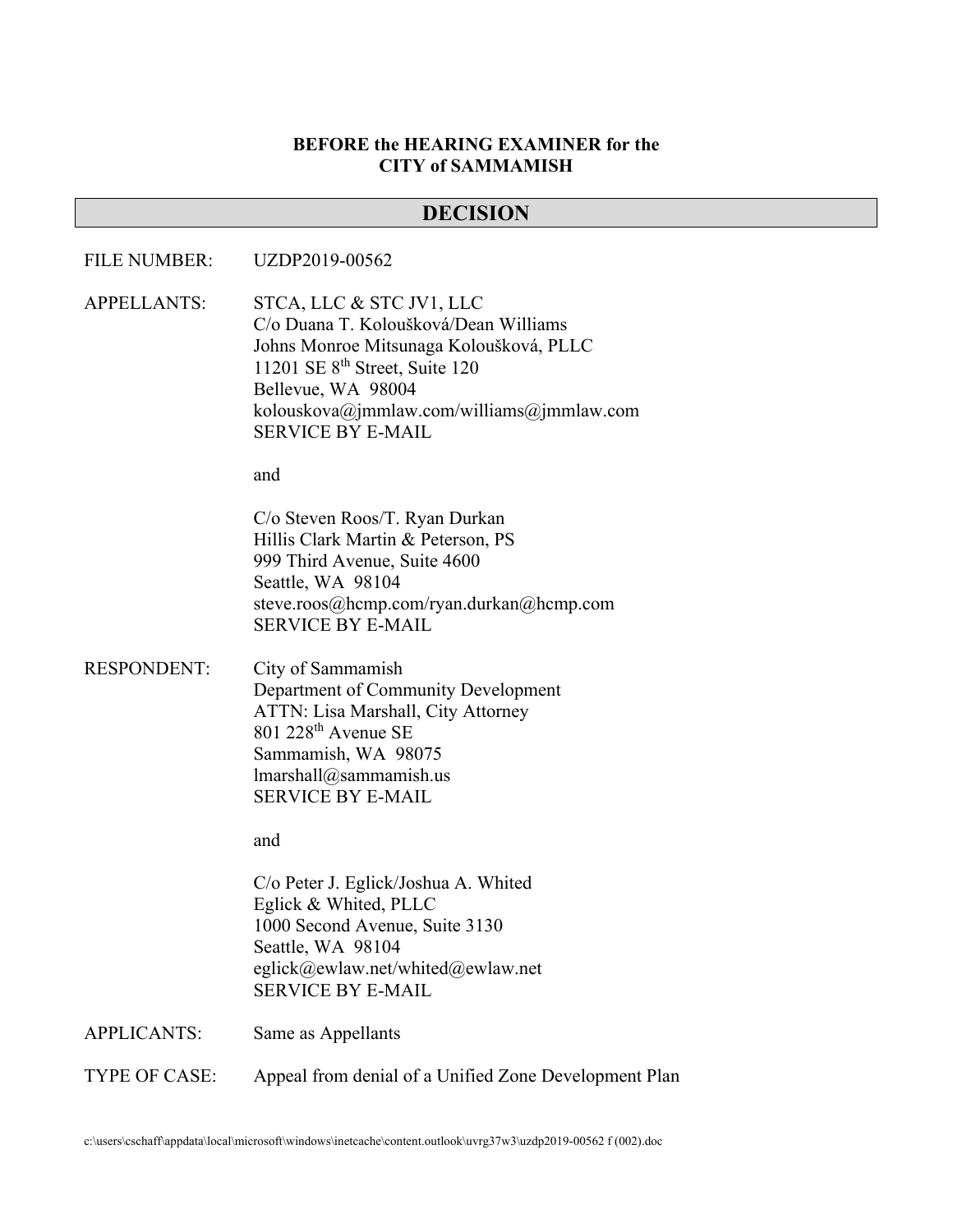HEARING EXAMINER DECISION RE: UZDP2019-00562 (STCA v. Department of Community Development) August 30, 2021, 2021 Page 2 of 88

EXAMINER DECISION: REMAND

DATE OF DECISION: August 30, 2021

#### **INTRODUCTION** <sup>1</sup>

STCA, LLC and STC JV1, LLC (collectively "STCA") appeal from the November 13, 2020, denial by the City of Sammamish Department of Community Development ("Community Development") of their Unified Zone Development Plan ("UZDP") application. (Exhibit  $1<sup>2</sup>$ )

STCA filed the subject appeal on December 3, 2020. (Exhibits 9001; 9002) The appeal was timely filed in accordance with Sammamish Municipal Code ("SMC") 20.10.080(1).

The subject property, an assemblage of five (5) tax parcels, is located on the south side of SE 4<sup>th</sup> Street, more or less between the future alignments of SE 224<sup>th</sup> and SE 225<sup>th</sup> Avenues. Its Assessor's Parcel Numbers are 3325069024, 3325069085, 3325069016, 3325069138, and 3325069091. (Exhibit 1, B1)

The Sammamish Hearing Examiner ("Examiner") held two remote prehearing conferences with the principal parties using the "Zoom" computer platform. The first was held on January 13, 2021, and established a schedule for handling potentially dispositive motions. (Exhibit 9005) The second was held on April 1, 2021, and established the schedule for the remainder of the proceedings. (Exhibit 9021)

The Examiner held a remote open record hearing using the "GoToMeeting" computer platform. The hearing commenced on July 12, 2021, and concluded seven (7) hearing days later on the morning of July 20, 2021. The City gave notice of the hearing as required by SMC 20.10.180(2).

Pursuant to City of Sammamish Hearing Examiner Rule of Procedure (RoP) 224(c), the Examiner entered the following administrative exhibits into the hearing record:

Exhibit 9001: Appeal of a Decision of an Administrative Official (Form), filed December 3, 2020 Exhibit 9002: Appeal of Findings/Conclusions/Decision Town Center Phase 1: SW Quadrant, Unified Zone Development Plan, filed December 3, 2020; with Appendix A, catalogued as Exhibit 9002.A

<sup>1</sup> Any statement in this section deemed to be either a Finding of Fact or a Conclusion of Law is hereby adopted as such.<br><sup>2</sup> Exhibit citations are provided for the reader's henefit and indicate: 1) The source of a quote or s Exhibit citations are provided for the reader's benefit and indicate: 1) The source of a quote or specific fact; and/or 2) The major document(s) upon which a stated fact is based. All exhibits in the record are available electronically. Most of the exhibits were assigned "Bates" page numbers during the cataloguing process. Citations to Bates-numbered exhibits will follow the format "Exhibit  $x$ ,  $Bn$ " where " $x$ " is the exhibit number and " $n$ " is the Bates page number. Citations to exhibits without Bates page numbers will use PDF page numbers, using the format "Exhibit *x*, PDF *n*". While the Examiner considers all relevant documents in the record, typically only major documents are cited. The Examiner's Decision is based upon all documents in the record.

c:\users\cschaff\appdata\local\microsoft\windows\inetcache\content.outlook\uvrg37w3\uzdp2019-00562 f (002).doc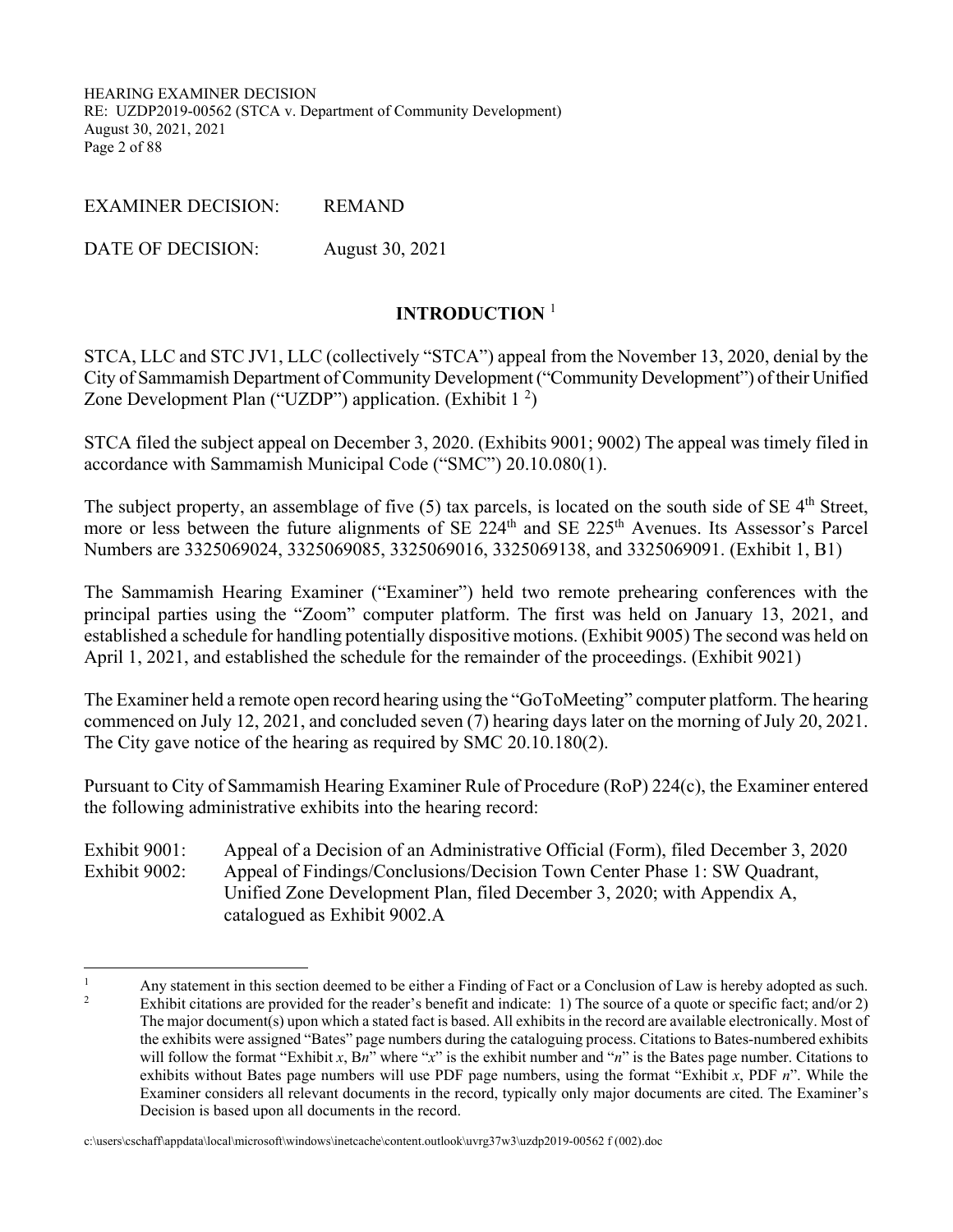HEARING EXAMINER DECISION

RE: UZDP2019-00562 (STCA v. Department of Community Development) August 30, 2021, 2021

Page 3 of 88

| Findings/Conclusions/Decision Town Center Phase 1: SW Quadrant, Unified Zone<br>Development Plan ("UZDP"), File Number: UZDP2019-00562, issued November 13,<br>2020                                             |
|-----------------------------------------------------------------------------------------------------------------------------------------------------------------------------------------------------------------|
| Letter, Hearing Examiner to Principal Parties, December 4, 2020 (Procedural<br>guidance)                                                                                                                        |
| E-mail, Hearing Examiner to Principal Parties, December 9, 2020 (Prehearing<br>conference notice)                                                                                                               |
| Order Memorializing a Prehearing Conference, issued January 13, 2021                                                                                                                                            |
| City's Motion to Strike and in Limine Pursuant to Hearing Examiner Rule of<br>Procedure 204, filed January 25, 2021, at 3:04 p.m.                                                                               |
| STCA's Dispositive Motion Regarding Appeal Issues 2, 5 and 7, filed January 25,<br>2021, at 3:51 p.m.                                                                                                           |
| Declaration of Stephen Roos in Support of STCA's Dispositive Motion, filed January<br>25, 2021, at 3:51 p.m., with Exhibits $1 - 9$ to be cited as Exhibits 9008.1 – 9008.9                                     |
| STCA's Response to City's Motion to Strike and Motion in Limine, filed February<br>12, 2021, at 3:21 p.m.                                                                                                       |
| Declaration of Stephen Roos in Opposition to Motion to Strike and Motion in Limine,<br>filed February 12, 2021, at 3:21 p.m., with Exhibits $10 - 13$ to be cited as Exhibits<br>$9010.10 - 9010.13$            |
| City's Response to STCA's Dispositive Motion Regarding Appeal Issues 2, 5, and 7,<br>filed February 12, 2021, at 4:14 p.m., with Appendices A & B, to be cited as Exhibits<br>9011.A & 9011.B                   |
| Declaration of Katherine Hilde, filed February 12, 2021, at 4:14 p.m.                                                                                                                                           |
| City's Reply in Support of City's Motion to Strike and in Limine Pursuant to Hearing<br>Examiner Rule of Procedure 204, filed February 22, 2021, at 4:07 p.m., with<br>Attachment to be cited as Exhibit 9013.A |
| STCA's Reply in Support of Dispositive Motion Regarding Appeal Issues 2, 5 and 7,<br>filed February 22, 2021, at 4:36 p.m.                                                                                      |
| Declaration of Peter Brennan in Support of STCA's Dispositive Motion, filed<br>February 22, 2021, at 4:36 p.m., with Exhibits $1 - 4$ , to be cited as Exhibits 9015.1 –<br>9015.4                              |
| E-mail, Hearing Examiner to Principal Parties, February 23, 2021, at 11:03 a.m.<br>(Request for response to six questions)                                                                                      |
| STCA's answers to the Hearing Examiner's six questions, filed March 1, 2021, at<br>$4:08$ p.m.                                                                                                                  |
| City's answers to the Hearing Examiner's six questions, filed March 1, 2021, at 4:23<br>p.m.                                                                                                                    |
| Interlocutory Order on Motions, issued March 5, 2021                                                                                                                                                            |
| E-mail chain, Principal Parties and Examiner, April $2 - 9$ , 2021 (Evidence pre-filing<br>and page limits)                                                                                                     |
| Order Memorializing a Prehearing Conference, issued April 15, 2021                                                                                                                                              |
| Letter, Duana Koloušková to Hearing Examiner, June 18, 2021, with Attachments 1 -<br>3, to be cited as Exhibits 9022.1 - 9022.3                                                                                 |
|                                                                                                                                                                                                                 |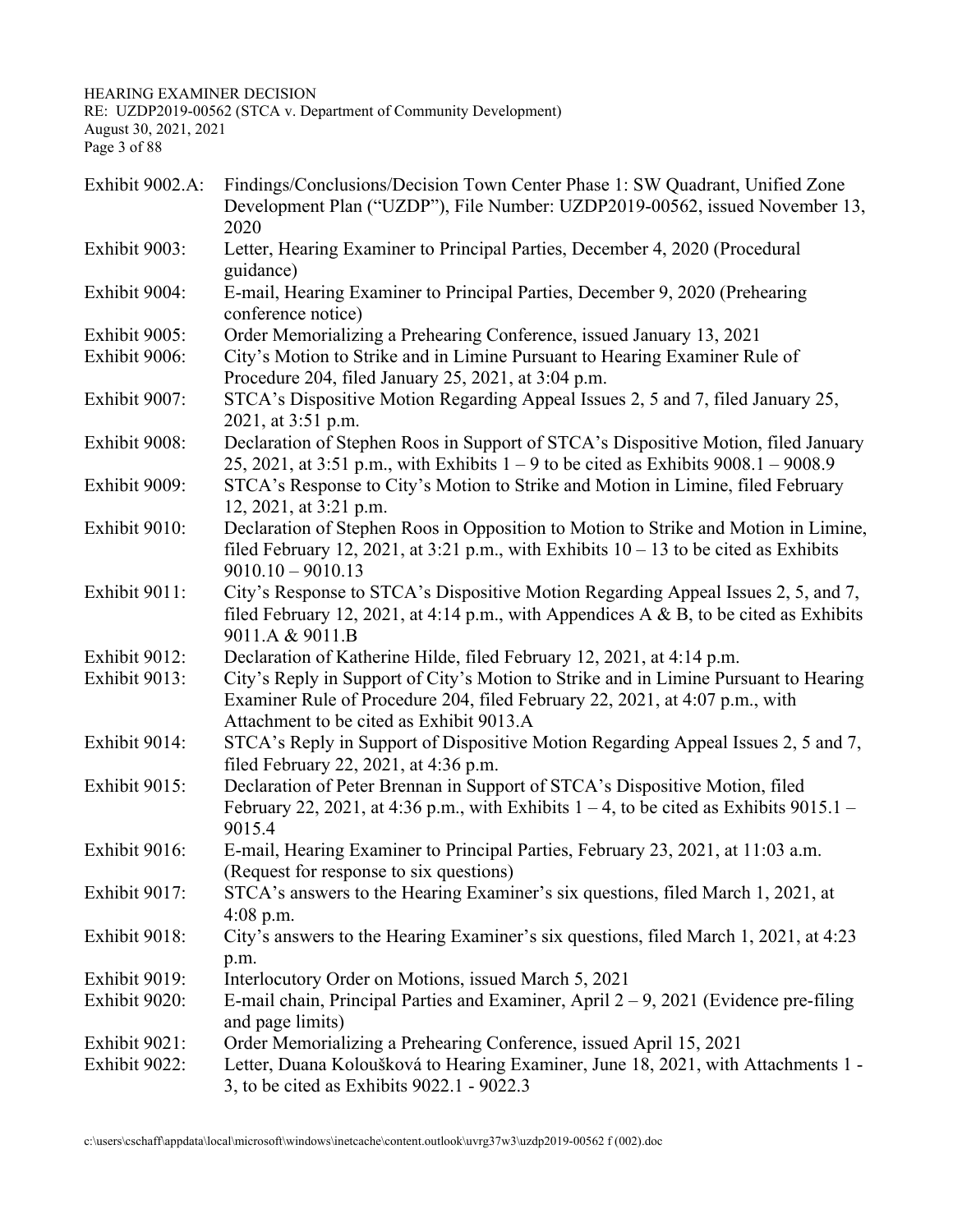HEARING EXAMINER DECISION RE: UZDP2019-00562 (STCA v. Department of Community Development) August 30, 2021, 2021 Page 4 of 88

| Exhibit 9023:     | Letter, Eglick to Hearing Examiner, June 22, 2021, with three Attachments (marked<br>only with "bullets") to be cited as: Exhibit 9023.A: June 18, 2021, 4:54 p.m. e-mail |
|-------------------|---------------------------------------------------------------------------------------------------------------------------------------------------------------------------|
|                   | from Peter Eglick to Hearing Examiner with attachment; Exhibit 9023.B: City's                                                                                             |
|                   | Motion to Strike and In Limine Pursuant to Hearing Examiner Rule of Procedure 204,                                                                                        |
|                   | dated January 25, 2021; and Exhibit 9023.C: City's Reply in Support of City's                                                                                             |
|                   | Motion to Strike and In Limine Pursuant to Hearing Examiner Rule of Procedure 204,                                                                                        |
|                   | dated February 22, 2021                                                                                                                                                   |
| Exhibit 9024:     | E-mail chain among Principal Parties, beginning with Leona Phelan on Friday, June                                                                                         |
|                   | 11, 2021, at 8:37 a.m. (transmitting Respondent's initial record) and ending with                                                                                         |
|                   | Peter Eglick on Wednesday, June 23 2021, at 10:00 a.m. (objecting to Dean                                                                                                 |
|                   | Williams' e-mail of Wednesday, June 23, 2021, at 8:32 a.m.). The Williams e-mail                                                                                          |
|                   | has two attachments, marked here as Exhibit 9024.A (Tondini to Koehnen e-mail of                                                                                          |
|                   | June 14, 2021) and Exhibit 9024.B (Hankins to Donovan to Stickney e-mails of                                                                                              |
|                   | September 1, 2020)                                                                                                                                                        |
| Exhibit 9025:     | E-mail, Hearing Examiner to Principal Parties, June 24, 2021, at 9:40 a.m. (Response                                                                                      |
|                   | to June 18, 2021, Request for Subpoenas)                                                                                                                                  |
| Exhibit 9026:     | Declaration of Darci Donovan, filed June 29, 2021 at 6:45 p.m.                                                                                                            |
| Exhibit 9027:     | E-mail, Hearing Examiner to Principal Parties, June 29, 2021, at 8:38 p.m. (Response                                                                                      |
|                   | to submission of Exhibit 9026)                                                                                                                                            |
| Exhibit 9028:     | Documents regarding testimony of Evan Maxim                                                                                                                               |
| Exhibit 9028.1:   | Letter, Koloušková to Hearing Examiner, July 7, 2021, filed via e-mail at 8:58 a.m.                                                                                       |
|                   | with two unnumbered attachments, labeled here (using labels assigned in                                                                                                   |
|                   | Koloušková's e-mail) as: Exhibit 9028.1.A: Maxim email string; and Exhibit                                                                                                |
|                   | 9028.1.B: STCA PRR documents from Sea-Tac                                                                                                                                 |
| Exhibit 9028.2:   | E-mail, Eglick to Hearing Examiner, July 7, 2021, at 9:37 a.m.                                                                                                            |
| Exhibit 9028.3:   | E-mail, Hearing Examiner to Principal Parties, July 7, 2021, at 12:26 p.m.                                                                                                |
| Exhibit 9028.4:   | E-mail, Eglick to Hearing Examiner, July 7, 2021, at 12:54 p.m.                                                                                                           |
| Exhibit 9028.5:   | E-mail, Hearing Examiner to Eglick, July 7, 2021, at 2:16 p.m.                                                                                                            |
| Exhibit 9028.6:   | E-mail, Evan Maxim to Hearing Examiner, July 7, 2021, at 8:19 p.m.                                                                                                        |
| Exhibit 9028.7:   | Letter, Eglick to Hearing Examiner, filed via e-mail on July 8, 2021, at 4:11 p.m.                                                                                        |
| Exhibit 9028.8:   | Letter, Koloušková to Hearing Examiner, July 9, 2021, filed via e-mail at 10:31 a.m.                                                                                      |
| Exhibit 9028.9:   | E-mail, Eglick to Hearing Examiner, July 9, 2021, at 11:08 a.m.                                                                                                           |
| Exhibit 9028.10:  | E-mail, Hearing Examiner to Principal Parties, July 9, 2021, at 1:57 p.m.                                                                                                 |
| Exhibit 9029:     | Subpoena to Evan Maxim, July 11, 2021                                                                                                                                     |
| Exhibit 9030: $3$ | Anant Mithal, written statement to accompany July 19, 2021, hearing testimony                                                                                             |
| Exhibit 9031:     | Don Gerend, written statement to accompany July 19, 2021, hearing testimony                                                                                               |
| Exhibit 9032:     | Scott Hamilton, written statement to accompany July 19, 2021, hearing testimony                                                                                           |
|                   | with attachment to be cited as Exhibit 9032.1                                                                                                                             |

<sup>3</sup> The Examiner announced during the public testimony on July 19, 2021, that public witnesses could submit written statements to accompany their oral testimony and other members of the public could submit written statements through 5:00 p.m. on Wednesday, July 21, 2021. The "9000 series" exhibits which follow were submitted pursuant to that authorization. Many of these comments were e-mailed to the City prior to the public testimony on July  $19<sup>th</sup>$ , but were not catalogued for entry into the record until after the close of the hearing. Documents in this group were made available to the principal parties by Friday, July 23, 2021. Late arriving documents were not admitted into the record.

c:\users\cschaff\appdata\local\microsoft\windows\inetcache\content.outlook\uvrg37w3\uzdp2019-00562 f (002).doc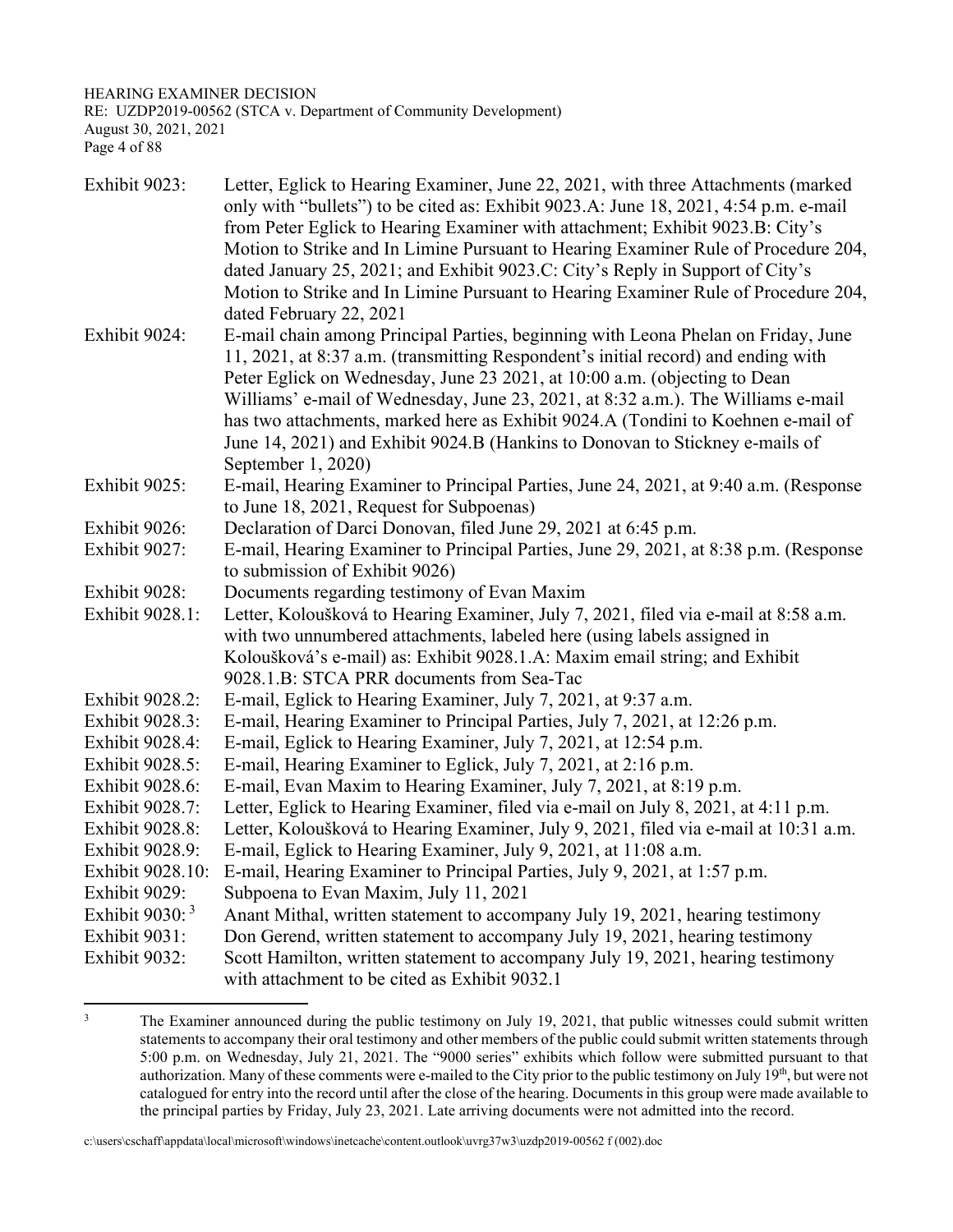HEARING EXAMINER DECISION

RE: UZDP2019-00562 (STCA v. Department of Community Development) August 30, 2021, 2021 Page 5 of 88

Exhibit 9032.1: Scott Hamilton, letter, August 9, 2020 Exhibit 9033: Transmittal e-mail for Exhibit 9033.1 Exhibit 9033.1: Richard Aramburu, attorney for Walter Pereyra, July 21, 2021, written statement to accompany July 19, 2021, hearing testimony Exhibit 9034: Paul Stickney, July 19, 2021, e-mail to accompany July 19, 2021, hearing testimony with attachments  $A - K$  to be cited as Exhibits 9034.1 – 9034.12<sup>4</sup> Exhibit 9035: Karen Moran, July 21, 2021, written statement to accompany July 19, 2021, hearing testimony Exhibit 9036: Patrick Daniels, comment e-mail, filed July 15, 2021 Exhibit 9037: Galina Jakobson, comment e-mail, filed July 15, 2021 Exhibit 9038: The Folletts, comment e-mail, filed July 16, 2021 Exhibit 9039: Melanie Ball, comment e-mail, filed July 16, 2021 Exhibit 9040: John and Jo Ann Pennock, comment e-mail, filed July 16, 2021 Exhibit 9041: Denis Malone, comment e-mail, filed July 16, 2021 Exhibit 9042: Alejandro Campos, comment e-mail, filed July 16, 2021 Exhibit 9043: Jill Corriveau, comment e-mail, filed July 17, 2021 Exhibit 9044: Rayna Vogel, comment e-mail, filed July 17, 2021 Exhibit 9045: Karen McKorkle, comment e-mail, filed July 17, 2021 Exhibit 9046: Mar Ka, comment e-mail, filed July 18, 2021 Exhibit 9047: Rich Benack, comment e-mail, filed July 18, 2021 Exhibit 9048: Ramiro Valderrama-Aramayo, comment e-mail, filed July 18, 2021 Exhibit 9049: Lisa Steele, comment e-mail, filed July 18, 2021 Exhibit 9050: Melanie Kelsey, comment e-mail, filed July 18, 2021 Exhibit 9051: Cheryl Hooper, comment e-mail, filed July 18, 2021 Exhibit 9052: Kevin Glasse, comment e-mail, filed July 18, 2021 Exhibit 9053: Ilene Stahl, comment e-mail, filed July 18, 2021 Exhibit 9054: Mary Hyatt Doerrer, comment e-mail, filed July 18, 2021 Exhibit 9055: Seth Eliot, comment e-mail, filed July 18, 2021 Exhibit 9056: Jennifer Kim, comment e-mail, filed July 18, 2021 Exhibit 9057: Santiago Lozano, comment e-mail, filed July 18, 2021 Exhibit 9058: Maria Piñeirúa, comment e-mail, filed July 18, 2021 Exhibit 9059: Barbara Villeda, comment e-mail, filed July 18, 2021 Exhibit 9060: The Guse family, comment e-mail, filed July 18, 2021 Exhibit 9061: Daniella Toledo, comment e-mail, filed July 19, 2021 Exhibit 9062: Debbie Treen, comment e-mail, filed July 19, 2021 Exhibit 9063: James Jordan, comment e-mail, filed July 19, 2021, with attachment to be cited as Exhibit 9063.1 Exhibit 9064: Jason Ritchie, comment e-mail, filed July 19, 2021 Exhibit 9065: Kara Hobbs, comment e-mail, filed July 19, 2021 Exhibit 9066: Patty Simone, comment e-mail, filed July 19, 2021 Exhibit 9067: Linda Uno, comment e-mail, filed July 19, 2021 Exhibit 9068: Jane McGrane, comment e-mail, filed July 19, 2021

<sup>4</sup> Exhibit 9034.11 is a non-substantive transmittal e-mail.

c:\users\cschaff\appdata\local\microsoft\windows\inetcache\content.outlook\uvrg37w3\uzdp2019-00562 f (002).doc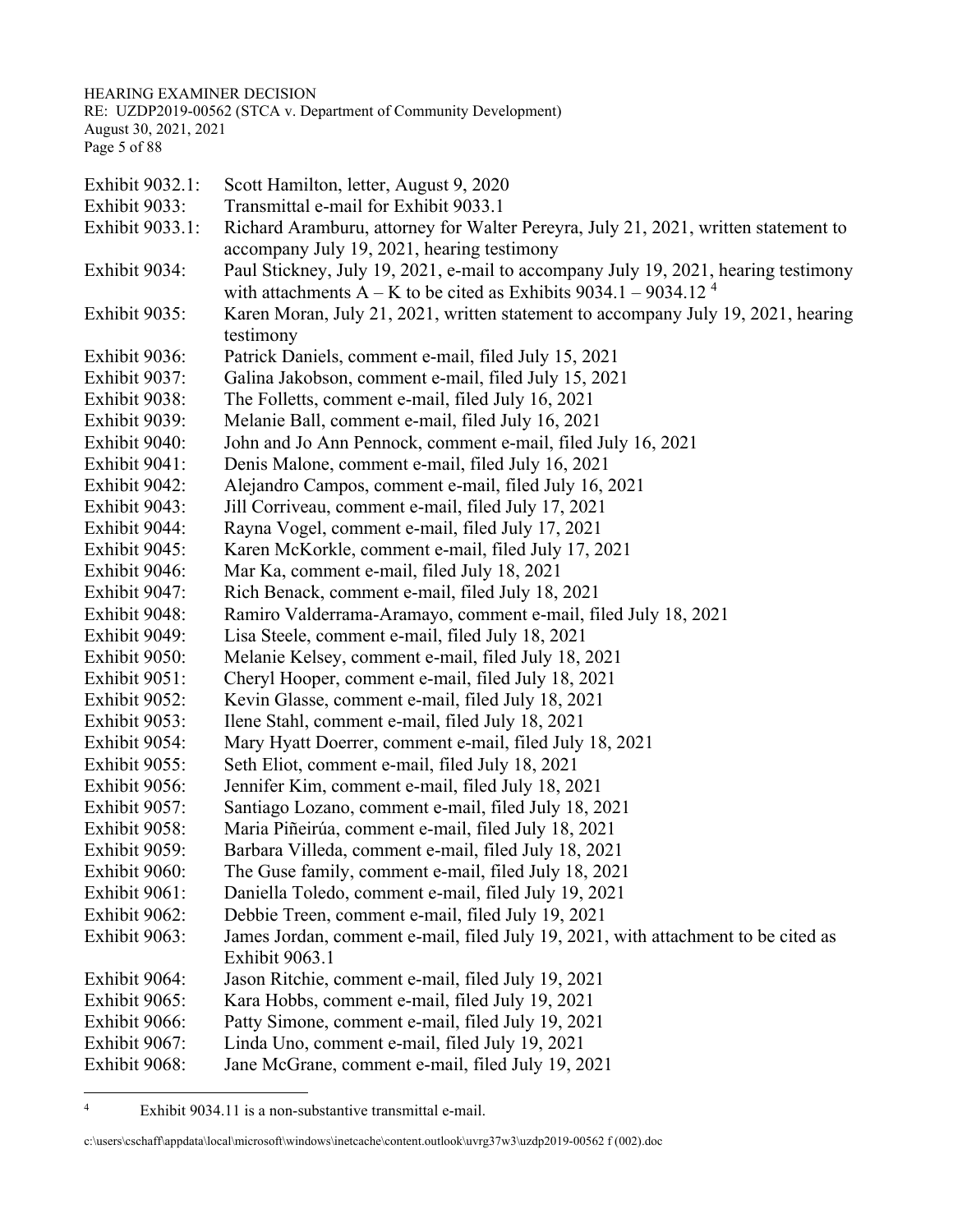HEARING EXAMINER DECISION RE: UZDP2019-00562 (STCA v. Department of Community Development) August 30, 2021, 2021 Page 6 of 88

| Exhibit 9069:   | Megan Bigbee, comment e-mail, filed July 19, 2021                                   |
|-----------------|-------------------------------------------------------------------------------------|
| Exhibit 9070:   | Sarah Kimsey, comment e-mail, filed July 20, 2021                                   |
| Exhibit 9071:   | Transmittal e-mail for Exhibit 9071.1, filed July 20, 2021                          |
| Exhibit 9071.1: | Karen Herring, comment letter, filed July 20, 2021                                  |
| Exhibit 9072:   | Marishka Lenova, comment e-mail, filed July 21, 2021                                |
| Exhibit 9073:   | Don Gerend, comment e-mail, filed July 21, 2021 (at 11:14 a.m.)                     |
| Exhibit 9074:   | Sally Farrell, comment e-mail, filed July 21, 2021                                  |
| Exhibit 9075:   | Kerry Bosworth, comment e-mail, filed July 21, 2021                                 |
| Exhibit 9076:   | Mardie Rhodes, comment e-mail, filed July 21, 2021                                  |
| Exhibit 9077:   | Doug Nelson, comment e-mail, filed July 21, 2021                                    |
| Exhibit 9078:   | Jay Krauss, General Manager, Sammamish Plateau Water and Sewer District,            |
|                 | comment e-mail, filed July 21, 2021, with seven attachments to be cited as Exhibits |
|                 | $9078.1 - 9078.7$                                                                   |
| Exhibit 9079:   | Paul Stickney, comment e-mail, filed July 21, 2021, with eight attachments to be    |
|                 | cited as Exhibits $9079.1 - 9079.8$                                                 |
| Exhibit 9080:   | Tom Vance, comment e-mail, filed July 21, 2021                                      |
| Exhibit 9081:   | Sarah Auckland, comment e-mail, filed July 21, 2021                                 |
| Exhibit 9082:   | Paul and Karen Gardiner, comment e-mail, filed July 21, 2021                        |
| Exhibit 9083:   | Sam Vatslov, comment e-mail, filed July 21, 2021                                    |
| Exhibit 9084:   | Heather Murphy-Raines, comment e-mail, filed July 21, 2021                          |
| Exhibit 9085:   | Norm Bottenberg, comment e-mail, filed July 21, 2021                                |
| Exhibit 9086:   | Wilda Luttermoser, comment e-mail, filed July 21, 2021                              |
| Exhibit 9087:   | Karen Moran, comment e-mail, filed July 21, 2021 <sup>5</sup>                       |
| Exhibit 9088:   | Beau Raines, comment e-mail, filed July 21, 2021                                    |
| Exhibit 9089:   | Joyce Bottenberg, comment e-mail, filed July 21, 2021                               |
| Exhibit 9090:   | Don Gerend, comment e-mail, filed July 21, 2021 (at 4:53 p.m.)                      |
| Exhibit 9091:   | Masha Yana, comment e-mail, filed July 21, 2021                                     |
| Exhibit 9092:   | Mary Wictor, comment e-mail, filed July 21, 2021                                    |
| Exhibit 9093:   | Stacey Peters, comment e-mail, filed July 18, 2021                                  |

Pursuant to RoP 224(d), Respondent Community Development pre-filed Exhibits 1 - 48 and provided an index listing of those exhibits. Appellant STCA did not object to entry of those exhibits. The Examiner entered those exhibits into the hearing record. Pursuant to RoP 224(i) the Examiner accepted additional exhibits during the hearing from Community Development as follows:

|             | Exhibit 49.a - .b: Early Town Center concepts from Shook Kelley, Inc.                                |
|-------------|------------------------------------------------------------------------------------------------------|
| Exhibit 50: | Conceptual Town Center development video                                                             |
| Exhibit 51: | STCA's Pre-Application submittal package                                                             |
| Exhibit 52: | City Council Agenda Bill for November 6, 2018, <i>in re</i> Memorandum of Understanding<br>with STCA |

<sup>5</sup> This is a duplicate of Exhibit 9035.

c:\users\cschaff\appdata\local\microsoft\windows\inetcache\content.outlook\uvrg37w3\uzdp2019-00562 f (002).doc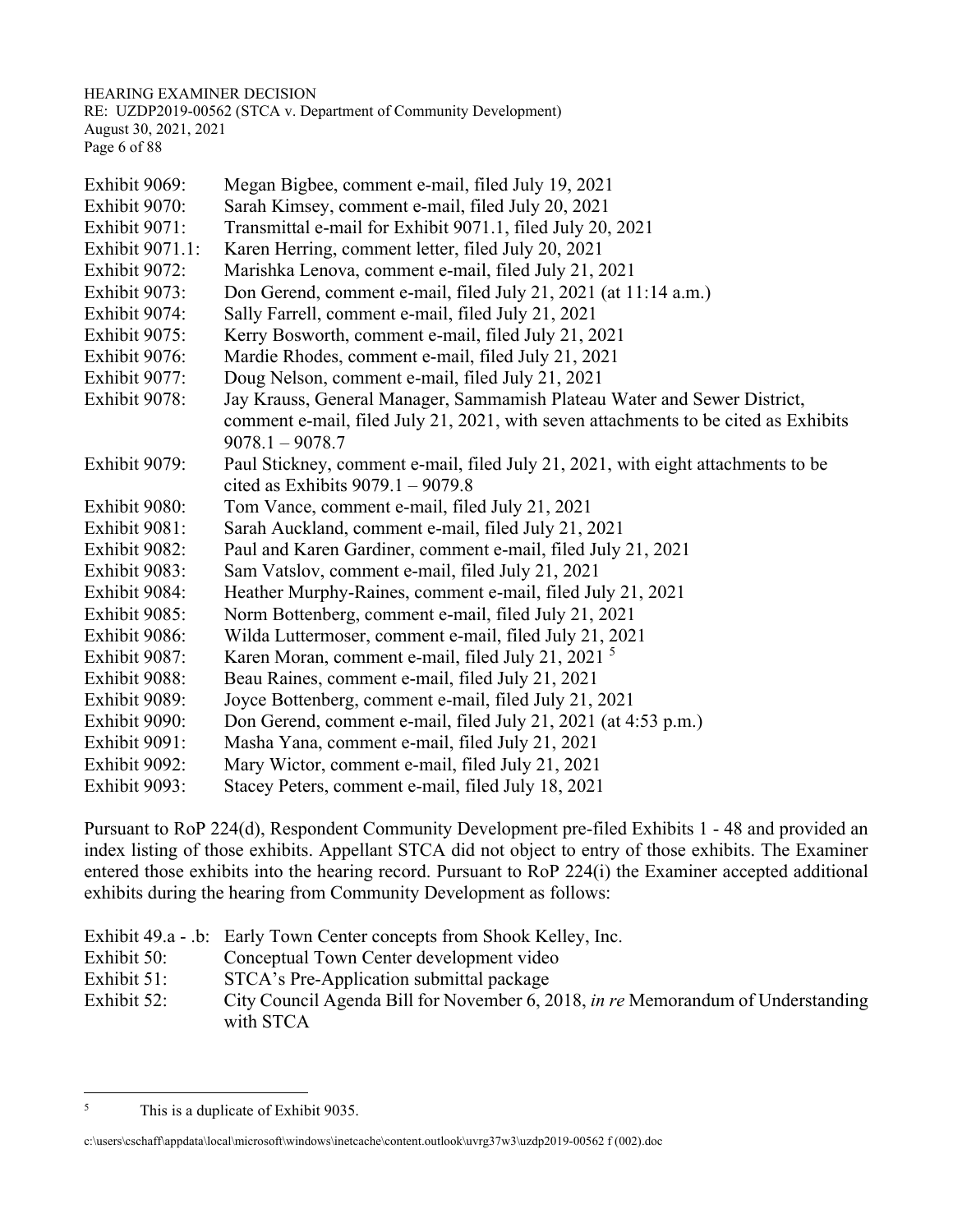HEARING EXAMINER DECISION RE: UZDP2019-00562 (STCA v. Department of Community Development) August 30, 2021, 2021 Page 7 of 88

Pursuant to RoP 224(e), Appellant STCA pre-filed Exhibits 1001 - 1032 and provided an index listing of those exhibits. Respondent Community Development did not object to entry of those exhibits. The Examiner entered those exhibits into the hearing record. Pursuant to RoP 224(i) the Examiner accepted additional exhibits during the hearing from STCA as follows:

Exhibit 1033: STCA's assessment of Exhibit 50

Respondent and Appellant opted to prepare written closing statements and agreed on a schedule to do so. (Exhibit 9021, B3 & B4, § 7) The closing statements are entered into the record as follows:

Exhibit 53: Respondent City of Sammamish's Closing Brief, filed August 3, 2021 Exhibit 1034: Appellants' Post-Hearing Brief, filed August 17, 2021

The hearing closed with receipt of Exhibit 1034 on August 17, 2021.

The Hearing Examiner Clerk has the record copy of all exhibit index lists and exhibits.

The action taken herein and the requirements, limitations and/or conditions imposed by this decision are, to the best of the Examiner's knowledge or belief, only such as are lawful and within the authority of the Examiner to take pursuant to applicable law and policy.

# **LEGAL FRAMEWORK 6**

The Examiner is legally required to decide this case within the framework created by the following principles:

#### Authority

A UZDP is classified as a Type 2 land use application. [SMC 20.05.020, Exhibit A] An appeal from Community Development's action on a Type 2 land use application requires an open record hearing before the Examiner. The Examiner makes a final decision on the appeal which is subject to the right of reconsideration and appeal to Superior Court. [SMC 20.05.020, 20.05.100(1)(c), 20.10.240, 20.10.250, and 20.10.260]

The Examiner's decision may be to grant or deny the application or appeal, or the examiner may grant the application or appeal with such conditions, modifications, and restrictions as the Examiner finds necessary to make the application or appeal compatible with the environment and carry out applicable state laws and regulations, including Chapter 43.21C RCW and the regulations, policies, objectives, and goals of the interim comprehensive plan or neighborhood plans, the development code, the subdivision code, and other official laws, policies and objectives of the City of Sammamish.

c:\users\cschaff\appdata\local\microsoft\windows\inetcache\content.outlook\uvrg37w3\uzdp2019-00562 f (002).doc

<sup>6</sup> Any statement in this section deemed to be either a Finding of Fact or a Conclusion of Law is hereby adopted as such.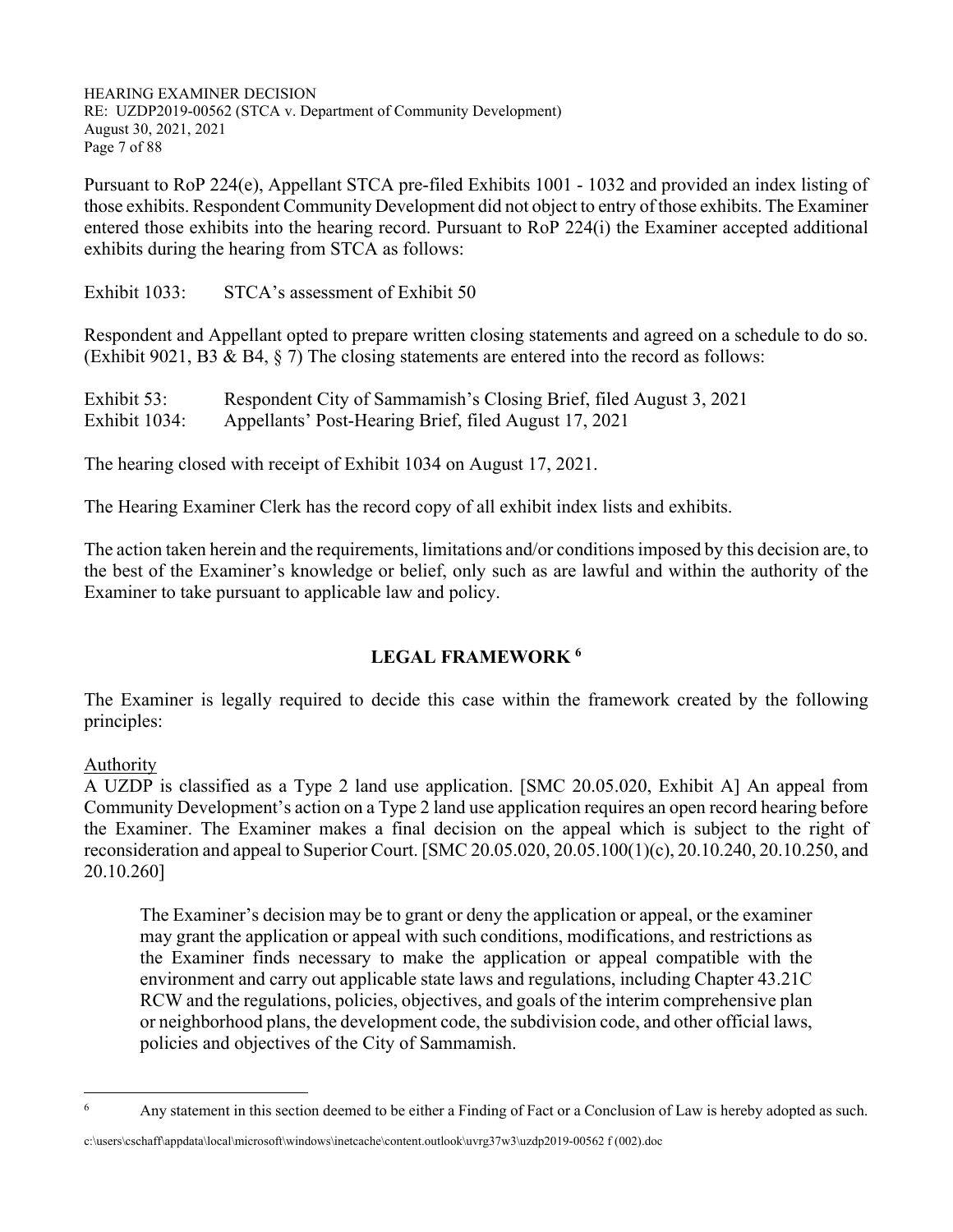HEARING EXAMINER DECISION RE: UZDP2019-00562 (STCA v. Department of Community Development) August 30, 2021, 2021 Page 8 of 88

 $[SMC 20.10.070(2)]$ 

Review Criteria

Section 20.10.200 SMC sets forth requirements applicable to all Examiner Decisions:

When the examiner renders a decision …, he or she shall make and enter findings of fact and conclusions from the record that support the decision, said findings and conclusions shall set forth and demonstrate the manner in which the decision … is consistent with, carries out, and helps implement applicable state laws and regulations and the regulations, policies, objectives, and goals of the interim comprehensive plan, the development code, and other official laws, policies, and objectives of the City of Sammamish, and that the recommendation or decision will not be unreasonably incompatible with or detrimental to affected properties and the general public.

The review criteria for a UZDP are set forth at SMC 21B.95.060:

The City will evaluate UZDP applications and approve them only if they meet the following criteria.

(1) The applicable procedural and technical requirements of this title and SMC Title 21A;

(2) Adherence to unified zone development planning principles, SMC 21B.95.050;

(3) The City's roadway standards: infrastructure plans (including the adopted Town Center Infrastructure Plan for the TC-A-1 zone), stormwater management plans, the City's parks, open space and trails plans and other public plans and requirements; and

(4) The goals and policies of the Town Center Plan.

#### Vested Rights

Sammamish has enacted a vested rights provision.

Applications for Type 1, 2, 3 and 4 land use decisions, except those that seek variance from or exception to land use regulations and substantive and procedural SEPA decisions shall be considered under the zoning and other land use control ordinances in effect on the date a complete application is filed meeting all the requirements of this chapter. The department's issuance of a notice of complete application as provided in this chapter, or the failure of the department to provide such a notice as provided in this chapter, shall cause an application to be conclusively deemed to be vested as provided herein.

[SMC 20.05.070(1)] Therefore, the Type 2 application involved in this appeal is vested to the development regulations as they existed on November 4, 2019, the date STCA filed its complete UZDP application. (Exhibit 14)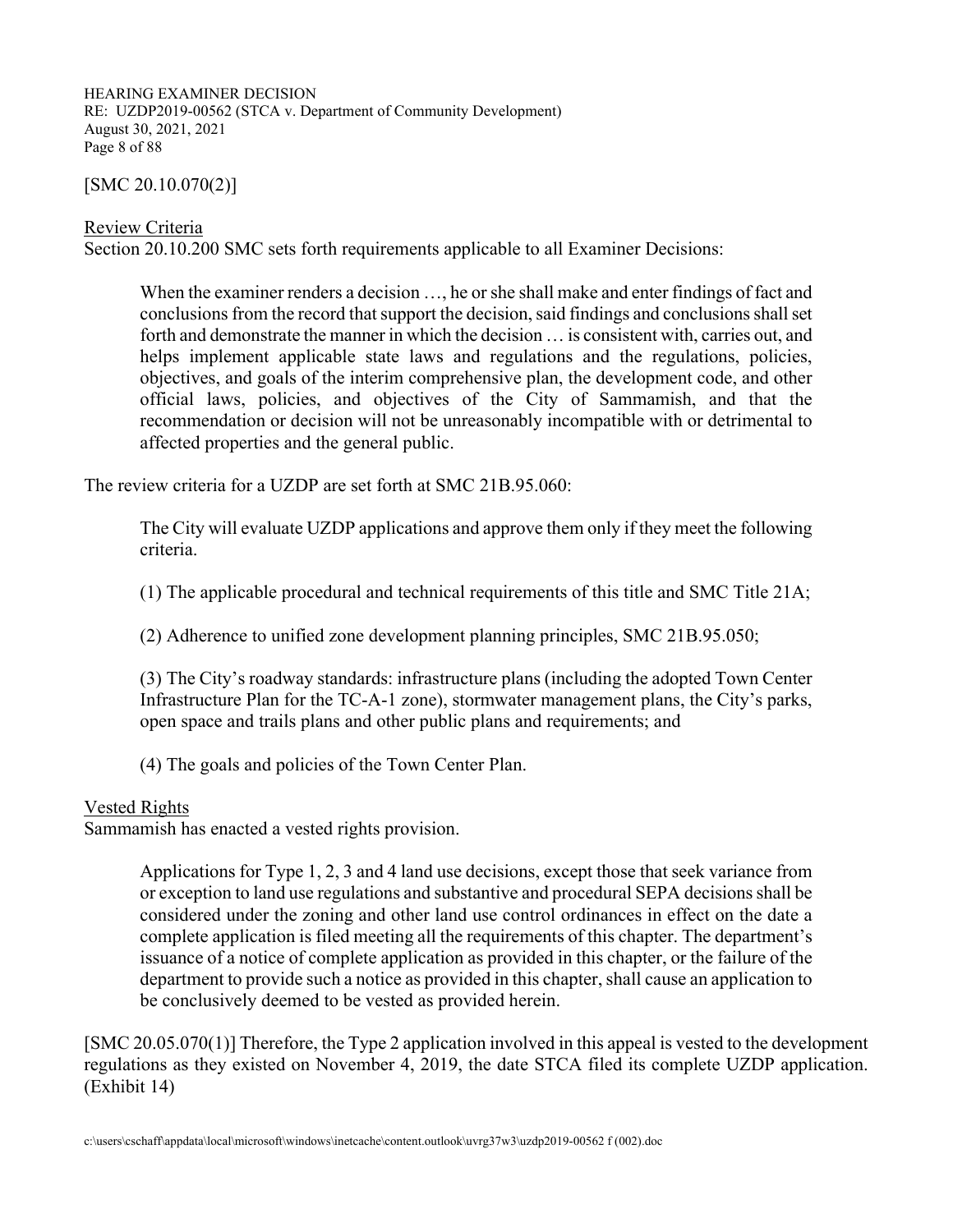HEARING EXAMINER DECISION RE: UZDP2019-00562 (STCA v. Department of Community Development) August 30, 2021, 2021 Page 9 of 88

#### Standard of Review

The standard of review is preponderance of the evidence. The appellant has the burden of proof. [RoP 316(a)]

#### Scope of Consideration

The Examiner has considered: all of the evidence and testimony; applicable adopted laws, ordinances, plans, and policies; and the pleadings, positions, and arguments of the parties of record.

## **INTEGRATED 7 FINDINGS OF FACT and CONCLUSIONS OF LAW**

#### 1. **Foundation**

- 1.1. *Findings of Fact*
- 1.1.1. This appeal pertains to STCA's UZDP application for an approximate 8 acre assemblage of parcels located on the south side of SE 4<sup>th</sup> Street.

The proposed development site consists of five King County tax parcels, comprising [approximately] 8.09 acres. The project site is located west of 228th Ave SE, south of SE 4th Street, north of the Lower Sammamish Commons Park between 222nd Avenue SE and 226th Avenue SE and within the portion of Southeast Quarter Section 33, Township 25 North, Range 6 East, W.M. King County Assessor Tax parcels included with this proposal are: 3325069024, 3325069085, 3325069016, 3325069138, and 3325069091.

The subject parcels that make up the project site were previously developed with either single-family residences or large storage structures, many of which have been demolished prior to application. Rural residential parcels generally surround the project site except to the south and northeast. South of the project site is the Lower Sammamish Commons Park. Northeast of the project site is *The Village*, a mixed-use residential and commercial development.

 (Exhibit 1, PDF 9 & 10, figure reference omitted) Community Development denied STCA's UZDP application on November 13, 2020 (Exhibit 1); STCA timely appealed (Exhibits 9001; 9002 <sup>8</sup> ).

<sup>7</sup> Because of the large number of individual, active issues in this appeal (19) the Examiner has elected to integrate the Findings of Fact and Conclusions of Law. Conclusions of Law will follow the Findings of Fact on an issue-by-issue basis, thus making it easier for the reader to relate the Conclusions of Law and Findings of Fact on each issue.<br><sup>8</sup>

Exhibit 9001 is the required appeal form; Exhibit 9002 is the statement of appeal. The Examiner will hereafter refer to the appeal by citing only Exhibit 9002.

c:\users\cschaff\appdata\local\microsoft\windows\inetcache\content.outlook\uvrg37w3\uzdp2019-00562 f (002).doc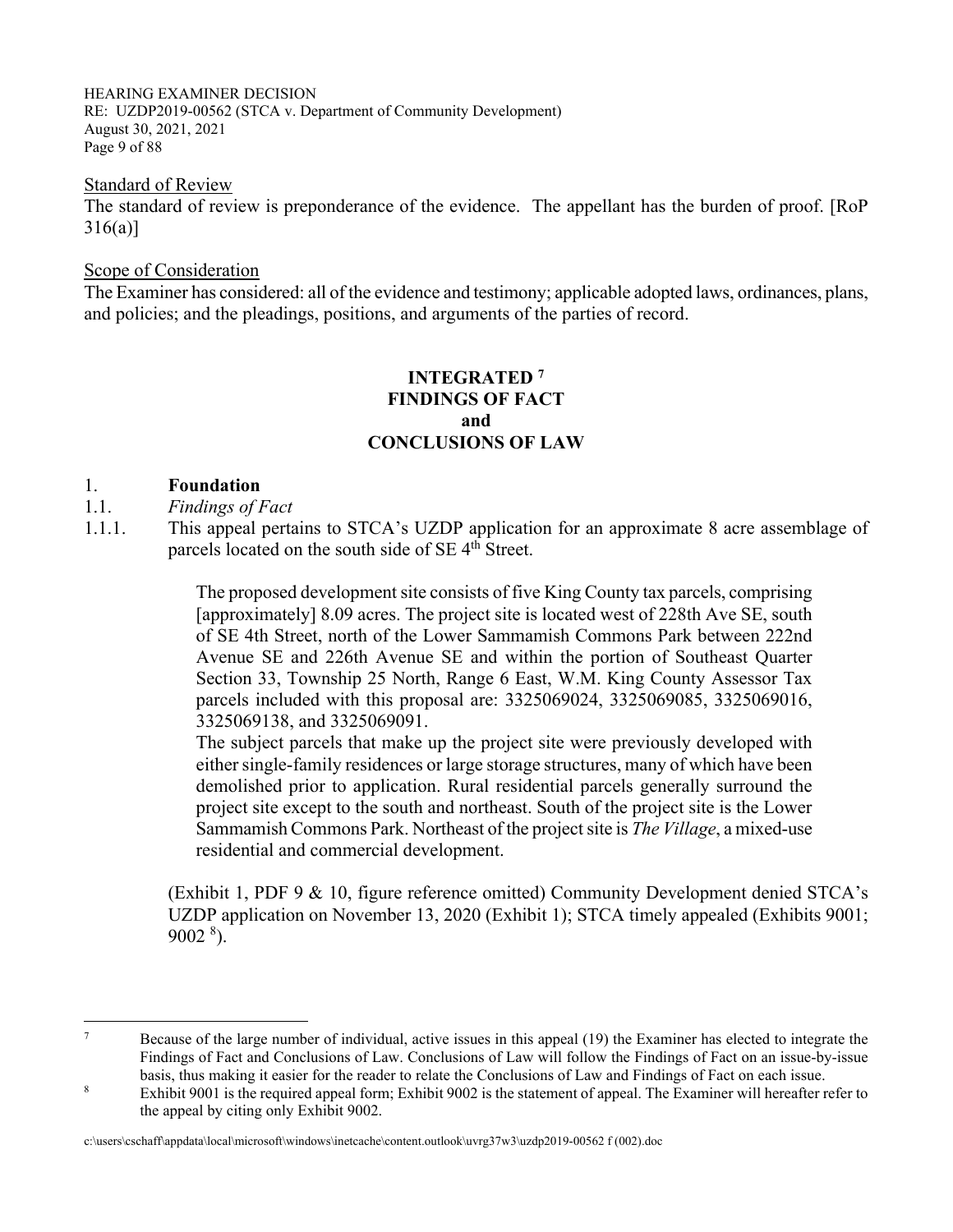HEARING EXAMINER DECISION RE: UZDP2019-00562 (STCA v. Department of Community Development) August 30, 2021, 2021 Page 10 of 88

1.1.2. STCA has divided the UZDP property into five large "blocks" for reference purposes. Blocks 3 and 4 are along the west edge of the property, west of the future 224<sup>th</sup> Avenue SE right-of-way. Blocks 5 and 6 span the middle of the site between future 224<sup>th</sup> and 225<sup>th</sup> Avenues SE. Block 7 occupies the eastern remainder of the site, east of the future 225<sup>th</sup> Avenue SE right-of-way. (Exhibit 35.p, B34)

> STCA's current plan (Exhibit 35.p) envisions: 48 townhomes of three- and four-stories located west of future 224<sup>th</sup> Avenue SE on Blocks 3 and 4; two large, C-shaped mixed-use buildings on Blocks 5 and 6 containing 42,000 square feet ("SF") of commercial uses on the ground and daylight basement floors with 300 apartment units in five stories above; and a commercial building on Block 7 containing 30,000 SF of commercial uses and 10,000 SF of restaurant uses on two floors. Underground parking structures would be located beneath Blocks  $5 - 7$ . (Exhibit 35.p, especially B34 - B41; and Hermansen testimony)

- 1.1.3. A prehearing conference was held remotely on January 13, 2021, which resulted in the establishment of a schedule for consideration of motions. (Exhibits 9003 – 9005) Respondent Community Development and Appellant STCA each filed a motion, response, and reply with supporting declarations. (Exhibits  $9006 - 9015$ ) Before ruling on the motions the Examiner posed six questions to the parties to which each provided written answers. (Exhibits 9016 – 9018) On March 5, 2021, the Examiner issued an Interlocutory Order on Motions. (Exhibit 9019) As that Order was not fully dispositive of the entire appeal, a second prehearing conference was held on April 1, 2021, to establish a schedule for the remainder of the case. (Exhibit 9021) Document production and pre-filing disagreements occurred between about April 2 and June 29, 2021. (Exhibits 9020 – 9027) On July 7, 2021, STCA asked the Examiner to issue a subpoena to compel the testimony at hearing of Evan Maxim ("Maxim"), a former City employee. (Exhibit 9028.1) After considering arguments for and against issuance of the requested subpoena (Exhibits 9028.2 – 9028.10), the Examiner issued a limited subpoena on July 11, 2021 (Exhibit 9029). Maxim testified on July 14, 2021, the third hearing day.
- 1.1.4. STCA raised 22 separate appeal issues. (Exhibit 9002, B13 B20) Three of those issues (Appeal Issues 2, 5, and 7) were summarily dismissed prior to hearing. (Exhibit 9019) Of the remaining 19 appeal issues, four (Appeal Issues 1, 3, 4, and 6) are general, overarching procedural challenges which are best considered after the other 15 issues have been addressed.

 The 19 remaining appeal issues will be addressed in the order raised in the appeal, beginning with Appeal Issue 8 and concluding with Appeal Issues 1, 3, 4, and 6.

- 1.1.5. The Findings of Fact in this Decision are grouped by topic only for the reader's convenience. Such groupings do not indicate any limitation of applicability to the Decision as a whole.
- 1.1.6. Any Conclusion of Law in this Decision deemed to be a Finding of Fact is hereby adopted as such.
- 1.2. *Conclusions of Law*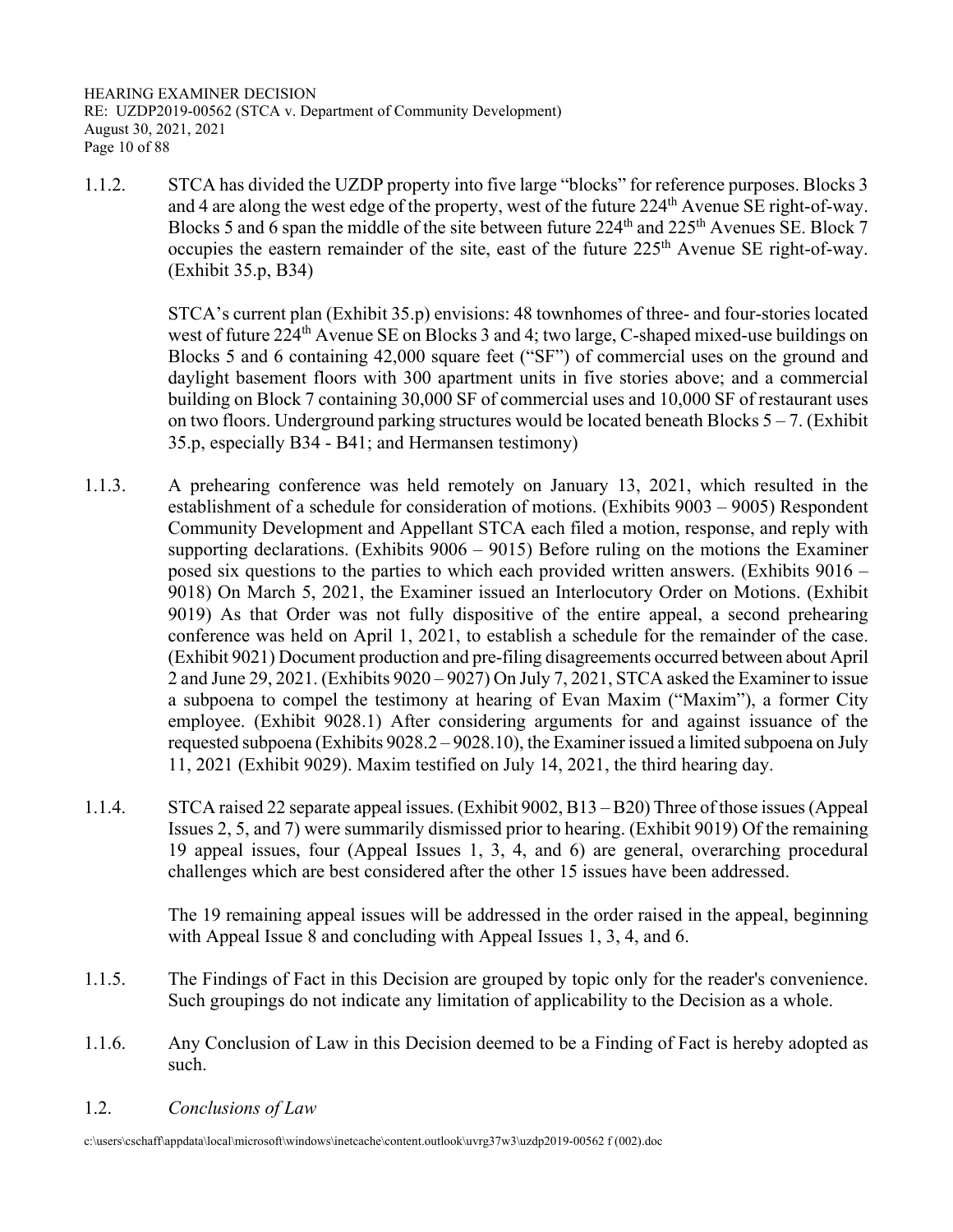- 1.2.1. The arguments supporting and the striking of about three pages of Exhibit 9002 as set forth in the March 5, 2021, Interlocutory Order on Motions (Exhibit 9019) are incorporated herein by reference as if set forth in full.
- 1.2.2. The arguments supporting and the summary dismissal of Appeal Issues 2, 5, and 7 as set forth in the March 5, 2021, Interlocutory Order on Motions (Exhibit 9019) are incorporated herein by reference as if set forth in full.
- 1.1.3. The Conclusions of Law in this Decision are grouped by topic only for the reader's convenience. Such groupings do not indicate any limitation of applicability to the Decision as a whole.
- 1.2.4. Any Finding of Fact in this Decision deemed to be a Conclusion of Law is hereby adopted as such.

# 2. **Historical chronology**

- 2.1. *Findings of Fact*
- 2.1.1. June 19, 2006. The Massets deeded to the City for right-of-way purposes Tract A in 1983 King County short subdivision No. 1179017. Tract A was a 30-foot wide easement extending southerly from SE  $4<sup>th</sup>$  Street which had been created to provide access to Lots 2 and 3 in the short subdivision. (Exhibit 6) The northern portion of that 30-foot wide right-of-way passes through the boundary of STCA's UZDP application.
- 2.1.2. June 9, 2008. After several years of study, public involvement, public meetings, and public hearings, the City Council ("Council") adopted the "Town Center Plan" ("TCP") as a sub-area plan within the City's Comprehensive Plan.  $9$  [Ordinance No. O2008-232; see also TCP, PDF 5 – 7, 12] The TCP area encompasses some 240 acres, a more or less square area roughly centered on the 228<sup>th</sup> Avenue SE/SE 4<sup>th</sup> Street intersection. [TCP, PDF 5 & 7] The TCP fleshes out a preferred alternative concept adopted by the Council in 2017. [TCP, PDF 14] That concept includes

[a] larger "core" mixed-use development area is centralized within the western quadrants of the Town Center and focused near SE 4th Street around an open space spine and encircled with multi-family residences. The city's most intense development (up to 6 stories) is encouraged in this primary mixed-use "core." … Land use intensity steps down substantially from the core mixed-use area much like a wedding cake so that land uses and design treatments on the perimeter of the Town Center are compatible with surrounding single-family neighborhoods.

[TCP, PDF 19; see also PDF 20 and 26 (Strategy: Envisioned Land Use Pattern)] The "open space spine" later became known as the "Green Spine" and runs south-north from Lower Sammamish Commons Park ("Lower Commons") north to end in the mixed use core at SE 4<sup>th</sup>

<sup>9</sup> The TCP was amended in 2020, but that amendment only changed the zoning classification of property not anywhere near STCA's UZDP property. [Official notice]

c:\users\cschaff\appdata\local\microsoft\windows\inetcache\content.outlook\uvrg37w3\uzdp2019-00562 f (002).doc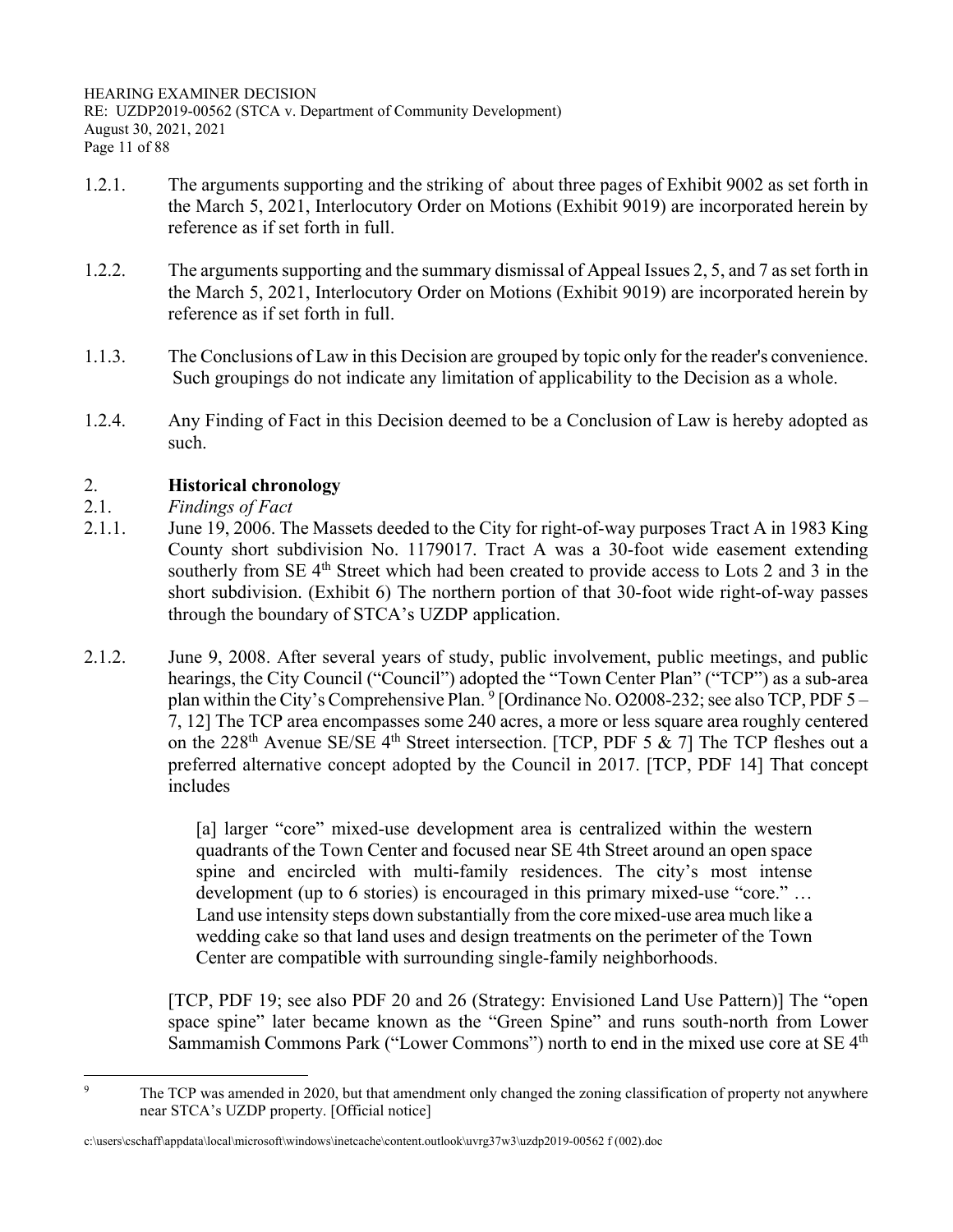Street. [TCP, PDF 20] The figures in the TCP which graphically depict the preferred alternative are prominently labelled as "Conceptual Only" and "Concept map." [TCP, PDF 14 & 20]

Many of the recommendations call for more planning or analytical work. While most subarea plans require further analysis and detailed planning work for their implementation, this plan includes requirements for master planning and design for the mixed-use centers, trail systems, and environmental systems. These are particularly important for successful Town Center redevelopment because of the complexity of and opportunities posed by ecological systems, the constraints imposed by the road network and topography, the configuration of individual land ownership patterns, and the diversity of public facilities desired. Achieving the City's vision will take a sophisticated, strategic approach and sustained, coordinated actions.

[TCP, PDF 24, emphasis added]

 The TCP includes 29 planning Goals and 96 planning Policies. Of the 96 Policies, 41 (43%) direct the City to take some action, as opposed to providing project guidance. [TCP, PDF 34 –  $37, 45 - 53, 64 - 65, 76 - 78, 85 - 87, 93 - 97,$  and  $113 - 114$ 

As noted earlier, development of the Town Center to fit the community's vision is complicated by the area's numerous, relatively small property ownerships. … Therefore, the implementation and regulatory framework requires master planning in each of the mixed-use nodes. Master planning will be accomplished in conjunction with the City and may be initiated by a single, large property owner or a coalition of owners of several smaller properties.

[TCP, PDF 29]

… [D]evelopers of properties in the mixed-use nodes must master plan the zone prior to any redevelopment. Owners of any of the adjacent B zone properties would be encouraged to be included in the master planning so that they can more actively participate in the design process and receive some of the benefits accruing to master planned A zone properties.

Each resulting master plan will essentially result in an agreement in which the City and property owners agree to a development layout indicating:

Amounts and locations of proposed land uses.

Roads and connections to activities.

Open space and pedestrian connections.

Surface water management facilities and practices.

Maximum height and bulk of buildings.

Landscape concept or guidelines.

Architectural concept or guidelines.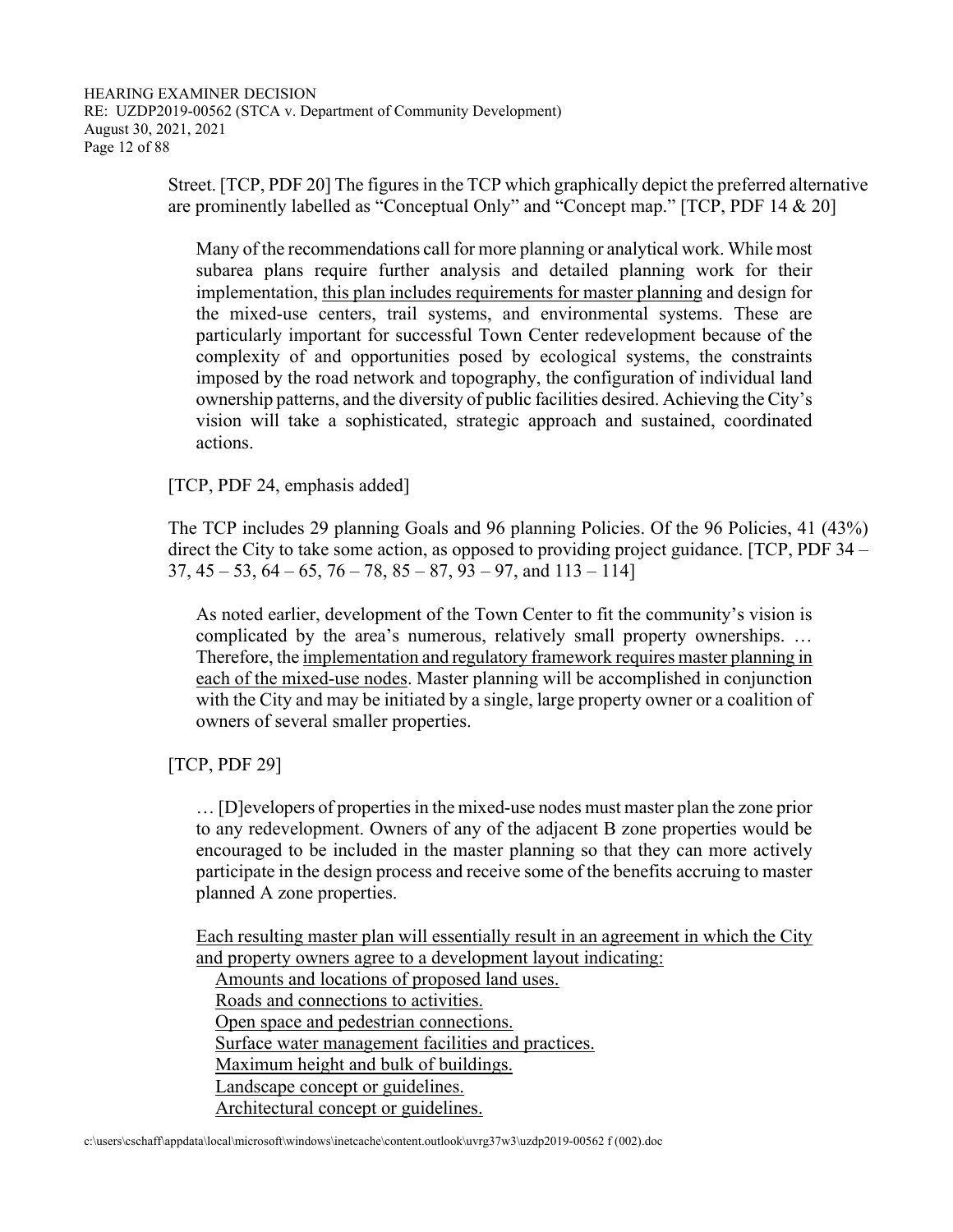The master plan will also include a process for amending the development plan to allow some flexibility as development proceeds.

[TCP, PDF 30, emphasis added]

- 2.1.3. October 19, 2010. The Council passed Resolution No. R2010-431, which adopted "Interim City of Sammamish Town Center Street Design Standards, (dated July 7, 2010)" ("TC Interim Standards"). <sup>10</sup> (Exhibit 1007) Table 1 in the TC Interim Standards contains design specifications for streets in the Town Center; it is denoted as a "Supplement to Public Street Design Standards." One of the columns in Table 1 is headed "Alley/Service." Most of the Design Standard rows in the "Alley/Service" column are marked "TBD" (To Be Determined) or "N/A" (Not Applicable). The "Right-of-Way" and "Travel Lane" width entries in the Alley/Service column are both marked "TBD." (Exhibit 1007, B6)
- 2.1.4. October 26, 2010. The Council enacted Ordinance No. O2010-293 which did three things: It enacted Title 21B SMC, Town Center Development Code; it applied Town Center zoning designations to the land within the TCP area; and it adopted the Town Center Infrastructure Plan ("TCIP"). Provisions of Title 21B SMC relevant to the issues in this appeal will be included throughout this Decision.

The adopted zoning (as it existed at the time) looked like this:  $11$ 

<sup>&</sup>lt;sup>10</sup> Section 21B.96.010 SMC, adopted October 26, 2010, incorporated the TC Interim Standards into the Town Center Development Code. Subsection 21B.96.010(2) SMC provides that the TC Interim Standards "supplant" the regular Public Works Standards (now known as the "2016 PWS") for use in the Town Center. Section 21B.96.020 SMC states that "[i]n case of inconsistency or conflict between the [TC Interim Standards] and other provisions of the Sammamish

Municipal Code and the City of Sammamish [2016 PWS], the most restrictive provision shall apply."<br><sup>11</sup> The northern 2.4± acres of the TC-E zone was rezoned to TC-B on or about June 8, 2020. [Official notice, ZONR2019-00061]

c:\users\cschaff\appdata\local\microsoft\windows\inetcache\content.outlook\uvrg37w3\uzdp2019-00562 f (002).doc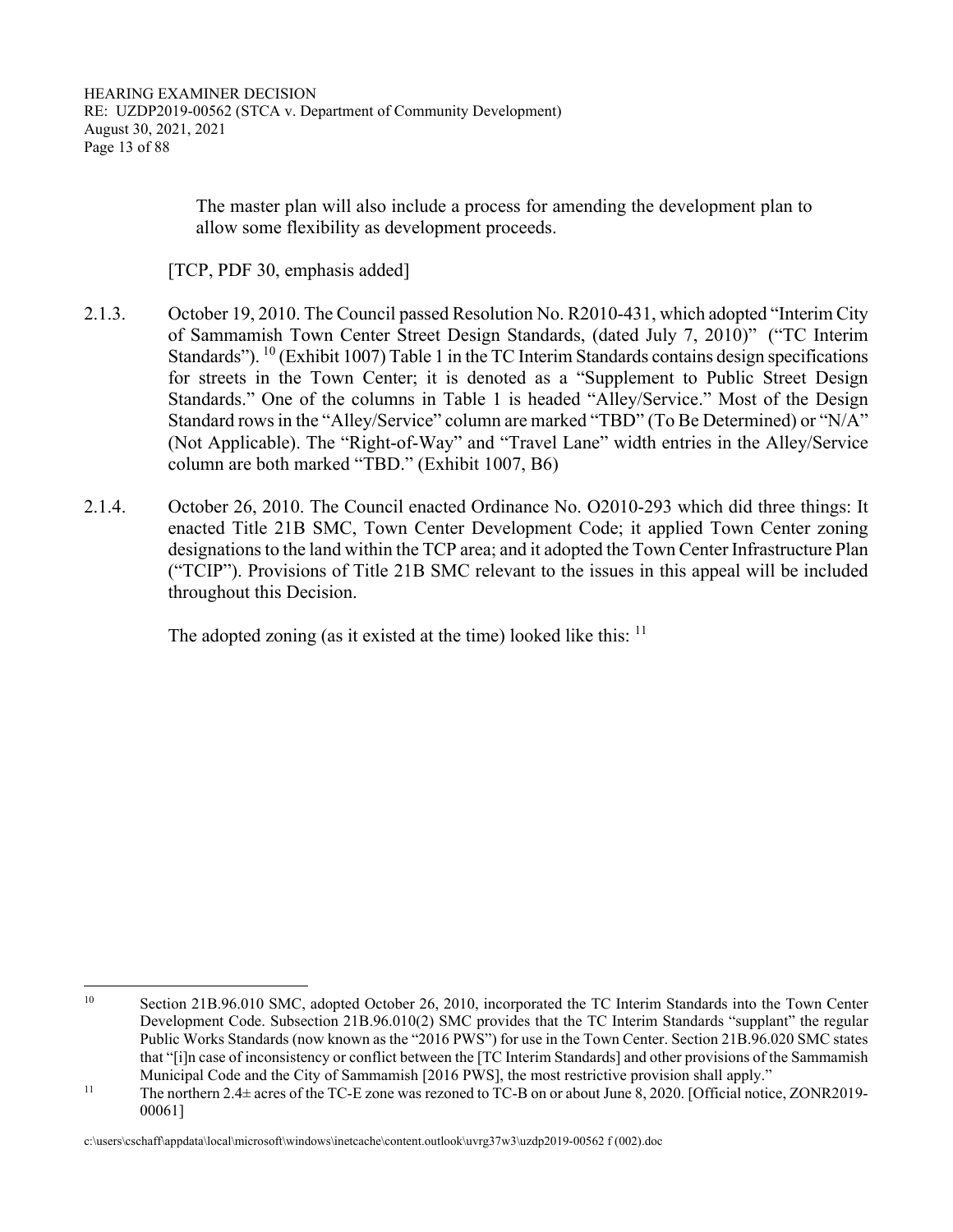HEARING EXAMINER DECISION RE: UZDP2019-00562 (STCA v. Department of Community Development) August 30, 2021, 2021 Page 14 of 88



[TCP, PDF 29] STCA's UZDP encompasses all of the TC-A-1<sup>12</sup> zone south of SE  $4<sup>th</sup>$  Street except for the right "leg." The TC-D-zoned area between the two "legs" of the TC-A-1 zone south of SE 4<sup>th</sup> Street is referred to in the record as the "Notch." The Notch is owned by the City. The northern portion of the TC-D zone south of the TC-A-1 zone contains Lower Sammamish Commons ("The Commons"). (Exhibit 1029, B4)

 "The Sammamish Town Center Infrastructure Plan is focused on the Core Mixed Use (CMU) area identified in the Town Center Plan as the A-1 Zone." [TCIP, PDF 3]

A central component of the Plan is a "Green Spine", which is a public open space system which connects the Commons area with the CMU. This open space system also forms the backbone of a network of soft and hardscape areas, that connect outward towards the adjacent residential neighborhoods. Furthermore, this open

<sup>&</sup>lt;sup>12</sup> The SMC identifies this zone as the "TC-A-1" zone. [SMC 21B.10.030(1)(a)] Most documents in the record refer to it as the "TC-A1" zone. The Examiner will use "TC-A1" when that form is used in a quotation, but will otherwise use the official SMC form ("TC-A-1").

c:\users\cschaff\appdata\local\microsoft\windows\inetcache\content.outlook\uvrg37w3\uzdp2019-00562 f (002).doc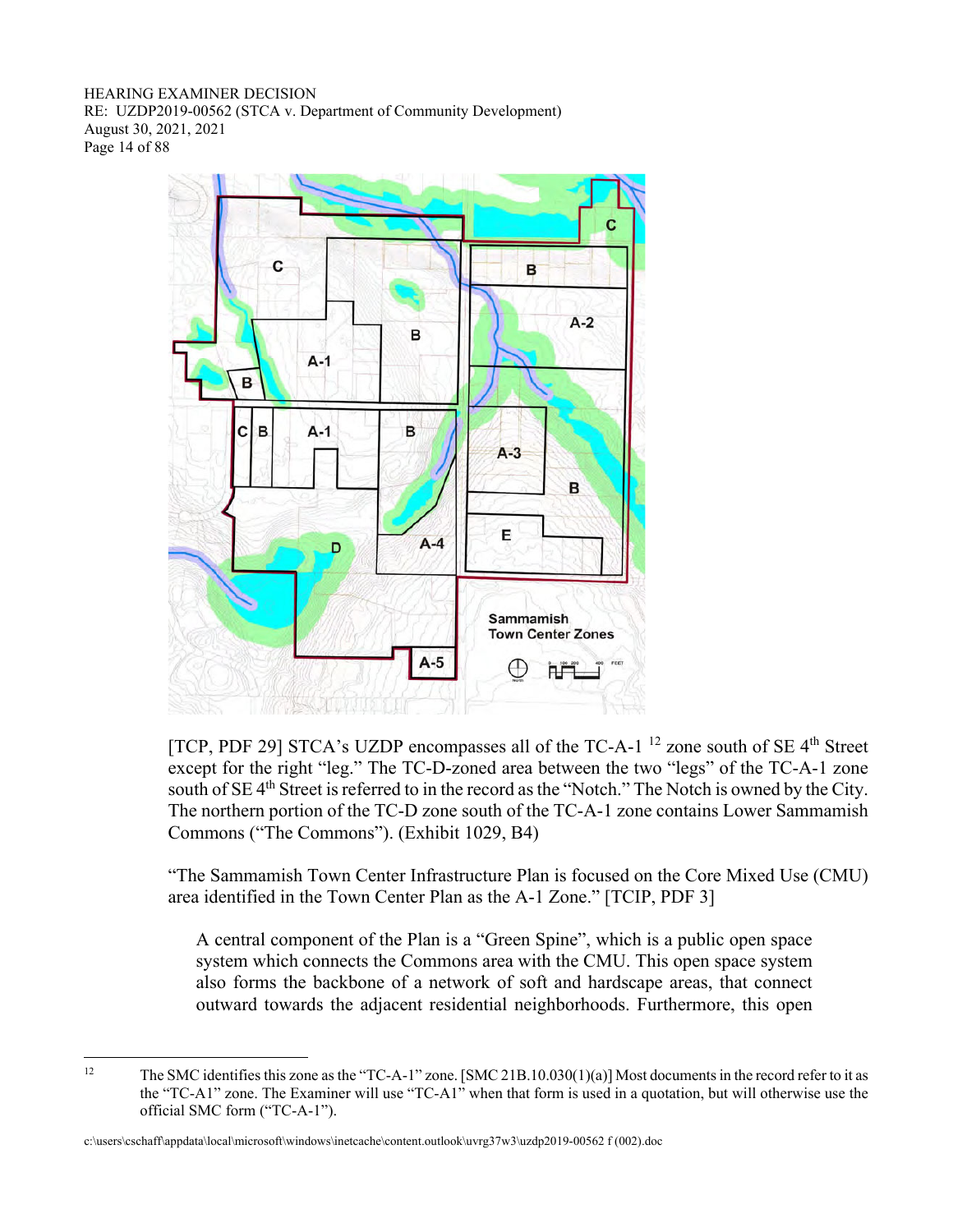space system could incorporate integrated stormwater management techniques, offering district-wide opportunities for sustainable, cost-effective design solutions.

…

This document [the TCIP] gives guidance to private entities regarding the framework structure of the CMU, core principles of the Plan, and selected guidelines to achieve the desired outcome. There is great flexibility in the details, allowing a marketresponsive approach to development, since economic viability is paramount to the success of the Plan.

The City may undertake selected catalytic actions in support of the Plan framework, demonstrating commitment to the Plan by investing in key infrastructure components adjacent to and supportive of private development.

[TCIP, PDF 3, emphasis added]

Beginning south of 4th Street at the north edge of The Commons, a central open space allows existing public open space to penetrate the CMU, and provide a unique amenity that will support the social and financial welfare of the Town Center; [*sic*] The Green Spine. The Green Spine is composed of a hierarchy of spaces and is categorized into three zones; [*sic*] Primary, Secondary, and Neighborhood Transitions. While each zone provides a unique pedestrian experience, all are stitched together by a common thread to create a seamless public amenity.

…

*Framed by bustling storefronts, cafes, and businesses spilling into the public realm to activate the space, the Primary Open Space is reminiscent of the old-world town square or piazza as the heart of the City. It is highly visible and functionally accessible as an integral extension of the Spine's pedestrian network. It is the most urban public open space of the Town Center and incorporates a variety of forms, colors, and textures; including sculptures, fountains, and a range of different places to sit such as walls, stairs, nooks, and corners at the edges that provide both physical and visual relief. Site amenities and features including benches, seatwalls, lighting, and plantings are arranged to provide versatility accommodating large regional events (e.g. farmer's market) while encouraging casual, more impromptu daily gatherings and social interaction.* 

*…* 

*The Secondary Zone has a linear park like character. Outdoor cafes and retail front the park providing an "audience" as people stroll by, gather in small pocket plazas, and relax along vegetated eddies of quiet, more secluded outdoor rooms.*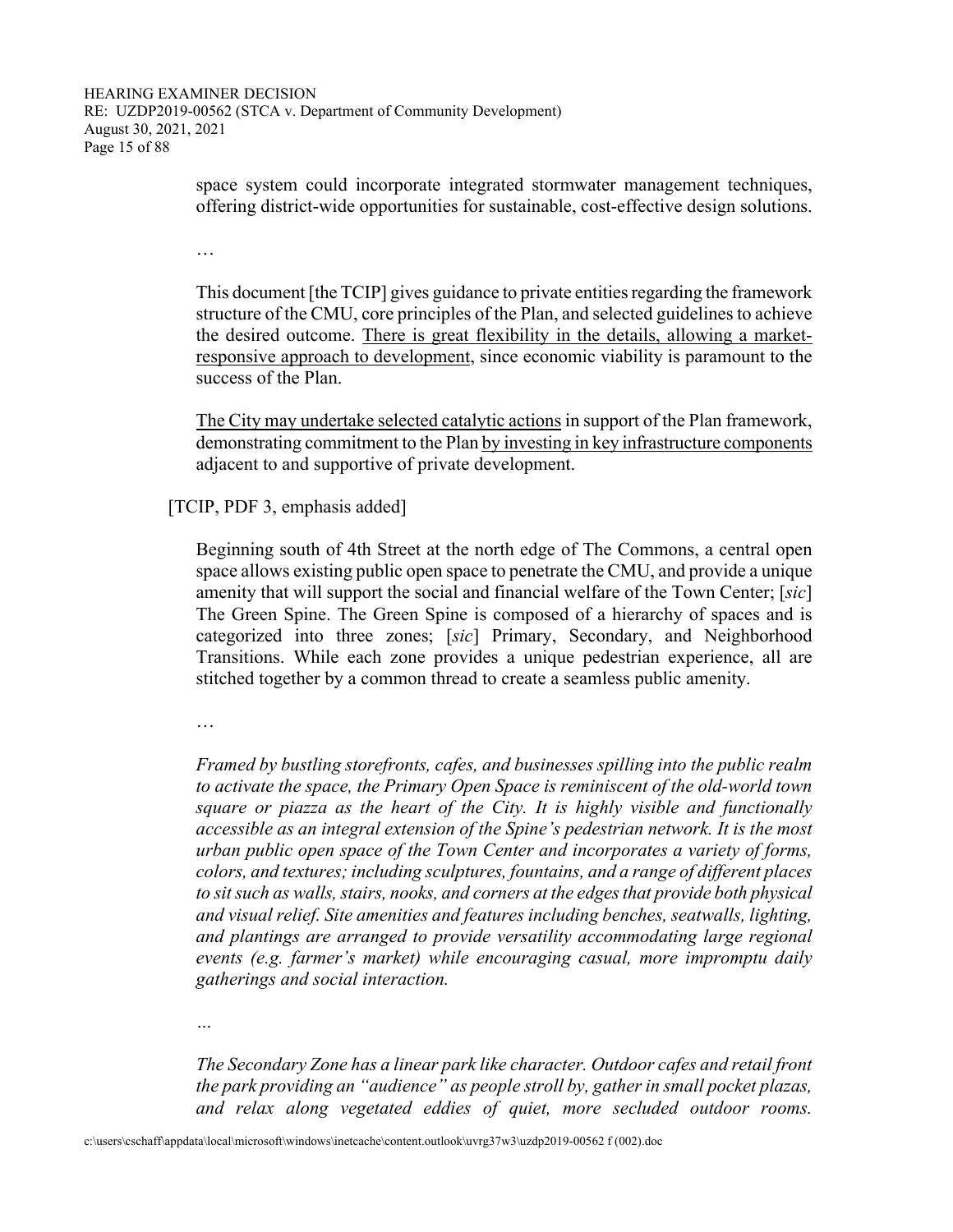*Maintaining pedestrians through the thoughtful application and arrangement of integrated management practices, such as stormwater planters, constructed wetlands, and native/adaptive plantings, this zone achieves a softer quality with significant ecological function.* 

*…* 

*At the north end of the Green Spine is the neighborhood transition zone. This area has a local flavor where residents gather more personally as a small community; a different character than that found in the larger, more regional Primary Zone. A small, open plaza anchored by a focal feature such as a fountain, sculptures or clock that speaks to the identity of the neighborhood provides a soulful, iconic element at the terminus of the spine.*

[TCIP, PDF 5  $\&$  6, italics in original]

A City Park adjacent to SE 4th will be developed, integrating a stormwater detention and treatment facility. Stormwater runoff from developments in the CMU may be able to obtain stormwater credits from this facility.

[TCIP, PDF 6]

The TCIP presents

three possible plan concepts that could result from an application of the planning principles and guidelines contained in this document. It is important to recognize that these are not offered as recommended plans, but as illustrations of a variety of ways in which the principles could give form to the town center.

[TCIP, PDF 7, emphasis added] The three "possible plan concepts" are depicted at PDF 8, 13, and 14 where they are referred to as "Composite Schemes."

The central form-giving feature of Town Center is "CitySquare". Centrally located and adjoining SE 4th Street, this highly public civic open space establishes the scale, character, and function of the Core area. At approximately 300 feet per side, it establishes a block pattern and size that is pedestrian-friendly, walkable, and comparable with numerous successful town and city centers. "CitySquare" will be a gathering place for residents and visitors to Sammamish, offering a peaceful, softscape core, with increasingly active and hardscape edges, as you move to the surrounding retail sidewalks. To the north, east, and west, at mid-block are highly connective pedestrian street crossings, allowing the character and function of the active open space to cross over the low-volume feeder streets. To the south, there are direct, at-grade connections to the Commons.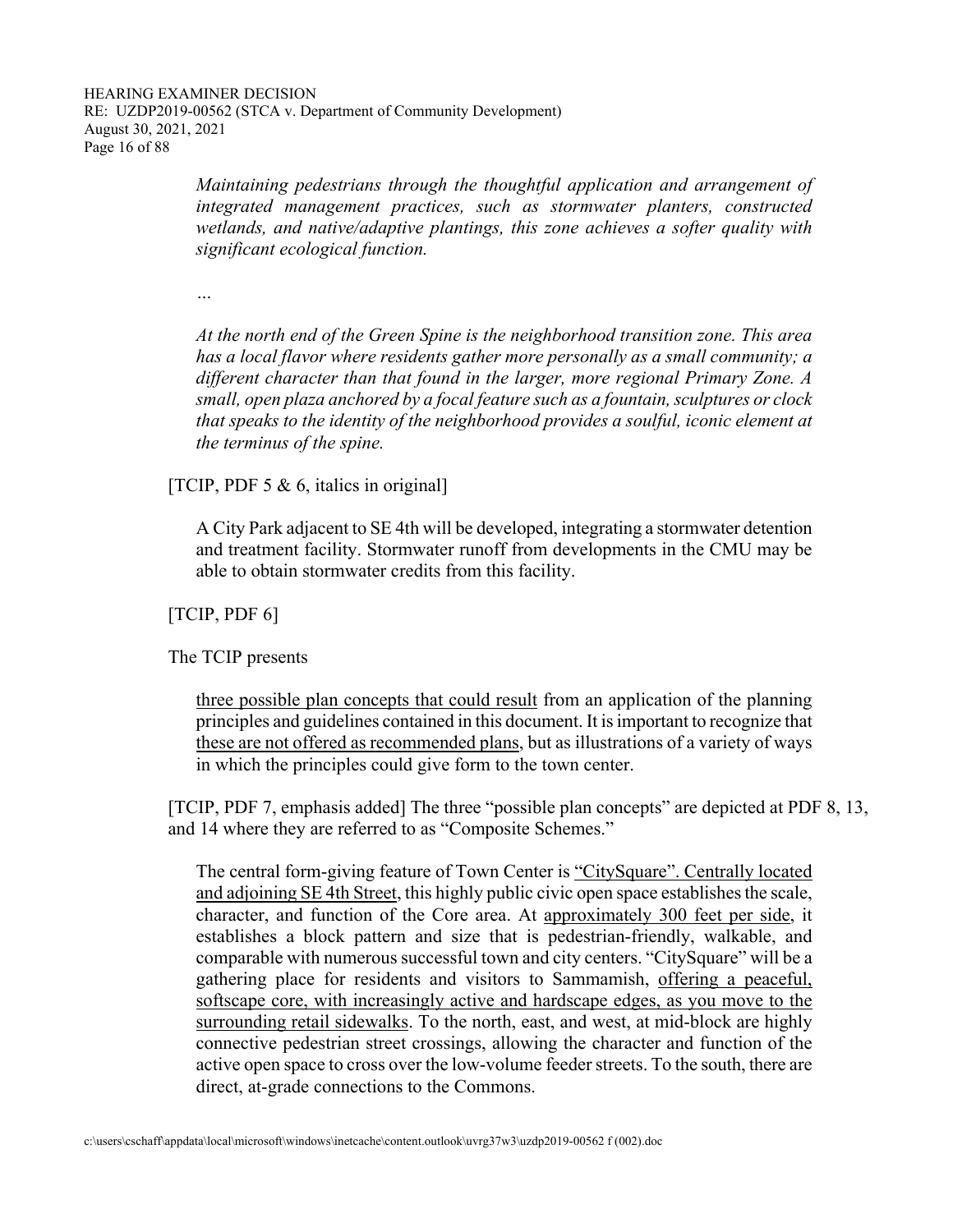The Green Spine connects across CitySquare to the north and south, linking the Commons to the more intimate spaces of the retail core. With a combination of softand hardscapes, the Green Spine creates a web of public space that acts as the connective tissue of the Core.

[TCIP, PDF 7, emphasis added  $^{13}$ ] It is important to note that the "approximately 300 feet per side" dimension for CitySquare essentially matches the distance between the  $224<sup>th</sup>$  and  $225<sup>th</sup>$ Avenues SE intersections with SE  $4<sup>th</sup>$  Street as was then anticipated. [TCIP, PDF  $8 - 14$ ] The expectation obviously was that CitySquare would fill the majority of an entire 300' x 300' Town Center block.

 The TCIP includes Development Guidelines, but neither planning Goals nor planning Policies. [TCIP, PDF 15 – 19] The Development Guidelines describe the Primary Open Space as

[f]ramed by bustling storefronts, cafes, and businesses spilling into the public realm to activate the space, the Primary Open Space is reminiscent of the old-world town square or piazza as the heart of the City. It is highly visible and functionally accessible as an integral extension of the Spine's pedestrian network. It is the most urban public space of the Town Center ….

 [TCIP, PDF 17] The Development Guideline for the width of the Primary Open Space is: "*Minimum width of 40 feet. Maximum width of 200 feet (Measure from average perimeter building face)*" [TCIP, PDF 18, italics in original; underlining added]

 In addition to the three "Composite Schemes," the TCIP includes three additional, different "Concept Plans."

The alternatives presented here … were created to explore possible outcomes of a planning and development process based on draft Principles, and are not proposed as specific solutions. Inevitably, the final outcome of the planning and development process will be based on market realities and financing constraints. Adherence to the principles and guidelines presented here, will, over time result in the kind of vibrant, economically viable Town Center envisioned by the citizens of Sammamish.

#### *Concept 1*

This Concept is based on a warped grid of streets which are also inflected to give closure to views. … The core area is made up of blocks that are between 200 feet and 350 feet per side. Buildings line the street/sidewalk with no setbacks, creating a tight, pedestrian-friendly streetscape into which retail activities can spill. The Green Spine is a major open space feature running through the middle of the core, and exiting

<sup>13</sup> The spelling "CitySquare" in this quote is accurate. Most documents in this record spell it "City Square." The Examiner will use the source spelling unless quoting a document which uses the alternative spelling.

c:\users\cschaff\appdata\local\microsoft\windows\inetcache\content.outlook\uvrg37w3\uzdp2019-00562 f (002).doc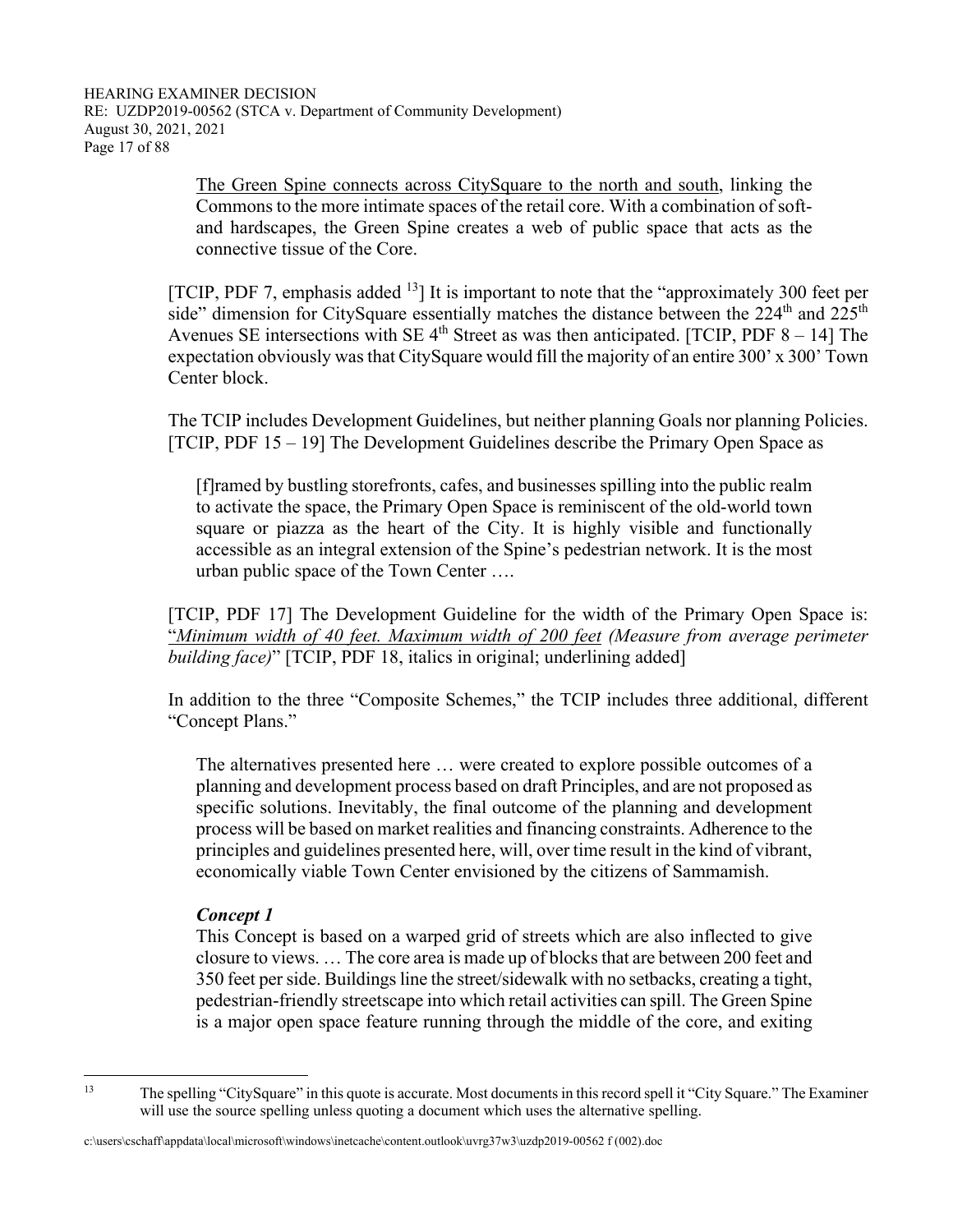HEARING EXAMINER DECISION RE: UZDP2019-00562 (STCA v. Department of Community Development) August 30, 2021, 2021 Page 18 of 88

> northward into the residential district. A public plaza forms a central feature of the core, engaging the retail uses, the streetscape, and the natural system.

### *Concept 2*

This Concept utilizes the existing SE 4th street right of way, but interjects two rounda-bouts with a boulevard connector as the central organizing feature of the civic center. To the north, the Green Spine is a park-like softscape edged with hardscape pedestrian areas, and contained within a large open space room formed by adjacent buildings. … To the south of SE 4th Street a public plaza connects from the Commons to the Green Spine, with parking resources to the east and west, serving both commercial and public facility uses.

## *Concept 3*

Concept 3 offers a classic Central Park, ringed by commercial uses and public facilities. A walkable block size of approximately 330 feet on centerlines, forms the basis for outdoor space organization. … SE 4th is retained in its current right of way, edged with retail functions and made part of the Central Park spatial experience, with extensive tree-scaping and strong pedestrian connections at intersections and midblock. The southern edge of the formal Central Park opens onto the Commons open space creating a direct link for the Green Spine, as it heads north into the core area. …

[TCIP, PDF 21, Preliminary Concepts Appendix, bold headings in original]

- 2.1.5. August 12, 2013. IS Sammamish SEQ, LLC filed a UZDP application to develop 4.42 acres in the southeast quadrant of the Town Center into 13 live/work townhomes and 62 straight townhomes (*Southeast Village*). The site is zoned TC-A-3. Access to the 75 units is a combination of private woonerfs and alleys. Community Development approved *Southeast Village* on August 8, 2014, subject to 44 conditions. (Exhibits 1001; 1001.A)
- 2.1.6. June 30, 2014. The then-Acting Community Development Director issued a Director's Interpretation pursuant to authority under SMC 21A.05.090 regarding commercial square footage allocated to TC-B zone properties (the "2014 Interpretation"). Pursuant to SMC 21A.100.055(7) & (8) and SMC 21A.100.060(2)(a), a Director's Interpretation is final and binding on all persons (including the Examiner) if not appealed unless subsequently modified or nullified by the Council or the subject code section(s) is(are) subsequently amended by the Council. This Director's Interpretation was not appealed. The 2014 Interpretation noted that SMC 21B.95.020(2)(c) provides that

Properties directly adjacent to the applicable TC-A zone may be included in the UZDP area provided they are part of a plan that includes properties in the TC-A zone. A TC-B property may include up to 10 percent of a UZDP's commercial development application for contiguous TC-A zone development.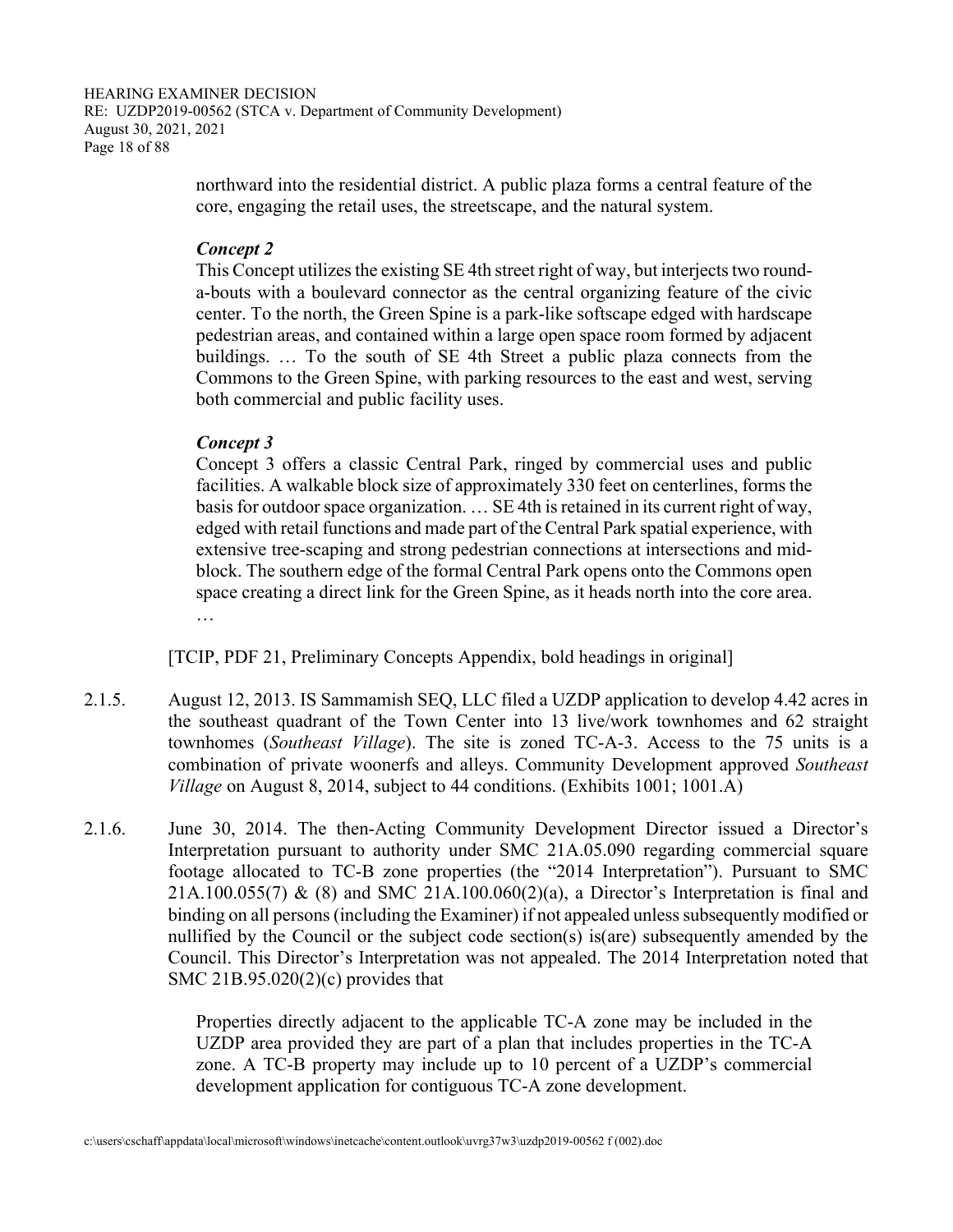HEARING EXAMINER DECISION RE: UZDP2019-00562 (STCA v. Department of Community Development) August 30, 2021, 2021 Page 19 of 88

> Subsection 21B,20.080(1) SMC allows retail commercial uses in the TC-B zone only if the property is part of a UZDP. The 2014 Interpretation ruled that not only TC-B parcels "directly adjacent" to TC-A-zoned properties but also TC-B parcels abutting TC-B parcels which are "directly adjacent" to TC-A parcels may share up to 20% of the adjacent TC-A zone commercial allocation, including any bonus allocations. [Official notice 14]

- 2.1.7. December 17, 2014. TRF Pacific, LLC filed a UZDP application and a BSP application to develop approximately 6.44 acres in the northwest quadrant of the  $228<sup>th</sup>$  Avenue SE/SE 4<sup>th</sup> Street intersection as a mixed-use development with underground and surface parking, multiple buildings containing about 102,000 SF of commercial uses stair-stepping up the steeply sloping site, and a mixed-use building on the plateau at the west end of the site with about 13,000 SF of commercial space on the ground floor and 159 apartment units above (*The Village*). The site consisted of four parcels. The westerly two parcels, totaling 1.52 acres (24% of the site), are zoned TC-A-1; the easterly two parcels, totaling 4.92 acres (76% of the site), are zoned TC-B. <sup>15</sup> Of the approximately 115,000 SF of commercial uses in *The Village*, all but about 13,000 SF are located within the TC-B zone. Community Development approved *The Village* on May 12, 2015, subject to 76 conditions. <sup>16</sup> (Exhibits 1003; 1003.A; 1003.B)
- 2.1.8. December 23, 2014. PNW Holdings, LLC filed a UZDP application to develop 2.84 acres in the northeast quadrant of the Town Center as a single-building, mixed-use development with underground and surface parking, 14,245 SF of commercial uses on the ground floor, and 92 apartments on four upper floors (*Plateau 120*). The site is zoned TC-A-2. Community Development approved *Plateau 120* on August 5, 2015, subject to 60 conditions. (Exhibits 1002; 1002.A; 1002.B)
- 2.1.9. 2014 2015. The City completed the design work for a capital improvement project to reconstruct SE 4<sup>th</sup> Street from 228<sup>th</sup> Avenue SE west to approximately 222<sup>nd</sup> Place SE. (Hankins testimony) That project, which widened the street and established roundabouts on SE 4<sup>th</sup> Street at  $222<sup>nd</sup>$  Place SE,  $224<sup>th</sup>$  Avenue SE, and  $225<sup>th</sup>$  Avenue SE has recently been completed. The spacing and location of the roundabouts do not match the locations depicted in TCP or TCIP concept plans, nor do they provide the block length desired by the TCIP and SMC regulations. (Exhibit 1029, B1, B2, & B4)
- 2.1.10. 2015. STCA began acquiring ownership and/or the right to develop parcels within the TCP area. As of testimony offered on July 13, 2021, STCA currently owns or controls about 90 acres of the

<sup>&</sup>lt;sup>14</sup> The 2014 Interpretation is cited in Exhibit 1003, B5, Finding 22.<br>According to a representative of TRE Pacific. *The Village* because

<sup>15</sup> According to a representative of TRF Pacific, *The Village* began as a desire to locate a Metropolitan Market in the northwest corner of the 228<sup>th</sup> Avenue SE/SE 4<sup>th</sup> Street intersection. Because that site was zoned TC-B, the only way they could get the market in was to acquire land to the west until they had some contiguous TC-A-1-zoned land in their assemblage. (Parks testimony)<br><sup>16</sup> Community Development's decision clearly states that *The Village* was a consolidated UZDP and BSP application.

<sup>(</sup>Exhibit 1003, B1, Decision section) No BSP application number is apparent in the project documents entered into this record. (Exhibits 1003; 1003.A; 1003.B) Community Development's decision does not separate UZDP analysis and conditions from BSP analysis and conditions. (Exhibit 1003)

c:\users\cschaff\appdata\local\microsoft\windows\inetcache\content.outlook\uvrg37w3\uzdp2019-00562 f (002).doc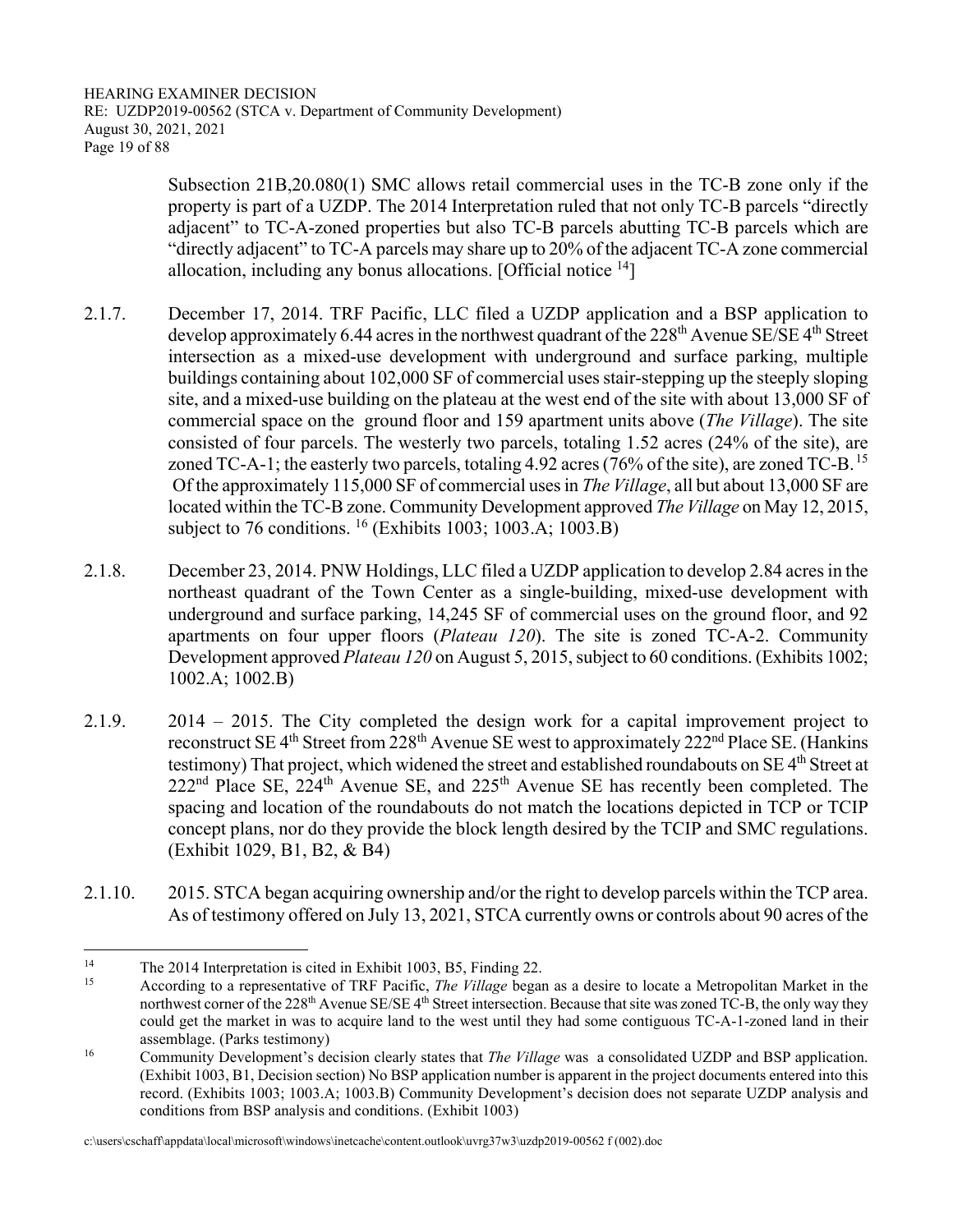HEARING EXAMINER DECISION RE: UZDP2019-00562 (STCA v. Department of Community Development) August 30, 2021, 2021 Page 20 of 88

> 240 acre TCP area (38%), including all the TC-A-1 zone south of SE  $4<sup>th</sup>$  Street, the TC-B and TC-C-zoned areas west of that TC-A-1 zone, and most of the TC-A-1 zone on the north side of  $SE$  4<sup>th</sup> Street. (Exhibit 1031, B8, Figure 6: STCA owns or controls all of the properties labeled with a Block number) (Brennan testimony)

- 2.1.11. June, 2016. Community Development held its first meeting with STCA to discuss future Town Center applications. (Hilde and Zinser testimony)
- 2.1.12. May 2, 2017. A Code Interpretation was issued by a former Community Development planner, presumably acting on behalf of the Community Development Director (the "2017 Interpretation"). <sup>17</sup> The 2017 Interpretation addressed how to calculate allowable residential yield within the TC zones. (Exhibit 4)
- 2.1.13. October 3, 2017. "[T]he City Council adopted emergency Ordinance 02017-445, which established a six-month moratorium on the acceptance of certain applications for land use, development and building permits or approvals". (Exhibit 52, B3, fifth Recital) One of the exceptions to the moratorium was

Permits and approvals within the Town Center (TC) Sub—Area Plan boundary for those properties which are subject to an executed Memorandum of Understanding (MOU) with the City of Sammamish.

(Exhibit 52, B6,  $\S 3(r)$ ) The Council sequentially renewed the moratorium; the moratorium was repealed effective July 21, 2021. (Pyle testimony)

2.1.14. April to August, 2018. Community Development, City Parks, and consultants developed the "Sammamish Town Center: Green Spine Design Companion" ("Design Companion") and the "Guide to Assist with the Development of the Green Spine" ("Guide"). (Exhibits 1004 and 1005, respectively) Neither of these documents have ever been presented to the Council for adoption. (Hilde testimony) As such, they remain unofficial Community Development documents.

> The Design Companion is essentially an elaboration of Green Spine elements within the TCIP with some additional specifics not found in the TCIP. The Design Companion says of the "Primary Zone:"

… The Primary Zone is considered the Town Center's "City Square". This blocksize, highly active pedestrian public open space incorporates a variety of forms, colors, and textures, including public art, water features, and a range of different places to sit and gather.

<sup>&</sup>lt;sup>17</sup> The 2017 Interpretation is unsigned and does not bear the Director's name. Only the name of the "Staff Member" Assigned" is provided. (Exhibit 4; bold omitted)

c:\users\cschaff\appdata\local\microsoft\windows\inetcache\content.outlook\uvrg37w3\uzdp2019-00562 f (002).doc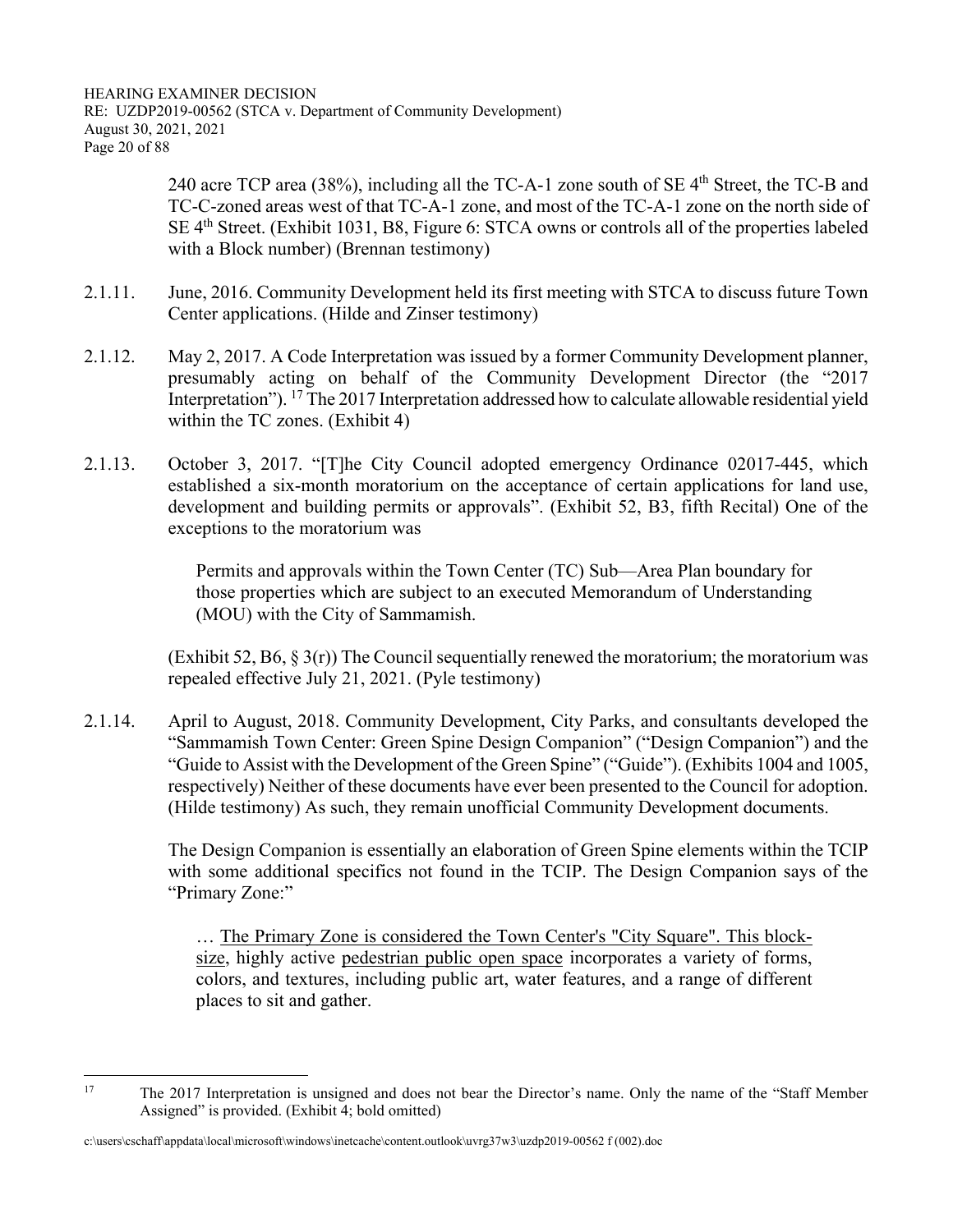The Primary Zone is significantly paved for intensive use, and planting is appropriate for intensive uses, be it small "area rugs" of lawn, or planting areas that might have a more maintained and ornamental nature to them (and more deliberately protected from human and pet activity).

Site amenities and features include benches, seatwalls, lighting, and plantings arranged to accommodate large regional events (e.g. Sammamish Farmer's Market) while encouraging casual, more impromptu daily gatherings and social interaction.

(Exhibit 1004, B11, emphasis added) The Guide says that

The images included in the Green Spine Design Companion Manual represent a design concept that could result from an application of the planning principles and guidelines contained in the TCIP and highlighted in this user guide. It is important to recognize that these are not offered as recommended design solutions, but as illustrations of a variety of ways in which the principles could give form to the Green Spine. Since the large majority of the land area contained within the CMU will be developed by the private sector, the eventual development will be informed not only by the principles, but also by market conditions, land availability, financial climate, and other factors in place at the time of development.

 (Exhibit 1005, B1, emphasis added) The Guide paraphrases the Design Companion in its description of the Primary Zone. (Exhibit 1005, B2, Primary Zone]

2.1.15. November 12, 2018. The City and STCA entered into a Memorandum of Understanding ("MOU") governing what is referred to therein as STCA's "Phase 1" project, the boundary of which is shown on Exhibit 7, B5. The MOU establishes a 506 dwelling unit residential cap and a 100,000 SF commercial use cap for Phase 1. The City and STCA agreed "to continue discussions to focus and refine the terms for addressing each of" five issues (Exhibit 7, B2, § II.C): 1) "the width and types of uses to be included in the Green Spine"; 2) the percentage of tree canopy to be provided; 3) the potential for establishing a transit center within the Phase 1 area; 4) "the appropriate location for one or more regional storm water facilities"; and 5) the use of solar power within the Phase 1 area. (Exhibit 7, B2 & B3, § II.C) The City and STCA also agreed "to negotiate in good faith the terms of a Development Agreement or other appropriate agreement(s) that include the issues and terms described in sections C.1. - C.5 above. The Parties will seek to present such agreement(s) to the City Council on or before March 31, 2019." (Exhibit 7, B3, § II.D)

> The discussions called for by MOU § II.C apparently never occurred; the agreement(s) envisioned by MOU § II.D never materialized.

2.1.16. April 8, 2019. STCA submitted its Preapplication materials for Phase I ("Pre-App Submittal"). (Exhibit 51) "Phase I of the Sammamish Town Center [ ] comprises 9 parcels spanning TC-C, TC-B and TC-A1 zones." (Exhibit 51, B2) STCA's Pre-App submittal

c:\users\cschaff\appdata\local\microsoft\windows\inetcache\content.outlook\uvrg37w3\uzdp2019-00562 f (002).doc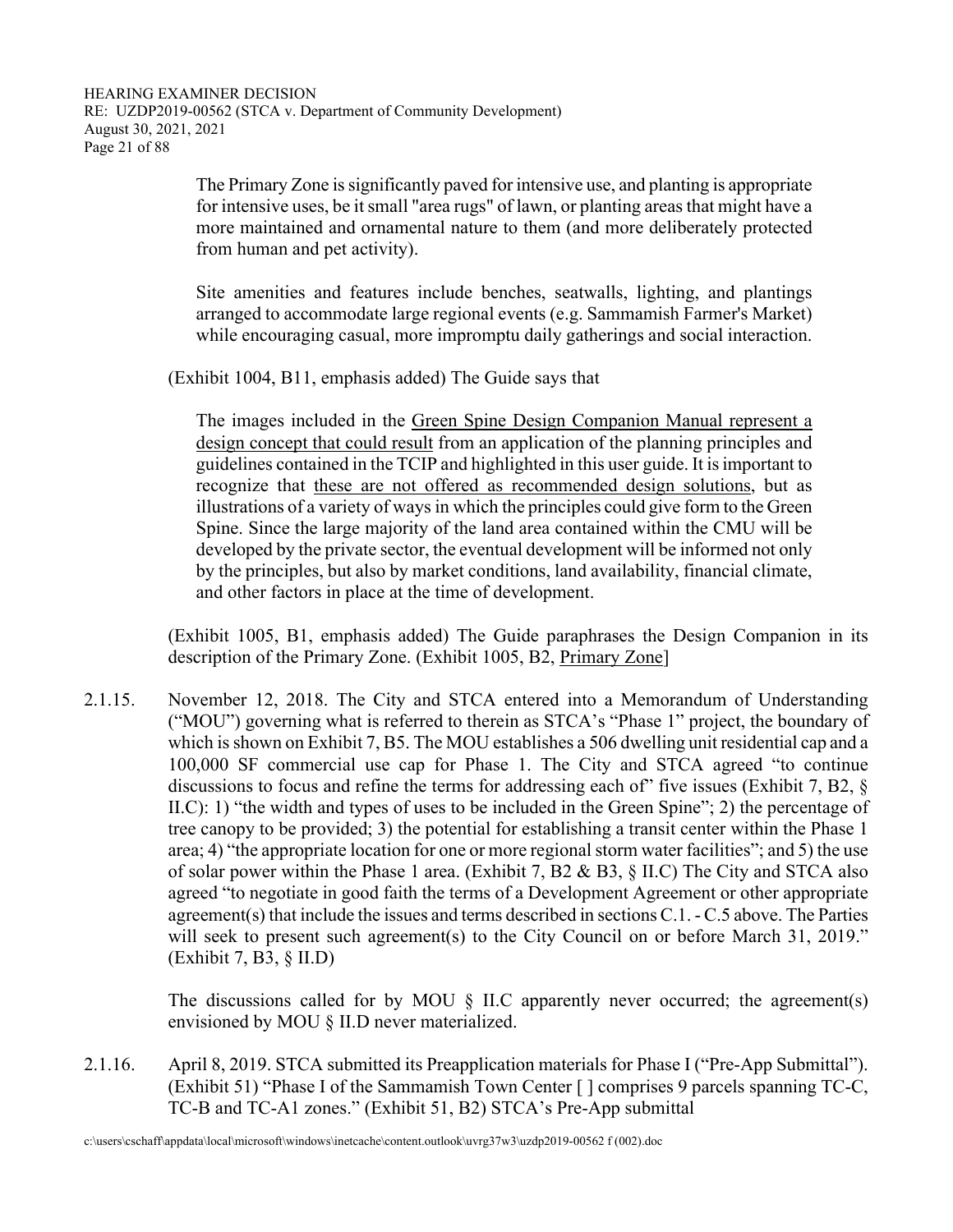focuse[d] on the Core Mixed‐Use area of the Town Center in the TC‐A1 zone south of SE 4th Street. It also includes single‐family homes in the TC‐C zone and townhomes that span the TC‐C, TC‐B and TC‐A1 zones. The entire application is for 414 multi‐family units, 10 single family homes and 82,000 sf [*sic*] of commercial.

 (Exhibit 51, B8) STCA's submittals depicted single-family detached and townhouse subdivision of the TC-B and TC-C zoned properties; townhouses along the western edge and south west quarter of the TC-A-1 zone, commercial/mixed use on the rest of the TC-A-1 zone, and the City Square located on the City's Notch property. (Exhibit 51, B18 *et al.*)

- 2.1.17. May 23, 2019. STCA held its Preapplication Review meeting with City staff at which time prepared preapplication review comments were provided to STCA. (Exhibit 9) Those comments were later supplemented by City staff with a few additions which are noted in Exhibit 9 by red type face.
- 2.1.18. August 14, 2019. Public Works issued a Certificate of Concurrency for STCA's UZDP application. The Certificate of Concurrency was issued for up to 82,000 SF of commercial and 357 "Multi-Family" residential units (with credit for four single-family residences that would be removed). (Exhibit 10)
- 2.1.19. November 4, 2019. STCA filed four applications (the "Initial Submittal"):

 A. UZDP2019-00562. The UZDP application included site plans, project narrative and code compliance analysis, technical studies, and supporting materials. (Exhibits 20, B1;  $13 - 13.u$ )

 B. BSP2019-00564. (Exhibit 20, B1) The record contains one sheet of the four which apparently constitute the BSP plan. (Exhibit 1023) From that sheet it would appear that the BSP covers only Blocks 5, 6, and 7 together with rights-of-way within the UZDP for  $225<sup>th</sup>$  and  $226<sup>th</sup>$ Avenues SE and SE 5<sup>th</sup> Street.

 C. PSUB2019-00563, *Brownstone East*. This proposed preliminary subdivision covers the townhomes proposed within Blocks 3 and 4 of the UZDP and, based on Exhibit 1023, the  $224<sup>th</sup>$ Avenue SE right-of-way abutting Blocks 3 and 4. (Exhibits 13.j, B2; 20, B1; see Exhibit 1023 which appears to exclude  $224<sup>th</sup>$  Avenue SE from the BSP)

 D. PSUB2019-00561, *Brownstone West*. This proposed preliminary subdivision covers the townhouses and single-family residences proposed west of the boundary of the UZDP on parcels zoned TC-B and TC-C. (The Initial Submittal had no single-family residences in *Brownstone West*.) (Exhibits 13.j, B2; 20, B1; 35.p, B2 & B34)

2.1.20. November 27, 2019. Community Development informed STCA that the UZDP, BSP, and *Brownstone East* applications were deemed complete as of November 4, 2019, and would be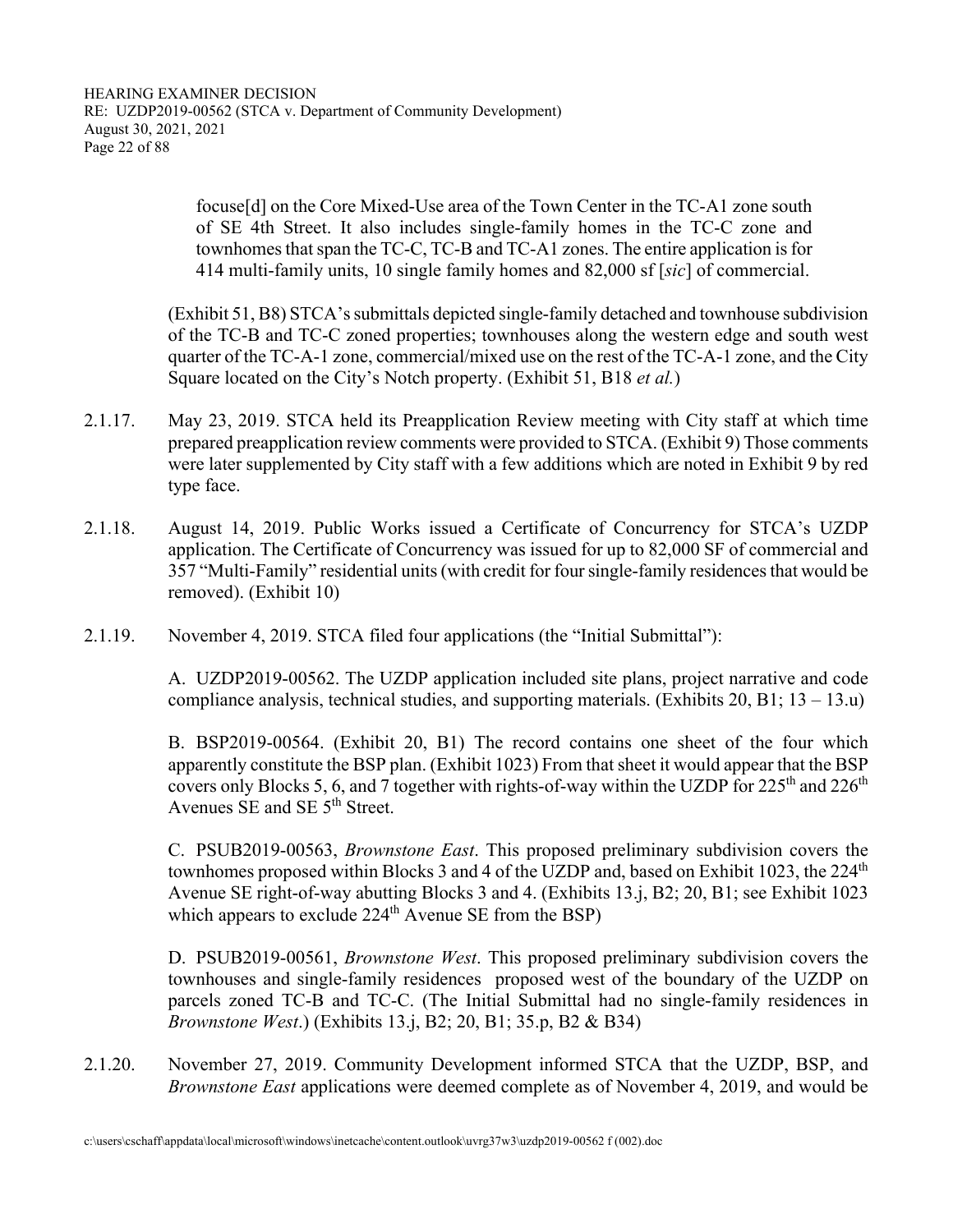processed together "in accordance with the procedures for a Type III [*sic*]" application. <sup>18</sup> (Exhibit 14) The *Brownstone West* application was not consolidated with the rest; the hearing record does not contain further documents regarding its review or status.

- 2.1.21. December 2, 2019. Community Development issued a Notice of Application for the UZDP, BSP, and *Brownstone East* applications. (Exhibit 15)
- 2.1.22. March 10, 2020. City staff issued it's review comments on STCA's Initial Submittal ("Review  $\#1$ "). Review  $\#1$  addressed all four applications. (Exhibits 20; 20.a – 20.j)
- 2.1.23. June 22, 2020. STCA submitted revised plans and materials (the "Resubmittal") for all four applications in response to City Staff's Review #1. (Exhibits 35; 35.a – 35.aa; 1031) Except for Exhibit 35.a, the documents cited herein pertain almost exclusively to the UZDP application.
- 2.1.24. July 13, 2020. Community Development informed STCA that the UZDP, BSP, and *Brownstone East* Resubmittals were deemed complete and would be processed together under the procedures for a Type 3 application. (Exhibit 36)
- 2.1.25. July 20, 2020. Community Development issued a Notice of Revised Application for the UZDP, BSP, and *Brownstone East* applications. (Exhibit 37)
- 2.1.26. September 1, 2020. Community Development's Special Projects Coordinator's response to an email from a citizen included this statement: "As part of the review process, a Public Comment Response Matrix will be prepared and provided to applicant for response along with Round 2 of Review Comments." (Exhibit 1013, emphasis added)
- 2.1.27. September 30, 2020. Community Development informed STCA

that the City of Sammamish will not complete its its review of the revised applications within 60-days from the date these applications were deemed complete on July 20, 2020 as initially estimated. The completeness letter dated July 13, 2020 provided STCA an estimate of 60-days for the City to complete its review of STCA's responses to the first round of review comments provided by the City on March 10, 2020.

… Pursuant to SMC 20.05.100(4) the City is providing notice that this review of STCA's proposal is now estimated to be completed by *November 13, 2020*.

(Exhibit 38, bold and italic in original)

2.1.28. November 13, 2020. Community Development denied STCA's UZDP application. (Exhibit 1)

<sup>&</sup>lt;sup>18</sup> Section 20.05.020 SMC uses Arabic, not Roman, numerals for application types. The Examiner will follow the SMC unless quoting from a document.

c:\users\cschaff\appdata\local\microsoft\windows\inetcache\content.outlook\uvrg37w3\uzdp2019-00562 f (002).doc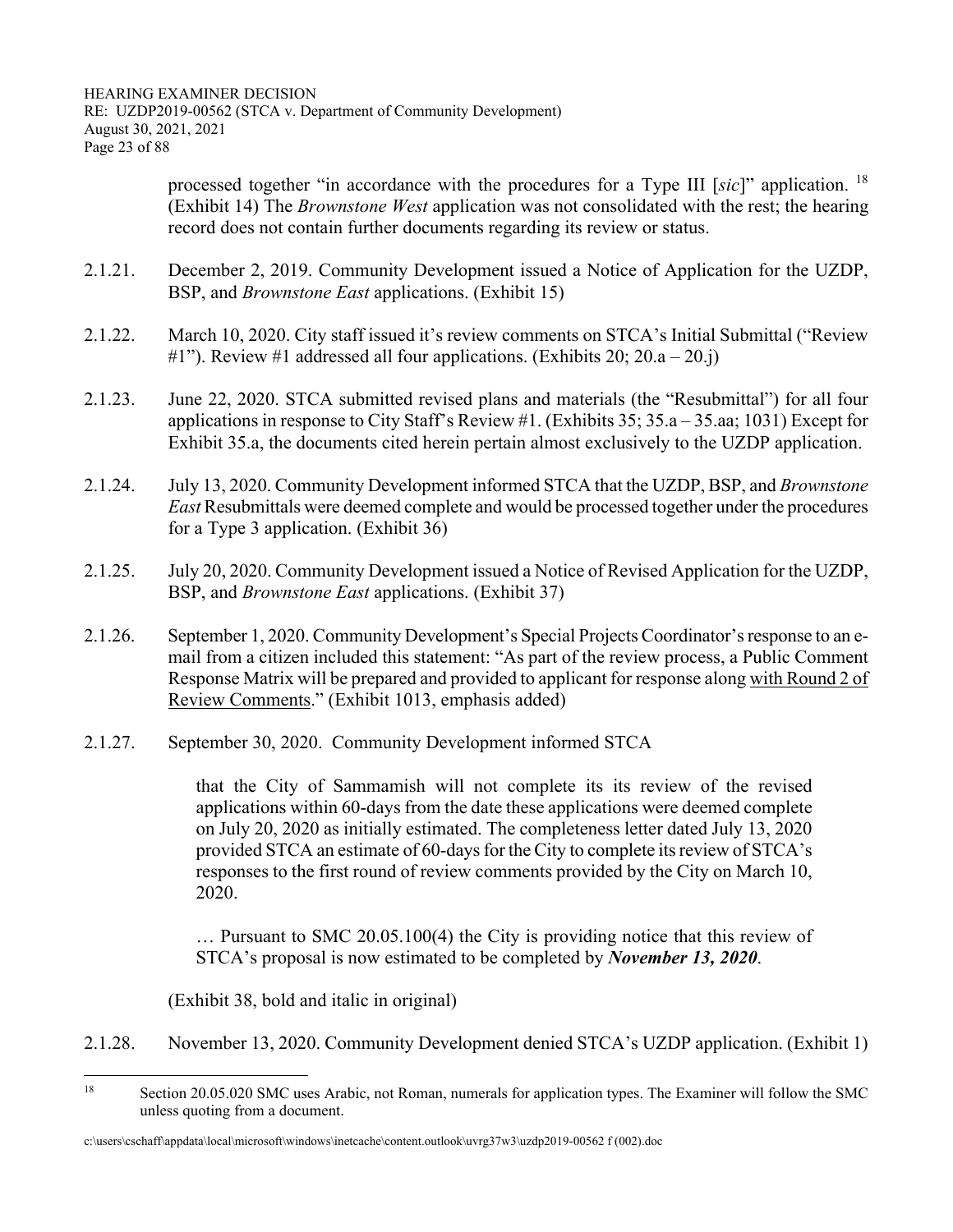### Analysis

Originally, the City intended to bundle and process the applications for a Unified Zone Development Plan (UZDP2019-00562), Preliminary Subdivision [*Brownstone East*] (PSUB2019-00563), and Binding Site Plan (BSP2019-00564) concurrently in accordance with the procedures for a Type 3 Land Use Decision Permit and pursuant to SMC 20.05.020(2). …

## Conclusion

The Preliminary Subdivision and Binding Site Plan applications are contingent on an approved UZDP pursuant to SMC 21B.95.040(2). The denial herein of the UZDP accordingly results in the cessation of Preliminary Subdivision and Binding Site Plan review.

(Exhibit 1, B12)

# 2.2. *Conclusions of Law*

2.2.1. The TCIP's "plan concepts" are just that – concepts. They are not prescriptive plans. The plan depicted first in the TCIP is not the preferred plan; it is simply one of six conceptual plans in the TCIP. The language of the TCIP makes it clear that the three depicted concepts are not the only possible concepts.

> To the extent that Community Development has elevated the first depicted concept to the position of the TCIP plan, it has wrongly interpreted the TCIP and accorded not only that plan but also the other five depicted concepts a degree of importance and authority that they do not have given the contextual language associated with them in the TCIP.

- 2.2.2. Neither "City Square" nor "CitySquare" are found anywhere in the SMC. Nor is either term found in the TCP. CitySquare is a concept created and used only in the TCIP. And its relationship to the "Primary Open Space" is not entirely clear in the TCIP. Community Development has concluded that CitySquare is the Primary Open Space. But the dimensions and descriptions of the two are so different as to raise more than a serious doubt as to the correctness of that position. It seems to the Examiner that while CitySquare is to be located within the Primary Open Space, the two are not coterminous: CitySquare is larger than the Primary Open Space and, thus, could best be described as a node on the Primary Open Space portion of the Green Spine.
- 2.2.3. Since CitySquare is a concept of the TCIP which is not addressed in Title 21B SMC, regulation does not trump policy and evaluation of a UZDP application for compliance with the TCIP regarding CitySquare is both appropriate and required.
- 2.2.4. The party responsible for failing to comply with MOU §§ II.C and II.D (See Finding of Fact 2.1.15, above.) cannot be determined from this record. Likely both parties bear some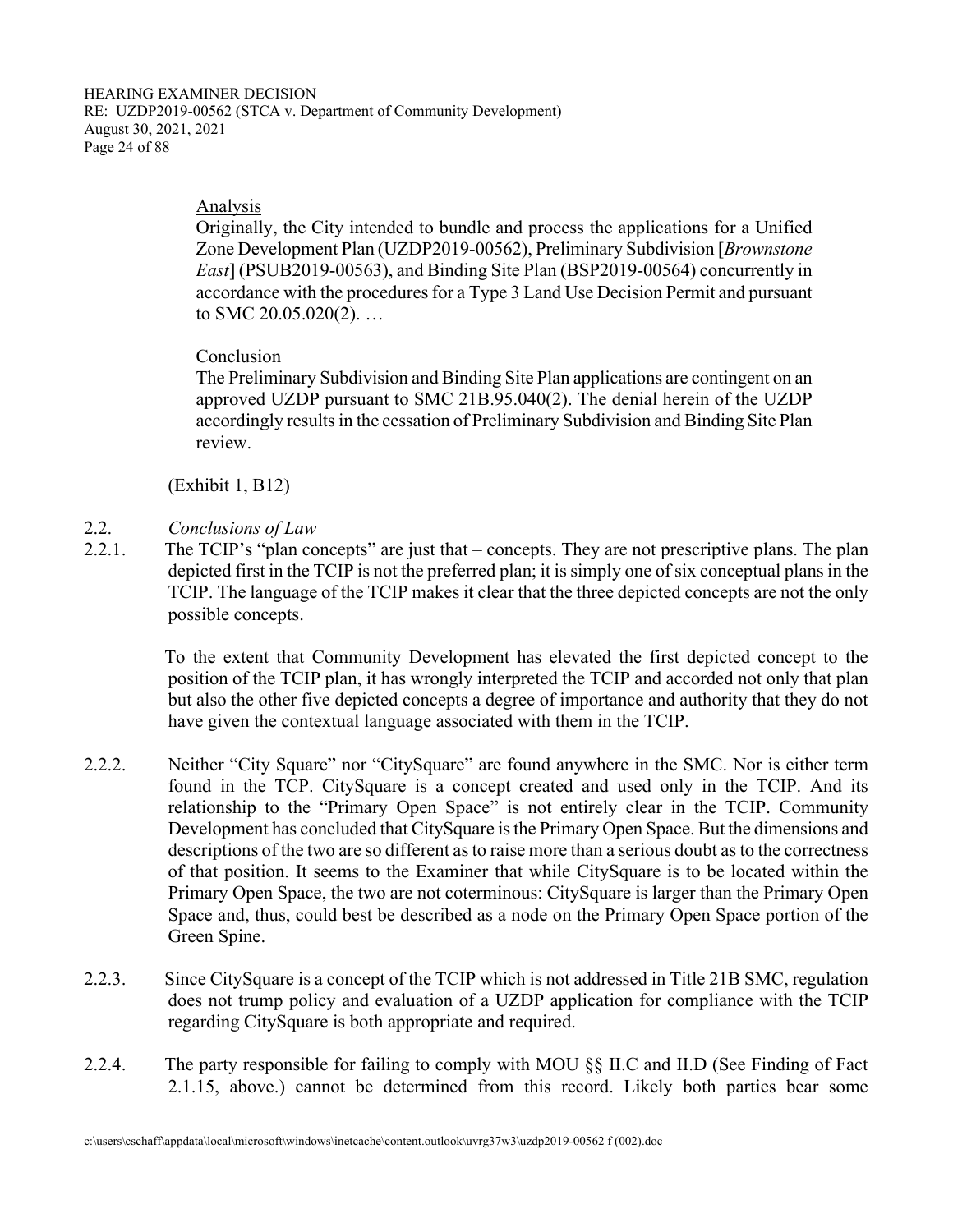HEARING EXAMINER DECISION RE: UZDP2019-00562 (STCA v. Department of Community Development) August 30, 2021, 2021 Page 25 of 88

> responsibility to one extent or another. The envisioned follow-on agreement is desperately needed and should be consummated before this UZDP enters another review cycle.

#### 3. **Issue 8: Ownership; right-of-way vacation timing**

- 3.1. *Findings of Fact*
- 3.1.1. Community Development concluded that STCA failed to comply with SMC 20.05.040(1)(r). (Exhibit 1, B12 & B13, § III.A.2)

The UZDP (both original and revised documents) include development of City owned public right-of way, which extends from SE 4th Street to the northern boundary of the Lower Sammamish Commons Park property **(Exhibit 6)**. STCA indicated on the UZDP application form dated November 4, 2019 that they were in complete control of all parcels in the application **(Exhibit 13)**. STCA has not obtained permission from the City to include the 30' wide public right-of-way as part of the UZDP nor have they initiated the street vacation process as described in the 2016 Public Work Standards, Appendix I.

(Exhibit 1, B13, bold in original)

3.1.2. STCA asserts that

the Analysis and Conclusion were erroneous because the Department had already determined that the UZDP application was complete for processing and therefore satisfied the application requirements of SMC 20.05.050, and because the appropriate time to proceed with any relocation and/or vacation of the right-of-way would be after the UZDP and Binding Site Plan approval, ….

(Exhibit 9002, B14, § IV.8)

3.1.3. Former SMC 20.05.040(1)(r) read as follows in November, 2020: <sup>19</sup>

(1) The department shall not commence review of any application set forth in this chapter until the applicant has submitted the materials and fees specified for complete applications. Applications for land use permits requiring Type 1, 2, 3, or 4 decisions shall be considered complete as of the date of submittal upon determination by the department that the materials submitted meet the requirements of this section. Except as provided in subsection (2) of this section, all land use permit applications described in SMC 20.05.020, Exhibit A, shall include the following:

<sup>&</sup>lt;sup>19</sup> Section 20.05.040 SMC was amended in December, 2020, after STCA's applications were filed and also after Community Development's November, 2020, denial decision was issued. [Ordinance O2020-523] One of the amendments in that ordinance deleted former Subsection  $(1)(e)$  which in turn moved all the subsequent subsections "up" one letter. Former subsection  $(1)(r)$  is now subsection  $(1)(q)$  without any other change.

c:\users\cschaff\appdata\local\microsoft\windows\inetcache\content.outlook\uvrg37w3\uzdp2019-00562 f (002).doc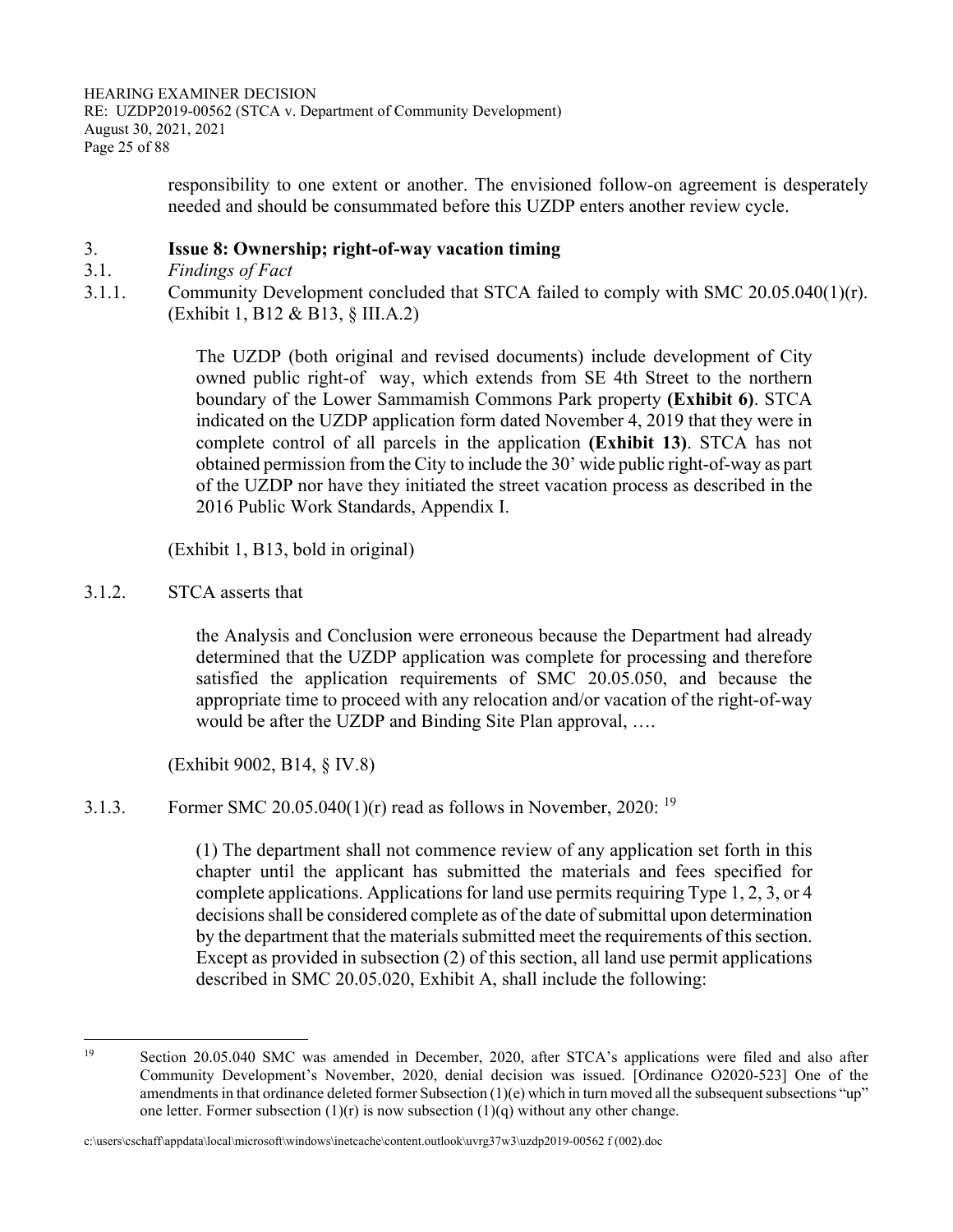…

(r) Verification that the property affected by the application is in the exclusive ownership of the applicant, or that the applicant has a right to develop the site and that the application has been submitted with the consent of all owners of the affected property; provided, that compliance with subsection  $(2)(d)$  of this section shall satisfy the requirements of this subsection  $(1)(q)$ ;

- 3.1.4. The Initial Submittal was accompanied by a certificate that STCA was "the legal owner(s) of the Project Property described above". (Exhibit 13.a, B2) The "Property described above" was Parcels 9024, 9085, 9016, 9138, and 9091. (Exhibit 13.a, B3)
- 3.1.5. Parcels 9016 and 9138 are separated by the 30-foot wide deeded public right-of-way. (Exhibit 13.b, B2; see Finding of Fact 2.1.1, above) That right-of-way is not included in the legal description of either Parcel 9016 or Parcel 9138. It is a legally separate entity. (Exhibit 13.b, B1)
- 3.1.6. Community Development deemed STCA's Initial Submittal complete on November 27, 2019. (Exhibit 14) Community Development deemed the Resubmittal complete on July 13, 2020. (Exhibit 36)
- 3.1.7. The 30-foot wide right-of-way is shown on the Initial Submittal plan set. (Exhibit 13.j, B8) It is clear from the plan set that STCA intended that the 30-foot wide right-of-way would be vacated and replaced by new right-of-way in a different location. (Exhibit 13.j, B2 *et al.*)
- 3.2. *Conclusions of Law*
- 3.2.1. STCA disclosed the existence of the 30-foot wide right-of-way in its Initial Submittal. STCA never claimed that it owned the 30-foot wide right-of-way. The Initial Submittal plans clearly showed an intent to vacate the 30-foot wide right-of-way and replace it with new right-of-way in a different location, aligned with the new City-built  $225<sup>th</sup>$  Avenue SE roundabout. (Exhibit 13.j)
- 3.2.2. Community Development's position that the 30-foot wide right-of-way must be vacated before a UZDP application may even be filed is, frankly, nonsensical. When one seeks vacation of a public right-of-way, one is expected to compensate the municipality for the value of the vacated right-of-way. Why would one pay for right-of-way that might never be needed if a future land use application were not approved? And once vacated, it would seem highly unlikely that the municipality would be interested in refunding the compensation it received and re-acquiring the right-of-way.
- 3.2.3. This is a classic "chicken and the egg" dilemma: Which come first, vacation of the right-of-way or approval of a project that proposes its vacation and which provides replacement right-of-way? It would seem that the most logical answer would be approval of the proposed project (no vacation is needed unless the project is approved) contingent on vacation of the 30-foot wide right-of-way (the project could not be built without its vacation).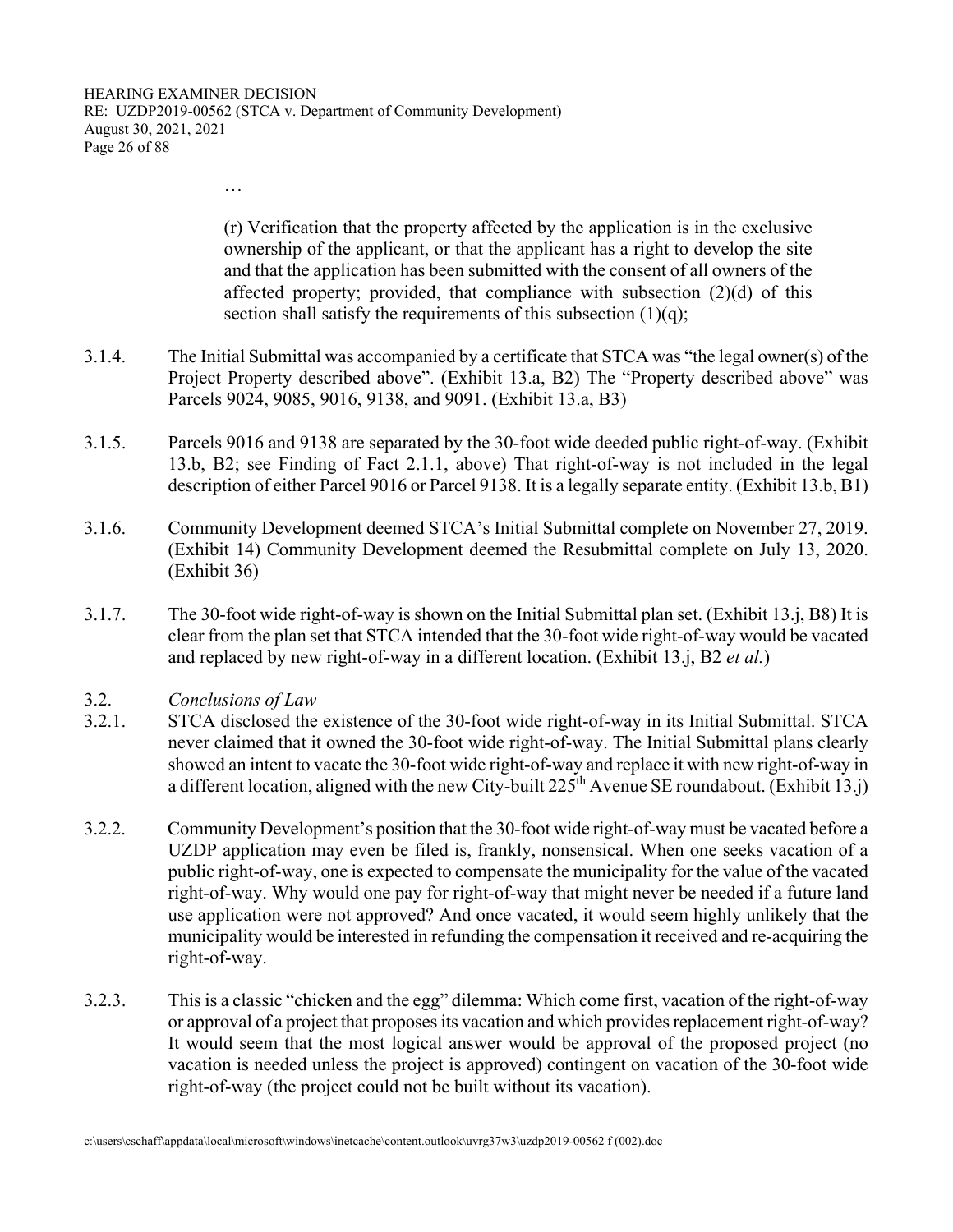HEARING EXAMINER DECISION RE: UZDP2019-00562 (STCA v. Department of Community Development) August 30, 2021, 2021 Page 27 of 88

- 3.2.4. It cannot go without comment that the present situation was created, at least in part, by the City's choice of location for the new 225<sup>th</sup> Avenue SE roundabout approximately 46 feet east of the existing 30-foot wide right-of-way. (Exhibit 1029, B2) STCA (or any developer of the subject property) must work with the existing location of the  $225<sup>th</sup>$  Avenue SE roundabout, especially given the existence of *The Village's* new apartments across SE 4th Street at the roundabout. The Examiner is quite sure that Public Works would strongly oppose creation of a 46-foot long block on SE  $4<sup>th</sup>$  Street. The 30-foot wide right-of-way must go.
- 3.2.5. This should not have been a basis for denial of STCA's UZDP application. An appropriate condition of approval could have and should have been crafted to require vacation of the 30-foot wide right-of-way prior to some specific step in the site development process. If the UZDP were treated as the master plan that the SMC clearly intends, such a condition could have required the vacation before consideration of a BSP, for example. <sup>20</sup> If the Council denied the needed vacation, the project could not go forward as designed.
- 3.2.6. This issue could have been addressed in the follow-on agreement called for by MOU §§ II.C and II.D. (See Finding of Fact 2.1.15, above.)

## 4. **Issue 9: Critical Aquifer Recharge Area ("CARA") omission**

- 4.1. *Findings of Fact*
- 4.1.1. Community Development concluded that STCA failed to comply with SMC 20.50.130, a code section which requires submittal of a critical area study ("CAS") whenever critical areas are present on a development site. (Exhibit 1, B13, § III.A.3)

A critical area study must disclose to the City the presence of critical areas such as Critical Area Recharge Areas (CARA), on the project site.

 (Exhibit 1, B13) "[A] Class 2 CARA, 10-year TOT [Time of Travel] Wellhead Protection Zone for a Group A water supply well has been identified on the northeast corner of [Parcel 9091]." (Exhibit 1, B13; see Exhibit 1024)

4.1.2. STCA asserts that

[STCA] does not propose infiltration as it is deemed infeasible, (ii) stormwater facilities have been designed in accordance with applicable stormwater standards, (iii) the project's stormwater design was separately deemed compliant, and (iv) the existence of the CARA in a portion of the northeast portion of the project would not necessitate any changes to the project, including its stormwater design.

(Exhibit 9002, B14, § IV.9)

<sup>&</sup>lt;sup>20</sup> There are likely other scenarios that would be equally acceptable. It is not the Examiner's position to craft a UZDP agreement for STCA and Community Development.

c:\users\cschaff\appdata\local\microsoft\windows\inetcache\content.outlook\uvrg37w3\uzdp2019-00562 f (002).doc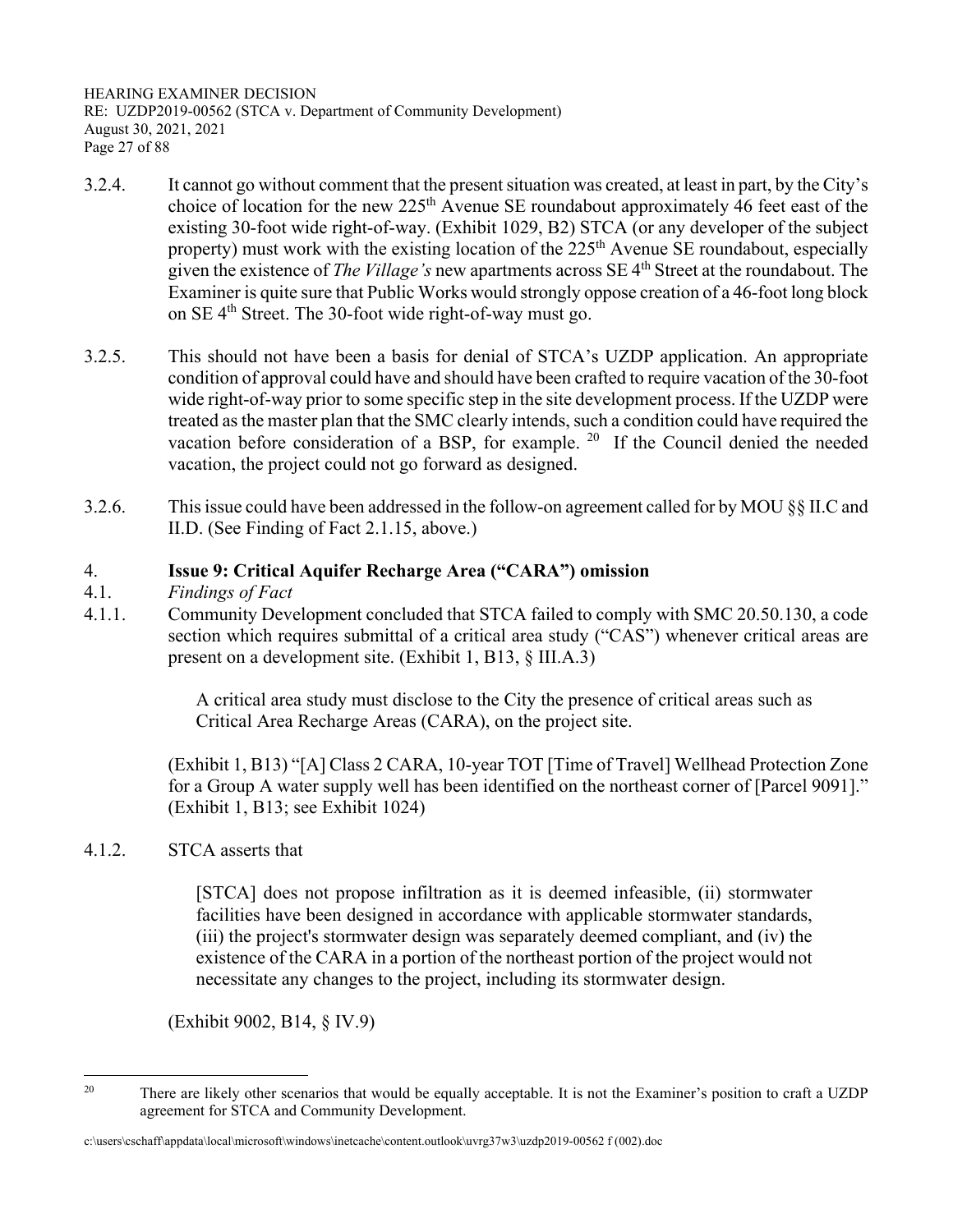- 4.1.3. The northeast half of Parcel 9091 (approximately 5,000 SF) is mapped as a Class 2 CARA with a 10-year TOT. (Exhibit 1024, B2 & B3)
- 4.1.4. Community Development's Pre-App Review Comments advised STCA of the existence of the CARA in the northeast corner of the 8+ acre site. Community Development said "[a] portion of the site is within a Class 2 Critical Aquifer Recharge Area (CARA). Follow requirements noted in SMC 21A.50.280." (Exhibit 9, B14, Environmentally Critical Areas §1) The Pre-App Review Comments also included the following:

A portion of the site is within a Class 2 Critical Aquifer Recharge Area (CARA). Follow requirements noted in SMC 21A.50.280 that include restrictions for construction activities and fully built design. Example of a consideration is to avoid placement of any underground injection control (UIC) within a Class 2 CARA.

 (Exhibit 9, B18, Stormwater § 14) Neither comment requested or required any change in STCA's proposal. "With exception of a Class 2 CARA, the development site does not appear to contain critical areas based on the site plan submitted and the City of Sammamish Sensitive Areas Map." (Exhibit 9, B15, Environmentally Critical Areas § 2)

- 4.1.5. The CAS which STCA submitted with its Initial Submittal did not mention the CARA. (Exhibit 13.e)
- 4.1.6. The City's Geotech Review #1 Comments dismissed CARA as an issue: "Page 14 of the Pre-Application Review Comments dated May 23, 2019 notes a CARA in the Southwest Quadrant. This Class 2, 10-year time of travel CARA is located on the easternmost parcel and is not a part of this development proposal." (Exhibit 20.c, B1, Row 3) The City's Technical Information Report ("TIR", a drainage report) Review #1 Comments did not mention CARA. (Exhibit 20.e, B1) SEPA Review #1 Comments did not mention CARA. (Exhibit 20.g, B1)
- 4.1.7. STCA's Resubmittal did not address CARA. (It did address a wetland impact issue raised in Review #1 Comments. (Exhibit 35.d)
- 4.1.8. STCA's Initial TIR was prepared in two parts: CORE prepared the TIR for the *Brownstone East* preliminary subdivision application and for UZDP Blocks 3 and 4 (Exhibit 13.m, B1 – B84); Coughlin Porter Lundeen ("CPL") prepared the TIR for UZDP Blocks  $5-7$  (Exhibit 13.m, B85 – B257). The CARA designation affects only the CPL portion of the site. CPL noted the existence of the Class 2 CARA in the northeast corner of the site. (Exhibit 13.m, B100, § 3.2.4) "A geotechnical analysis of site soils found that the conditions onsite are not compatible with stormwater infiltration." (Exhibit 13.m, B124)
- 4.1.9. The TIR included with the Resubmittal consolidated the drainage analysis into one report. (Exhibit 35.x, B4, ¶ 1) That TIR stated that infiltration is not feasible due to the soil conditions beneath the site. (Exhibit 35.x, B15)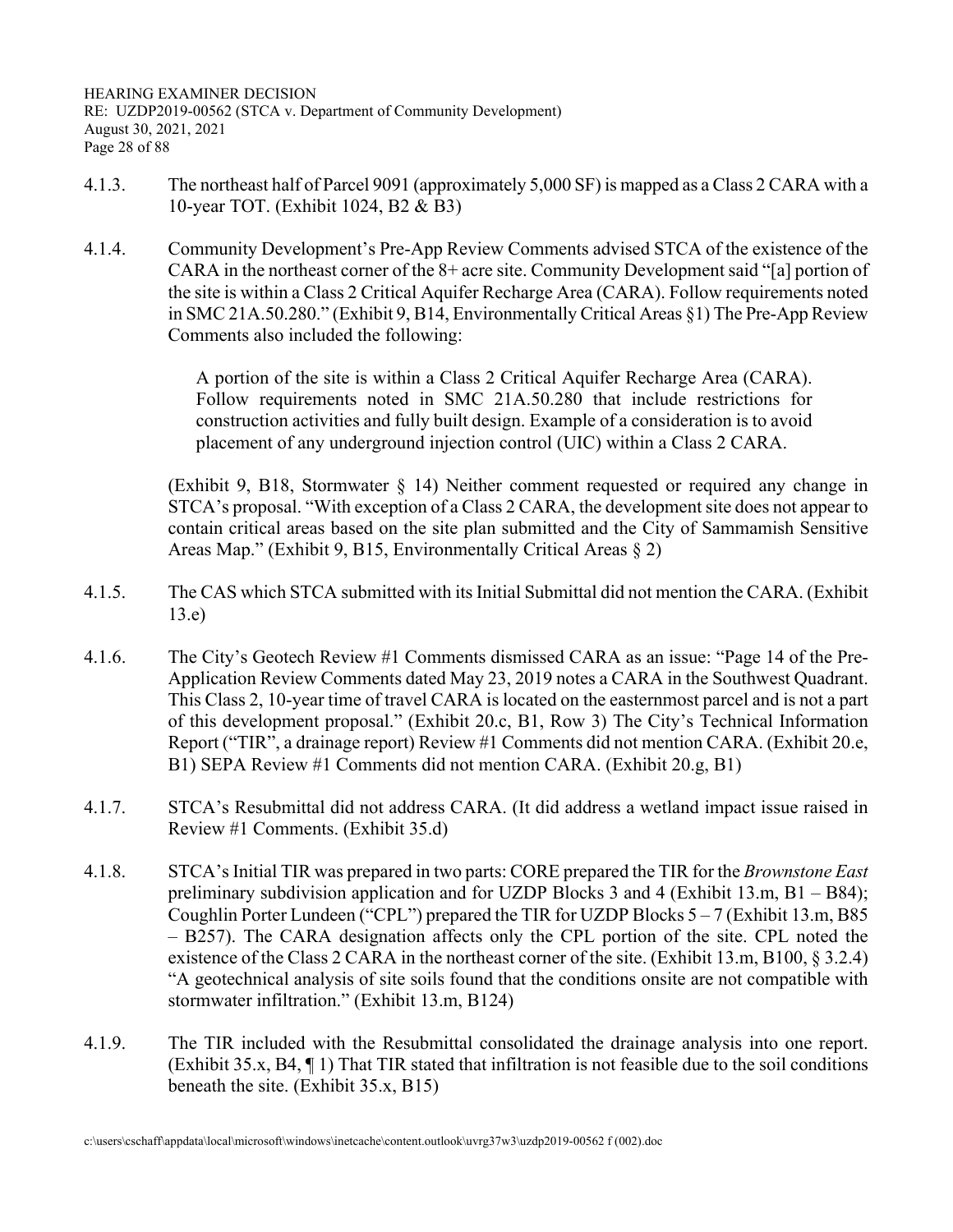HEARING EXAMINER DECISION RE: UZDP2019-00562 (STCA v. Department of Community Development) August 30, 2021, 2021 Page 29 of 88

- 4.1.10. Public water and sewer service in this area are provided by the Sammamish Plateau Water and Sewer District ("Sammamish Plateau Water"). Sammamish Plateau Water obtains approximately 80% of its water from groundwater sources. Sammamish Plateau Water opposes infiltration or injection of stormwater due to the potential to pollute its water sources. (Exhibit 9078) STCA has advised Sammamish Plateau Water that it is not proposing infiltration or injection of stormwater. (Exhibit 9078.7) STCA's preliminary drainage plan depicts discharge of detained and treated stormwater to the southwest and south. (Exhibit 35.p, B7, B9, & B10)
- 4.1.11. The entirety of *The Village* is within a CARA designation: Part of the site is within the same Class 2 CARA as is the northeast corner of STCA's UZDP; the remainder is within an abutting Class 1 CARA with a 5-year TOT. (Exhibit 1024, B2) *The Village's* project narrative's discussion of stormwater does not mention the CARA designation. (Exhibit 1003.A, B36) The project narrative states that the underlying soils do not allow for infiltration. (Exhibit 1003.A, B65)

 Community Development's approval of *The Village* mentions in passing the Class 1 CARA: "The northeastern corner of the eastern most lot is partially located within a mapped Class 1 Critical Aquifer Recharge Area (CARA) - 5 year WHPA and is subject to the provisions of SMC 21A.50.280." (Exhibit 1003, B3, Finding of Fact 11) No condition of approval expressly addresses the CARA designation. (Exhibit 1003, B11 – B18)

- 4.1.12. The City's CARA regulations are contained in SMC 21A.50.280. The first general regulation is that infiltration of 75% of a project's stormwater is required for properties within a designated CARA. [SMC 21A.50.280(1)(a)] However, "[i]f infiltration is not feasible or required, then storm water facilities shall be constructed in accordance with City standards." [SMC 21A.50.280(1)b)] The second general regulation is that a development within a CARA may not "result in a significant increased risk of contamination of drinking water supplies". [SMC 21A.50.280(2)(a)] The third general regulation is that hazardous materials in commercial and industrial land uses must be identified and will be subject to regulation by the State Department of Ecology. [SMC 21A.50.280(3)] The fourth general regulation is that certain hazardous or potentially hazardous uses are prohibited on CARA-designated properties. None of the listed uses are within STCA's proposal. [SMC 21A.50.280(4)]
- 4.2. *Conclusions of Law*
- 4.2.1. This issue presents a case of inconsistent application of review criteria. CARA was essentially completely ignored in the review and conditioning of *The Village's* UZDP, but it became a basis for denial of STCA's UZDP. The two sites abut one another. *The Village* is completely encumbered with a combination of Class 1 and Class 2 CARA designations; only about 5,000 SF of STCA's UZDP site (just slightly over 1% of the site), tucked off in one corner, is affected by the CARA Class 2 designation.
- 4.2.2. The evidence in this record does not demonstrate any conflict with SMC regulations that are applicable at this stage of the review process. Infiltration of stormwater runoff is simply not feasible here – any more than it was feasible on *The Village*. Compliance with the remaining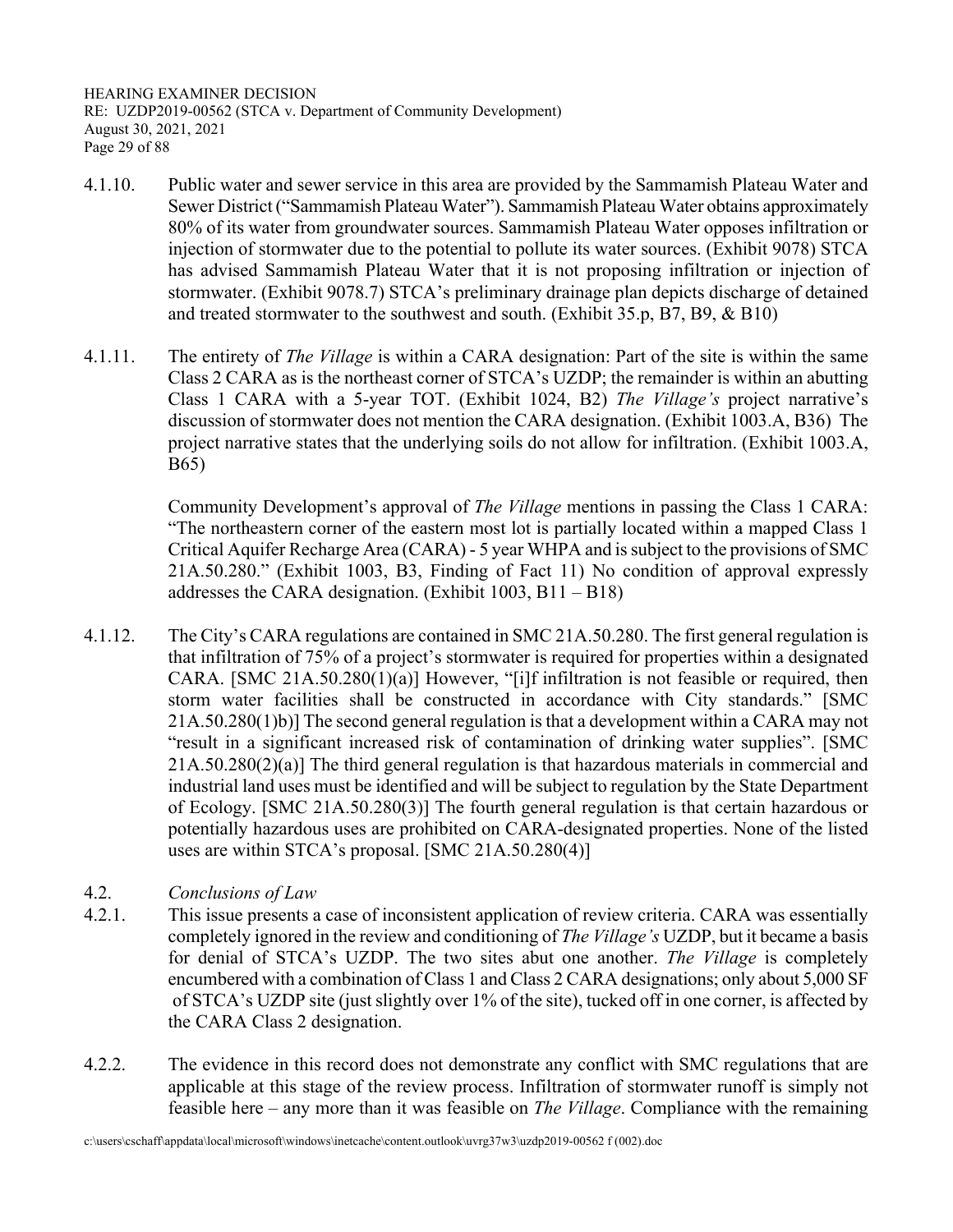HEARING EXAMINER DECISION RE: UZDP2019-00562 (STCA v. Department of Community Development) August 30, 2021, 2021 Page 30 of 88

> regulations in SMC 21A.50.280 would be addressed when specific buildings and uses are later proposed, not during the master planning phase.

4.2.3. This should not have been a basis for denial of STCA's UZDP application.

#### 5. **Issue 10: Neighborhood context**

- 5.1. *Findings of Fact*
- 5.1.1. Community Development concluded that STCA failed to comply with SMC 21B.95.020. (Exhibit 1, B15, § III.A.5)

The UZDP does not identify a conceptual development plan for adjacent parcels on a Neighborhood Context Map or other such document. More specifically, the UZDP does not address future build-out of Blocks 8 and 9 … and the impacts that development may have on the area of the Lower Sammamish Commons Park commonly referred to as the "Notch" property (Exhibit 35.g). The little that is shown in the summary document identifies a potential north-south street connection between SE 5th Street and SE 6th Street. This connection does not comply with minimum intersection spacing requirements in the 2010 Town Center Interim Street Design Standards.

(Exhibit 1, B15)

- 5.1.2. STCA asserts that "the proposed infrastructure and circulation systems could serve other properties, including Blocks 8 and 9, in a manner consistent with the City's plans and applicable standards and the adopted Town Center Infrastructure Plan." (Exhibit 9002, B15, § IV.10)
- 5.1.3. Section 21B.95.020 SMC reads as follows:

(1) An approved UZDP is required for all development in Town Center-A zones and as otherwise required in Chapter 21B.20 SMC in order to:

(a) Establish the level and intensity of new commercial and residential development;

(b) Provide for coordinated infrastructure such as roads and utilities and public open space;

(c) Define street types and orientation to street of new development; and

(d) General location of buildings and site improvements and provision of open space, parking, environmental restoration and nonmotorized circulation.

(2) An application for UZDP may be submitted for: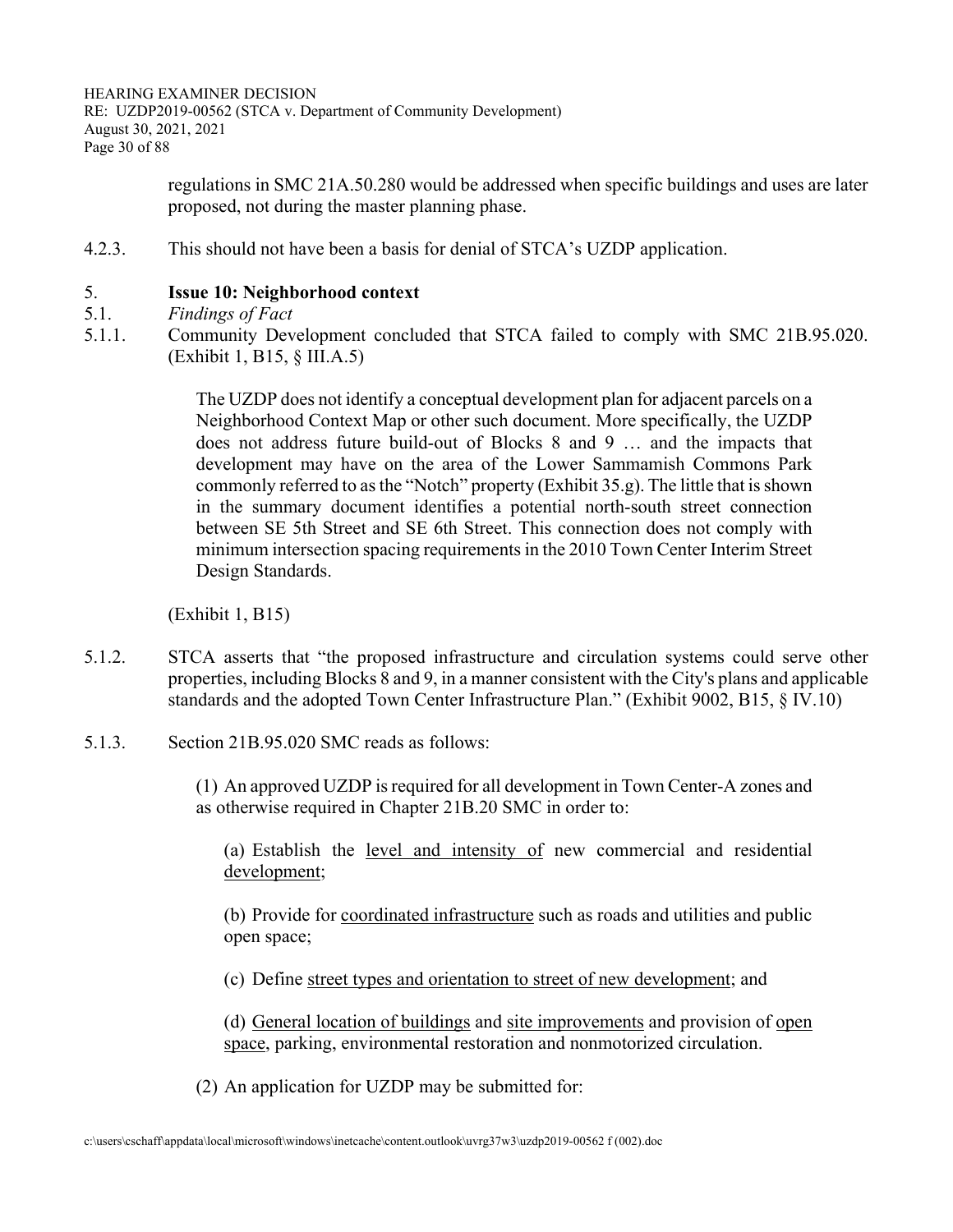(a) The first UZDP application in each TC-A zone, a property or collection of properties that comprises at least 40 percent of the applicable TC-A zone;

(b) A property for which the proposed development can be achieved without compromising options for circulation, infrastructure and open space improvements on surrounding properties. The proposal must comply with the City's adopted Town Center Infrastructure Plan and must accommodate a portion of the zone's infrastructure, as determined by the director; or

(c) Properties directly adjacent to the applicable TC-A zone may be included in the UZDP area provided they are part of a plan that includes properties in the TC-A zone. A TC-B property may include up to 10 percent of a UZDP's commercial development application for contiguous TC-A zone development. The director may place special constraints and/or increase the percentage of commercial development allowed on an applicable TC-B property to 20 percent in order to meet the intent of the Town Center Plan and this title. All residential uses in a TC-B zone remain subject to the defined density and dimensions for a TC-B zone (set forth in Chapter 21B.25 SMC).

Specifically, in all cases, the applicant will need to demonstrate that infrastructure and circulation systems can be constructed to serve other properties in the area in a manner consistent with the City's plans and standards and the adopted Town Center Infrastructure Plan

[Emphasis added]

- 5.1.4. The Pre-App Submittal included the development of Blocks 8 and 9, and incorporated development of the "Notch" as the City Square. (Exhibit 51, B18)
- 5.1.5. The Pre-App Review Comments stated that "[t]he project proposal does not clearly address the UZDP planning principles referenced in Chapter 21B.95 SMC" (Exhibit 9, B3), but did not specifically note any deficiencies regarding compliance with SMC 21B.95.020. (Exhibit 9, B14, "Unified Zone Development Plan (UZDP)" section).
- 5.1.6. STCA's Initial Submittal included significant changes to the southern portion of the proposed plan: Block 9 was omitted; the Notch was not noted for any specific use. (Exhibit 13.j, B2 *et al.*)
- 5.1.7. Section 21B.95.020 SMC was not cited by Community Development as a "Reference" in any of the 168 Design Companion Review Matrix comments (Exhibit 20.a) or in any of the 196 Plan Set Review Matrix comments (Exhibit 20.b). Therefore, STCA had nothing to respond to. (Exhibits  $35.g/h^{21}$ ;  $35.q$ )

<sup>&</sup>lt;sup>21</sup> Exhibits  $35g$  and  $35h$  are STCA's responses to the staff's review comments. The responses are the same in both exhibits. The difference is that one exhibit includes graphics depicting STCA's points.

c:\users\cschaff\appdata\local\microsoft\windows\inetcache\content.outlook\uvrg37w3\uzdp2019-00562 f (002).doc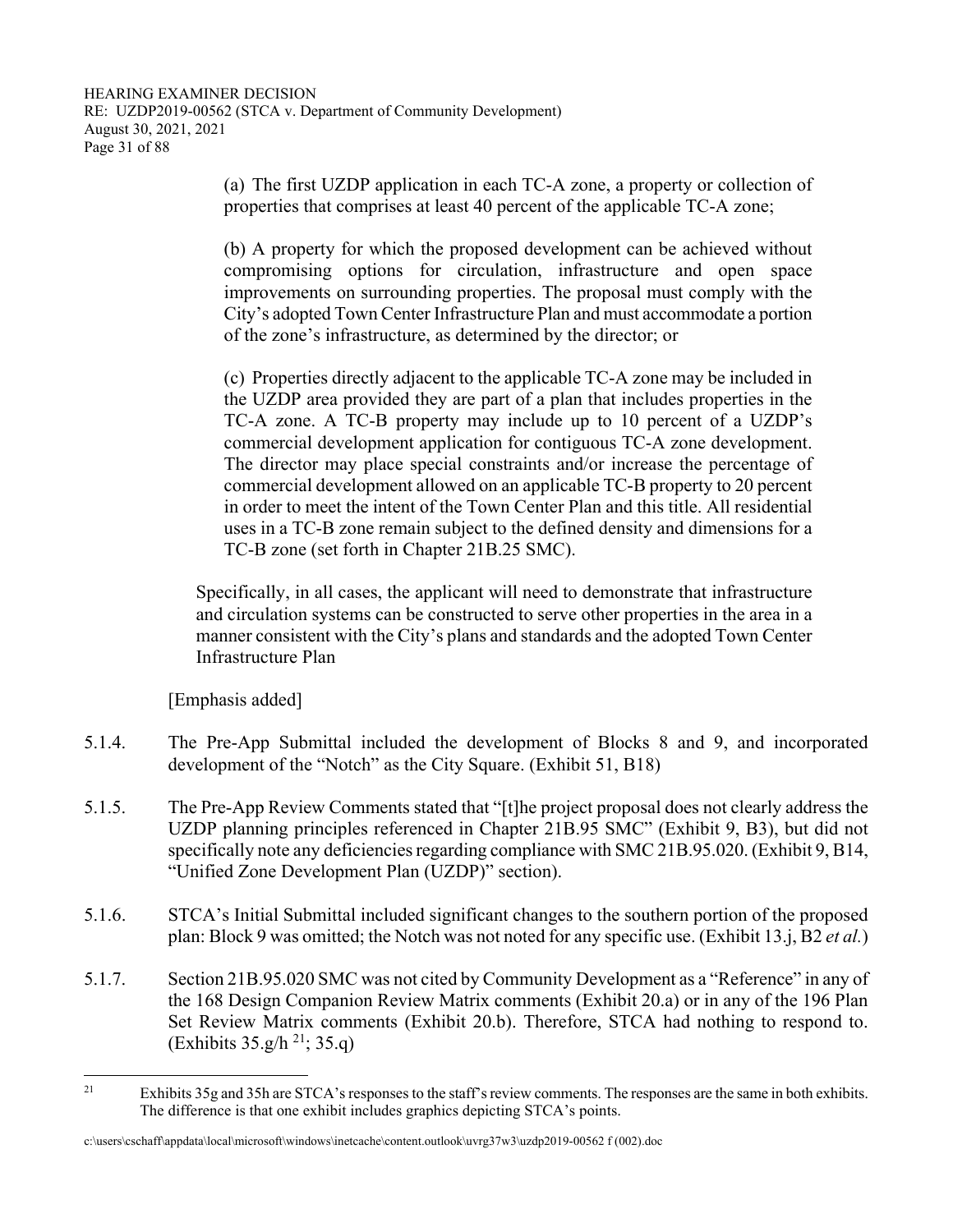HEARING EXAMINER DECISION RE: UZDP2019-00562 (STCA v. Department of Community Development) August 30, 2021, 2021 Page 32 of 88

- 5.1.8. The Resubmittal: dropped Block 8 and eliminated the chicane in 224th Avenue SE; included two street stubs into the *Blackstone West* subdivision to the west; proposed SE 6th Street along the south edge of Block 4; aligned  $224<sup>th</sup>$  Avenue SE along the west edge of Block 8; proposed SE  $5<sup>th</sup> Street along the north edge of the Notch and Block 9; and placed 226<sup>th</sup> Avenue SE along the$ east edge of the UZDP property. (Exhibit 35.p, B2)
- 5.1.9. Hermansen testified that Exhibit 1031, B8 (a part of the Resubmittal package) shows possible extensions of the streets just described. He said that if the 30-foot wide right-of-way west of Block 9 were vacated, Block 9 could be split to serve properties to the east and south. (Hermansen testimony)
- 5.1.10. *The Village* project narrative mentioned that 225th Avenue SE, along its western edge, would be part of a future connector street to the north and east. However, it provided no drawings. (Exhibit 1003.A, B13)
- 5.1.11. *Plateau 120's* submittal package included a sketch of future connector streets in the area. (Exhibit 1002.B, B5)
- 5.2. *Conclusions of Law*
- 5.2.1. The STCA UZDP Resubmittal does not include an area circulation sketch like *Plateau 120* provided. However, Exhibit 1031, B8, does clearly depict numerous potential opportunities for street connections to the east and south: Both borders feature public streets running along the site's perimeters. The site plan includes connections into *Brownstone West* to the west; the Cityconstructed roundabouts along  $SE$  4<sup>th</sup> Street control public street connections to the north.
- 5.2.2. Exhibit 1031, B8 adequately fulfills the duty to depict connections to serve development of adjacent properties.
- 5.2.3. This should not have been a basis for denial of STCA's UZDP application.

#### 6. **Issue 11: Project boundary**

- 6.1. *Findings of Fact*
- 6.1.1. Community Development concluded that STCA failed to comply with SMC 21B.95.040(2). (Exhibit 1, B15 & 16, § III.A.6)

The gross site area identified on the revised UZDP Site Plan dated June 22, 2020, does not equal the total gross site areas of the Binding Site Plan and Preliminary Subdivision applications (Exhibit 35.p). More specifically, both the Binding Site Plan and Preliminary Subdivision applications include project areas located outside of the project boundary identified on the UZDP. The Binding Site Plan includes two tracts outside of the UZDP project area, Tract M and Tract N, with no use identified, which by itself fails to meet SMC 19A.20.030. The Preliminary Subdivision also identifies Tract N but refers to it as Tract L and describes it as future development.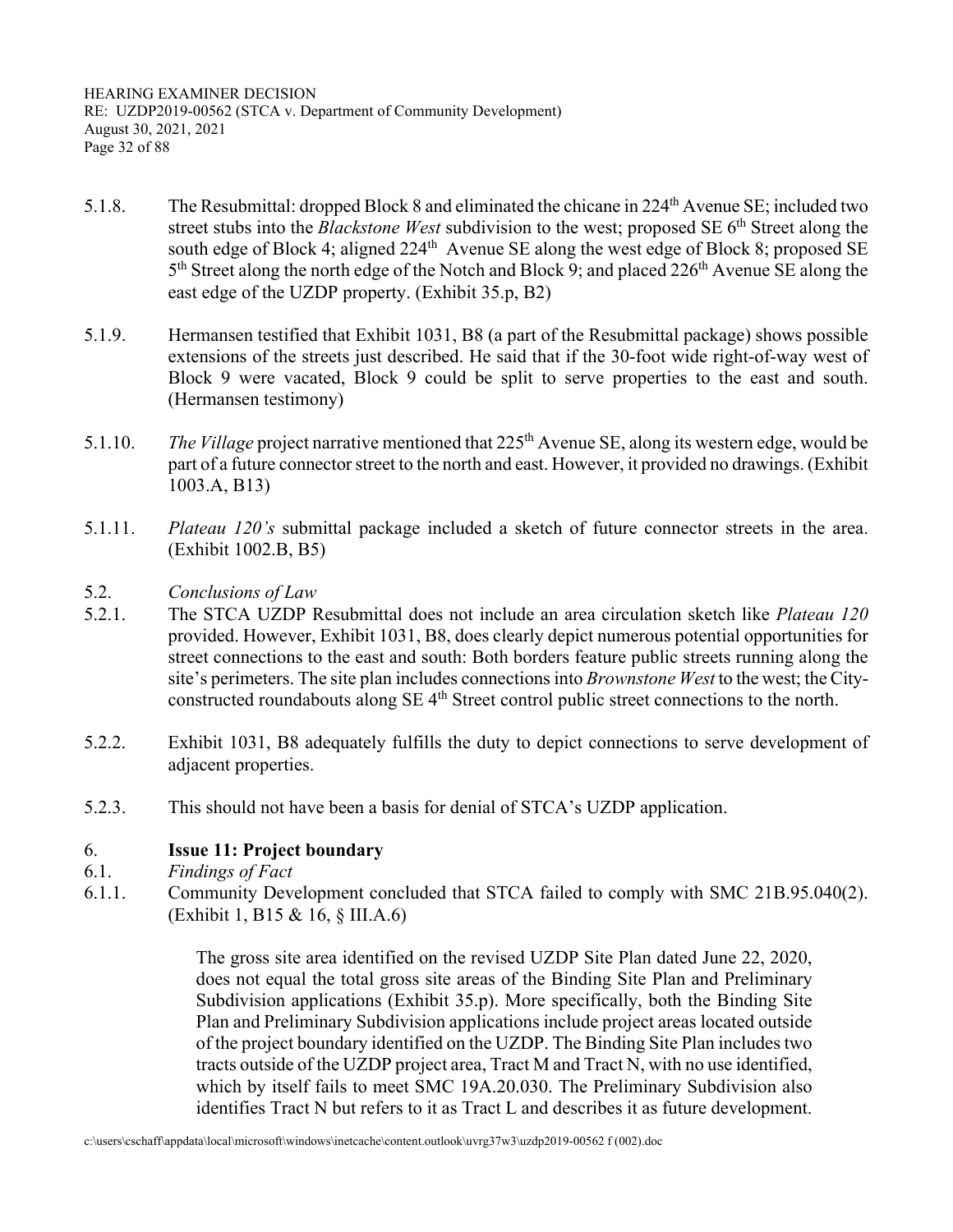HEARING EXAMINER DECISION RE: UZDP2019-00562 (STCA v. Department of Community Development) August 30, 2021, 2021 Page 33 of 88

(Exhibit 1, B15)

#### 6.1.2. STCA asserts that

the City staff instructed the Applicant to exclude these two development tracts [referring to Tracts M and N] from the UZDP, the UZDP project boundaries are clearly defined, the density calculations were based solely on the property within the UZDP project boundaries, any concerns about the inclusion of additional tracts in the Binding Site Plan and Preliminary Subdivision could have been addressed in that review process, and the UZDP boundaries are described with enough detail that the Department could determine whether the UZDP planning principles were met and future applications would be consistent.

(Exhibit 9002, B15, §IV.11)

6.1.3. Subsection 21B.95.040(2) reads as follows:

(2) The documents and plans must be in sufficient detail for the City to determine that the UZDP planning principles in SMC 21B.95.050 are met and that future permit applications are consistent with the approved UZDP.

 Since Community Development's compliance issue here relates to asserted lack of precision regarding gross site area and not to asserted substantive inadequacy of compliance with the eight subsections of SMC 21B.95.050 (which is addressed in separate sections later in Community Development's decision), those subsections are not quoted here.

- 6.1.4. Community Development's Pre-App Review Comments do not raise this issue, most likely because the site plan submitted for the Pre-App Review included more area than did either the Initial Submittal or the Resubmittal site plans. (Exhibit 9)
- 6.1.5. The Initial Submittal clearly delineated the external boundaries of the UZDP application (Exhibit 13.b, B2) and provided legal descriptions of the properties subject to the proposed UZDP (Exhibit 13.b, B1). The UZDP application itself listed the five parcels in the application and stated their combined gross area to be 8.94 acres. (Exhibit 13.a, B2) However, the submitted site plans deleted what were at the time referred to as Blocks 4 and 8 (not to be confused with current Blocks 4 and 8), whereas the legal description included then Block 4 in the project site. (*Cf*. Exhibit 13.b with Exhibit 13.c, B8, Figure 6) Therefore, the site area was apparently inaccurate.
- 6.1.6. The Review #1 Comments summary did not raise this issue. (Exhibit 20)
- 6.1.7. Review #1 Design Companion Review Matrix Comments reference SMC 21B.95.040(2), but for different concerns. (Exhibit 20.a, Comments 7 (on B1), 141 (on B7), and 145 (on B7))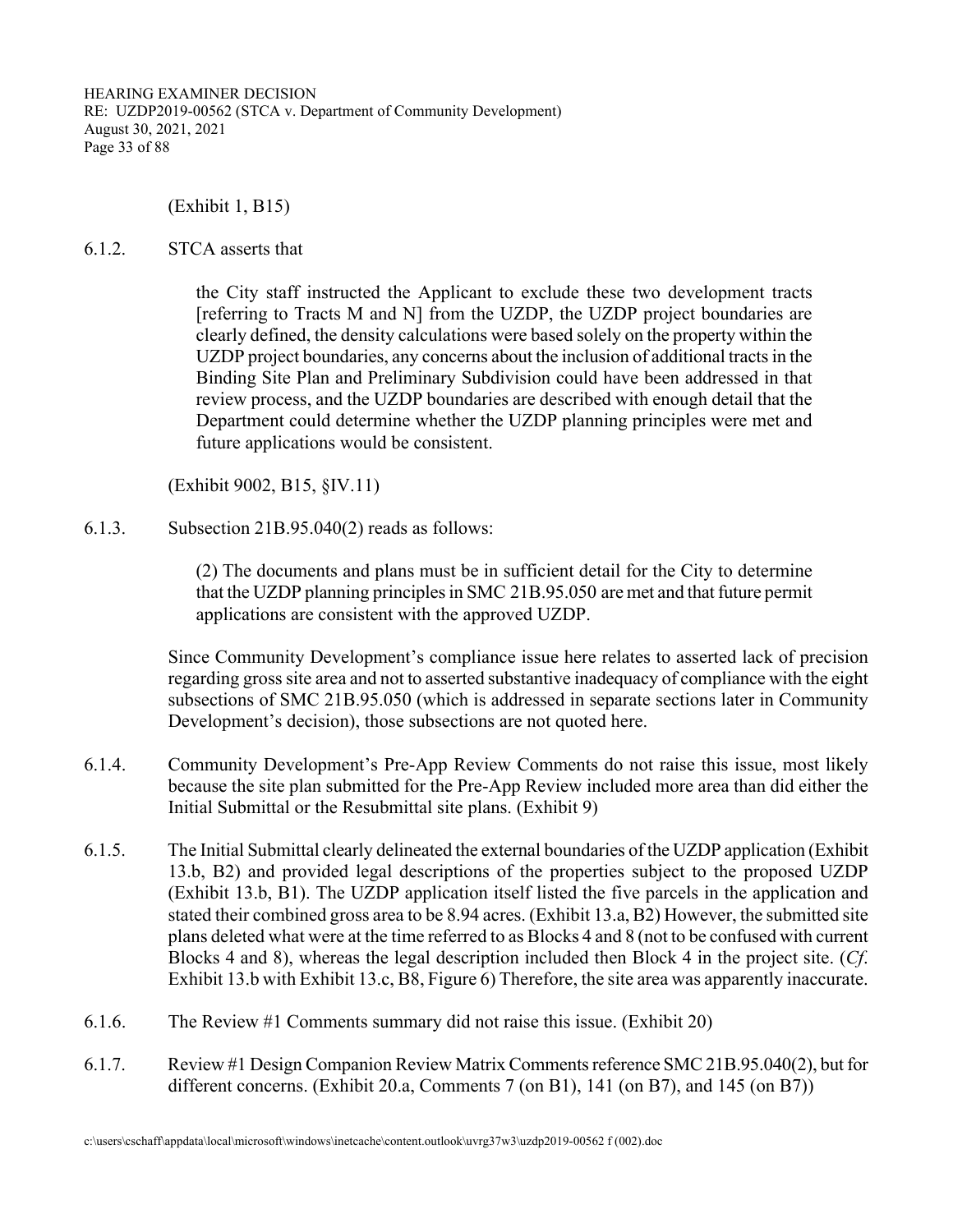- 6.1.8. Review #1 Plan Set Review Comments also reference SMC 21B.95.040(2), but largely for different concerns. (Exhibit 20.d, Comments 10 (on B1) and 21 & 22 (on B2)
- 6.1.9. Resubmittal plans exclude current Blocks 8 and 9 from the UZDP, provide a clear delineation of the external boundary of the UZDP area, and reduce UZDP gross area from 8.94 acres to 8.088 acres, but appear to retain the same legal description as provided with the Initial Submittal. (Exhibit 35.p, B1, 5, & 6; 35.g, B1, Figure 1.F)
- 6.1.10. STCA's response to Review #1 Design Companion Review Matrix Comment 7 states that the UZDP boundary has been revised to exclude current Blocks 8 and 9. (Exhibit 35.g, B2, Comment 7) STCA's response to Review #1 Design Companion Review Matrix Comments 141 and 145 address the issue raised in the comments. (Exhibit 35.g, B64 ff. & B72)
- 6.1.11. The existing 30-foot wide deeded right-of-way running north-south between SE  $4<sup>th</sup>$  Street and the south end of the Notch is not a part of any of the parcels in the UZDP and has never been included in any of the submitted legal descriptions. (Exhibits 13.b; 35.b) Whether the area of the 30-foot wide right-of-way strip through the UZDP area has been included within the submitted gross area figures cannot be determined from the available evidence.
- 6.2. *Conclusions of Law*
- 6.2.1. It would appear that the legal description of the UZDP property was not updated when current Blocks 8 and 9 were excluded from the UZDP application.
- 6.2.2. It would appear that the portion of the 30-foot wide deeded right-of-way running through the UZDP property was never included in the legal description of the UZDP property and, presumably, never included in the gross area figures provided by STCA.  $^{22}$
- 6.2.3. Community Development's conclusion is correct. Unfortunately, this specific problem was never expressly laid out by Community Development in its Review #1 Comments.
- 6.2.4. If this shortcoming is critical, and Community Development apparently believes that it may affect residential yield calculations, it should have been overtly raised in Community Development's Review #1 Comments.
- 6.2.5. That Community Development did not overtly raise the issue in its Review #1 Comments does not mean that the issue can be ignored. STCA must provide an accurate gross area figure for use in all required yield calculations. That figure must include the portion of the 30-foot wide rightof-way within the UZDP boundaries and must exclude any areas within the five parcels not included within the current UZDP application. The evidence does not indicate that such has occurred.

<sup>&</sup>lt;sup>22</sup> Exhibit 35.p, B1, lists the areas of each of the five parcels and states their combined area to be 8.088 acres. The 30-foot wide right-of-way strip is not included in that total.

c:\users\cschaff\appdata\local\microsoft\windows\inetcache\content.outlook\uvrg37w3\uzdp2019-00562 f (002).doc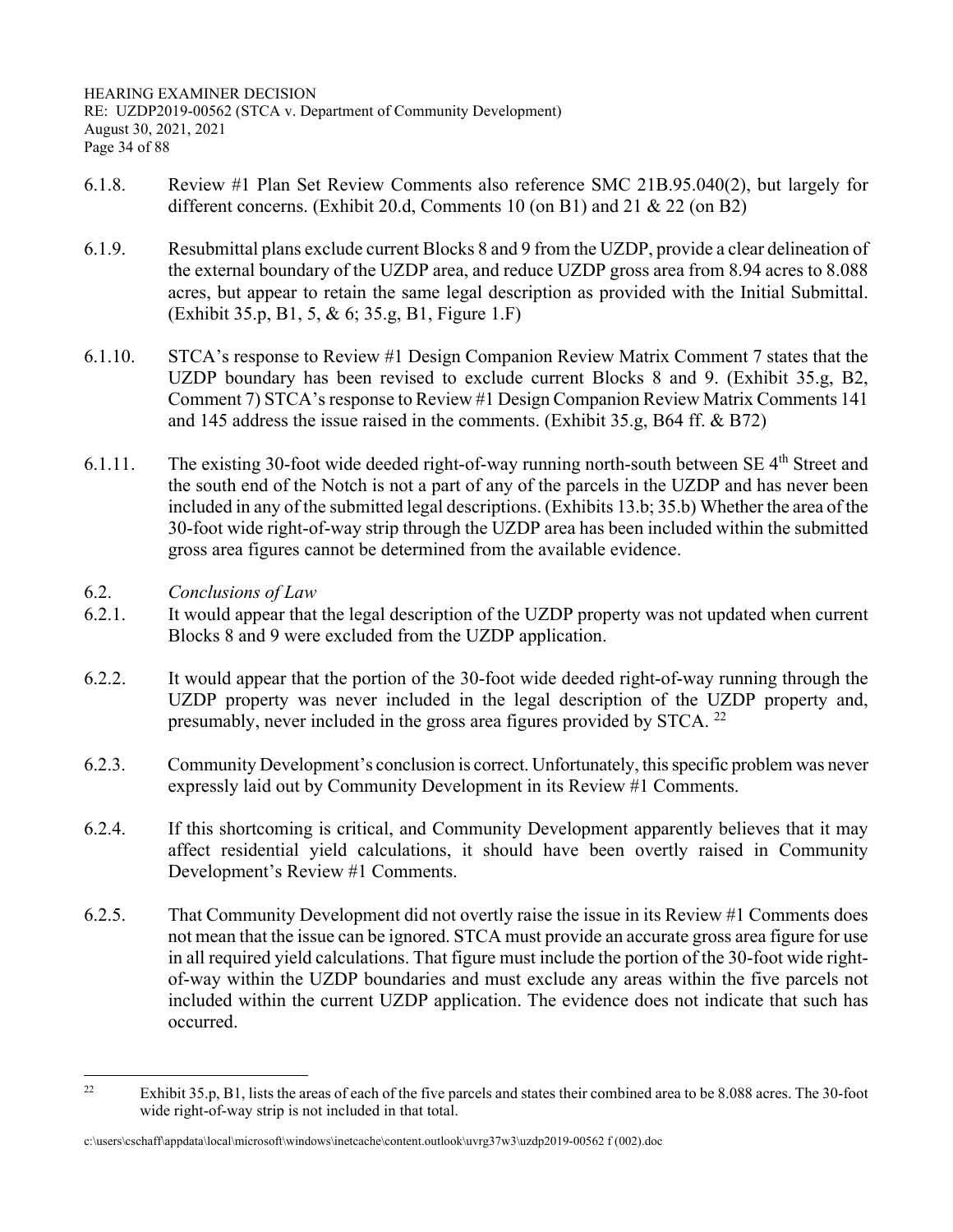HEARING EXAMINER DECISION RE: UZDP2019-00562 (STCA v. Department of Community Development) August 30, 2021, 2021 Page 35 of 88

## 7. **Issues 12, 13, and 19: Density, Bonus density, and Affordable housing count**

- 7.1. *Findings of Fact*
- 7.1.1. Issues 12, 13, and 19 all relate to the allowable residential yield for STCA's UZDP. <sup>23</sup> Community Development concluded that STCA failed to comply with Chapter 21B.25 SMC (especially SMC 21B.25.040(2)(b)), Chapter 21B.75 SMC (especially SMC 21B.75.020), and SMC 21B.95.050(7). (Exhibit 1, B16 & B17 (§ III.A.8) and B26 – B28 (§ III.B.7))
- 7.1.2. STCA asserts that Community Development misunderstood and misconstrued its submittal. (Exhibit 9002, B15, B16, and B18)
- 7.1.3. Subsection 21B.25.040(2)(b) reads:

(2) Bonus Commercial and Residential Development Capacity. SMC 21B.25.030 and Figure 21B.25.040c specify commercial floor area allocations by zones and subzones with an additional 120,000 square feet of commercial floor area available through bonus incentives. Subsections (2)(a) and (b) of this section provide the distribution and criteria for allocating bonus commercial floor area, respectively. Subsection (2)(b) of this section also includes provisions for allocating bonus residential dwelling units. Subsection (2)(c) of this section provides for the opportunity for additional commercial or residential development capacity through the City's TDR program. Subsection (2)(d) of this section provides an option for the City to sell units from its TC-D residential density allocation to other properties within the Town Center.

…

(b) Design Criteria for Awarding Bonus Commercial and Residential Development Capacity. Developments requesting available bonus commercial and residential development capacity (where awarded by the City from its TC-D residential density allocation) shall achieve a higher level of design performance than those specifically required in the Town Center development regulations. In order to qualify for bonus floor area or dwelling units, developments shall incorporate at least five of the development features listed below as determined in the unified zone development plan or other applicable review process.

(i) An extensive pedestrian network connected to the City's trail system with lighting, landscaping, and other amenities.

<sup>&</sup>lt;sup>23</sup> The Examiner recognizes that the SMC and all the documents in the hearing record refer to residential "density" when discussing these issues. In the true sense of the word, residential "density" is a measure of the number of dwelling units per some unit of area, most typically (at least in the United States) expressed as dwelling units per acre. Neither the SMC nor the parties to this appeal are talking about allowable dwelling units per acre; rather, they are talking about the number of dwelling units allowed in STCA's proposed UZDP. That concept is more correctly called "yield." The Examiner is more comfortable referring to it as such.

c:\users\cschaff\appdata\local\microsoft\windows\inetcache\content.outlook\uvrg37w3\uzdp2019-00562 f (002).doc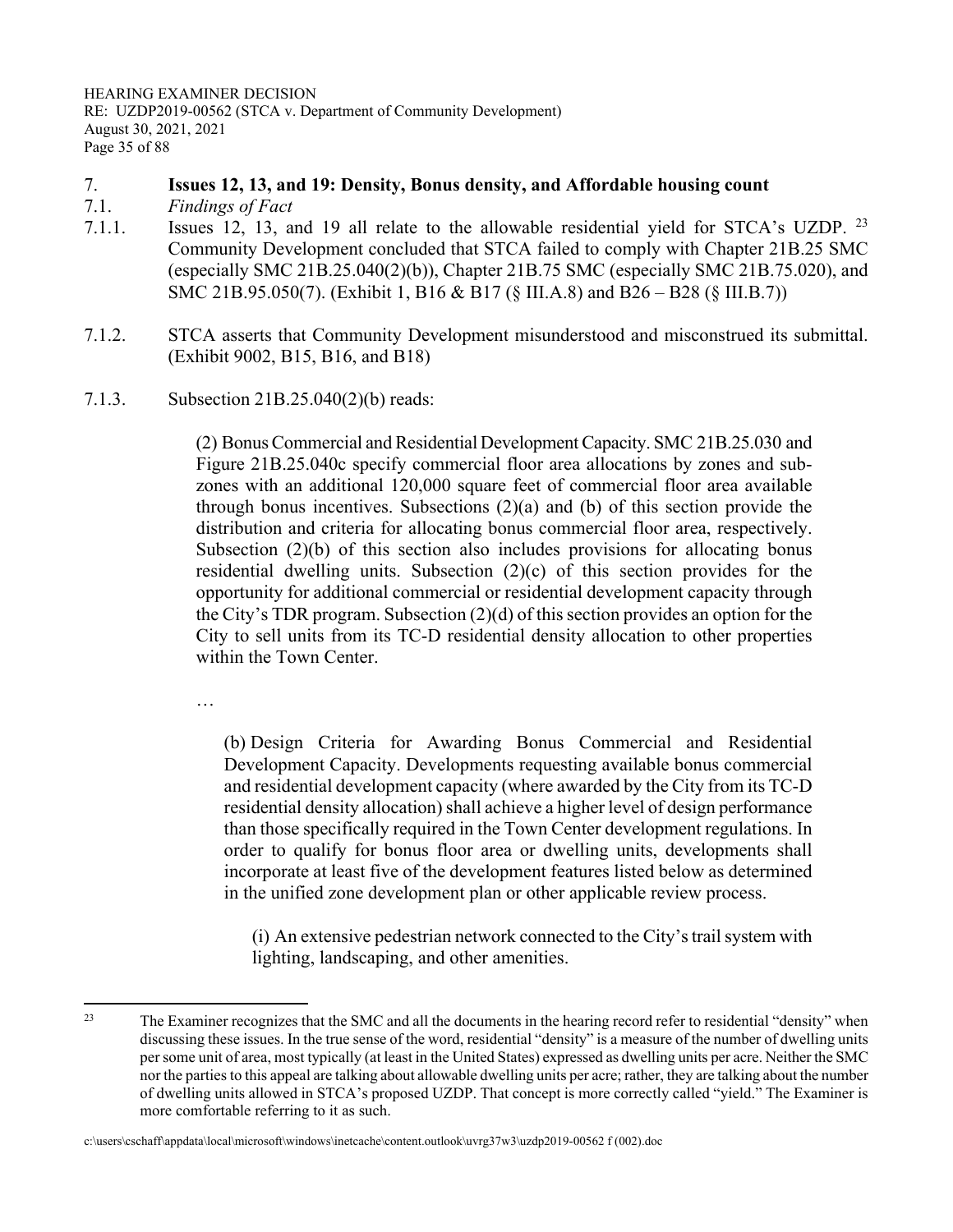(ii) Creative and effective vehicular circulation system that minimizes impacts of motorized vehicles on the pedestrian environment.

(iii) A unique multi-use central open space with special amenities and activities.

(iv) Increased use of structured parking.

(v) Enhanced off-street pedestrian routes that connect to the existing/planned trail system.

(vi) Special accommodation of transit services.

(vii) Extensive environmental restoration and/or tree retention.

(viii) Environmental certification of all structures (LEED, Built Green or other similar certification).

(ix) Enhanced commitment for affordable housing.

(x) Includes a use or uses that will expand the range of activities in the Town Center. Such use or uses might include a gym, dance studio or health center, cultural or performing arts facilities, educational facilities, artists' studios, medical clinics, assembly areas, small business centers and similar uses that will encourage economic diversity, additional local services, pedestrian activity and/or support for other business or community activities.

(xi) Other significant features that exceed the development standards and regulations.

(xii) Low impact development site planning principles/practices that minimize stormwater runoff generated by the development. Such principles may include limited site disturbance, protection of natural drainage paths/features, minimize soil disturbance/compaction and/or restoration of compacted soils back to their original state.

The City shall maintain documentation of bonus floor area awarded in UZDP applications and which development features were utilized to obtain the bonus.

Section 21B.75.020 reads in part:

(1) Baseline Affordable Housing. In any residential development (e.g., multiplefamily developments (rental or ownership), single-family subdivisions, mixed-use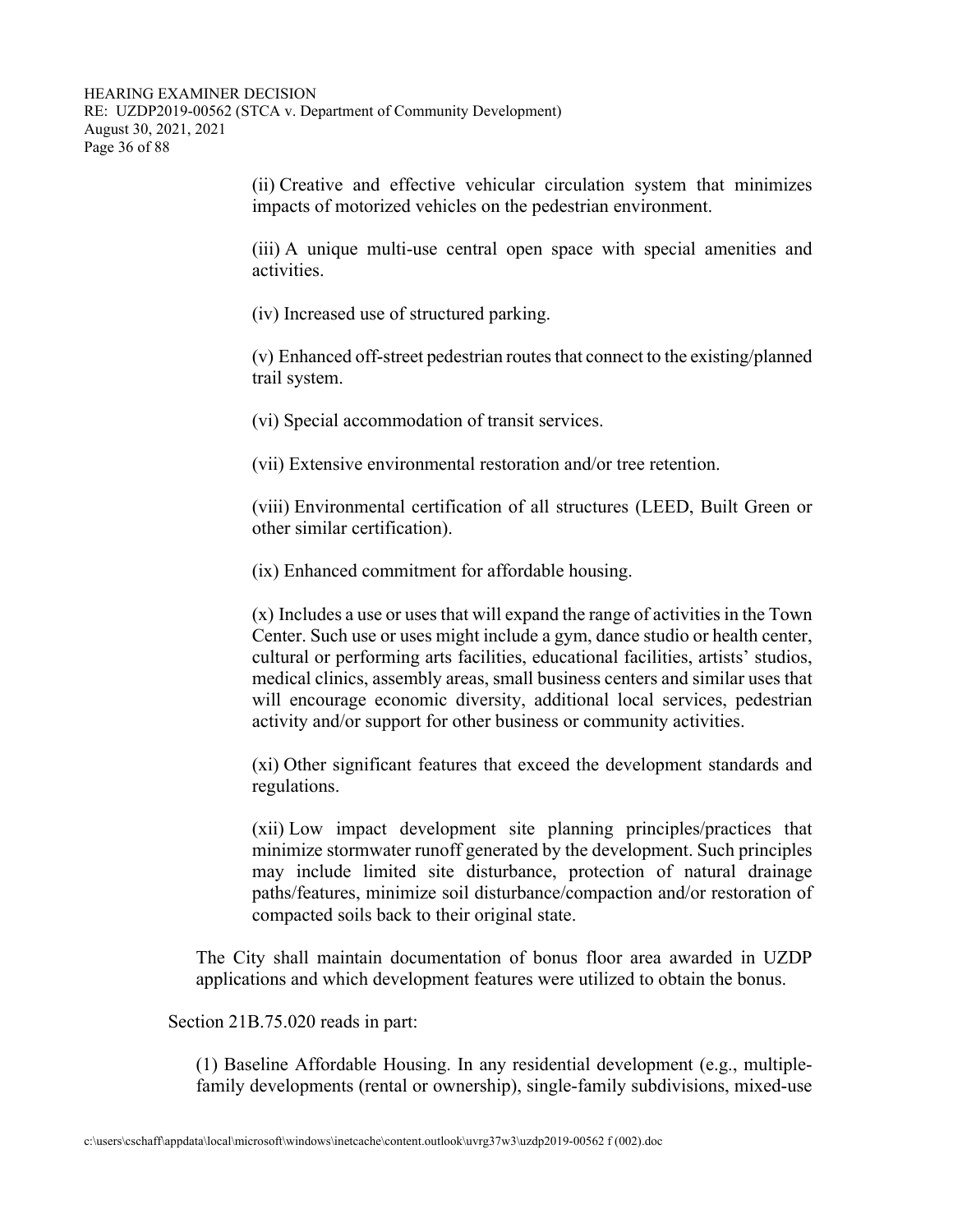developments) not less than 10 percent of the allocated residential density dwelling units pursuant to SMC 21B.25.030 must be affordable housing units.

Subsection 21B.95.050(7) reads:

(7) Affordable Housing. Consistent with Chapter 21B.75 SMC that provides regulatory guidance for compliance with affordable housing requirements, the director may review innovative and creative approaches to affordable housing that fulfill the requirements of Chapter 21B.75.

- 7.1.4. On May 2, 2017, Community Development issued a Director's Interpretation of SMC 21B.25.030 and 21B.75.020 pursuant to authority under SMC 21A.05.090 relating to calculation of residential yield, including bonus units. (Exhibit 4) Pursuant to SMC 21A.100.055(7) & (8) and SMC 21A.100.060(2)(a), a Director's Interpretation is final and binding on all persons (including the Examiner) if not appealed unless subsequently modified or nullified by the Council or the subject code section(s) is(are) subsequently amended by the Council. This Director's Interpretation was not appealed. (Exhibit 1, B16) The Director's Interpretation included "Density [Yield] Calculator Templates" which based all yield calculations on "Total Buildable Acreage." (Exhibit 4, B8 – B10)
- 7.1.5. The Residential Density Calculation Worksheet, a Community Development-generated form dated October 15, 2019, bases yield calculations on "Total Net Area." (Exhibits 13.f; 35.e) The "Total Net Area" was stated as 8.17 acres in Exhibit 13.f and 8.09 acres in Exhibit 35.e.
- 7.1.6. The term "Total Buildable Acreage" does not appear anywhere in the SMC. The term "Total Net Area" appears in only one place in the SMC: SMC 15.10.160(1)(b)(i) relating to flood control regulations.
- 7.1.7. The TCP states that

Residential densities are based on a "gross buildable" land area that includes property used for new roads, open space, and other public and private improvements but not critical areas and their buffers. This is because roadways will be built on some properties, and it is not intended that road construction should limit the allowable development that a property owner would otherwise have.

[Town Center Plan, PDF 33] The TCIP does not discuss residential yield.

- 7.2. *Conclusions of Law*
- 7.2.1. The accuracy of the 8.09 acre figure as representative of "Total Buildable Acreage" or "Total Net Area," whatever either is supposed to be, is in substantial doubt as that number appears to represent the gross area of all five parcels without counting the 30-foot wide right-of-way strip (Exhibit 35.p, B1)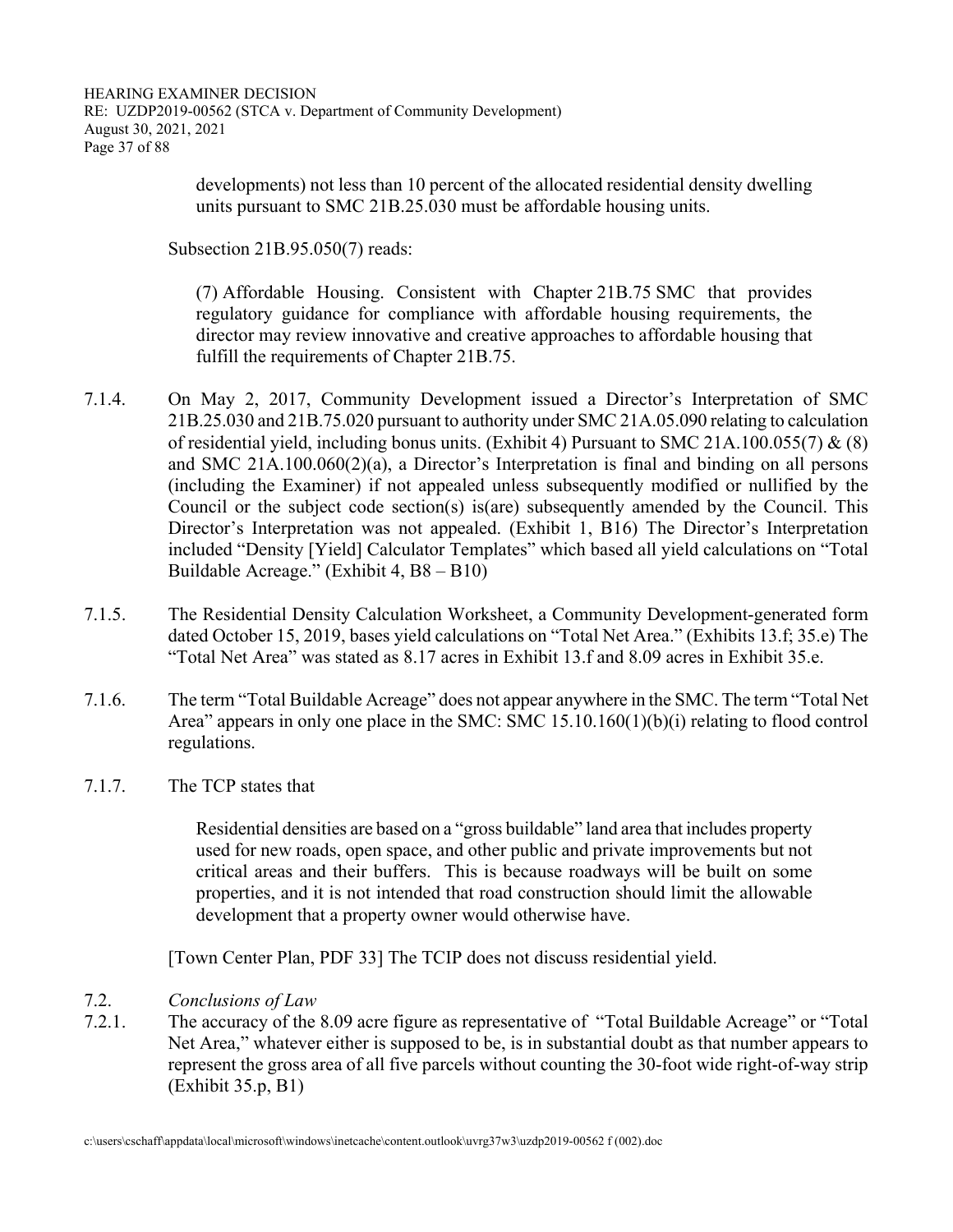HEARING EXAMINER DECISION RE: UZDP2019-00562 (STCA v. Department of Community Development) August 30, 2021, 2021 Page 38 of 88

7.2.2. Whether there is a difference between "Total Buildable Acreage" and "Total Net Area" is not discussed in the hearing record. Why the 2017 Director's Interpretation used "Total Buildable Acreage" and the 2019 Community Development Residential Density Calculation Worksheet used "Total Net Area" is not discussed in the record. Why neither used "Gross Buildable Land Area" (rather well defined in the TCP) is also not disclosed in the record.

> This may seem like a picky, minor point, but one of the fundamental tenets of statutory construction is that the use of different terms within a legislative enactment evidences a difference in intent. [*Cazzanigi v. General Electric Credit*, 132 Wn. 2d 433, 446, 938 P.2d 819 (1997)] Intent is determined "from the statutory context as a whole." [*Peacock v. Public Disclosure Commission*, 84 Wn. App. 282, 287, 928 P.2d 427 (1996)] Since none of the three terms are defined in the SMC, one cannot determine what they are supposed to represent nor whether they differ.

7.2.3. The Examiner declines to further analyze these three residential yield issues when the fundamental acreage figure is uncertain and important terminology differences are not explained.

## 8. **Issue 14: Pedestrian circulation – ADA and CPTED**

- 8.1. *Findings of Fact*
- 8.1.1. Community Development concluded that STCA failed to comply with 21B.95.050(1). (Exhibit 1, B17 & B18, § III.B.1) The asserted inconsistency regards ADA ("Americans with Disabilities Act") and CPTED ("Crime Prevention Through Environmental Design") requirements in Subsection (1)(d). (Exhibit 1, B17)
- 8.1.2. STCA asserts that Community Development is wrong regarding when ADA and CPTED detail information is required. (Exhibit 9002, B16, §IV.14)

This conclusion was baseless and again reflects the Department's failure to consider Exhibit 1031. … STCA's application contains extensive details that far exceed what was required in prior UZDPs. The Department's conclusion should be reversed.

(Exhibit 1034, PDF 20)

8.1.3. Subsection 21B.95.050(1)(d) reads:

The City of Sammamish will use the following principles and criteria in the review of UZDPs for applicable Town Center-A zones as noted in SMC 21B.95.060. The principles address fundamental site planning objectives from the Town Center Plan.

The principles employ the word "should" as a directive for specific elements and characteristics. The term "should" is taken to mean "is required unless the City determines that there is a compelling reason to the contrary, based on the objectives and policies of the adopted Town Center Plan." The intent of this language is to allow the City and proponent the flexibility to achieve the Town Center Plan's and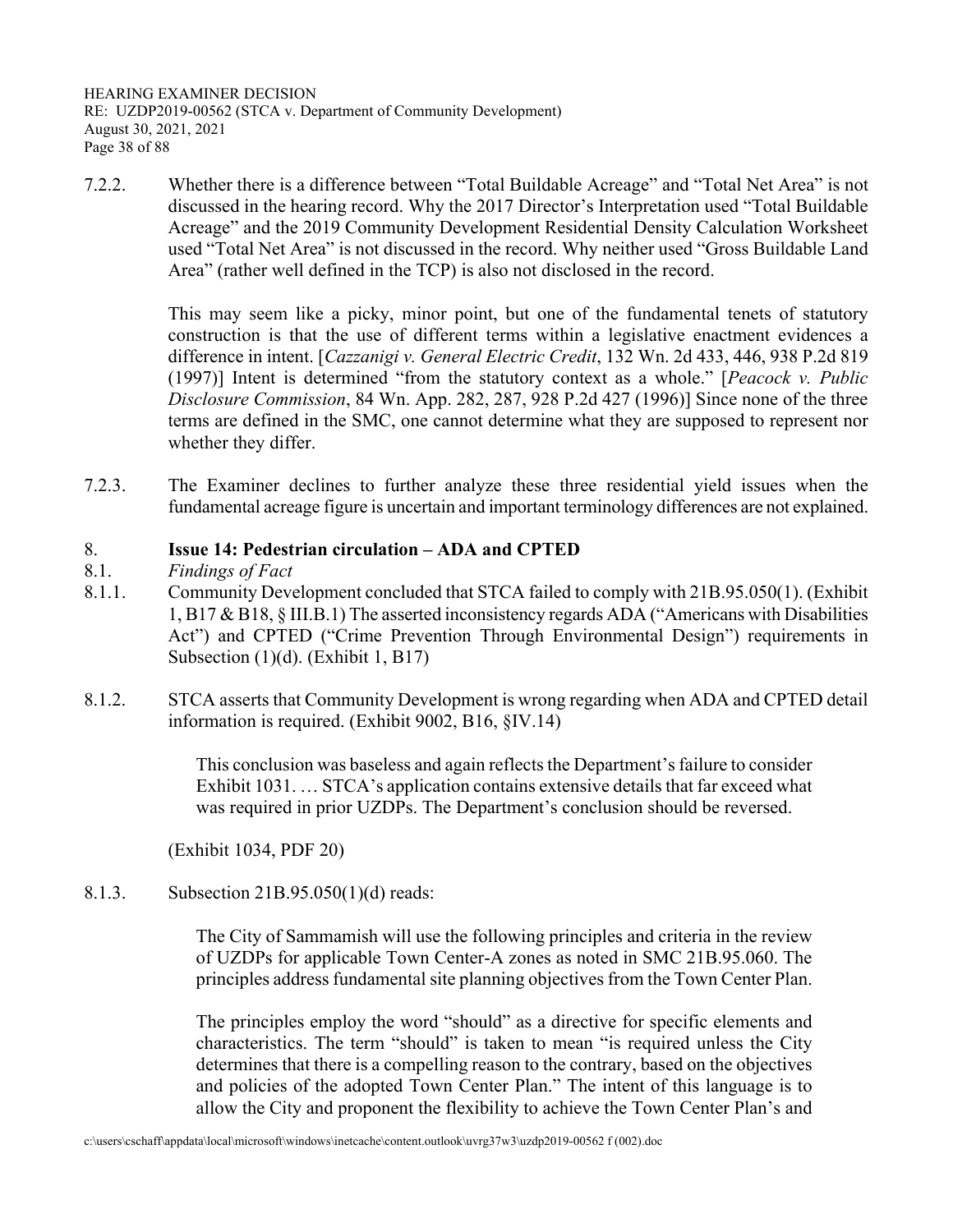these principles' objectives through other means than those specified below. The UZDP proponent shall be required to demonstrate that the following are met to the City's satisfaction.

(1) Pedestrian Circulation.

…

(d) The pedestrian and bicycle network must conform to Americans with Disabilities Act (ADA) standards and should incorporate crime prevention through environmental design (CPTED) guidelines

- 8.1.4. The Pre-App Review Comments include the following statement about ADA compliance: "The proposal must satisfy ADA requirements in the current federal standards at time of complete application." (Exhibit 9, B17, Transportation § 14)
- 8.1.5. Community Development's Review #1 Design Companion Review Matrix Comments 41 (on B3), 42 (on B3), 78 (on B4), and 90 (on B5) all stated that ADA compliance had to be shown on the site plans. (Exhibit 20.a)

 STCA's Response to Review #1 Design Companion Review Matrix Comments 41, 42, and 90 was:

Accessible Access for the vertical transition between  $224<sup>th</sup>$  Avenue SE and the Secondary Zone – Green Spine open space shall be publicly accessible and conform to the American [*sic*] with Disabilities Act with the implementation of public elevators (see DC page 2-9 & 2-10). Final design shall shall [*sic*] be reviewed for compliance during the permit review process accordingly.

 (Exhibit 35.g, B34 & B48) STCA's Response to Review #1 Design Companion Review Matrix Comment 78 was "Updated per comment." (Exhibit 35.g, B45)

8.1.6. Community Development's Review #1 Design Companion Review Matrix Comments 87 (on B5), 109 (on B5), and 123 (on B6) all asked how proposed alleys would provide safe pedestrian connections and comply with CPTED guidelines. (Exhibit 20.a)

> STCA's Response to Review #1 Design Companion Review Matrix Comments 87, 109, and 123 included the following statement: "Alleys will implement several CPTED measures including: access and window transparency, balconies, site lighting, and layered approaches to landscaping." (Exhibit 35.g, B48, B53, B54**)**

8.1.7. Both the Initial Submittal and the Resubmittal included two identical paragraphs addressing ADA and CPTED compliance: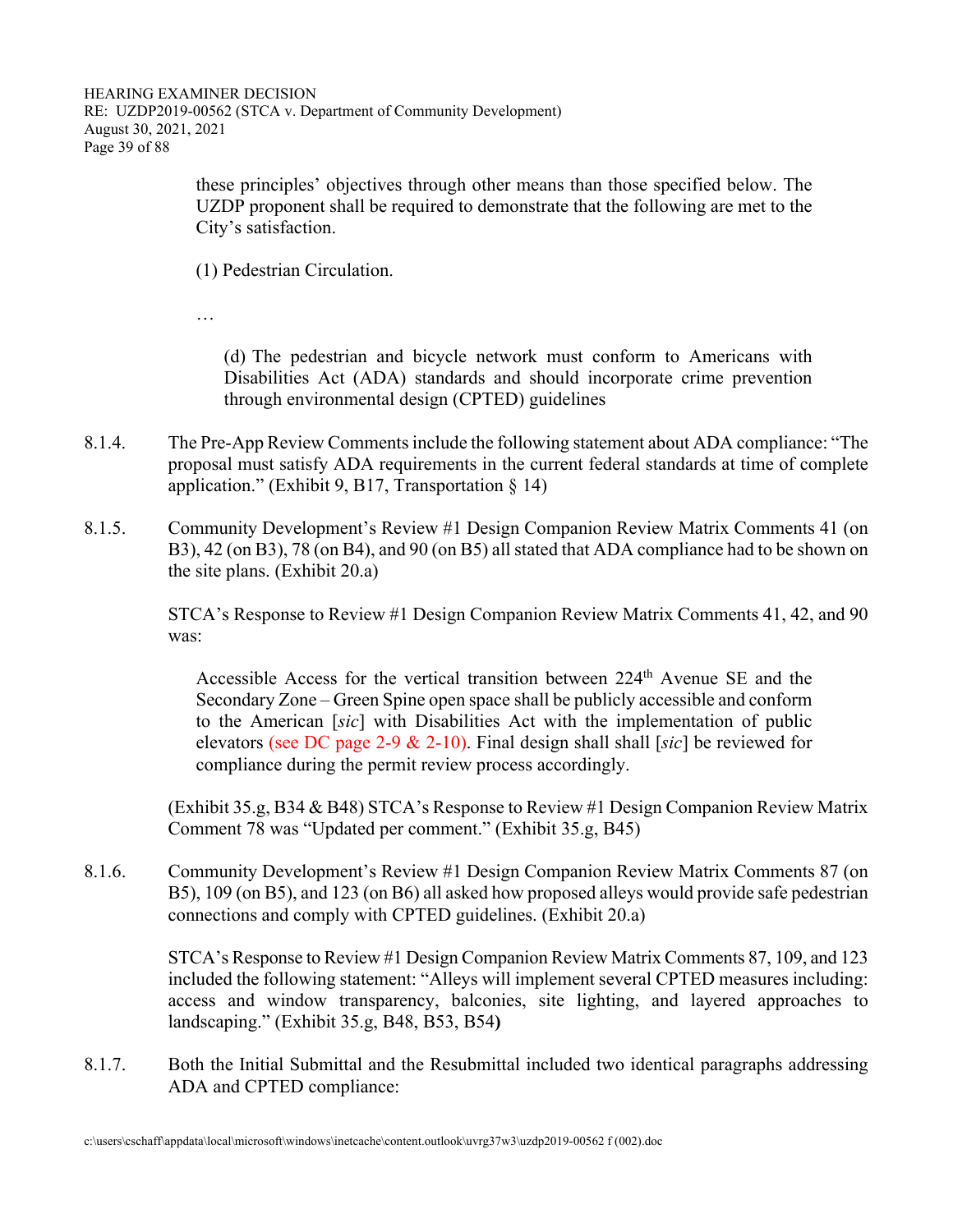The pedestrian and bicycle network shall conform to the Americans with Disabilities Act (ADA) standards.

Crime Prevention Through Environmental Design (CPTED) guidelines will be incorporated and throughout the Project with an enhanced environmental design approach, which encourages visible ownership of spaces with 'eyes on the street' and includes:

► variety of street types including pedestrian-oriented and mixed-use streets each designed to foster pedestrian and bicycle circulation;

range of building typologies, programmed and designed with uses and features, providing frontage, access and window transparency, and outdoor patios and balconies along public streets and open spaces;

► multiple, overlapping lighting sources including streetlights, building lighting, open space decorative lighting (see Landscape Plans for conceptual lighting locations); and,

layered approach to landscaping arranged with trees and understory shrubs arranged appropriately to facilitate natural surveillance and eliminate secluded spaces.

(Exhibits 13.c, B31; 1031, B35)

8.1.8. The *Southeast Village* Code Compliance Narrative addressed CPTED:

The design of the site is consistent with CPTED guidelines, as discussed in greater detail in the open space section below.

(Exhibit 1001.A, B4, §A.1 (Circulation), ¶3)

The design of community, including the architecture, open spaces and landscape, use a variety of strategies to meet the guidelines for Crime Prevention Through Environmental Design (CPTED):

► The architecture has windows, doors, porches and decks, on all sides, and pedestrian travel will be emphasized, so that there will be passive surveillance or 'eyes on the street' on the common spaces.

► The site and landscape design of the open spaces are designed to avoid dark hiding spaces, overgrown shrubby areas where people could hide, and potential entrapment areas. Appropriate site lighting, choices of planting material, and providing alternate means of egress, respectively, are methods to address those potential conflicts.

► Circulation routes will be lit in accordance to the City of Sammamish standards, and additional site lighting will be added to alleviate any dark areas or corners of the site.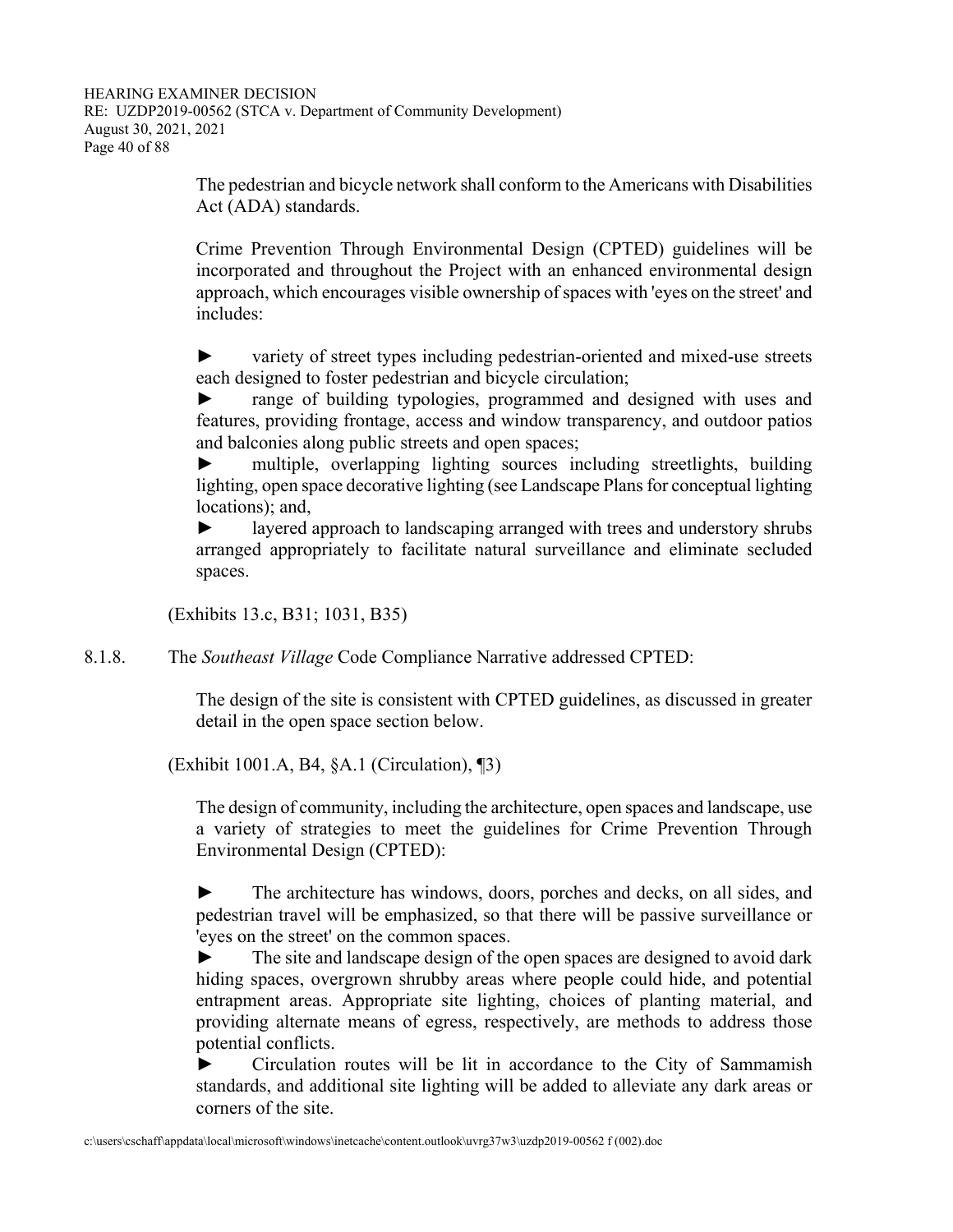(Exhibit 1001.A, B5, §A.3 (Open Spaces), ¶5) The Code Compliance Narrative had no specific ADA discussion.

 Community Development's UZDP approval discussed neither ADA nor CPTED in detail, rather simply stating that the Compliance Narrative was incorporated in its decision. A condition of approval was imposed requiring that the project

shall be designed to be in full compliance with the 2010 ADA Standards for Accessible Design (www.ada.gov/2010ADAstandards\_index.htm). The 2010 ADA Standards primarily consist of the 2004 ADAAG. Along with alt requirements inside the building, the following items shall be addressed for the building site:

 (Exhibit 1001, B16, Condition 17) The "following items" were accessible route, curb ramps, and parking spaces. (*Ibid*.)

8.1.9. The *Plateau 120* Design Companion addressed compliance with SMC 21B.95.050(1)(d) without mentioning ADA or CPTED. (Exhibit 1002.B, B24) In a review comment response letter the applicant stated:

> A pedestrian bridge connecting the site to 228th Ave SE will be incorporated in the future site development permit application as the preferred design solution. This pedestrian path will be ADA-compliant to the extent feasible, as determined by analyses on existing site topography constraints.

 (Exhibit 1002.A B2, §2.a, ¶ 3, emphasis added) Later in the letter the applicant addressed Community Development's CPTED concerns in two paragraphs:

The nature of this project and respective design is that the most active users of the site will be its tenants. With resident and tenant safety at the forefront of concerns for mixed-use buildings of this magnitude, all areas of the site have direct views from tenant spaces and apartments. The westerly entrance benefits from its adjacency to active amenity spaces such as the fitness center and lounges, while the southerly entrance has constant movement from employees, customers and guests passing through its main entrance. With views to these entrances visible from the surface lot as well as from those at the active outdoor areas, the design hinges upon internal surveillance as a primary means of passive security, with secondary passive surveillance increasing exponentially as traffic in this quadrant continues to grow. Supplementary surveillance strategies such as security equipment are also being considered as a secondary means of security.

An additional visual graphic has been added to the Design Companion on page 16. The graphic serves to illustrate and outline CPTED strategies employed within the southern open space amenity. The plantings proposed at this area create convenient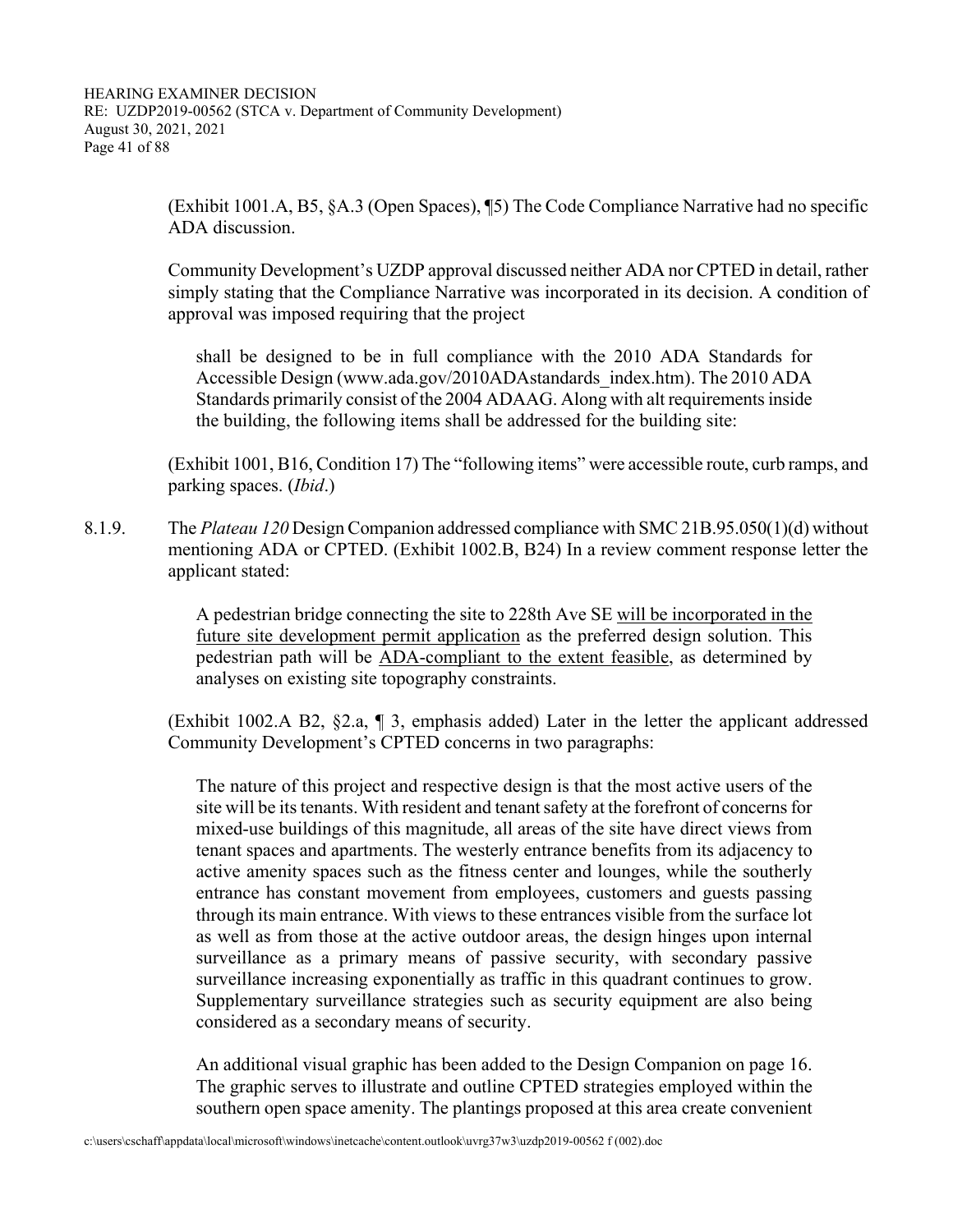places of respite for pedestrians. Seating arrangements provide a buffer from the parking lot and work together with the plantings to frame a naturally-lit active pedestrian zone. Site lighting works together with the overall site plan to ensure that no dark spaces are created by the plantings.

(Exhibit 1002.A, B5 & B6, §2.e, bold omitted)

 Community Development's UZDP approval discussed neither ADA nor CPTED in detail, rather simply stating that the Compliance Narrative was incorporated in its decision. (Exhibit 1002, B8) A condition of approval identical to *Southeast Village* Condition 17 was imposed. (Exhibit 1002, B11, Condition 24)

8.1.10. *The Village* Code Compliance Narrative contains an extensive discussion of circulation which does not mention ADA or CPTED. (Exhibit 1003.A B5) The Open Space discussion in that Narrative mentions both ADA and CPTED:

> The project intends to explore the use of photovoltaic cells as a part of our use of Low Impact Development techniques. The well-lit space, will follow CPTED design standards to provide "eyes on the street" to the space with the 24/ 7 operations of the grocery use. … While the pavilion is located adjacent to the at grade parking field, contradictory to 21B.95.050.4(b) , …. Surrounding the pavilion are various hardscape and landscape elements to make it pleasant and inviting, as well as providing full ADA access.

> … All of these Open spaces will utilize CPTED design techniques to keep them accessible and visible to the surrounding uses and streets. Site and landscaping treatments will be designed to avoid dark hiding spaces and potential entrapment areas. Multiple points of egress, transparency of common areas and circulation routes along with ample site lighting will be provided in accordance with City of Sammamish standards.

(Exhibit 1003.A, B7 & B8) ADA is also mentioned on page B30:

ADA accessibility will be provided throughout the development, from the eastern lower Level 1 all the way west to 225th Place SE. Via elevators, ramps and paths, the site will conform to the American with Disabilities Act.

(Exhibit 1003.A, B30, ¶ 4)

 Community Development's UZDP approval discussed neither ADA nor CPTED in detail, rather simply stating that the Compliance Narrative was incorporated in its decision. (Exhibit 1003, B9) A condition of approval identical to *Southeast Village* Condition 17 and *Plateau 120* Condition 24 was imposed. (Exhibit 1003, B12, Condition 17)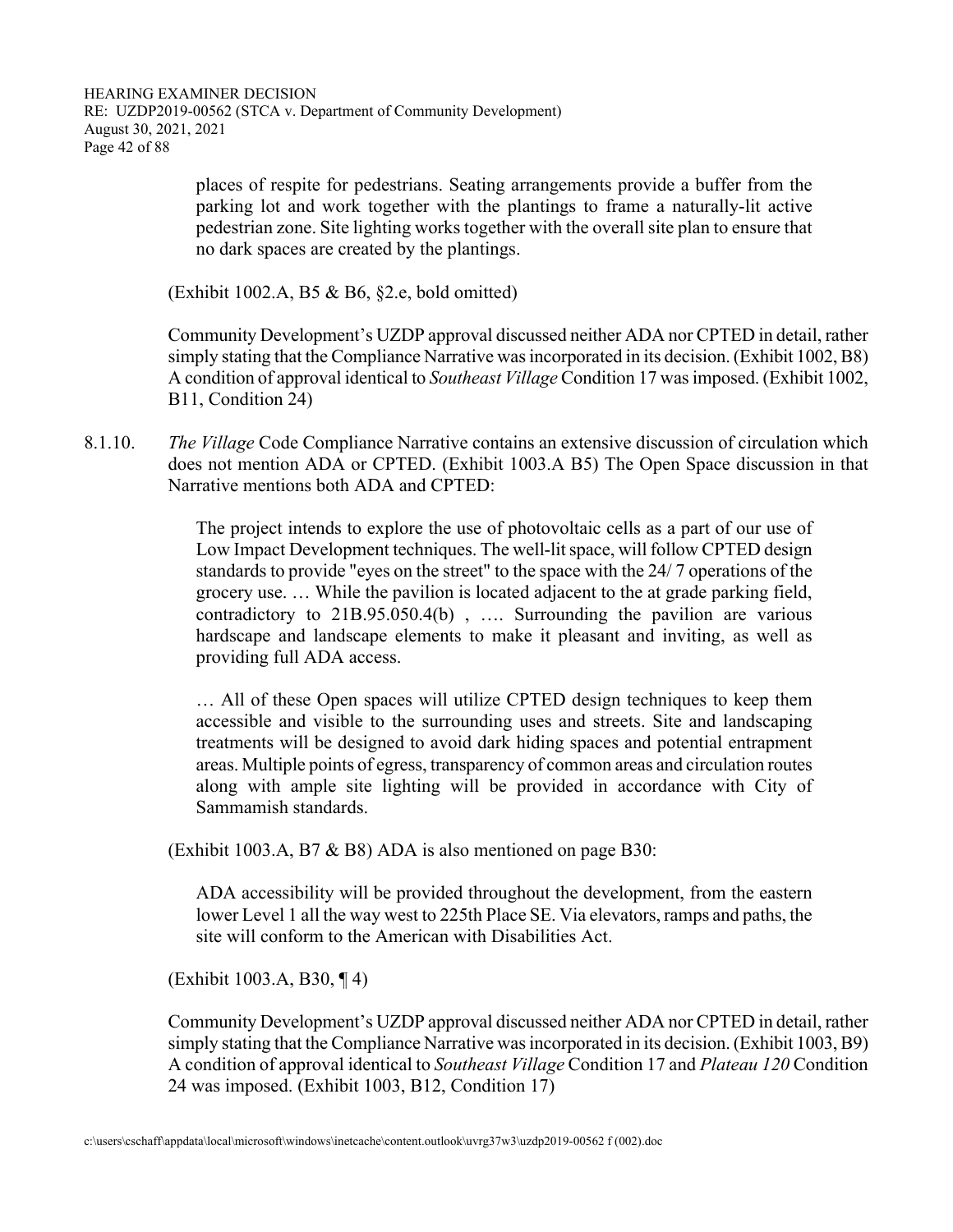HEARING EXAMINER DECISION RE: UZDP2019-00562 (STCA v. Department of Community Development) August 30, 2021, 2021 Page 43 of 88

- 8.2. *Conclusions of Law*
- 8.2.1. This issue presents a case of inconsistent application of review criteria. STCA provided the same type of verbiage about ADA and CPTED compliance as did the developers of *Southeast Village*, *Plateau 120*, and *The Village.* While those three UZDPs were approved by Community Development with a boilerplate condition, this issue was used as a basis for denial of STCA's application.
- 8.2.2. This should not have been a basis for denial of STCA's UZDP application.
- 8.2.3. This issue also brings to the fore the question of how much detail is required for UZDP approval. A UZDP is, according to the SMC, supposed to be a plan, an agreement to serve as a guide for review and approval of subsequent development permits. Not only by its very title, but also by code language, a UZDP is not a permit – it is a plan, based upon which one may seek various permits to actually develop land.

# 9. **Issues 15 and 21: Vehicle circulation; Pedestrian-oriented streets requirement; Alleys**

- 9.1. *Findings of Fact*
- 9.1.1. Community Development concluded that STCA failed to comply with 21B.95.050(2). (Exhibit 1, B18 & B19, § III.B.2) The asserted deficiencies relate to two separate issues. The first is street type:

In both the Preapplication Meeting Minutes dated May 23, 2019 (Exhibit 9) and the City's Plan Review Summary dated March 10, 2020 (Exhibit 20.d), the City specifically reminded STCA that all streets within the TC-A1 zone must be designated as pedestrian-oriented only. … [I]n order to implement the Town Center Infrastructure Plan, all streets within the TC-A1 zone must be pedestrian-oriented streets and must comply with the design requirements outlined in SMC 21B.30.030(1), 21B.30.040(2)(b), and 21B.30.120(2). …

As previously stated, the Town Center Infrastructure Plan provides a clear vision for the TC-A1 zone. The pedestrian-oriented street designation supports this vision whereas the mixed-use street designation does not.

 (Exhibit 1, B18, § III.B.2) The second problem is asserted lack of compliance of the proposed alleys with the 2015 International Fire Code ("IFC") and the 2016 Public Works Standards ("2016 PWS"), Chapter 9:

STCA has not demonstrated compliance with the 2015 International Fire Code and Chapter 9 of the 2016 Public Works Standards, instead proposing an alley design that does not meet the minimum width requirements to accommodate a fire truck, and that, contrary to what is required, provides primary vehicle access to residential lots without full frontage on a public street, and includes intersections and 90-degree bends. …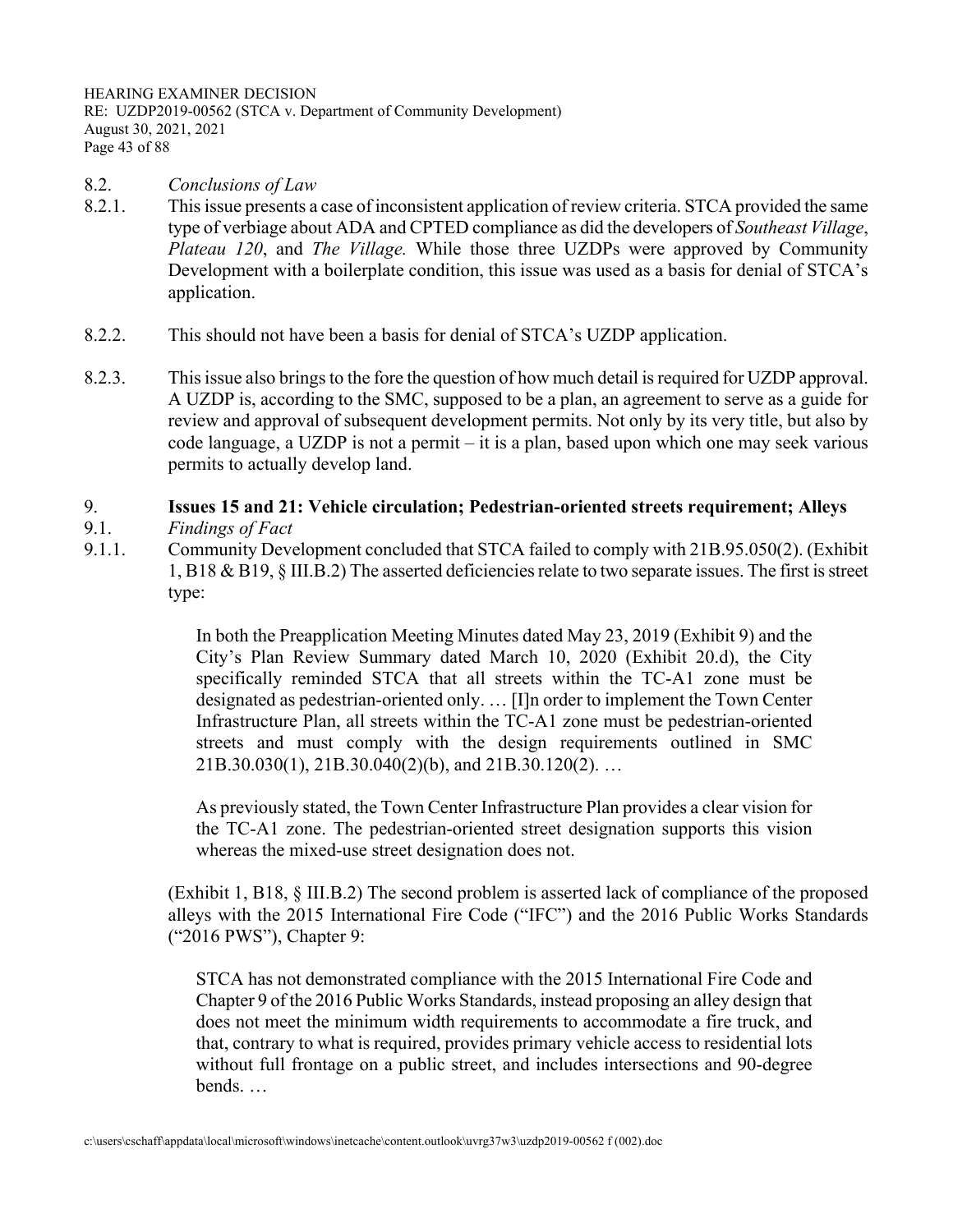HEARING EXAMINER DECISION RE: UZDP2019-00562 (STCA v. Department of Community Development) August 30, 2021, 2021 Page 44 of 88

> … Pursuant to Chapter 9.3.A and G of the 2016 Public Work Standards, alleys are only allowed for primary access when lots served have full frontage on a public street.

 (Exhibit 1, B19, § III.B.2) The asserted alley non-compliance is also fundamentally the crux of Appeal Issue 21, thus the discussion of that Issue is consolidated here. (See Exhibit 1, B29, § III.C.1, and Exhibit 9002, B19.)

#### 9.1.2. STCA asserts that

(i) the Code and other applicable standards and plans do not require all streets in the A-1 zone to be pedestrian-oriented as opposed to mixed-use, and the Applicant notified the Department in its June 22, 2020 submittal that it was nevertheless willing to make all streets in the A-1 zone pedestrian-oriented if required by the Department after review of additional information presented in the application materials; (ii) STCA did provide a 20-foot alley width; and (iii) the Decision improperly applied Section 9.3 of the 2016 Public Works Standards to the UZDP application after the Department previously informed the applicant that Section 9.3 did not apply to projects in the Sammamish Town Center.

(Exhibit 9002, B16 & B17)

## 9.1.3. Subsection 21B.95.050(2) reads:

(2) Vehicle Circulation.

(a) Town Center mixed-use nodes should feature a network of vehicle access roads and drives that conforms to the intent of the Town Center Transportation section and the Conceptual Sammamish Town Center Street Layout, Figures 32 and 33 of the Town Center Plan, although the actual street and vehicular access may vary from those shown in the figures. For the TC-A-1 zone, the adopted Town Center Infrastructure plan takes precedence over the specific sections and visualizations shown in the Town Center Plan;

(b) The proponent must demonstrate how the vehicular access network can potentially connect to adjacent areas in the Town Center so that access is provided to those properties;

(c) The vehicular access network should provide more than one route in or out of a site within the mixed-use node to provide improved emergency vehicle access and ease local congestion;

(d) The vehicular access network should include street trees, landscaping and streetscape elements. Primary circulation routes for through traffic should be routed around high pedestrian areas and not impact central open spaces; and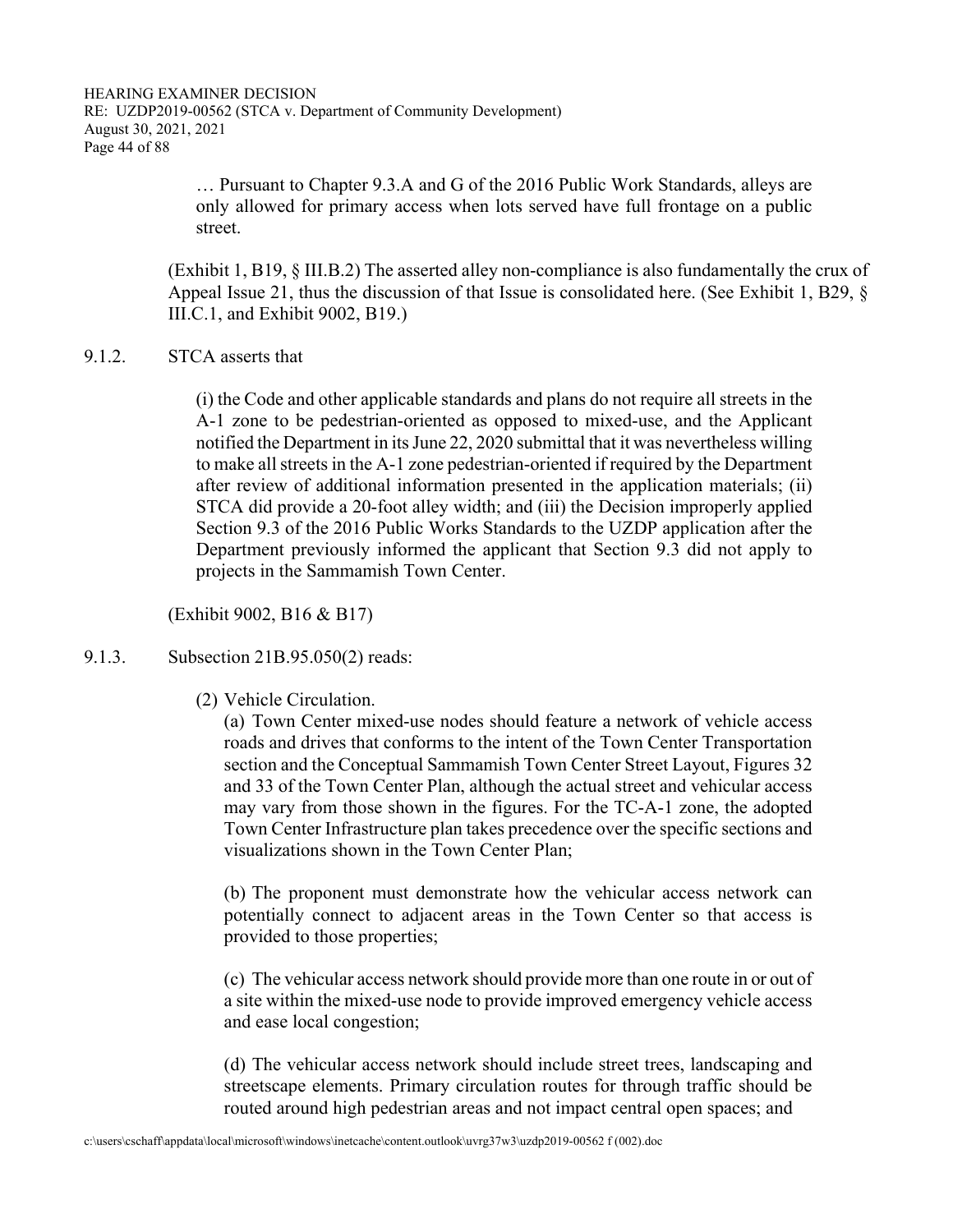(e) The use of innovative street and access configurations (such as "woonerfs" which mix low speed local vehicular traffic with pedestrians) is encouraged where it furthers the objectives of the Town Center Plan and is consistent with the Town Center Infrastructure Plan.

9.1.4. SMC 21B.30.030(1), cited by Community Development in the quote in Finding of Fact 9.1.1, above, provides standards for buildings located along pedestrian-oriented streets. The term "pedestrian-oriented street" is introduced in the lead paragraphs of SMC 21B.30.020:

> The streetfront orientation standards for Town Center properties vary depending on the type of street(s) or public open space the property fronts on. These standards provide for five different street types: (1) pedestrian-oriented streets (and corridors) – which are intended to be lined with storefronts, (2) mixed-use streets – which could include storefronts or a combination of retail, office, civic, and/or residential uses with modest landscaped setbacks, (3) residential streets – which include residential streets with modest landscaped setbacks; (4) connector streets – which are treated similar to residential streets but with some extra flexibility; or  $(5)$  228th Avenue SE – where trees and other landscaping elements should be emphasized along the streetfront.

> Figure 21B.30.030a illustrates an example configuration of street types based on the vision illustration in the Town Center Plan. Pedestrian-oriented streets and mixed-use street designations shall be designated by the adopted unified zone development plans (see Chapter 21B.95 SMC) for TC-A zoned properties. The criteria for designating street types are set forth in SMC 21B.30.040(2). The standards herein thus apply to developments that front onto these street types.

 [SMC 21B.30.020, ¶¶ 1 & 2, emphasis added] SMC Figure 21B.30.030a, cited above, appears to depict a single pedestrian-oriented loop street through the TC-A-1 zone south of SE 4<sup>th</sup> Street with no mixed-use streets within that TC-A-1 zone. But Figure SMC 21B.30.030a "illustrates an example configuration of street types," not a mandatory requirement.

 SMC 21B.30.040(2), cited by Community Development in the quote in Finding of Fact 9.1.1, above, and also referenced in the preceding quoted code section, reads:

(2) Provide for a Hierarchy of Streets. Provide for a hierarchy of streets, including:

(a) Connector roads that provide for automobile, service, bicycles, and pedestrian circulation throughout the Town Center. Development in the Town Center shall accommodate connector streets in the northwest, northeast, and southeast quadrants consistent with the goals and policies of the Town Center Plan.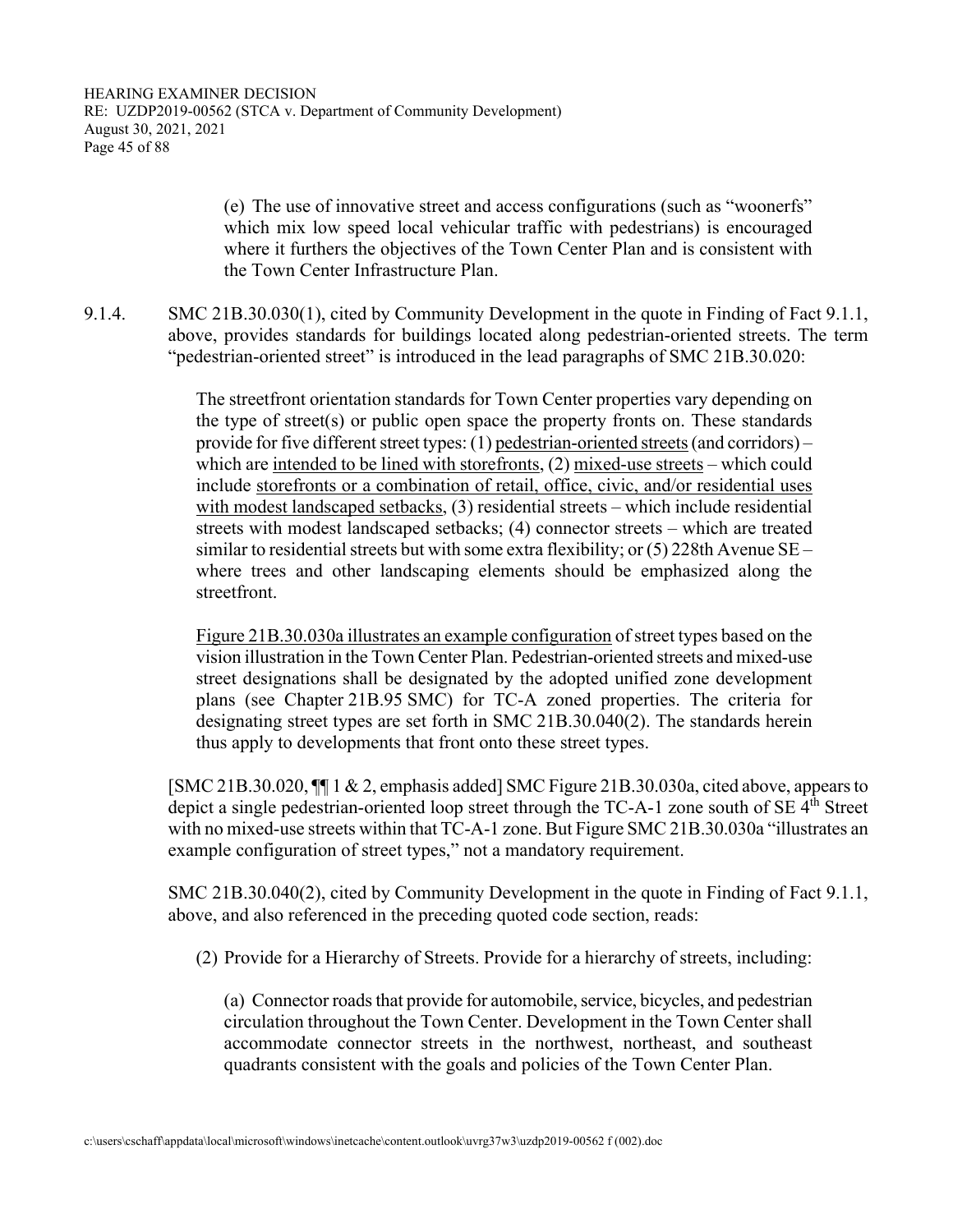(b) Pedestrian-oriented streets. TC-A-1, A-2, and A-3 zoned areas shall include designated pedestrian-oriented street segment, as determined by the City through the unified zone development planning process. Pedestrian-oriented streets are intended to be streets featuring continuous storefronts or plaza spaces, wide sidewalks, street trees, bioretention, and on-street parking. Designations for pedestrian-oriented streets could cover an entire street, a single block, or a portion of a block, depending upon the area. Pedestrian-oriented street designations are intended for areas where a concentration of pedestrian activity is desired. See SMC 21B.30.030(1) for related development frontage standards.

(c) Mixed-use streets, which are all other new streets besides connector roads and pedestrian-oriented streets within the TC-A zones. These are localized streets which should include generous sidewalks, street trees, bioretention, on-street parking (to the extent possible), and slow moving traffic.

(d) Residential streets, which are all other new streets besides connector roads within the TC-B and TC-C zones. These are localized streets within residential neighborhoods and should contain sidewalks, planting strips with street trees or bioretention, on-street parking on one or both sides, and slow moving traffic.

(e) Alleys are encouraged where useful to access parking or service areas.

 [Emphasis added] Finally, SMC 21B.30.120(2), cited by Community Development in the quote in Finding of Fact 9.1.1, above, reads in relevant part:

(2) Streetscape Amenity Requirements for Pedestrian-Oriented and Mixed-Use Streets. Streetscape amenities shall be included along all designated pedestrianoriented streets and mixed-use streets. For each 100 cumulative lineal feet of pedestrian-oriented street frontage, at least three of the desired amenity elements listed below shall be included. At least one element shall be seating. Along designated mixed-use streets, at least two amenity elements shall be included unless otherwise noted. The type, location, and design of chosen amenities shall contribute to a well-balanced mix of features on the street, as determined by the director. All amenities below are valued at one amenity element unless otherwise noted. Desired amenities include:

- 9.1.5. The TCP never uses the terms "pedestrian-oriented" or "mixed-use."
- 9.1.6 The TCIP also never uses the terms "pedestrian-oriented" or "mixed-use."

As you enter the Core Area, the streetscape becomes more and more highly pedestrianized as you approach CitySquare. To the north and south, highly pedestrianized, complete streets ( "A" streets) form a network of vibrant public spaces joining commerce with open space and ecological function. In support of this,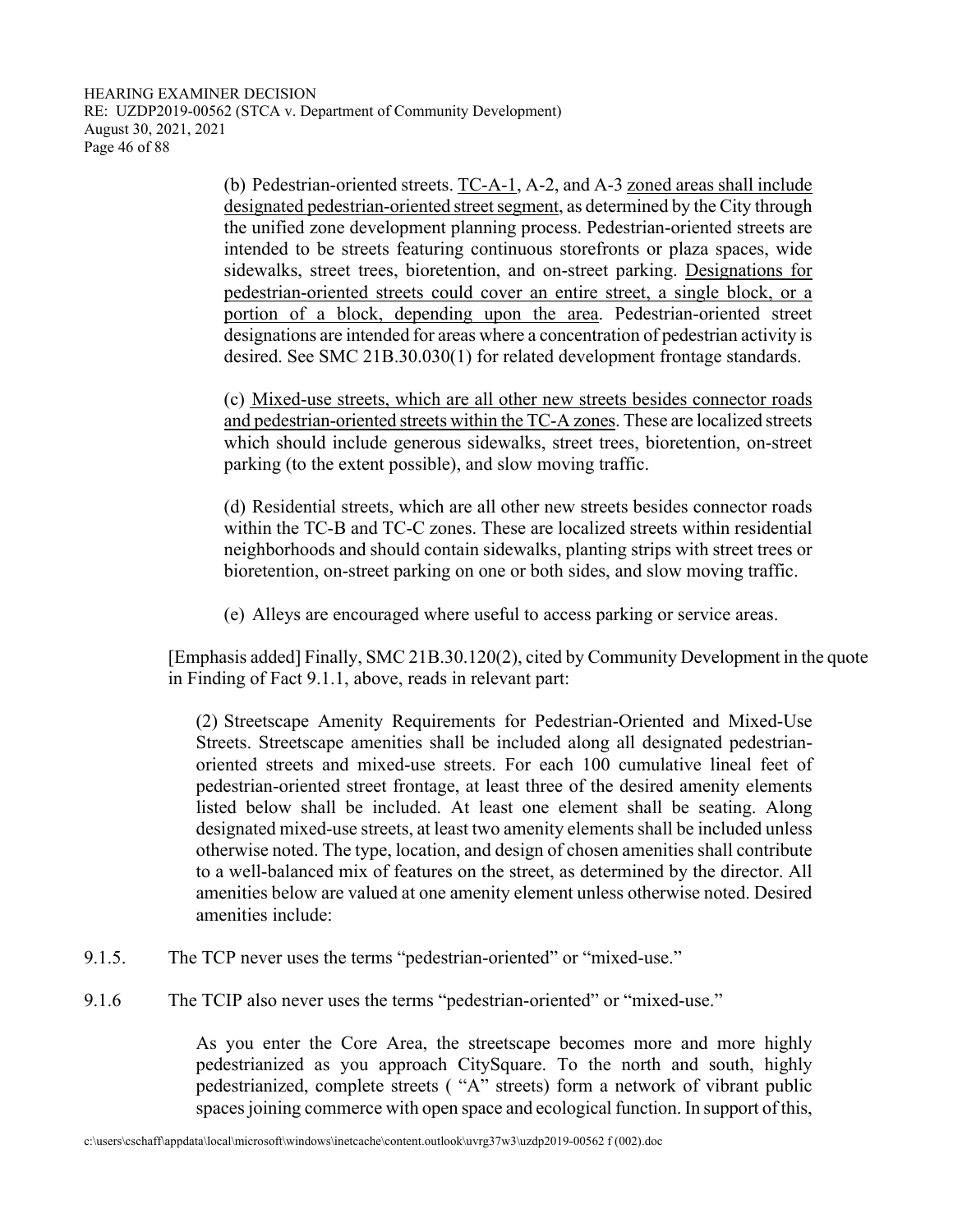HEARING EXAMINER DECISION RE: UZDP2019-00562 (STCA v. Department of Community Development) August 30, 2021, 2021 Page 47 of 88

> the "B" streets (service streets) and mixing zones allow for access to service areas and parking resources in support of the land uses.

[TCIP, PDF 7] The figures on PDF 8, 13, and 14 depict a mixture of "A" and "B" streets within the TC-A-1 zone.

9.1.7. Community Development's Pre-App Review Comments include the following statements regarding street types and alleys:

> Streets in the TC-A1 zone must include entirely pedestrian-oriented segments. Refer to the Town Center Infrastructure Plan and Resolution R2010-431 for guidance. Consider designing streets crossing the green spine as festival streets.

(Exhibit 9, B4, Comment 2.c, emphasis added)

- b. The Town Center Plan identifies the street network within the TC-A1 zone (SE 4th Street, SE 6th Street, Street A, 222nd Place SE, 224th Place SE and 225th Place SE) as pedestrian-oriented streets and corridors (including park edges) for design review. Properties adjacent to pedestrian-oriented streets are subject to requirements set forth in SMC 21B.30.030(6).
- c. The proposed street grid includes Streets A-E. The UZDP application should identify the intended street types for each of the new streets (pedestrian-oriented, mixed-use, residential, etc.) and should contain adequate information about frontages, pedestrian activity, and similar design requirements for City staff to determine if they meet the intent of the Town Center Plan, Town Center Infrastructure Plan and Chapter 21B.30 SMC.
- d. The requirements for properties fronting on pedestrian-oriented streets and corridors are set forth in SMC 21B.30.030(1). The requirements for properties fronting on mixed-use streets are set forth in SMC 21B.30.030(2). The requirements for properties fronting on residential streets are set forth in SMC 21B.30.030(3).
- e. Pursuant to SMC 21B.30.040 (2)(b), Pedestrian-oriented streets are intended to be streets featuring continuous storefronts or plaza spaces, wide sidewalks, street trees, bioretention, and on-street parking except for SE 4<sup>th</sup> Street and adjacent to a public open space where on-street parking is not allowed.
- f. Pursuant to SMC 21B.30.040(2)(c), mixed-use streets are localized and intended to include generous sidewalks, street trees, bioretention, on-street parking, and slow-moving traffic.
- g. More than one designation may apply to a particular street, depending on the uses adjacent to the street in any given location. The final determination will be made by the City during review of the UZDP application

 $(Exhibit 9, B10, Comments 1.b - 1.g, emphasis added)$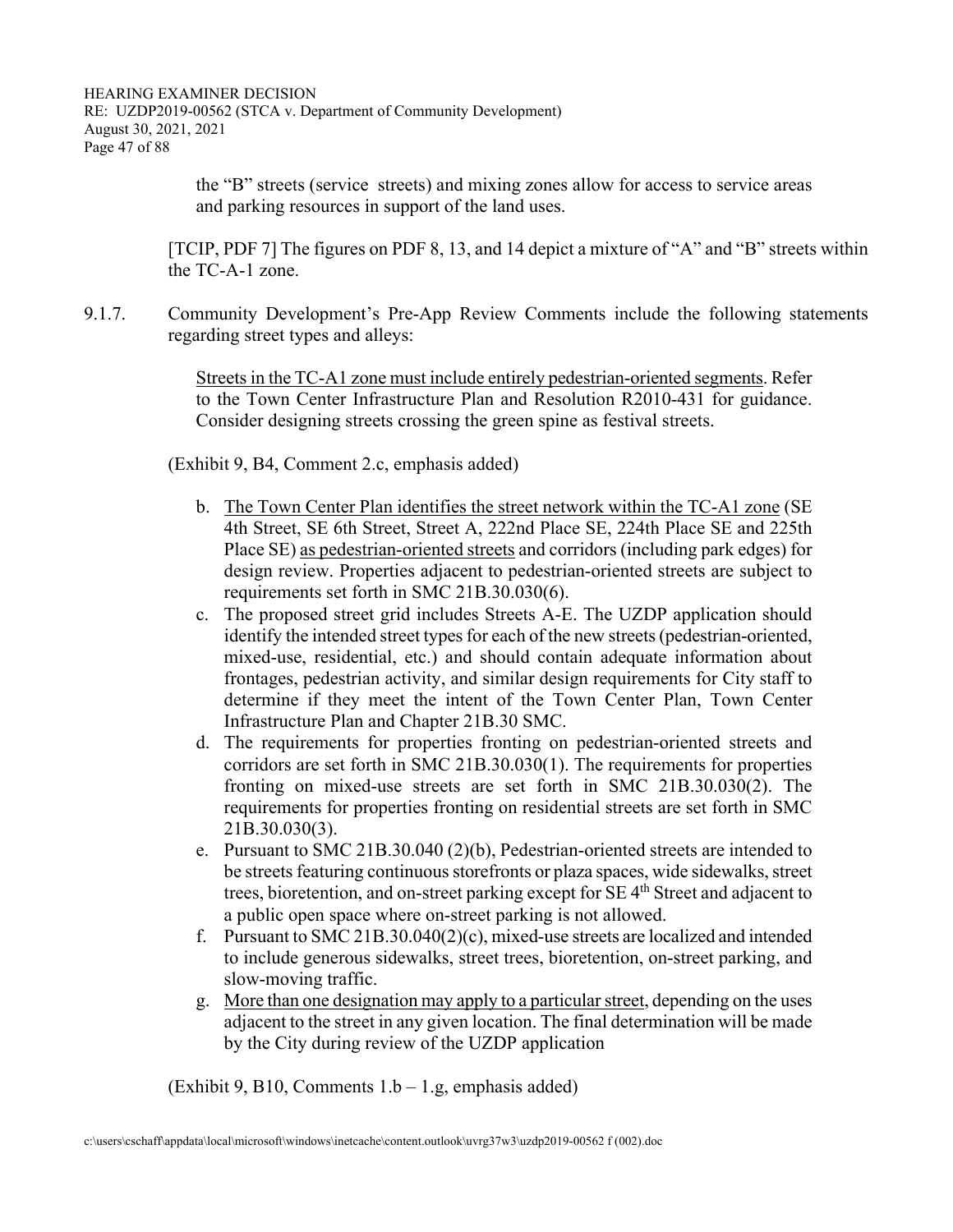#### Single-Family – Subdivision Design

The project plans must demonstrate compliance with the standards found in the section and subsection(s) of SMC 21B.30.260 Single-Family – Subdivision Design.

…

- b. Alleys.
	- i. The use of alleys is encouraged to minimize the appearance of garages from the street. If a development is to be constructed in phases, then this requirement applies to each phase of construction.
	- ii. Alleys shall be designed to incorporate landscaping and lighting elements. Specifically:

A. Landscaping elements may be used as an alternative to fencing to separate private yard space from the alley;

B. Fences shall be set back at least three feet from the alley (pavement) to provide for landscaping to soften the fence. See Figure 21B.30.260a for a good example of how landscaping can enhance the design of an alley; and C. Garages shall feature building-mounted lighting to provide illumination of alleys for safety.

(Exhibit 9, B12 & B13, Comment 8, underlined title in original)

The placement of any alley must meet the 2016 Public Works standards. As shown, several alleys are marked as woonerfs but function as alleys.

(Exhibit 9, B17, Comment 10)

 The East Side Fire and Rescue Assistant Fire Marshal submitted this comment: "Required fire lanes shall be minimum 20 foot wide. [*sic*]" (Exhibit 9, B22)

- 9.1.8. STCA's Initial Submittal included both pedestrian-oriented and mixed-use streets. Proposed townhomes were arranged to access east-west streets (that would extend into *Brownstone West*), Three east-west alleys were proposed, each 20 feet wide with a 16-foot pavement width. (Exhibit 13.j, B2, B4, B31, B35, and B36)
- 9.1.9. Community Development restated its position on pedestrian-oriented versus mixed-use streets in its Review #1 Comments cover letter: "All streets or segments of streets within the TC-A1 zone are required to be pedestrian-oriented pursuant to SMC 21B.30.040(1)(B)." <sup>24</sup> (Exhibit 20, B1, Comments 6 and 7) The cover letter also contained comments regarding the length of the proposed alleys. (Exhibit 20, B3)

<sup>&</sup>lt;sup>24</sup> The code citation in this quote contains a scrivener's error: It should be SMC 21B.30.040(2)(B), not SMC 21B.30.040(1)(B).

c:\users\cschaff\appdata\local\microsoft\windows\inetcache\content.outlook\uvrg37w3\uzdp2019-00562 f (002).doc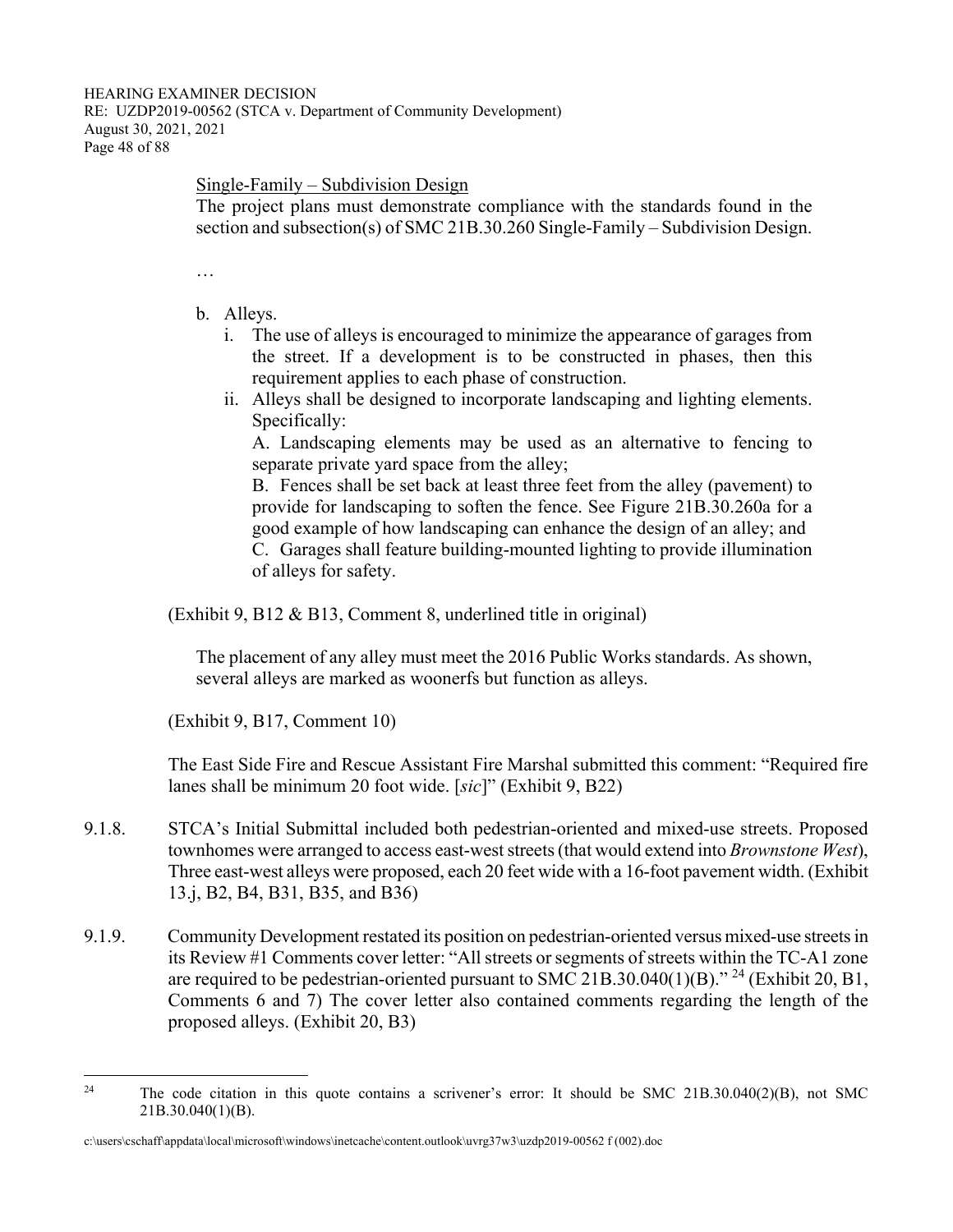9.1.10. The Review #1 Design Companion Review Matrix Comments addressed street types:

As noted in the projects preapplication meeting notes dated May 23, 2019, streets in the TC-A1 zone must include entirely pedestrian-oriented segments. Update description and site plan to show only pedestrian-oriented streets.

 (Exhibit 20.a, B5, Comment 91) Comments 98 (on B5), 113 (on B6), 115 (on B6), and 126 (on B6) are similar.

 Only one comment in the Review #1 Design Companion Review Matrix addresses alley width: "If the alleys are being proposed to accommodate off street parking, an additional 8 feet in alley width will be required" (Exhibit 20.a, B9, Comment 167)

9.1.11. The Review #1 Plan Set Review Comments included a number of comments regarding street types:

> All streets or segments of streets within the TC-A1 zone are required to be pedestrian-oriented (224TH AVE SE, 225TH PL SE, 226TH AVE SE, SE 5TH ST). Please revise and provide details as necessary.

 (Exhibit 20.d, B1, Comment 6) Similar comments are contained in Comment 4 (on B1), 7 (on B1), and 135 (on B9).

 No comments expressly address alley width. Comment 47 (on B4) says "All roads are fire lanes and shall be 20 foot [*sic*] wide minimum. All vaults and road surfaces shall be designed to support fire ladder truck outriggers." <sup>25</sup> It is unclear whether "road" includes "alley" since each are regulated differently. And the comment does not distinguish between alley right-of-way width and alley pavement width.

9.1.12. STCA's Resubmittal includes pedestrian-oriented and mixed-use streets and residential alleys. (Exhibit 35.p, B4; see also B38) STCA's cover letter accompanying the Resubmittal discussed both street typology and alleys. (Exhibit  $35.a, B4-6$ )

> Unlike other parts of the City that tend to be served by front-yard garages, the Town Center Development Code specifically encourages the use of alleys to access parking. We have incorporated that design into our residential units. The City has confirmed that the 2010 Town Center Street Design Standards govern alleys rather than Section 9.3 of the 2016 Public Works Standards. See STCA Questions—City Response Matrix, May 14, 2020 Meeting (Question # 4); SMC 21B.96.010(2). The City did request that no more than 30 units be served by an individual alley length. We have accommodated that request in our revised Site Plan.

<sup>25</sup> The same comment is repeated at Comment 105 on B7.

c:\users\cschaff\appdata\local\microsoft\windows\inetcache\content.outlook\uvrg37w3\uzdp2019-00562 f (002).doc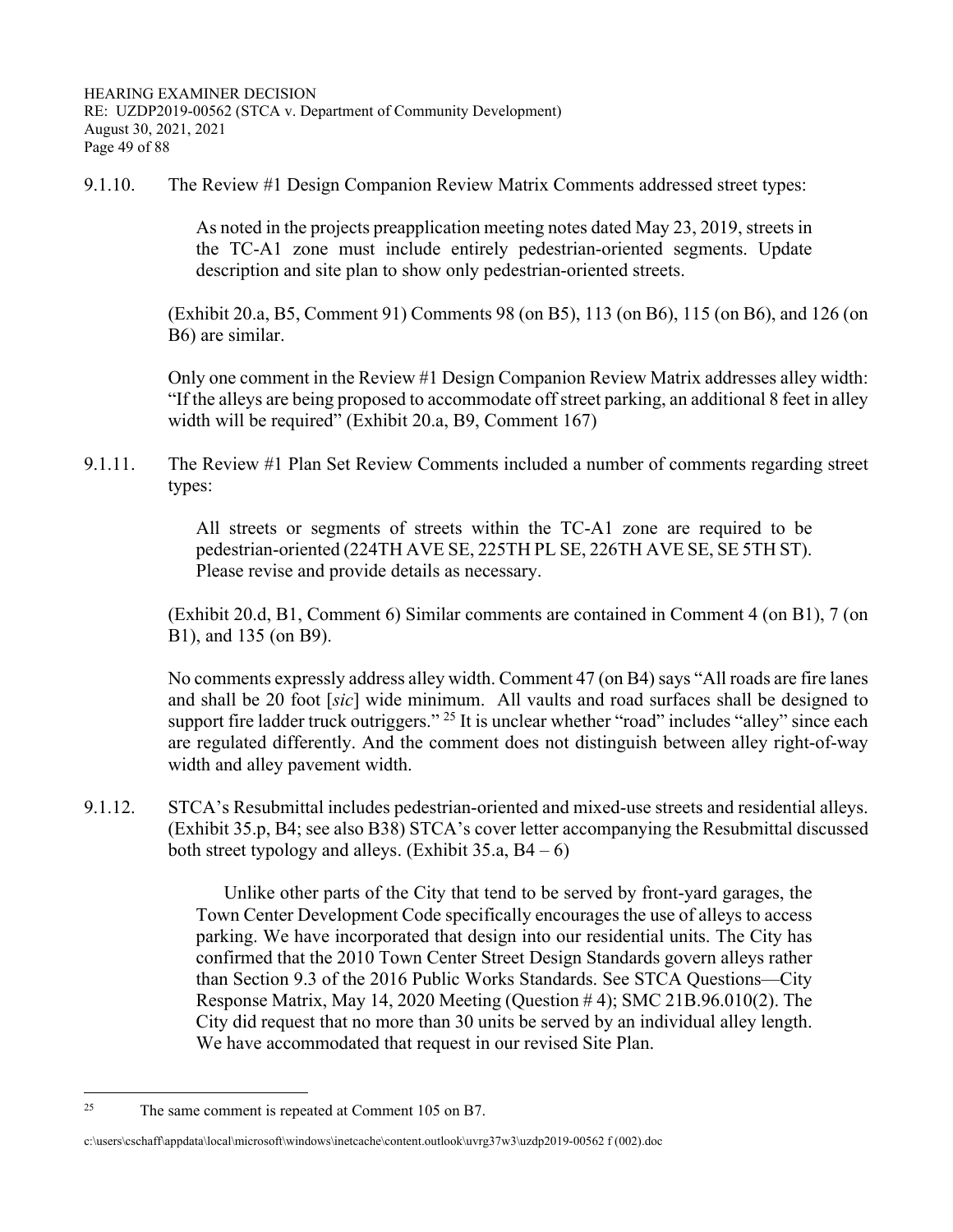(Exhibit 35.a, B4) The alley unit count concern was addressed by rotating the townhome area's orientation 90° with a single alley running north-south. That configuration created a situation where 18 townhomes would front only on the alley, without any public street frontage. (Exhibit 35.p, B2) The north-south alley was 20 feet wide with a 16-foot pavement width. (*Ibid*.)

 The street typology in the A-1 zone is guided by SMC 21B.30.040 and the Town Center Infrastructure Plan. We note that while the street designations in SMC 21B.30.040 are development standards outside the A-zone, they are only guidelines within the A-zone. See SMC 21B.30.040. In other words, there is flexibility in the designation of streets in the A-1 zone. … We would respectfully note that although the SMC guidelines state that the A-1, A-2, and A-3 zones shall "include" pedestrian-oriented streets, that does not mean every single street and segment in the A-1, 2, and 3 zones must uniformly be pedestrian-oriented. The guideline is that these zones shall include pedestrian-oriented streets, not that they shall only or exclusively contain pedestrian-oriented streets. …

 All of this said, we do acknowledge the City staff's desire to make 224th Ave SE pedestrian-oriented. Therefore, as requested, we have designated the entire length of 224th Ave SE as pedestrian-oriented on both sides. …

 For reasons explained in detail in the Response Matrix, our re-submittal does retain a mixed-use designation along a segment of SE 6th Street, two segments of SE 5th Street and a segment of 226th PL SE. …

 We respectfully ask that the City carefully review these and other points in the Response Matrix re A-1 street designations. If after reviewing these points, the City still believes every street and segment in the A-1 zone (and A-2 and A-3 zones) must have exclusively pedestrian-oriented designation, we will modify the plans so that all the A-1 streets and segments are pedestrian-oriented, and make the necessary adjustments to adjacent building setbacks.

(Exhibit 35.a, B5 & B6, emphasis added)

9.1.13. STCA addressed street typology at length in its response to Review #1 Design Companion Review Matrix Comment 91, a portion of which follows:

> After careful review of this issue, we respectfully ask the City to reconsider the statement that no streets or segments in the A-1 zone are allowed to have a mixeduse designation. We understand the Code contains a guideline that the A-1, A-2, and A-3 zones "shall include" pedestrian-oriented streets, but in our view "include" does not mean exclusively or solely include. …

> If after reviewing these points, the City still believes that every street and segment in the A-1 zone (and A-2 and A-3 zones) must have exclusively pedestrian-oriented designation, we would appreciate at least a brief additional explanation as to why the City does not agree with the points below. We will then modify the plans to make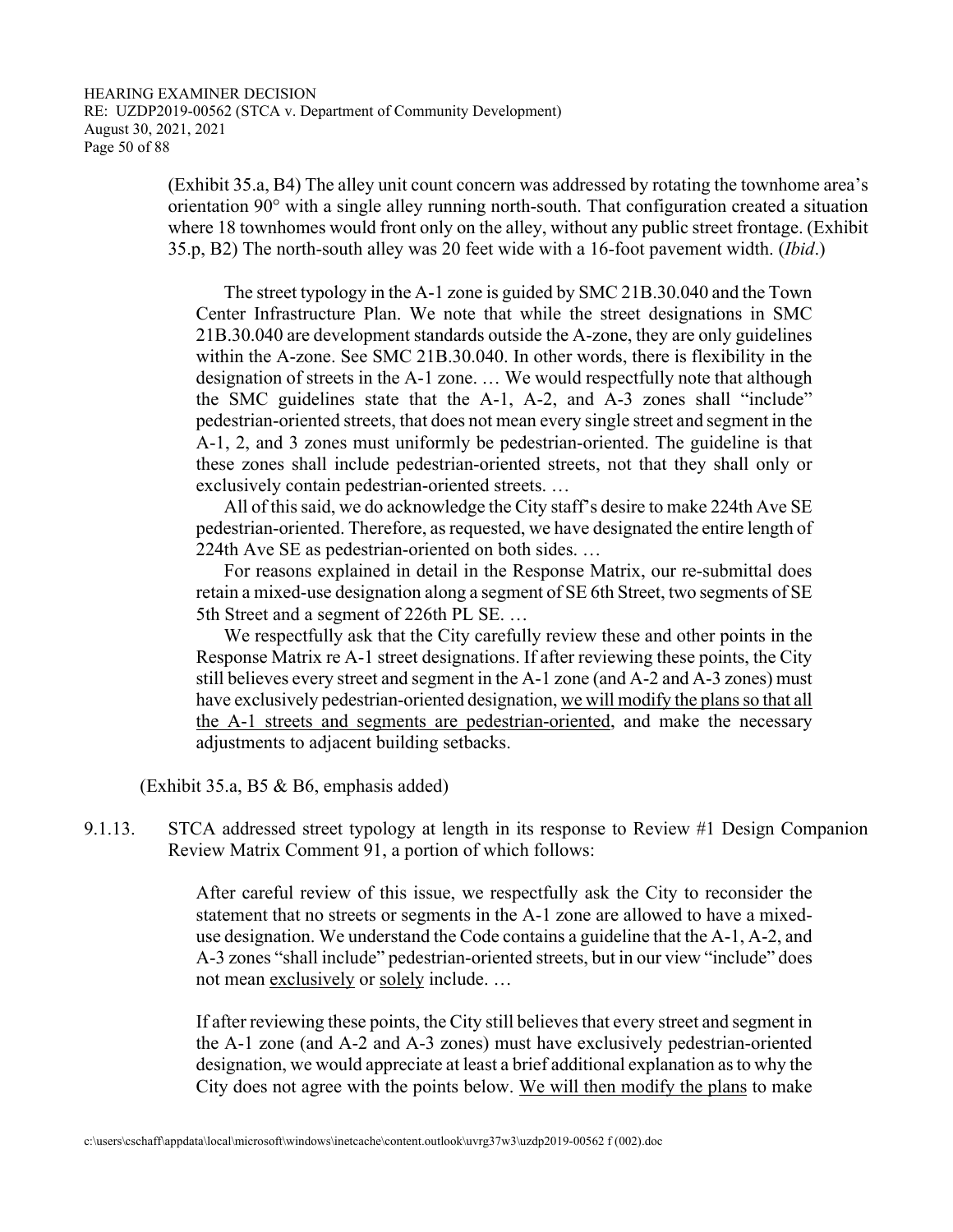HEARING EXAMINER DECISION RE: UZDP2019-00562 (STCA v. Department of Community Development) August 30, 2021, 2021 Page 51 of 88

> them all pedestrian-oriented, and to make the necessary adjustments to adjacent buildings.

 (Exhibit 35.h, B25, emphasis added) STCA's response to Review #1 Site Plan Review Matrix Comments regarding street typology cross-referenced to its comments on the topic in the Review #1 Design Companion Review Matrix. (See, *e.g.*, Exhibit 35.q, Comments 4 (on B1), 6 (on B2), 7 (on B2), and 135 (on B19).)

- 9.1.14. STCA responded to CD's Review #1 Plan Set Review Comment 47 by simply stating "Comment noted." (Exhibit 35.q, B10, Comment 47 Response)
- 9.1.15. Subsection 21B.96.010(2) states that the TC Interim Standards "supplant those adopted under Ordinance O2018-466 under Chapter 14A.01 SMC", the latter of which are the 2016 PWS. [SMC 14A.01.010(1)]
- 9.1.16. The 2016 PWS contains alley requirements in §9.3, provisions of which relevant to this case are:

Alleys are considered private roads and are governed by the following criteria.

- A. Allowed for primary access only when lots served have full frontage on a public street.
- B. Serves a maximum of 30 lots, with a maximum length of 400 feet, no cul-desacs, and no dead ends if serving more than four lots.
- …
- D. Minimum alley tract (easement if circumstances require) width of 20 feet with a pavement surface of 16 feet (including thickened edge), based on a ten-foot structure setback from property line or edge of tract (easement). For differing structure setback requirements, alley configuration shall be designated to provide for safe turning access to properties.
- E. Alleyways shall be provided with a paved surface, a thickened edge on one side and cross slope in one direction.
- F. Alleys will be allowed only when lots have frontage on a public street.
- …
- I. Alleys shall contain no intersections or any 90-degree bends. Any alignment other than straight shall be approved by the Public Works Director

 2016 PWS Standard Detail #1-08, Roadway Section Typical Alley, depicts a 16-foot pavement width centered within a 20-foot wide right-of-way. [2016 PWS, PDF 252]

- 9.1.17. On May 14, 2020, Community Development told STCA that "Section 9.3 of the [2016 PWS] does not apply." (Exhibit 26, B1 & B7, Question 4, City Response)
- 9.1.18. The City has adopted the International Fire Code ("IFC"). [SMC 16.05.130] Subsection 16.05.130(21) SMC amends IFC 503.2.1 to read: " Fire apparatus access roads shall have an unobstructed width of not less than 20 feet".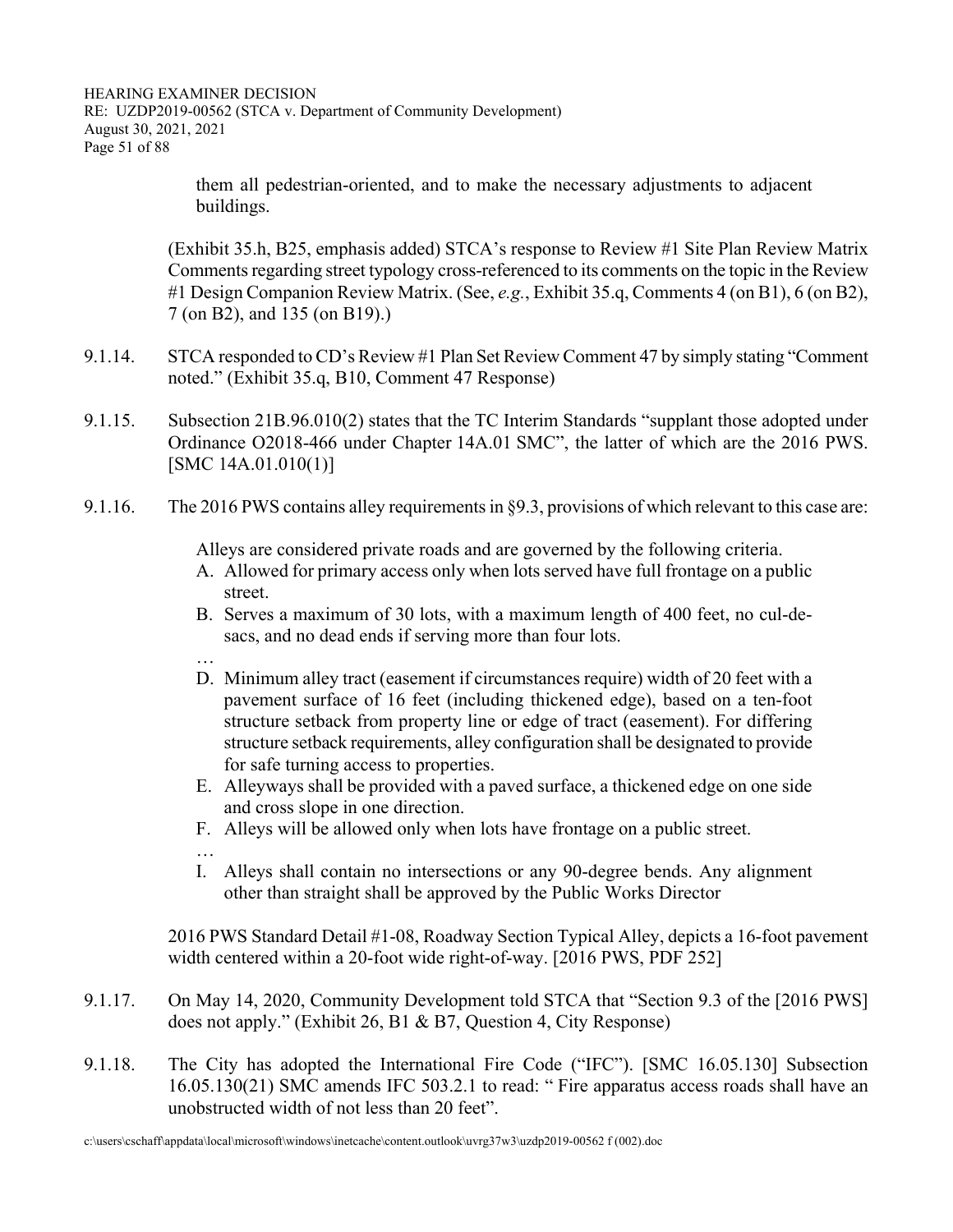HEARING EXAMINER DECISION RE: UZDP2019-00562 (STCA v. Department of Community Development) August 30, 2021, 2021 Page 52 of 88

- 9.1.19. STCA interprets the SMC and IFC provisions to require that the alleys had to have a 20-foot wide right-of-way with a 16-foot pavement width. (Hermansen testimony) Community Development interprets the SMC and IFC provisions to require that alleys which serve as a fire access road must have a 20-foot pavement width. (Hankins testimony) STCA said that it could widen the alley pavement to 20-feet within the proposed 20-foot wide alley right-of-way. (Hermansen testimony)
- 9.1.20. *Southeast Village's* townhomes are served by a private road, woonerfs, and alleys. Twelve of the 75 townhomes have access only onto an alley. An additional eight townhomes are corner units which, although they have frontage on the private road or on one of the woonerfs, take their actual vehicular access from one of the alleys. (Exhibit 1001, B2) There is no evidence in this record that a PWS variance or deviation was required. (Exhibit 1003)
- 9.2. *Conclusions of Law*
- 9.2.1. Nothing in the TCP, TCIP, or SMC requires that all streets in the TC-A-1 zone must be pedestrian-oriented. Community Development's assertions to that effect are simply wrong. Neither the TCP nor the TCIP use the term "pedestrian-oriented", so those documents cannot be the basis for Community Development's position. The SMC specifically indicates that mixeduse streets may be located within the TC-A-1 zone.
- 9.2.2. Applying proper grammatical analysis, Community Development's Pre-App Review Comment sentence "Streets in the TC-A-1 zone must include entirely pedestrian-oriented segments" does not tell STCA that all streets in the TC-A-1 zone must be pedestrian-oriented. What it actually says is that there must be segments of streets within the TC-A-1 zone which are entirely pedestrian-oriented. Including segments is not the same as the entire street being pedestrianoriented. So while neither the TCP, TCIP, nor the SMC support the notion of all streets being pedestrian-oriented, the directive that Community Development thought it was giving did not require that.

 The appropriate mix of pedestrian-oriented and mixed-use streets within a TC-A-1 zone UZDP is a topic for discussion and resolution in the UZDP process, applying the guidance contained in the SMC. There is no one hard and fast answer.

- 9.2.3. None of Community Development's review comments directly raised the alley issue that Community Development cited as a basis for denial of STCA's UZDP. Having never been raised during the review process, it should not have been used as a basis for denial without at least an advance opportunity for STCA to respond.
- 9.2.4. "Supplant" means to supersede. [https://www.merriam-webster.com/dictionary/supplant, last visited August 27, 2021] Thus, the TC Interim Standards supersede the 2016 PWS, but only for a requirement for which the TC Interim Standards provide a specific standard. A "TBD" entry in the TC Interim Standards does not establish a standard and, therefore, does not supersede a 2016 PWS specification for that item.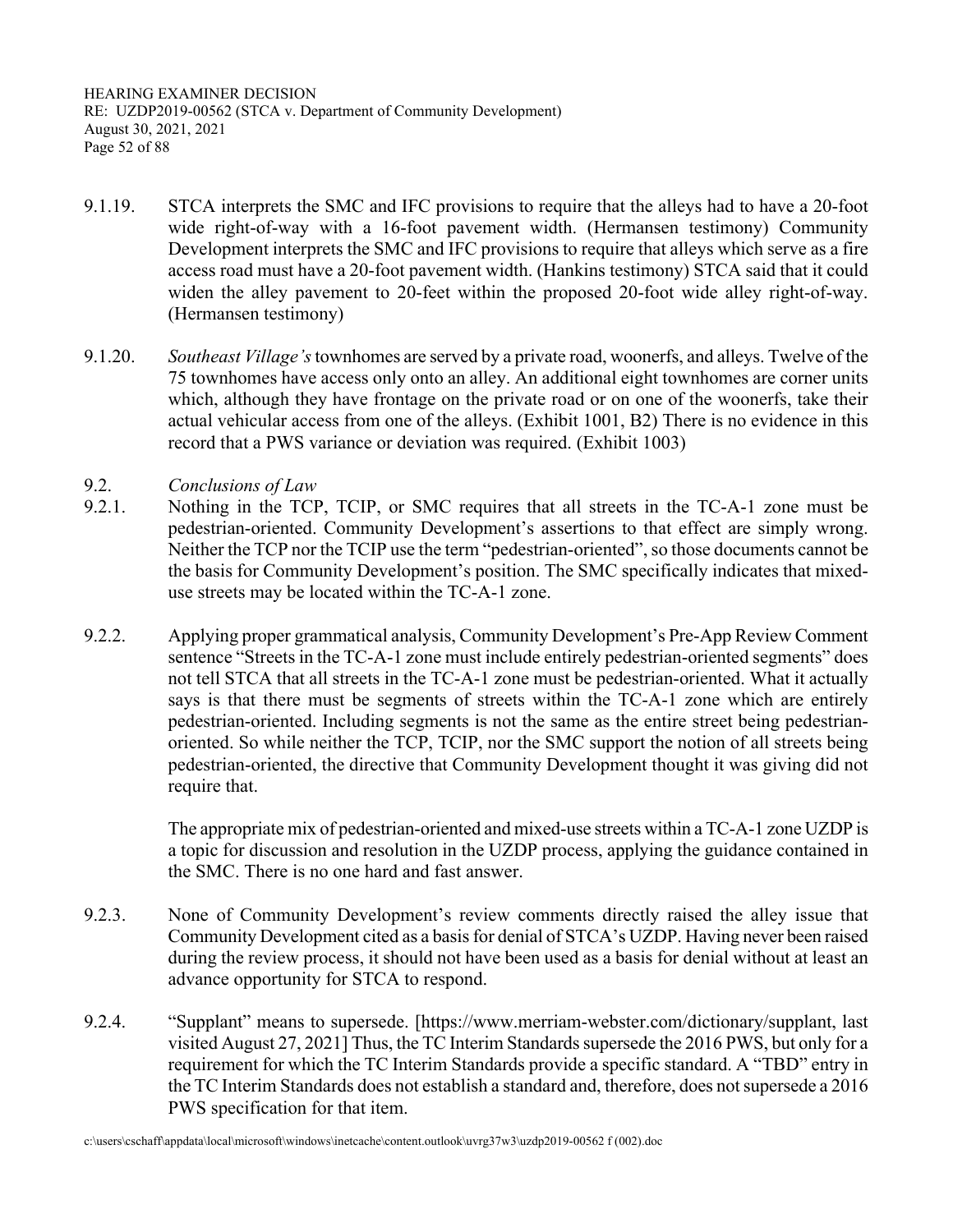HEARING EXAMINER DECISION RE: UZDP2019-00562 (STCA v. Department of Community Development) August 30, 2021, 2021 Page 53 of 88

- 9.2.5. Since the TC Interim Standards do not establish a minimum alley pavement width, the 2016 PWS provisions control (unless the IFC becomes involved, in which case the more stringent controls).
- 9.2.6. The 16-foot wide alley pavement width called out by 2016 PWS Detail #1-08 applies in "Typical" situations, but it does not apply where an alley also serves as a fire access road. In that latter case, the minimum pavement width must be 20 feet pursuant to the IFC.
- 9.2.7. 2016 PWS Detail # 1-08 indicates that the right-of-way within which an alley is to be constructed must be wider than the proposed pavement width. The Detail requires a 2-foot "shy space" or "shoulder" on each side of the pavement. Such a space is reasonable and common in street construction: Maintaining the edge of a 20-foot wide paved alley is hard, if not impossible, if the edge of the pavement is also the edge of the right-of-way.

 If STCA retains alleys that also serve as fire access lanes, they must be at least 24-feet wide with a 20-foot pavement width.

9.2.8. A 2016 PWS variance or deviation may be required if townhomes are to be served by an alley only. The City has established a precedent for approval of such a request by its actions in the *Southeast Village* UZDP case.

## 10. **Issue 16: Open space: CitySquare**

- 10.1. *Findings of Fact*
- 10.1.1. Community Development concluded that STCA failed to comply with 21B.95.050(4)(a), (4)(c), and  $(4)(g)$

by failing to include the City Square, the primary zone of the Green Spine as part of the UZDP.

…

As summarized in the Preapplication Meeting Notes dated May 23, 2019, and discussed on June 1, 2020, STCA has neither proposed nor reached an agreement with the City related to the Green Spine or City Square and any financial contribution by the City **(Exhibit 9)**. As explained, the Department has no authority to commit the City to such an agreement, which would have had to been proposed by STCA, negotiated with, and approved by the City Council prior to submitting an application.

(Exhibit 1, B20 – B22; quotes from B20 & B22, bold ion original) In short, Community Development asserts that CitySquare must be located within the portion of the TC-A-1 zone represented by STCA's UZDP proposal and that STCA has failed to include the CitySquare in its application. Community Development is not questioning compliance with other aspects of the Green Spine.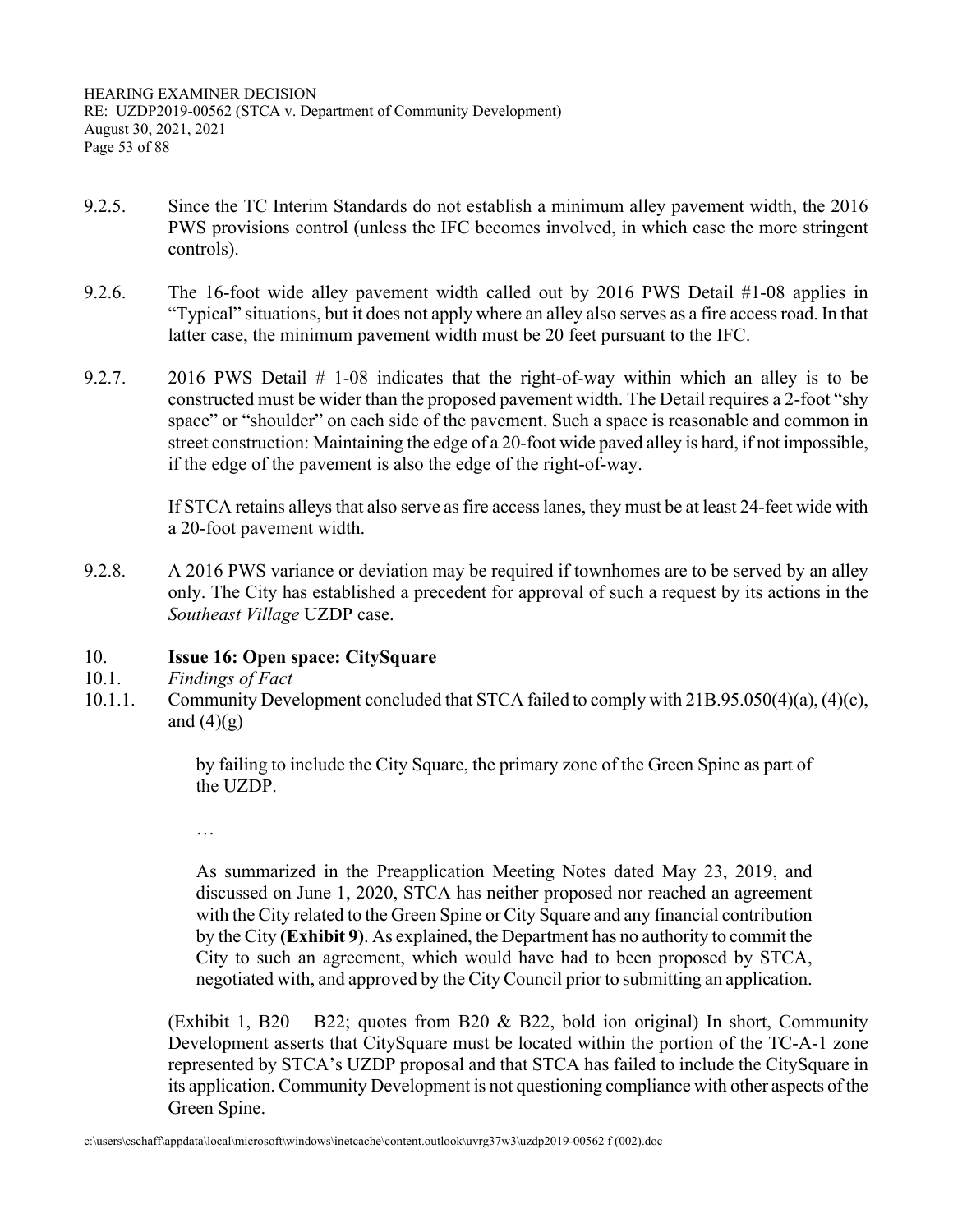HEARING EXAMINER DECISION RE: UZDP2019-00562 (STCA v. Department of Community Development) August 30, 2021, 2021 Page 54 of 88

#### 10.1.2. STCA asserts that

the Town Center Infrastructure Plan identifies a location north of SE 4th Street as an acceptable alternative, the Department acknowledged this at a meeting prior to the June re-submittal, and STCA provided a location for the City Square on STCA property in its revised application materials. The Department's Analysis also misconstrues and/or ignores provisions in the Town Center Plan regarding public contributions for the City Square.

(Exhibit 9002, B17)

10.1.3. Subsections 21B.95.050(4)(a), (4)(c), and (4)(g) read as follows:

The City of Sammamish will use the following principles and criteria in the review of UZDPs for applicable Town Center-A zones as noted in SMC 21B.95.060. The principles address fundamental site planning objectives from the Town Center Plan.

The principles employ the word "should" as a directive for specific elements and characteristics. The term "should" is taken to mean "is required unless the City determines that there is a compelling reason to the contrary, based on the objectives and policies of the adopted Town Center Plan." The intent of this language is to allow the City and proponent the flexibility to achieve the Town Center Plan's and these principles' objectives through other means than those specified below. The UZDP proponent shall be required to demonstrate that the following are met to the City's satisfaction.

…

(4) Open Spaces.

(a) TC-A-1, A-2, and A-3 zones should have at least one central open space that acts as a public gathering space and that also includes a significant landscaping element. The central open space may be in the form of a "town square," "village green," central plaza or other form but should be ringed with "active edges" (pedestrian-oriented buildings, uses or features that encourage human activity). The central open spaces should encourage a variety of activities such as picnicking, informal and organized gathering, performances, and passive and active recreation (e.g.: small sports court or children's play area). The open space must be universally accessible (meet or exceed ADA standards) and should incorporate CPTED guidelines. The central open spaces should also feature:

(i) Site furniture, special paving and amenities;

- (ii) Lighting to encourage evening activities and provide security;
- (iii) Art or other features to provide a distinct design identity;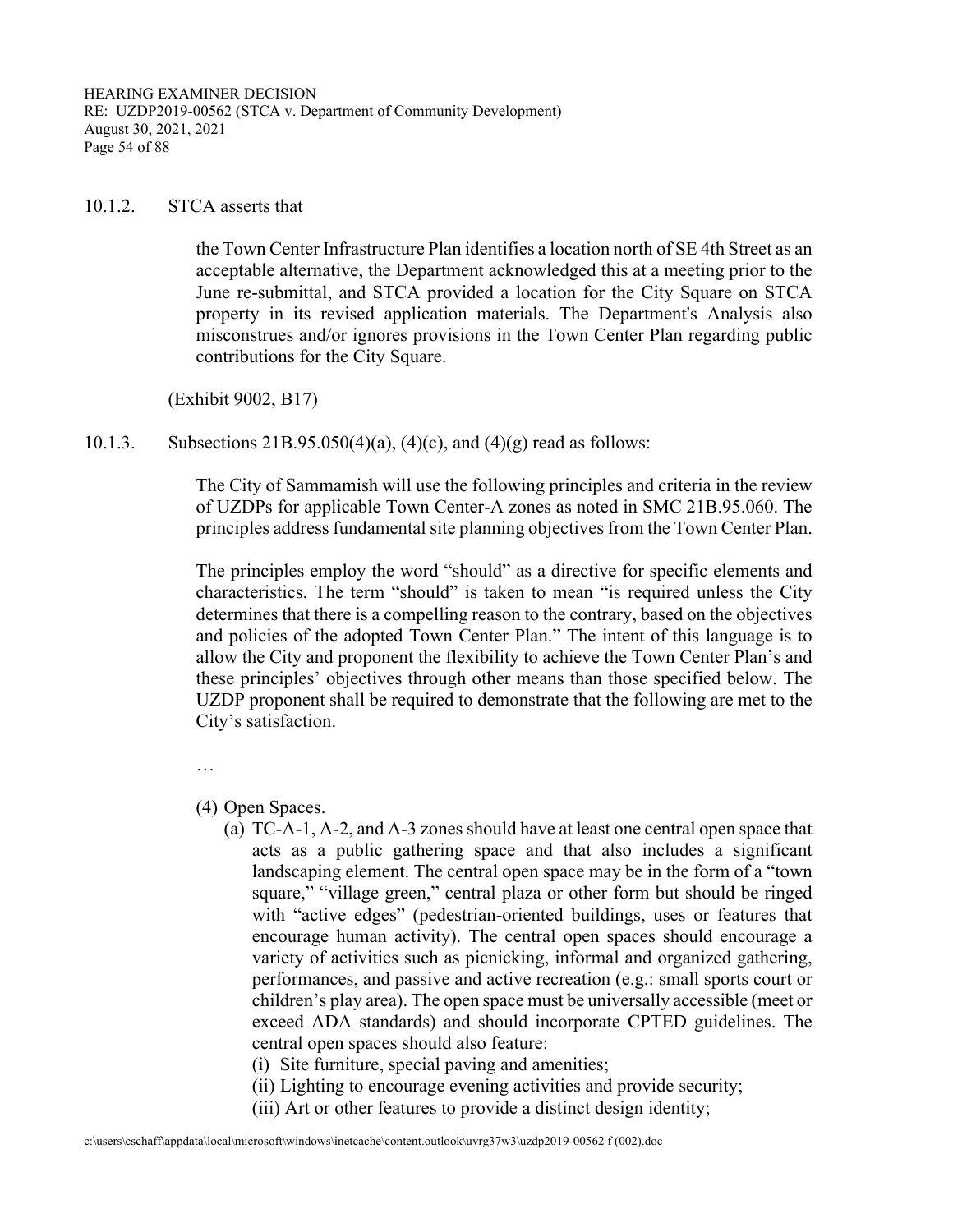…

- (iv) As a general rule, one linear foot of seating per 30 square feet of plaza area (not including green space or landscaping); and
- (v) Areas that are in full sunlight during most of the day;
- … (c) The central open space for TC-A-1 zone should connect directly to the Sammamish Commons, incorporate low impact development/stormwater management elements based on the watershed sub-basin plan recommendations and take the form of a "green spine" or other configuration that accomplishes similar objectives. See Figure 38 in the Town Center Plan;
- (g) Open space in the TC-A-1 zone must meet the intent of the adopted Town Center Infrastructure Plan.
- 10.1.4. The TCP introduces and discusses the Green Spine, but not CitySquare. (See Finding of Fact 2.1.2, above.)
- 10.1.5. The TCIP discusses the Green Spine and introduces CitySquare. The TCIP includes three Composite Schemes and three Preliminary Concepts, none of which are a preferred plan. (See Finding of Fact 2.1.4, above.) The three Composite Schemes are depicted in Exhibit 35.g, B1, as Exhibits  $1.C - 1.E$ .
- 10.1.6. The MOU included a specific provision regarding the Green Spine: It's concept was to be refined through a supplemental agreement. (Exhibit 7, B2, § II.C.1. See Finding of Fact 2.1.15, above.) As noted above, there has been no follow-up on that agreement.
- 10.1.7. STCA's Pre-App Submittal depicted a CitySquare occupying the Notch. (Exhibit 51, B18)
- 10.1.8. The Pre App Review Comments discussed CitySquare:

Development in the TC-A1 zone must have a least one central open space (Town Square, Village Green or Central Plaza) that acts as a public gathering space and is surrounded with "active edges". The pedestrian circulation and open space plan submitted by the applicant identifies a "City Square" on city-owned property in the TC-D zone with Streets A, B, C and SE 6th Street running adjacent to this central open space. The UZDP application must show a "City Square" surrounded by pedestrian-oriented buildings, uses or other features that encourage human activity. Additionally, the development proposal must be universally accessible and should incorporate CPTED guidelines and design features as outlined in SMC  $21B.95.050(4)(a)(i-v)$ .

(Exhibit 9, B5, § 4.a, red type in original)

1. The proposal includes several infrastructure improvements, including street and utility improvements on the City-owned parcel identified as "City Square"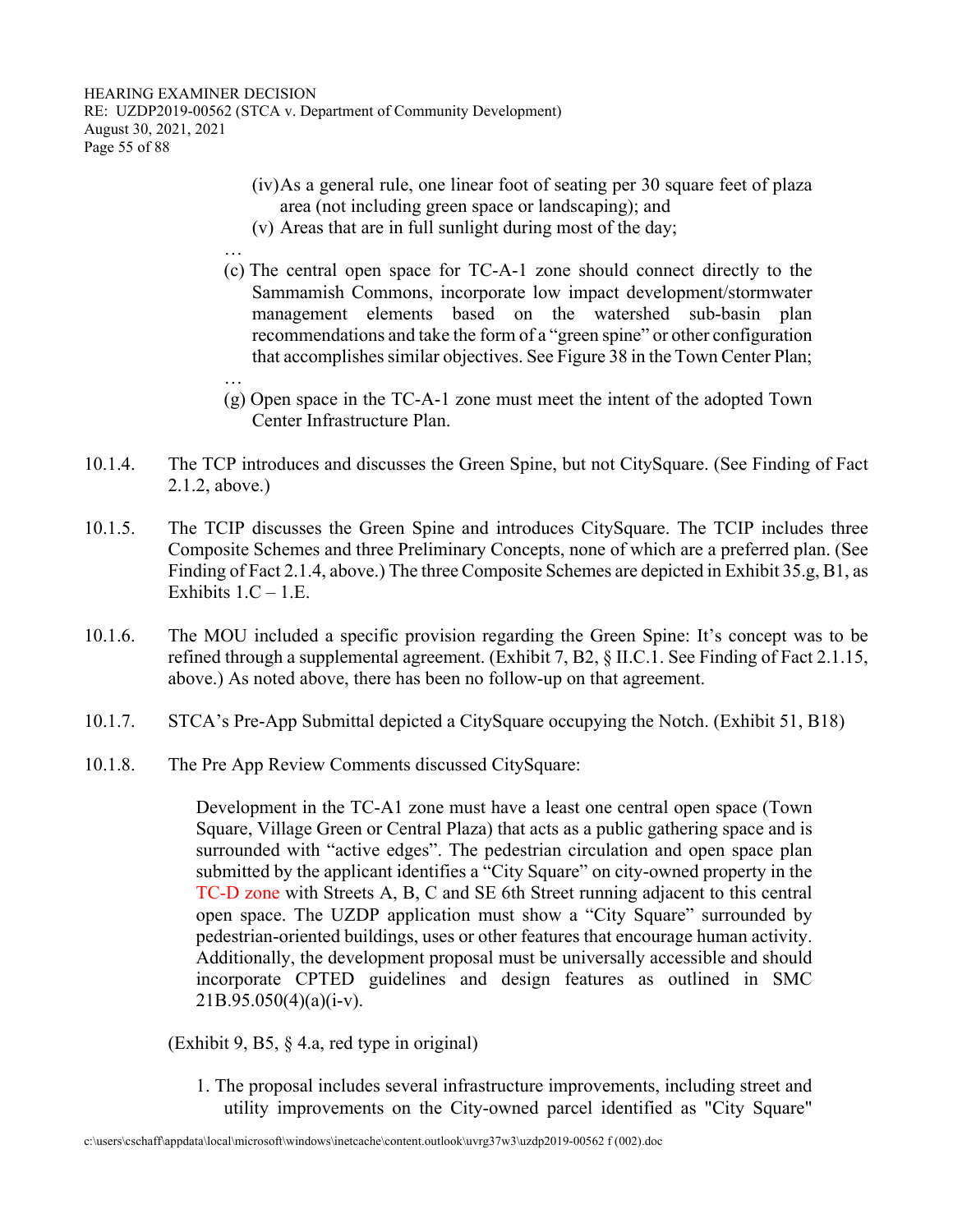HEARING EXAMINER DECISION RE: UZDP2019-00562 (STCA v. Department of Community Development) August 30, 2021, 2021 Page 56 of 88

> (referred to as the "Town Center Plaza" by the City) on the plans and therefore this parcel needs to be included in the UZDP. Further, any improvements shown on this parcel need to be negotiated through an agreement between the applicant and the City.

- …
- 4. The "City Square/Town Center Plaza" is intended to serve as the primary open space of the Green Spine, framed by bustling storefronts, cafes and businesses spilling into the public realm to activate the space with people, as noted in the Town Center Infrastructure Plan. The proposed site plan shows townhomes and live/work residential units to the west and an open lot with grading and infrastructure only, to the east. Explain how the "City Square/Town Center Plaza" isolated by streets and parking and surrounded by residential uses would serve as an engaging public amenity and enjoy the vibrancy envisioned in the Sammamish Town Center Plan?
- …
- 12. Pursuant to the MOU, the Green Spine is identified as a topic for further discussion and possible future agreements including the width and types of uses to be included in the Green Spine. Any agreement between the city and applicant must be consistent with applicable code requirements.
- 13. If the applicant wishes to further discuss design alternatives for the Green Spine prior to submitting a UZDP application, the City requests that additional information be provided demonstrating compliance with Title 21B SMC and the Town Center Infrastructure Plan.

(Exhibit 9, B19, red type in original)

- 10.1.9. On July 31, 2019, STCA sent Community Development a CitySquare Parks proposal for discussion at a scheduled August 7, 2019, meeting with City staff.  $^{26}$  (Exhibit 11) On August 2, 2019, after reviewing STCA's submission, Community Development canceled the August 7, 2019, meeting because "the draft design concept emailed to us on July 31, 2019 does not address the Preapplication Review Comments, dated May 23, 2019. … Private development proposed on city property will only be considered as part of an agreement approved by City Council." (Exhibit 12)
- 10.1.10. STCA's Initial Submittal depicted CitySquare on the Notch property with the Green Spine extending through Blocks 5 and 6 to SE  $4^{th}$  Street. (Exhibits 13.c, B4, § D, ¶ 2, B8, B9, B26, & B32; 13.j. B34 & B36)
- 10.1.11. The Review #1 Comments Cover Letter mentioned deficiencies in the proposal's Green Spine treatment, but did not specifically mention CitySquare. (Exhibit 20)

<sup>&</sup>lt;sup>26</sup> Exhibit 1025, prepared for STCA on July 26, 2019, depicts CitySquare on the Notch property. It is possible that this plan set is what STCA sent to Community Development on July 31, 2019.

c:\users\cschaff\appdata\local\microsoft\windows\inetcache\content.outlook\uvrg37w3\uzdp2019-00562 f (002).doc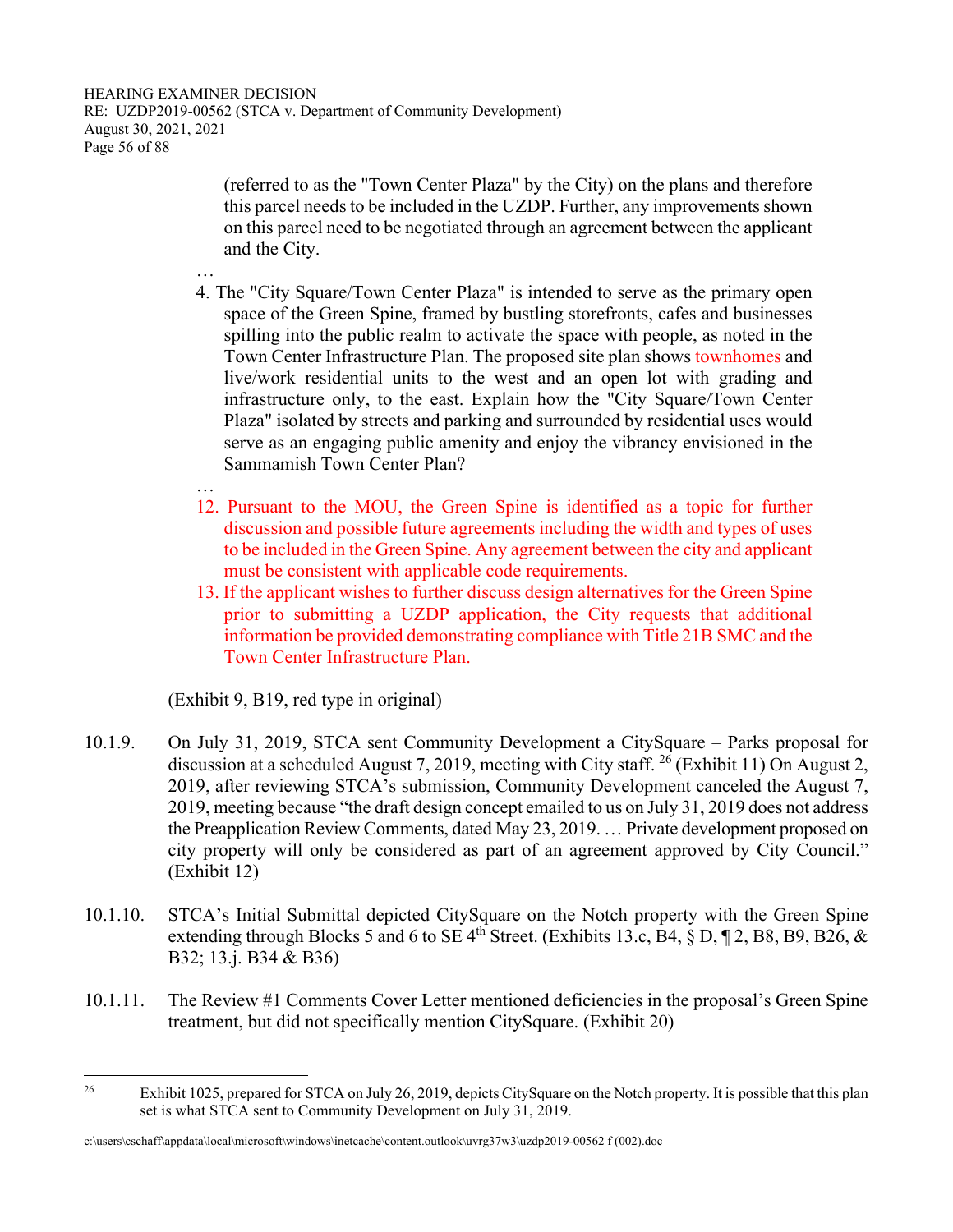HEARING EXAMINER DECISION RE: UZDP2019-00562 (STCA v. Department of Community Development) August 30, 2021, 2021 Page 57 of 88

- 10.1.12. Review #1 Design Companion Review matrix stated that '[t]he City Square is identified in the adopted Town Center Infrastructure Plan just south of SE 4th Street and not on City owned property. Update site plan." (Exhibit 20.a, B1, Comment 1; see also Comments 5 (on B1), 12 (on B1), 55 (on B4), 62 (on B4), 93 (on B5), 95 (on B5), 120 (on B6), 129 (on B6), and 139 (on B7))
- 10.1.13. Review #1 Plan Set Review Matrix comments do not address CitySquare. (Exhibit 20.d)
- 10.1.14. STCA's cover letter accompanying the Resubmittal included a lengthy discussion of the Green Spine and CitySquare. In summary, STCA said: the Green Spine through Blocks 5 and 6 would be a Green Spine Secondary Zone, partly public, partly quasi-public; and CitySquare would be located on STCA-owned property in the TC-A-1 zone north of  $SE$  4<sup>th</sup> Street in a subsequent UZDP. (Exhibit 35.a, B2 & B3)
- 10.1.15. The Resubmittal plans partly depicted that concept: CitySquare was not graphically depicted. (Exhibit 35.p, B37) STCA's annotated response to Review #1 Design Companion Review Matrix Comment 1 fleshed out the concept, depicting an area north of SE  $4<sup>th</sup>$  between 224<sup>th</sup> and  $225<sup>th</sup>$  Avenues SE as the Primary Zone of the Green Spine. (Exhibit 35.g, B1, Figure 1.F) The Project Narrative and Code Criterion Compliance Summary which was part of the Resubmittal graphically depicted CitySquare on the north side of SE  $4<sup>th</sup>$  Street. (Exhibit 1031, B8, Figure 6)
- 10.1.16. STCA responded to Review #1 Design Companion Review matrix Comment 1 with the analysis in Exhibit 35.g, at B1, essentially arguing that the TCIP allowed for alternative CitySquare locations, one of which could be north of SE 4<sup>th</sup> Street as it was proposing.
- 10.1.17. The record contains no guarantee from STCA that it would construct CitySquare on its property north of SE 4<sup>th</sup> Street.
- 10.1.18. The TCP estimated that the City would need to spend some \$52.6 million (in 2007 dollars) for public infrastructure support of Town Center, including \$4 million for open space acquisition. [TCP, PDF 105]
- 10.2. *Conclusions of Law*
- 10.2.1. Nothing in the TCP, the TCIP, or the SMC requires that City Square be located on the south side of SE 4<sup>th</sup> Street. As the TCIP text makes abundantly clear, the "Composite Schemes" and "Preliminary Concepts" in the TCIP are simply possible solutions, not preferred or required solutions. What is clear is that CitySquare, having first been mentioned/described in the TCIP, which solely pertains to properties in the TC-A-1 zone, must be located somewhere within the TC-A-1 zone. Exactly where it is to be located and exactly what configuration it will take is not specified.

 This appears to be precisely one of the reasons why the TCP envisioned a master planning process for the Town Center: Developers and the City must come to an agreement on the actual configuration of the Green Spine, CitySquare, street system, and land use pattern. Both parties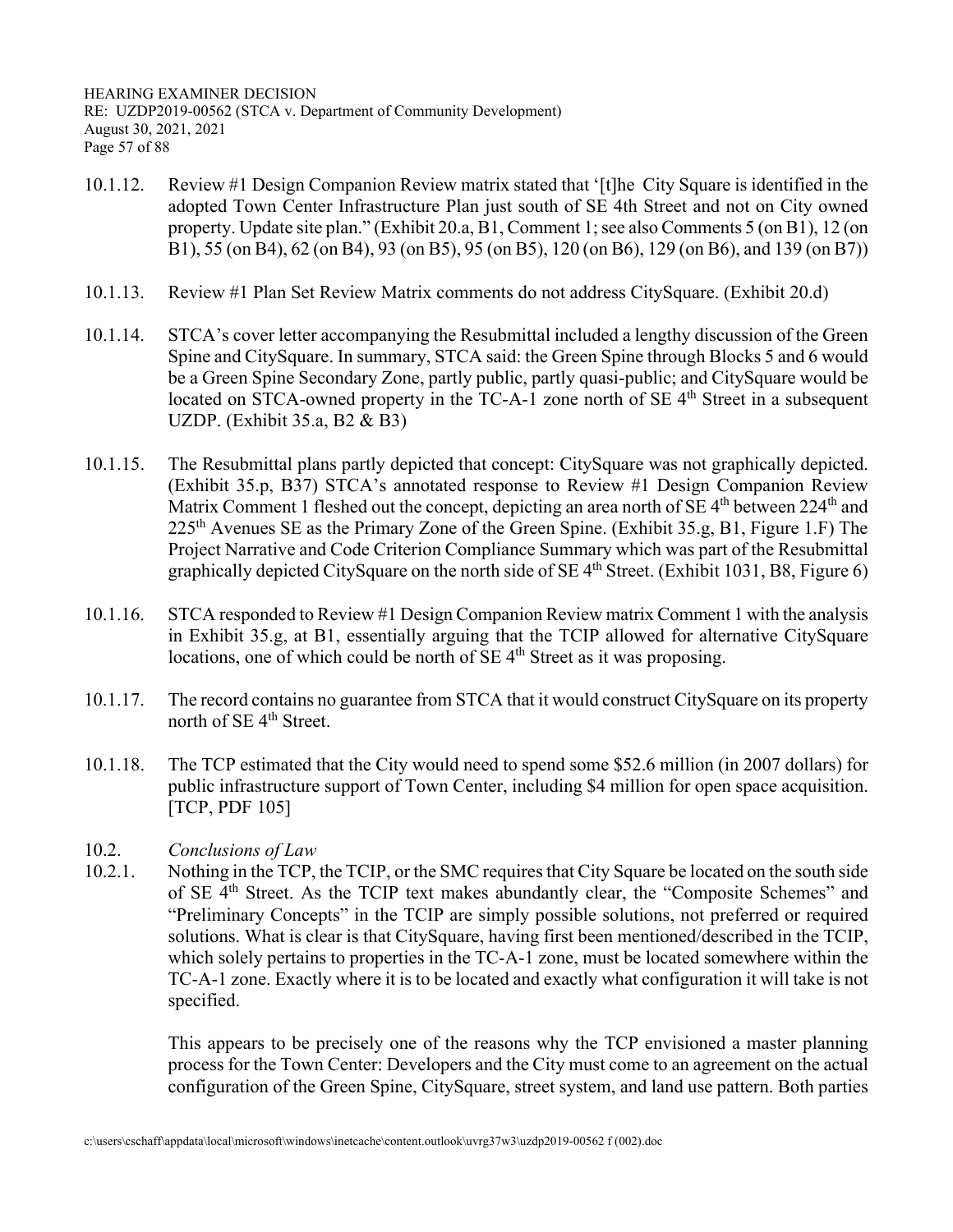HEARING EXAMINER DECISION RE: UZDP2019-00562 (STCA v. Department of Community Development) August 30, 2021, 2021 Page 58 of 88

> need to be honest with one another in that process; both parties must recognize that some giveand-take is likely inevitable.

- 10.2.2. The open courtyard in Blocks 5 and 6 certainly meets Green Spine standards, but it does not satisfy the expectations for the CitySquare. The TCIP envisions City Square as a full block, about 300 feet on each side. There is admittedly some conflicting guidance about CitySquare's dimensions, but it seems clear that the TCIP calls for something larger and different from the proposed space in Blocks 5 and 6. Since the SMC does not provide any size parameters for City Square, the TCIP's provisions must form the basis for review of any proposal.
- 10.2.3. The question of who pays for CitySquare was raised by STCA. Section 82.02.020 RCW places a limit on the extent to which a developer may be expected to fund a public facility. That provision in part provides that:

Except as provided in RCW 64.34.440 and 82.02.050 through 82.02.090, no county, city, town, or other municipal corporation shall impose any tax, fee, or charge, either direct or indirect, on the construction or reconstruction of residential buildings, commercial buildings, industrial buildings, or on any other building or building space or appurtenance thereto, or on the development, subdivision, classification, or reclassification of land. However, this section does not preclude dedications of land or easements within the proposed development or plat which the county, city, town, or other municipal corporation can demonstrate are reasonably necessary as a direct result of the proposed development or plat to which the dedication of land or easement is to apply.

This section does not prohibit voluntary agreements with counties, cities, towns, or other municipal corporations that allow a payment in lieu of a dedication of land or to mitigate a direct impact that has been identified as a consequence of a proposed development, subdivision, or plat.

 CitySquare is intended to be a city-wide, if not regional, gathering and event place. The Examiner doubts that a reviewing court would find its need to be directly attributable to one UZDP, unless that one UZDP encompassed the entire TC-A-1 zone, or the UZDP developer would ultimately be the developer of the lion's share of the Town Center. The TCP envisioned substantial financial contributions by the City to support and encourage private development of the Town Center. The City's \$20 million reconstruction of SE 4<sup>th</sup> Street is an example of such a contribution. <sup>27</sup> Financial participation in the development of CitySquare could be another appropriate contribution.

<sup>&</sup>lt;sup>27</sup> Community Development mentioned a number of other projects in the area which it asserted demonstrated City contributions to facilitate the TCP: the YMCA/Aquatic Center (\$32 million); Lower Commons Park facilities (\$2 million); and City Hall and the King County Library on the Upper Commons. (Hilde testimony) Neither the funding sources for those projects nor their relationship to the TCP were explored during the hearing. The Examiner believes it appropriate to count at least an undetermined portion of the cost of those projects as City contributions in support of the TCP.

c:\users\cschaff\appdata\local\microsoft\windows\inetcache\content.outlook\uvrg37w3\uzdp2019-00562 f (002).doc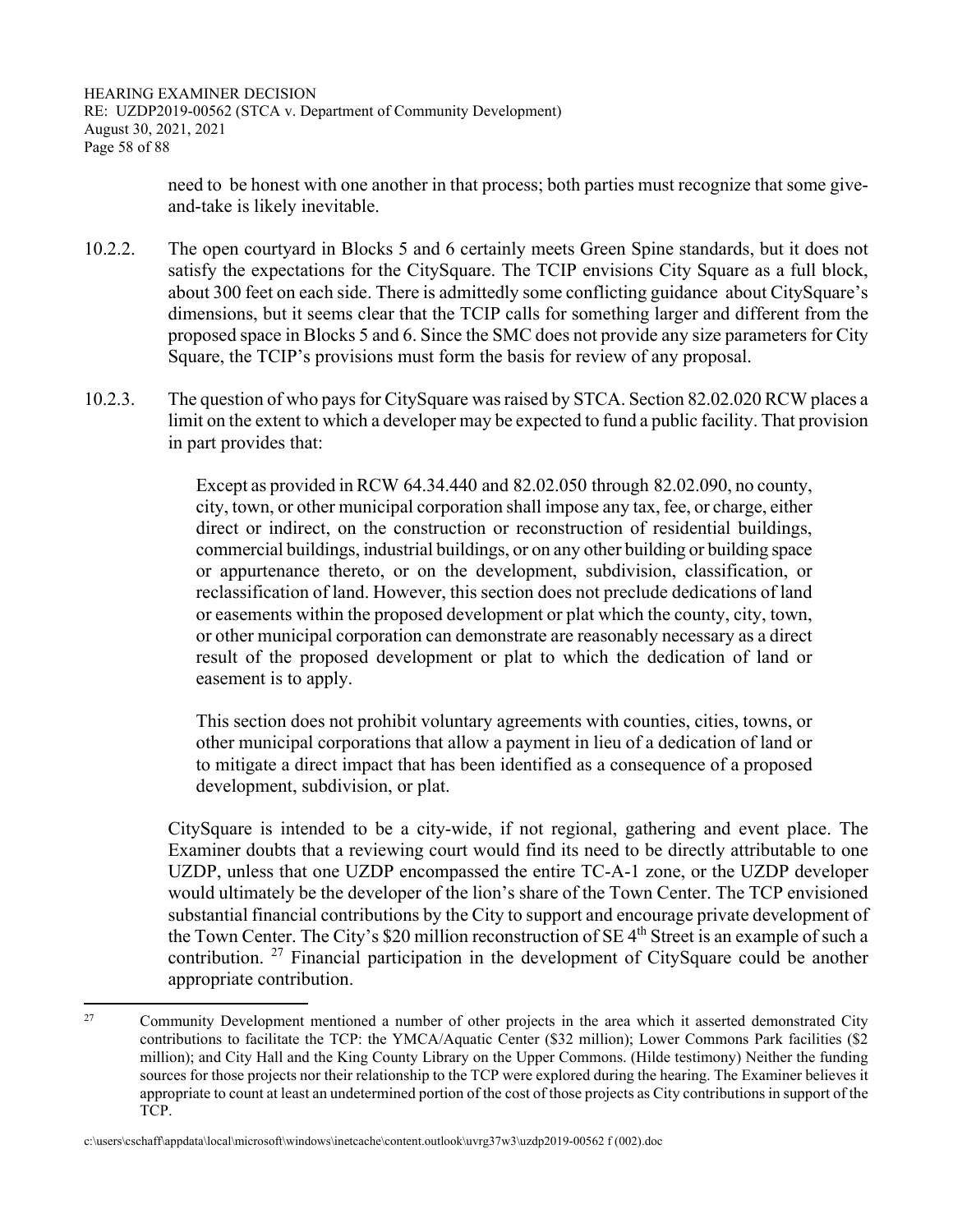HEARING EXAMINER DECISION RE: UZDP2019-00562 (STCA v. Department of Community Development) August 30, 2021, 2021 Page 59 of 88

10.2.4. This could have been addressed in the follow-on agreement called for by MOU §§ II.C and II.D. (See Finding of Fact 2.1.15, above.)

#### 11. **Issue 17: Natural systems and Environmental quality; Low Impact Development ("LID")**

- 11.1. *Findings of Fact*
- 11.1.1. Community Development concluded that STCA failed to comply with 21B.95.050(5)(b) and (5)(c). (Exhibit 1, B22 – B25) Community Development identified compliance problems related to land use management LID and "exemplary environmental stewardship." According to Community Development, STCA

only addressed stormwater LID, as discussed above, and did not consider land use management LID under Chapter 21B.85 SMC.

… Though STCA is not required to retain significant trees outside environmentally sensitive areas and associated buffers in the TC-A1 zone pursuant to SMC 21B.35.200(3), they are required pursuant to SMC 21B.85.010(3) to fully incorporate LID into all aspects of the project design including maximizing the retention of trees, native vegetation, understory plants and native soils. Furthermore, pursuant to SMC 21B.95.050(5)(c), STCA is required to incorporate natural areas such as stands of mature trees as amenities as part of their development proposal.

…

The UZDP does not comply with SMC 21B.95.050(5)(b) as it does not fully address and is entirely inconsistent with important land use management LID measures. Therefore, pursuant to SMC 21B.85.020(2) the City cannot approve the UZDP without first verifying compliance with the requirements of Chapter 21B.85 SMC.

… [STCA] fail[ed] to incorporate exemplary environmental stewardship into the development proposal … as it does not propose any sustainable measures that implement the environmental strategies described in the Natural Systems Chapter of the Town Center Plan. These include, but are not limited to, incorporating LID, regional stormwater facilities, rain gardens, green roofs, retaining native vegetation, and reducing building footprints.

(Exhibit 1, B24 & B25)

## 11.1.2. STCA asserts that Community Development

unfairly and incorrectly applied SMC 21B.95.050(5) in light of other objectives and goals in the Town Center Plan for the TC-Al zone, failed to acknowledge aspects of the proposed UZDP that support the goals of low impact development and/or will preserve the natural environment, and failed to identify what "natural areas" or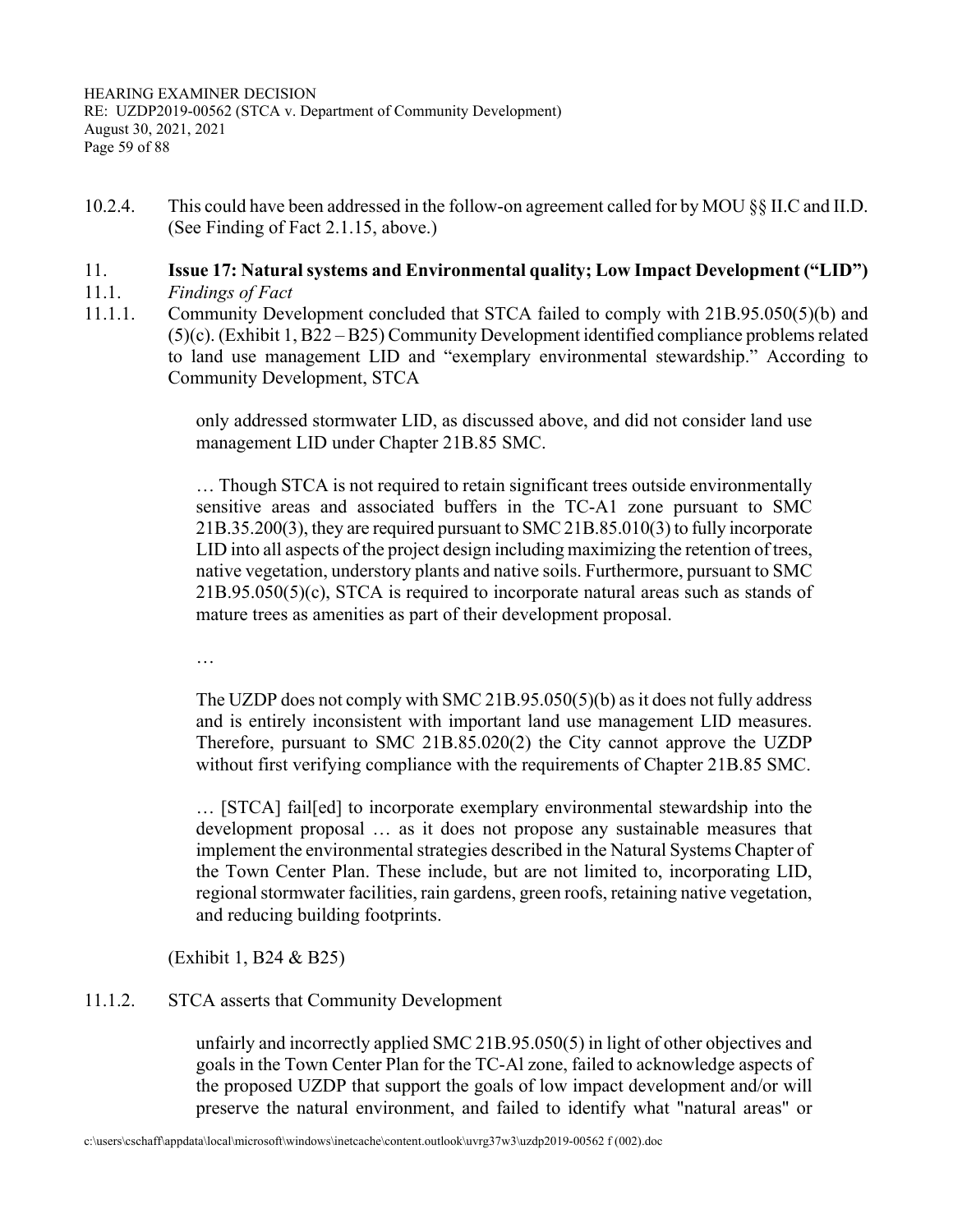"natural systems" could be reasonably incorporated or exploited in this particular site area [ ] given other required and beneficial aspects of the proposal and other objectives and goals for the A-1 zone.

(Exhibit 9002, B17, § IV,17)

11.1.3. Subsections 21B.95.050(5)(b) and (5)(c) read as follows:

The City of Sammamish will use the following principles and criteria in the review of UZDPs for applicable Town Center-A zones as noted in SMC 21B.95.060. The principles address fundamental site planning objectives from the Town Center Plan.

The principles employ the word "should" as a directive for specific elements and characteristics. The term "should" is taken to mean "is required unless the City determines that there is a compelling reason to the contrary, based on the objectives and policies of the adopted Town Center Plan." The intent of this language is to allow the City and proponent the flexibility to achieve the Town Center Plan's and these principles' objectives through other means than those specified below. The UZDP proponent shall be required to demonstrate that the following are met to the City's satisfaction.

- …
- (5) Natural Systems and Environmental Quality.
	- (a) Mixed-use node UZDPs should incorporate and implement stormwater management recommendations from sub-basin plans. Where called for, a regional stormwater management system should be implemented;
	- …; and
	- (c) The mixed-use node development should incorporate natural areas such as wetlands, stream corridors, wildlife corridors and stands of mature trees as amenities into the mixed-use nodes where possible. Opportunities for natural system restoration should be exploited. (See Figure 54 of the Town Center Plan.)

 Figure 54 in the TCP depicts "A conceptual diagram of the recommended Town Center natural systems strategies." [TCP, PDF 75] With respect to the property within STCA's current UZDP, Figure 54 schematically depicts a "Coordinated stormwater approach" discharging southwesterly to a "regional stormwater system". [*Ibid.*]

11.1.4. Community Development cites several provisions of Chapter 21B.85 SMC in its discussion of this issue. (See Finding of Fact 11.1.1, above.) One such reference is SMC 21B.85.010:

> Low impact development (LID) is an approach to land use planning and project design that seeks to: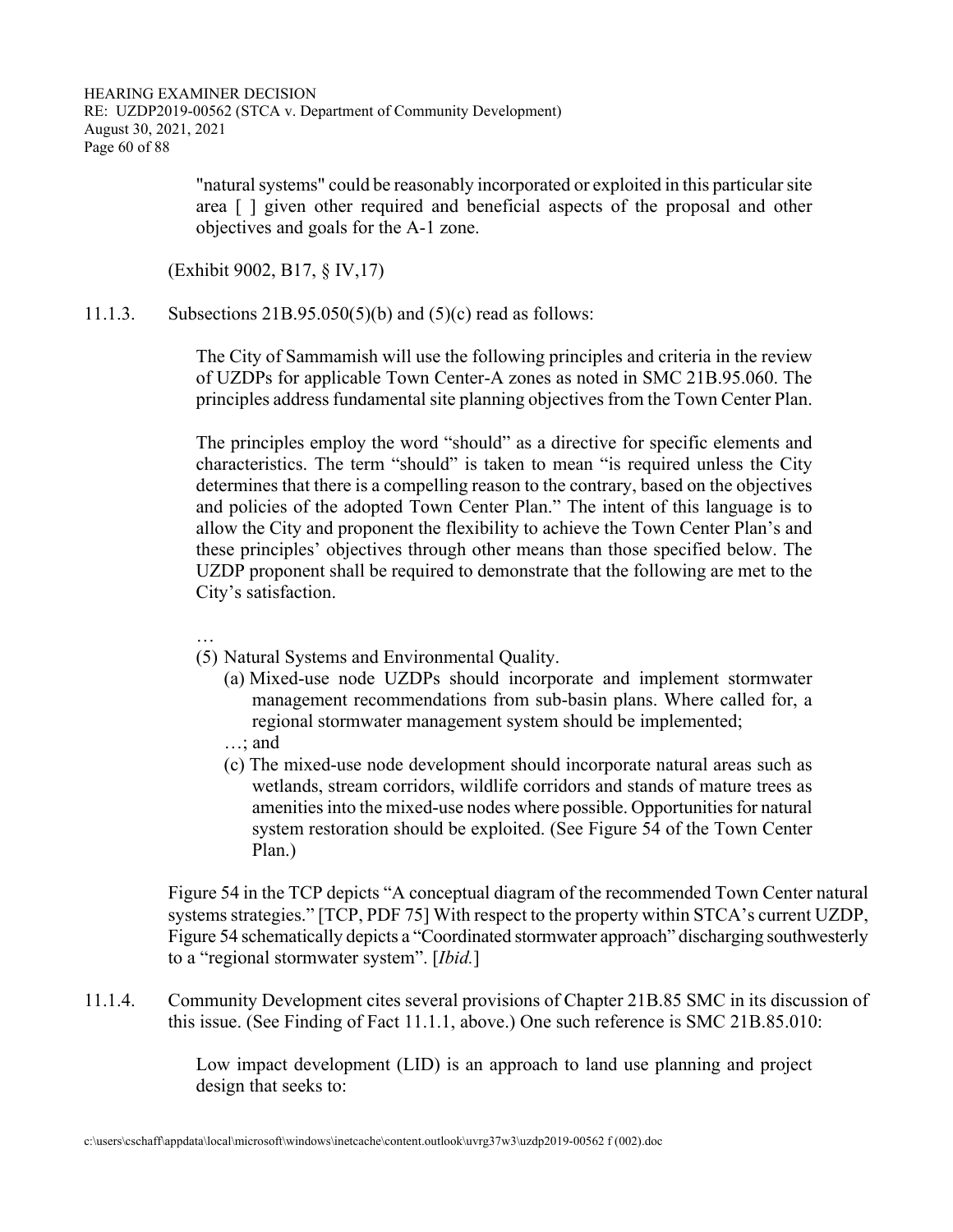HEARING EXAMINER DECISION RE: UZDP2019-00562 (STCA v. Department of Community Development) August 30, 2021, 2021 Page 61 of 88

- (1) Increase the ability of a developed site to effectively emulate predevelopment hydrologic conditions, including, without limitation, stormwater retention, water quality treatment, and infiltration functions;
- (2) Minimize overland stormwater runoff from a developed site;
- (3) Maximize the retention of trees, native vegetation, understory plants, and native soils;
- (4) Minimize soil disturbance;
- (5) Minimize the conversion of site surfaces from vegetated to nonvegetated surfaces; and
- (6) Maximize the quantity and use of appropriate native plants on site.

The purpose of this chapter is to require that development proposals within the Town Center sub-area fully incorporate the interim stormwater standards and low impact development into all aspects of project design.

- 11.1.5. Subsection 21B.85.020(2) SMC bars project approval in any TC zone "without first assuring compliance with the requirements of this chapter"; "this chapter" being Chapter 21B.85 SMC.
- 11.1.6. Section 21B.85.030 SMC directs that development within the TC zones must comply with adopted City stormwater standards. Neither Community Development nor Public Works dispute STCA's preliminary stormwater management plans compliance with those standards. (Exhibit 1, B23 & B24, Staff Analysis: Stormwater LID) The dispute is over application of "land use management LID under Chapter 21B.85 SMC." (See Finding of Fact 11.1.1, above.)
- 11.1.7. Chapter 21B.85 SMC does not list any "land use management LID" techniques, nor even any LID techniques in general.
- 11.1.8. Section 21B.15.230 defines "LID" as

a stormwater and land use management strategy that strives to mimic predisturbance hydrologic processes of infiltration, filtration, storage, evaporation and transpiration by emphasizing conservation, use of on-site natural features, site planning, and distributed stormwater management practices that are integrated into a project design.

 [Emphasis added] That definition is identical to the definition of LID in the King County Surface Water Design Manual. (Heavrin testimony)

- 11.1.9. No environmentally significant features are present on the UZDP site. (Exhibits 35.d; 35.m; 35.t; 35.x; and Heavrin testimony)
- 11.1.10. No significant tree stands are present on the UZDP site. (Exhibit 35.p, B6) Tree retention is not required in the TC-A-1 zone. [SMC 21B.35.200]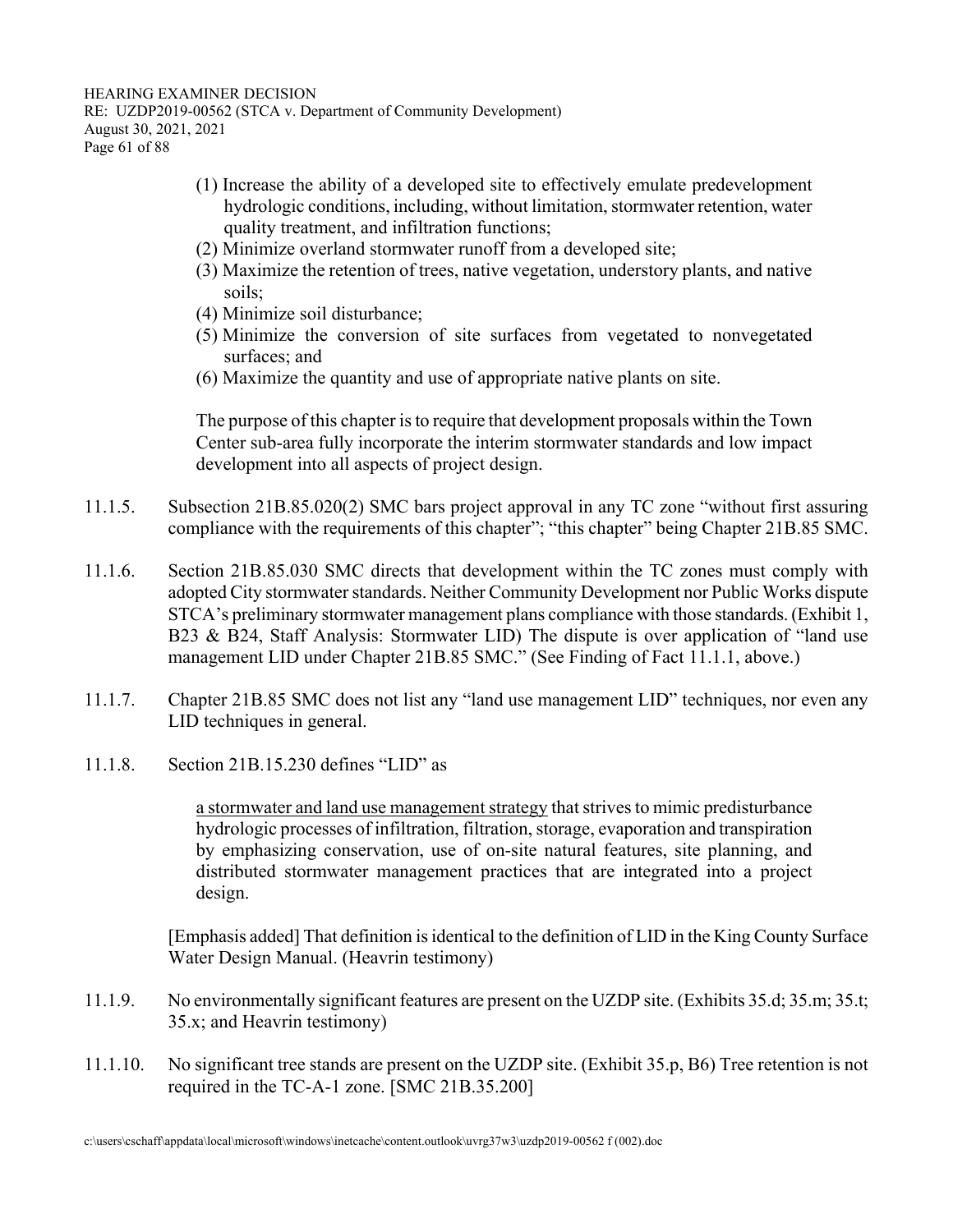HEARING EXAMINER DECISION RE: UZDP2019-00562 (STCA v. Department of Community Development) August 30, 2021, 2021 Page 62 of 88

11.1.11. Community Development raised these concerns in Review #1 Design Companion Review matrix Comments 128, 132, 133, and 136. (Exhibit 20.a, B6 & B7) STCA offered the following response in its Resubmittal package:

> Comment noted. As the project site and building design advances, a range of additional sustainable features will be studied for feasible implementation within the Project including solar and green roofs, stormwater capture canopies, green spaces and streetscapes implementing LID Methods. The Project will endeavor to implement as many green design features as reasonably and cost-effectively practicable, and specific features for specific site components and buildings will be identified when the Project advances into future stages of design.

(Exhibit 35.g, B57, Comment 128)

11.1.12. STCA's Resubmittal package included graphics depicting "green roofs" (Exhibit 1031, B20 & B21), a mix of hard- and soft-scape in the Green Spine in Blocks 5 and 6 (Exhibit 1031, B23 & B30), and a full-page discussion of stormwater management LID techniques concluding with:

> As the Project site and building design advances, a range of additional sustainable features will be studied for feasible implementation within the Project including solar and green roofs, stormwater capture canopies, green spaces and streetscapes implementing LID Methods. The Project will endeavor to implement as many green design features as reasonably and cost-effectively practicable, and specific features for specific site components and buildings will be identified when the Project advances into future stages of design.

(Exhibit 1031, B41) See also Exhibit 35.h, B29, Comment 121.

- 11.1.13. The *Southeast Village* UZDP application stated that infiltration was not feasible due to soil conditions and that green roofs were not feasible due to the nature of the proposed structures (all townhomes). (Exhibit 1001.A, B6) The application listed seven LID Best Management Practices ("BMPs") that would be employed:
	- Reduced impervious surfaces
	- Rain garden feature
	- Roof drain water feature
	- Areas of pervious pavement
	- Reuse of stormwater for irrigation
	- "Green" stormwater vault
	- Areas of amended soils

(*Ibid*.)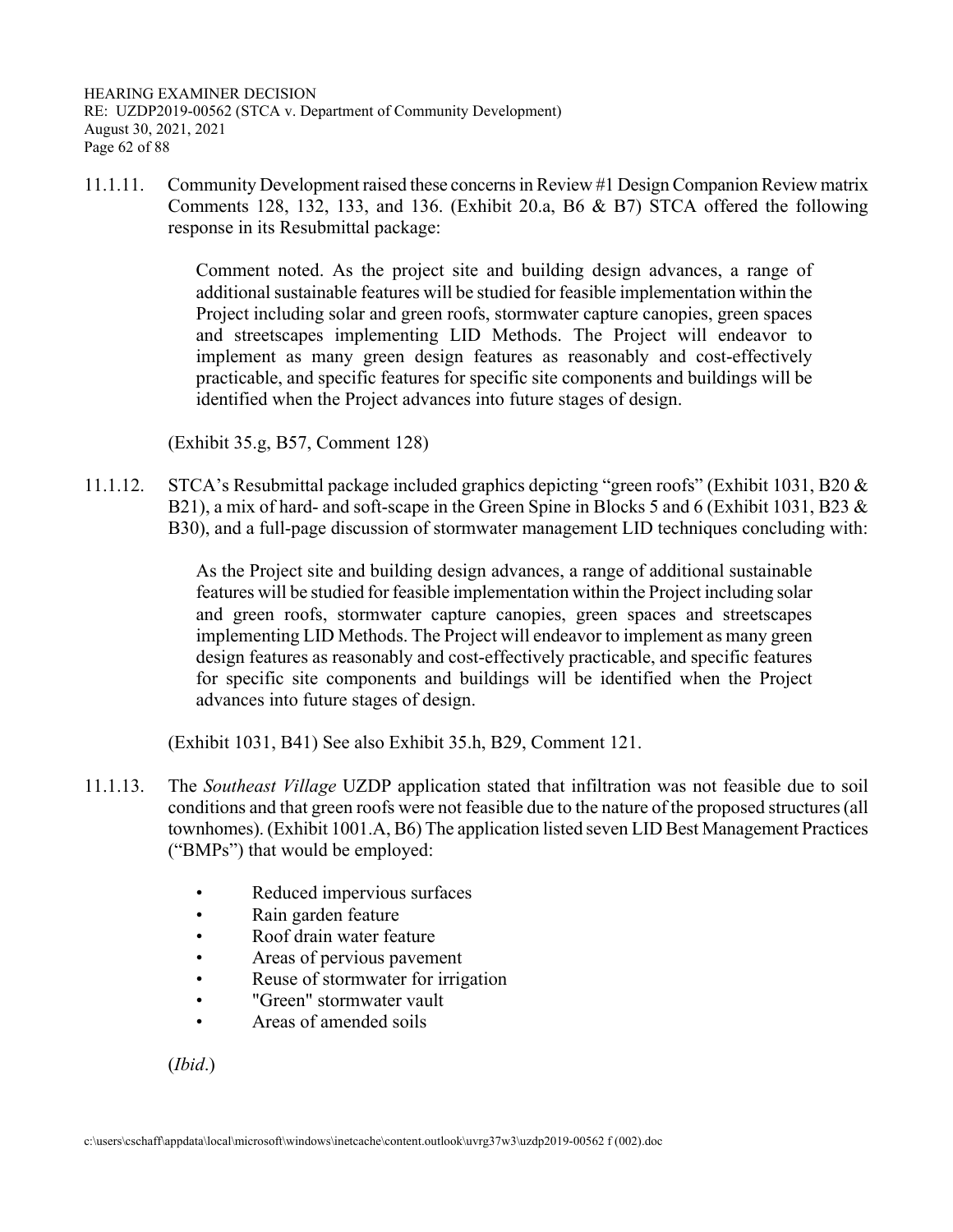HEARING EXAMINER DECISION RE: UZDP2019-00562 (STCA v. Department of Community Development) August 30, 2021, 2021 Page 63 of 88

> Community Development's decision accepted the applicant's proposal. (Exhibit 1001, B14, Analysis/Conclusions,  $\S 3(B)$ ) No distinction was made between stormwater and land use LID strategies.

11.1.14. The *Plateau 120* UZDP application stated that the project would implement a number of LID strategies "based on their cost/benefit value to the project." (Exhibit 1002.A, B21) LID measures to be considered included pervious paving, rainwater catchment for landscape irrigation, and a partial green roof. (*Ibid*.)

> Community Development's decision accepted the applicant's proposal. (Exhibit 1002, B9, Analysis/Conclusions,  $\S$  3(B)) No distinction was made between stormwater and land use LID strategies.

11.1.15. *The Village* UZDP application listed several LID BMPs (rainwater collection for landscape irrigation and toilet flushing, pervious pavement, and some green roofs; the applicant committed to preserve a grove of trees on the site). (Exhibit 1003.A, B24, B36, and B64 – B66)

> Community Development's decision accepted the applicant's proposal. (Exhibit 1003, B9, Analysis/Conclusions,  $\S 3(B)$ ) No distinction was made between stormwater and land use LID strategies.

- 11.2. *Conclusions of Law*
- 11.2.1. Community Development has not demonstrated a code-based distinction between stormwater LID techniques and land use management LID techniques. The evidence indicates that some stormwater LID techniques incorporate land use management elements, but that no land use management LID techniques exist separate and distinct from stormwater LID techniques.
- 11.2.2. This is another case of inconsistent application of review criteria. *Southeast Village*, *Plateau 120*, and *The Village* each made generalized statements about LID techniques they might use if found to be cost-effective – just as did STCA. Community Development accepted those statements as satisfying the requirements, but denied STCA's UZDP application in part on this basis.
- 11.2.3. The evidence in this record does not demonstrate any conflict with SMC regulations that are applicable at this stage of the review process. A general commitment has been made and depicted on STCA's conceptual renderings, just as was the case in the three prior UZDP applications.
- 11.2.4. This should not have been a basis for denial of STCA's UZDP application.

## 12. **Issue 18: Building scale and compatibility; townhomes**

- 12.1. *Findings of Fact*
- 12.1.1. Community Development concluded that STCA failed to comply with 21B.95.050(6). (Exhibit 1, B25 & B26)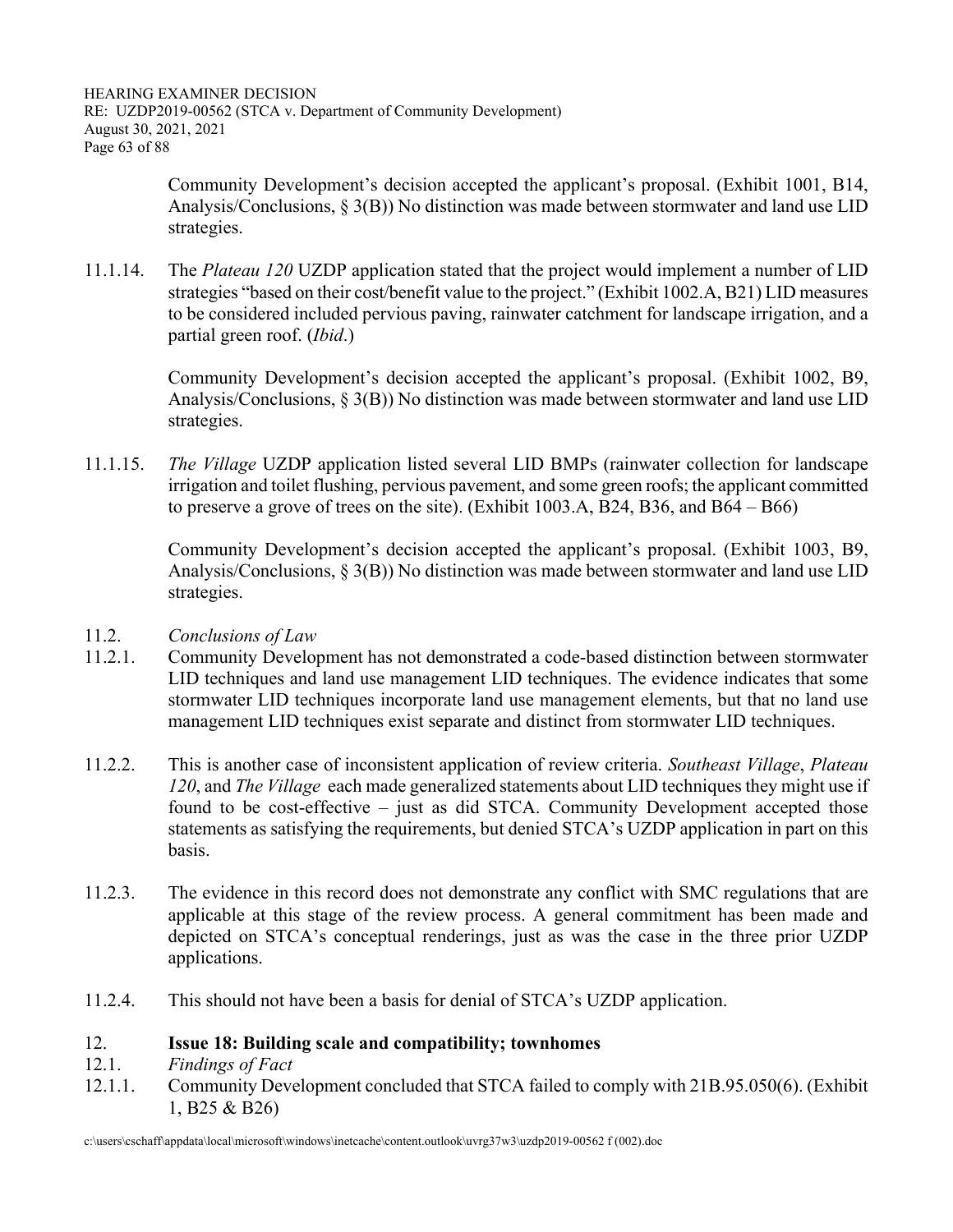By failing to provide pedestrian-oriented retail and civic uses on the ground floor with office and residential uses above, and instead proposing residential only townhomes in the TC-A1 zone with entrance at the ground floor, STCA has not demonstrated compliance with SMC 21B.95.050(6)(b) or SMC 21B.10.030(1)(a).

…

STCA's … proposal to include residential-only uses in the TC-A1 zone is incorrect and noncompliant. The TC-A1 zone, in its entirety, is the core mixed-use area of the Town Center subarea. It should include multi-story mixed-use buildings with pedestrian-oriented retail on the ground floor and office and residential uses on the upper floors.

Townhomes are not an outright permitted use in the TC-A1 zone. Townhomes are only allowed as part of an approved UZDP pursuant to SMC 21B.20.040(1). STCA's proposal to include residential only townhomes in the TC-A1 zone does not comply with Town Center Plan Land Use Goal 2.3 and Housing Goal 3.1, SMC 21B.10.030(1)(a), 21B.30.030(1), 21B.30.040(2)(b), and 21B.95.050(6)(b).

(Exhibit 1, B26<sup> $28$ </sup>)

12.1.2. STCA asserts

[T]he City's development regulations and applicable plans specifically state that townhomes are a permitted use in the TC-Al zone, including along pedestrianoriented streets with a 30-foot setback, and the Department's Pre-Application Review Comments on the UZDP specifically stated that townhouses are allowed in the TC-Al zone with a 30-foot setback from pedestrian-oriented streets. The Analysis and Conclusion also failed to consider or recognize other limitations, challenges, and factors that led to the proposed townhouses in the UZDP application.

(Exhibit 9002, B17 & B18, § IV.18)

- 12.1.3. Townhomes, like virtually every other permitted use in the TC-A zone, are permitted only as part of an approved UZDP. [SMC 21B.20.040] A special Development Condition applies to townhomes: "Except for lobbies or other similar entrances, the use is prohibited within 30 feet of the sidewalk on the ground floor of designated pedestrian-oriented streets or corridors." [SMC 21B.20.040(1), Development Condition 1]
- 12.1.4. Subsection 21B.95.050(6)(b) SMC reads

<sup>&</sup>lt;sup>28</sup> The nomenclature "Land Use Goal 2.3" and "Housing Goal 3.1" are misnomers: LU 2.3 and H 3.1 are Policies, not Goals. [TCP, PDF 34 *et al.*]

c:\users\cschaff\appdata\local\microsoft\windows\inetcache\content.outlook\uvrg37w3\uzdp2019-00562 f (002).doc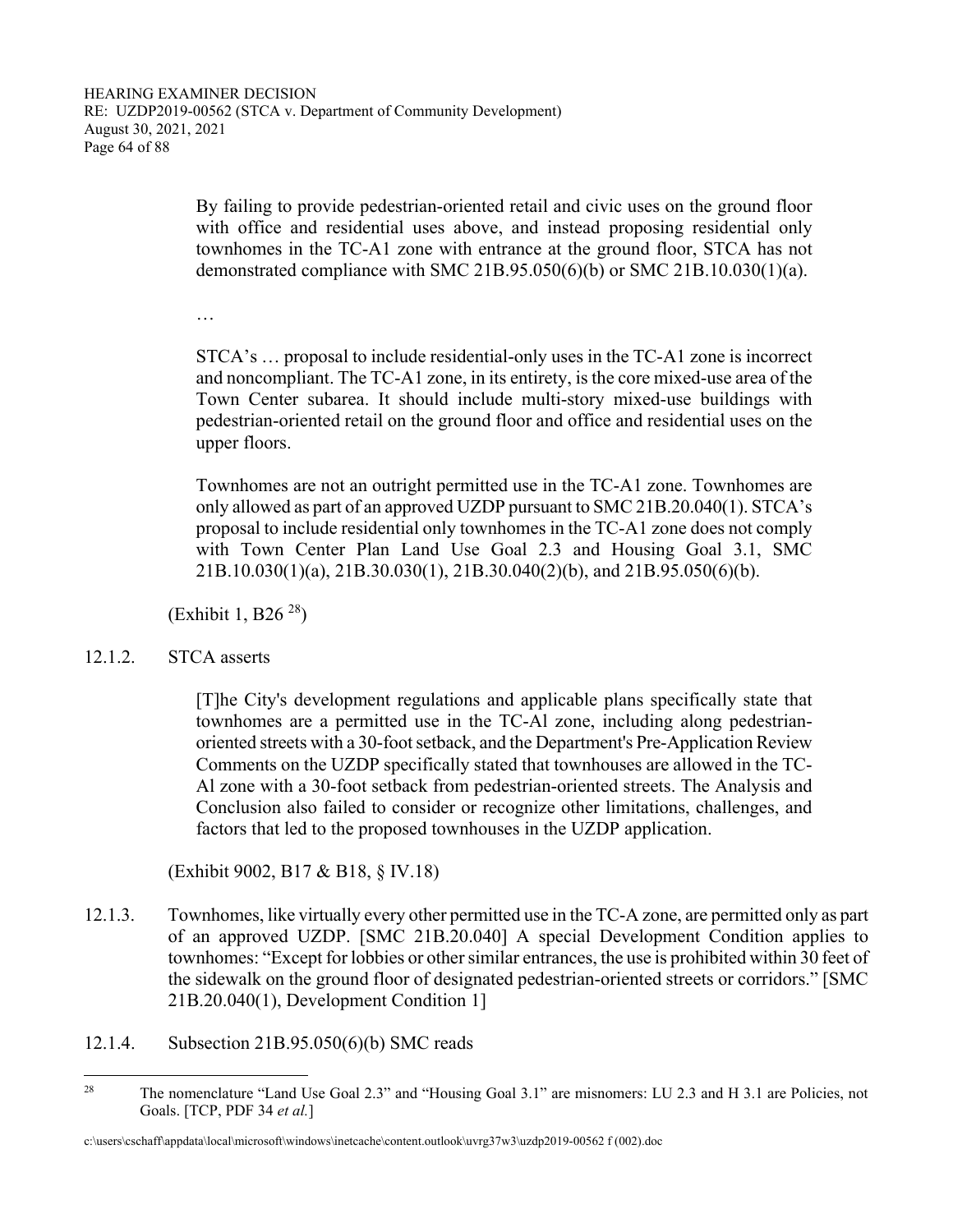The City of Sammamish will use the following principles and criteria in the review of UZDPs for applicable Town Center-A zones as noted in SMC 21B.95.060. The principles address fundamental site planning objectives from the Town Center Plan.

The principles employ the word "should" as a directive for specific elements and characteristics. The term "should" is taken to mean "is required unless the City determines that there is a compelling reason to the contrary, based on the objectives and policies of the adopted Town Center Plan." The intent of this language is to allow the City and proponent the flexibility to achieve the Town Center Plan's and these principles' objectives through other means than those specified below. The UZDP proponent shall be required to demonstrate that the following are met to the City's satisfaction.

…

- (6) Building Scale and Compatibility.
	- … (b) Mixed-use node UZDPs should include some building organization or unifying design concept to unify the node and provide a distinctive development character. This might be accomplished, for example, through orientation of buildings around open space or other feature, use of axial symmetry, vistas, topography, etc., or a hierarchy of building massing (such as a stepped up "wedding cake" formation).

## 12.1.5. Subsection 21B.10.030(1)(a) SMC reads:

(1) The purpose of the mixed-use (TC-A) zone is to implement Town Center Plan goals and policies to develop a Town Center core area (TC-A-1) and a number of smaller mixed-use centers (TC-A-2 through A-5). These purposes are accomplished by:

(a) Providing, in the TC-A-1 sub-zone, for a pedestrian-oriented mix of retail, office, residential, and civic uses that functions as the focal point for the Town Center and the City. This sub-zone emphasizes pedestrian-oriented retail and civic uses on the ground floor of core areas and has the greatest allocation of retail floor area of all the Town Center's mixed-use zones. Office and residential uses are encouraged on upper floors;

## 12.1.6. Subsection 21B.30.030(1) SMC reads in part:

The streetfront orientation standards for Town Center properties vary depending on the type of street(s) or public open space the property fronts on. These standards provide for five different street types: (1) pedestrian-oriented streets (and corridors) – which are intended to be lined with storefronts, (2) mixed-use streets – which could include storefronts or a combination of retail, office, civic, and/or residential uses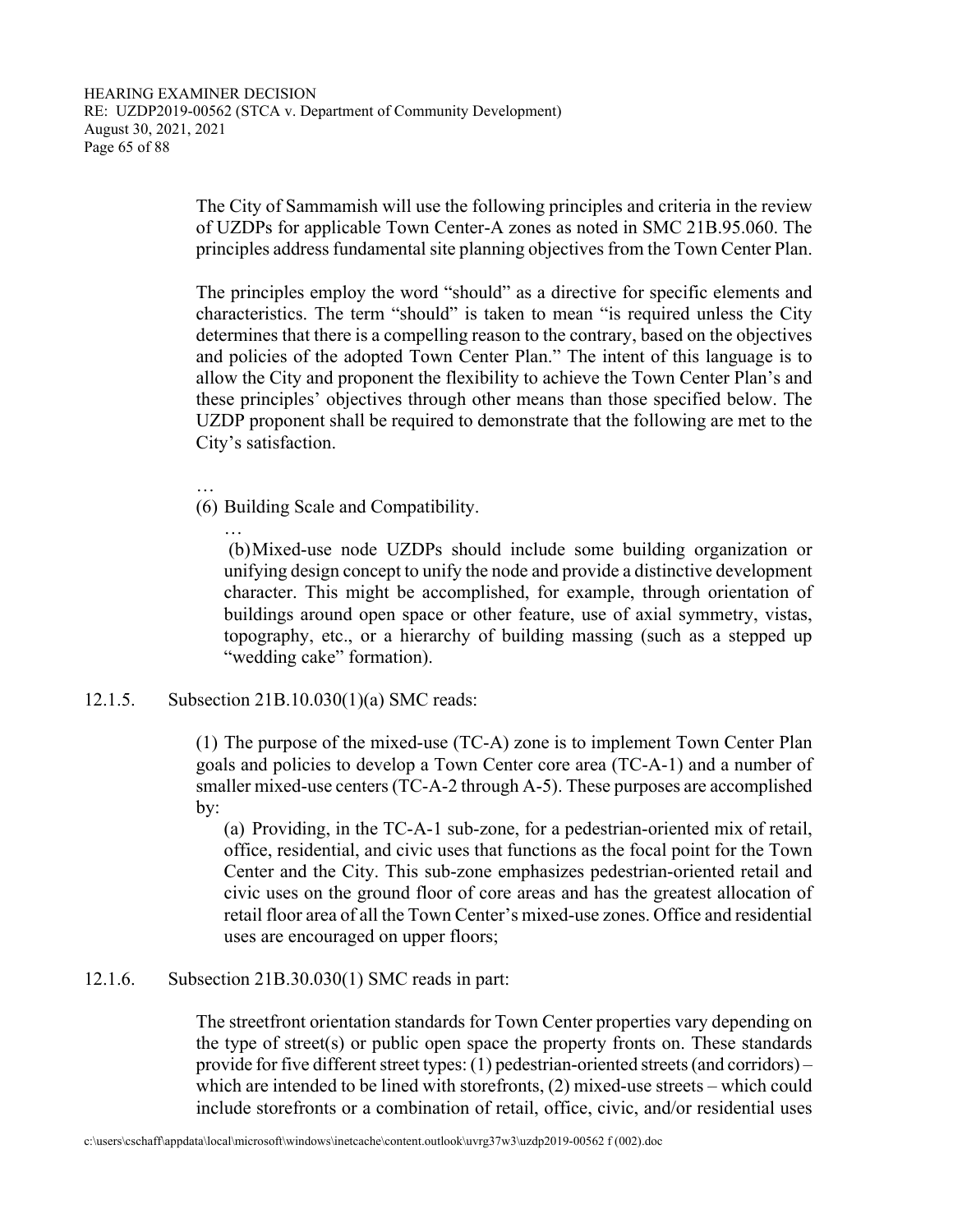HEARING EXAMINER DECISION RE: UZDP2019-00562 (STCA v. Department of Community Development) August 30, 2021, 2021 Page 66 of 88

> with modest landscaped setbacks, (3) residential streets – which include residential streets with modest landscaped setbacks; (4) connector streets – which are treated similar to residential streets but with some extra flexibility; or  $(5)$  228th Avenue SE – where trees and other landscaping elements should be emphasized along the streetfront.

> Figure 21B.30.030a illustrates an example configuration of street types based on the vision illustration in the Town Center Plan. Pedestrian-oriented streets and mixed-use street designations shall be designated by the adopted unified zone development plans (see Chapter 21B.95 SMC) for TC-A zoned properties. The criteria for designating street types are set forth in SMC 21B.30.040 (2). The standards herein thus apply to developments that front onto these street types.

[Figure 21B.30.030a is located here]

(1) Properties Adjacent to Pedestrian-Oriented Streets and Corridors (Including Specified Park Edges).

(a) Buildings shall be located adjacent to (within three feet of) the sidewalk and feature a "pedestrian-oriented facade." To meet this requirement, the ground floor facade shall incorporate the following characteristics:

[Emphasis added]

…

## 12.1.7. Subsections 21B.30.040(2)(b) and (2)(c) SMC read

The Transportation Element of the Town Center Plan includes goals, policies, and actions aimed at producing a connected hierarchy of streets that accommodates desired Town Center land uses and human activities. Streets within the mixed-use nodes will be planned during the unified zone development planning process (see Chapter 21B.95 SMC) with reference to the Town Center Infrastructure Plan. Other streets may be planned either collectively or by individual property owners. The following provisions serve as guidelines for the unified zone development planning process and development standards if the roads are planned by a private property owner in the TC-B or TC-C zones.

Figure 21B.30.040a illustrates a conceptual layout of streets within the Town Center. While it is expected that the network of streets that is eventually built will differ from this configuration, the provisions below are intended to ensure that new streets meet the goals and policies of the Town Center Plan.

(2) Provide for a Hierarchy of Streets. Provide for a hierarchy of streets, including:

… (b) Pedestrian-oriented streets. TC-A-1, A-2, and A-3 zoned areas shall include designated pedestrian-oriented street segment, [*sic*] as determined by the City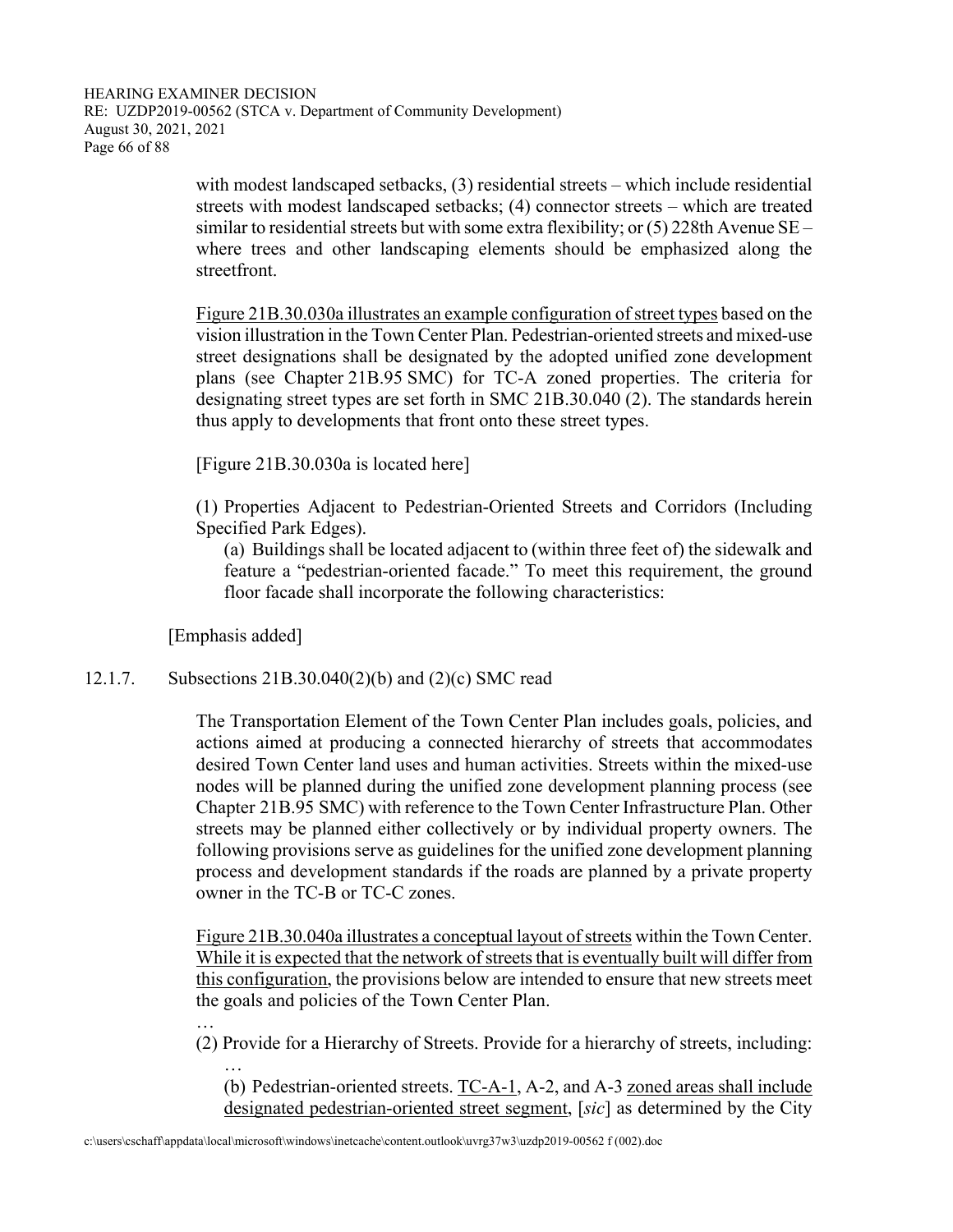HEARING EXAMINER DECISION RE: UZDP2019-00562 (STCA v. Department of Community Development) August 30, 2021, 2021 Page 67 of 88

> through the unified zone development planning process. Pedestrian-oriented streets are intended to be streets featuring continuous storefronts or plaza spaces, wide sidewalks, street trees, bioretention, and on-street parking. Designations for pedestrian-oriented streets could cover an entire street, a single block, or a portion of a block, depending upon the area. Pedestrian-oriented street designations are intended for areas where a concentration of pedestrian activity is desired. See SMC 21B.30.030(1) for related development frontage standards. (c) Mixed-use streets, which are all other new streets besides connector roads and pedestrian-oriented streets within the TC-A zones. These are localized streets which should include generous sidewalks, street trees, bioretention, on-street parking (to the extent possible), and slow moving traffic.

[Emphasis added]

12.1.8. The two TCP Policies ("Goals") cited by Community Development in Finding of Fact 12.1.1, above, read as follows:

> LU-2.3: Development intensity in the Town Center should emphasize the "wedding cake" approach, with multi-story mixed-use in the core area and transitioning towards surrounding uses at the Town Center perimeter. Each master plan should be developed and refined in coordination with affected landowners to maximize compatibility.

[TCP, PDF 35]

H-3.1: Adopt development regulations that emphasize the "wedding cake" approach by providing for multi-family uses in the mixed-use areas, a combination of multifamily and townhouses in the residential focus areas, and single-family homes and cottage housing in the low-intensity residential areas.

[TCP, PDF 93]

- 12.1.9. STCA's Pre-App Submittal included 114 townhomes, of which approximately 58 were located within the UZDP boundary. (The rest were located to the west on the TC-B and TC-C-zoned properties.) (Exhibit 51, B18)
- 12.1.10. The Pre-App Review Comments summarized the SMC provisions which allowed townhomes within the TC-A-1 zone, but did not present any objection to STCA's proposed townhomes. (Exhibit 9, B6)
- 12.1.11. STCA's Initial Submittal proposed 34 3-story townhomes in Blocks 1 3 (not current block numbers) and an additional 56 townhomes in *Brownstone West* on the abutting TC-B and TC-Czoned properties to the west. (Exhibits 13.c, B6, B8, & B11; 13.j, B31)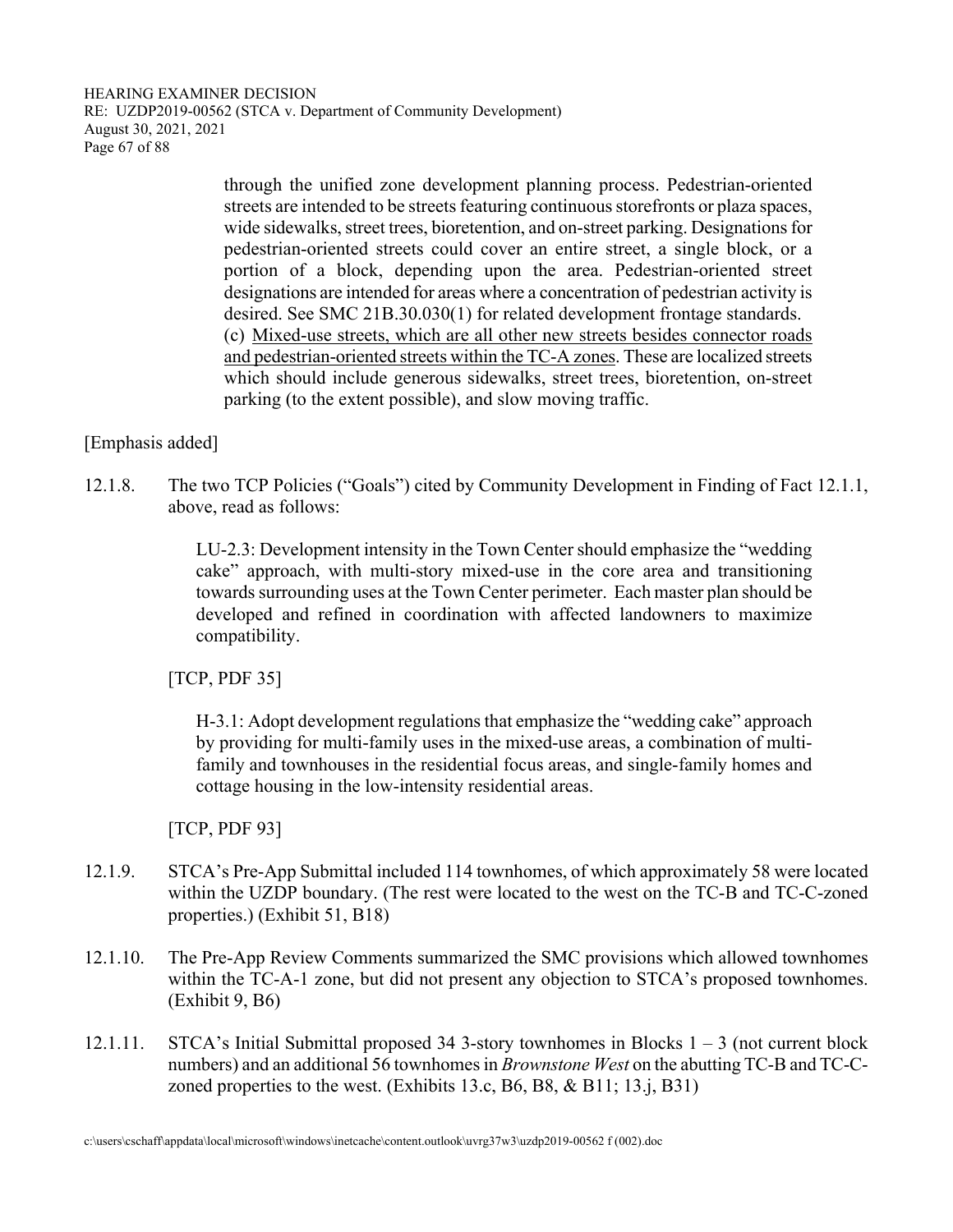HEARING EXAMINER DECISION RE: UZDP2019-00562 (STCA v. Department of Community Development) August 30, 2021, 2021 Page 68 of 88

12.1.12. The Review #1 Comments cover letter clearly indicated Community Development's opposition to any townhomes within the TC-A-1 zone:

> The Town Center Planning Concept shown in the Town Center Plan (page 16) indicates properties south of SE 4th Street and within the TC A-1 Zone are primarily mixed-use. This classification is intended to be developed as medium scale mixeduse (4-6 story). As proposed, STCA indicates 2 to 2  $\frac{1}{2}$  story residential townhomes adjacent to 224TH Avenue SE which does not meet the planning concepts for the TC A-1 zone. The plan generally envisions ground floor retail services with residences above or even straight commercial and/or office buildings but not individual townhomes. (See Goal LU-2, LU-2.1, LU-2.2, LU-2.3. Goal LU-4, LU-4.1, LU-4.2 of the Sammamish Town Center Plan).

> Townhomes are listed as a permitted use in the TC A-1 Zone pursuant to SMC 21B.20.040. However, townhomes are prohibited within 30-feet of the sidewalk on the ground floor of designated pedestrian-oriented streets or corridors pursuant to both SMC 21B.20.040(1) and SMC 21B.30.030(1). As mentioned above all streets or segments of streets in the TC A-1 zone are required to be pedestrian-oriented. As a pedestrian-oriented street, and by applying the minimum 30-foot separation, the townhomes proposed adjacent to 224th Avenue SE as part of this project proposal are not likely feasible.

> Pursuant to SMC 21B.30.030(1) buildings adjacent to pedestrian-oriented streets are required to be located within three feet of the sidewalk and feature a "pedestrianoriented façade." STCA's proposal to locate townhomes adjacent to 224TH Avenue SE does not comply with this requirement nor is it consistent with the adopted Sammamish Town Center Plan.

(Exhibit 20, B2)

# 12.1.13. Review #1 Design Companion Review Comment 8 addressed townhomes:

The Core Mixed Use (CMU) area described in the Town Center Infrastructure Plan (TCIP) identifies commercial (retail and office) and mixed-use (commercial emphasis) building types in the proposed development area. Townhomes are not identified as a preferred building type on page 10 of the TCIP. Update proposal and UZDP site plan to comply with the CMU development principles described in the TCIP.

(Exhibit 20.a, B1) Review #1 Plan Set Review Comment 19 echoed that position: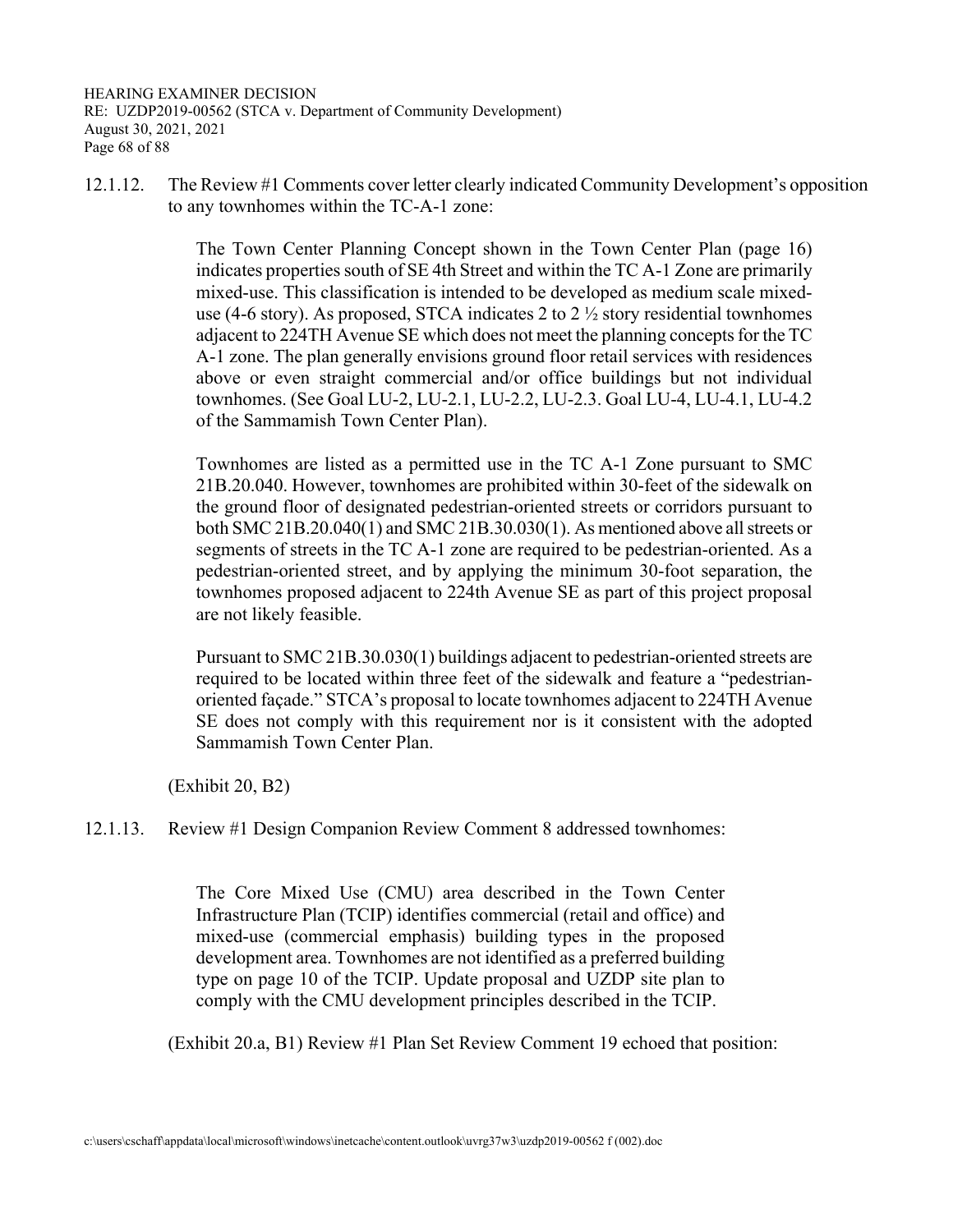The Town Center Planning Concept indicates properties adjacent to 224TH AVE SE are in the Primary Mixed-Use Center classification in the Sammamish Town Center Plan. This classification generally follows the TC-A1 zone and is intended to be developed as Medium scale Mixed-Use (4-6 story). As proposed, the applicant shows 2 to 2  $\frac{1}{2}$  story townhomes adjacent to 224TH AVE SE which do not meet the planning concepts for the Mixed-Use Center. The applicant shall revise their project plans as necessary to demonstrate compliance.

(Exhibit 20.d, B2; see also Comment 18)

#### 12.1.14. STCA responded to the Review #1 Comments:

Please note that the townhouses in the A-1 zone represent only 14% of the proposed residential units in the A-1 zone. The remaining 86% of the units are multi-family units above commercial uses. The inclusion of townhouse as a component of the UZDP is consistent with City plans and regulations. Both the Town Center Plan and the Town Center Infrastructure Plan contemplate a wide mix of uses in the TC-A1 zone. Townhouses are specifically identified in the Town Center Plan as an appropriate component of the mix of uses. See Town Center Plan, Appendix 1, Table A-2. The Town Center Infrastructure Plan likewise envisions both residences above retail and ground-level townhouses as part of the balance of uses in the Core Mixed-Use Area (i.e., the TC A-1 zone). See Town Center Infrastructure Plan, Page 4 (noting townhouses as one type of allowed residential use, and that either a "vertical mix of retail and residential" or a "horizontal mix (residences near retail)" may be used" to give variety and definition to the streetscape"). Consistent with these Plans, the Town Center Development Code specifically allows townhouses as a permitted use within all TC-A zones, including the A-1 zone as long as the ground floor is set back 30 feet from the sidewalk of designated pedestrian-oriented streets or corridors. SMC 21B.20.040(1), Development Condition No. 1. The revised Plan provides that setback, and includes additional landscaping within this 30-foot setback. The plan referenced by the City on TCIP page 10 is a concept from which the City has departed with recently completed Village at Sammamish Town Center/Sky Sammamish project.

 (Exhibit 35.g, B3, Comment 8 Response, red type in original) STCA's response to Review #1 Plan Set Review Comment 19 expressed essentially the same position. (Exhibit 35.q, B5, Comment 19 Response)

12.1.15. Resubmittal plans included 48 townhomes in current Blocks 3 and 4. (Exhibit 35.p, B1 & B3) The increased number (48 v. 34) is attributable to elimination of the  $224<sup>th</sup>$  Avenue SE chicane, resulting in an increase in area of Blocks 3 and 4. (Zinser testimony)

c:\users\cschaff\appdata\local\microsoft\windows\inetcache\content.outlook\uvrg37w3\uzdp2019-00562 f (002).doc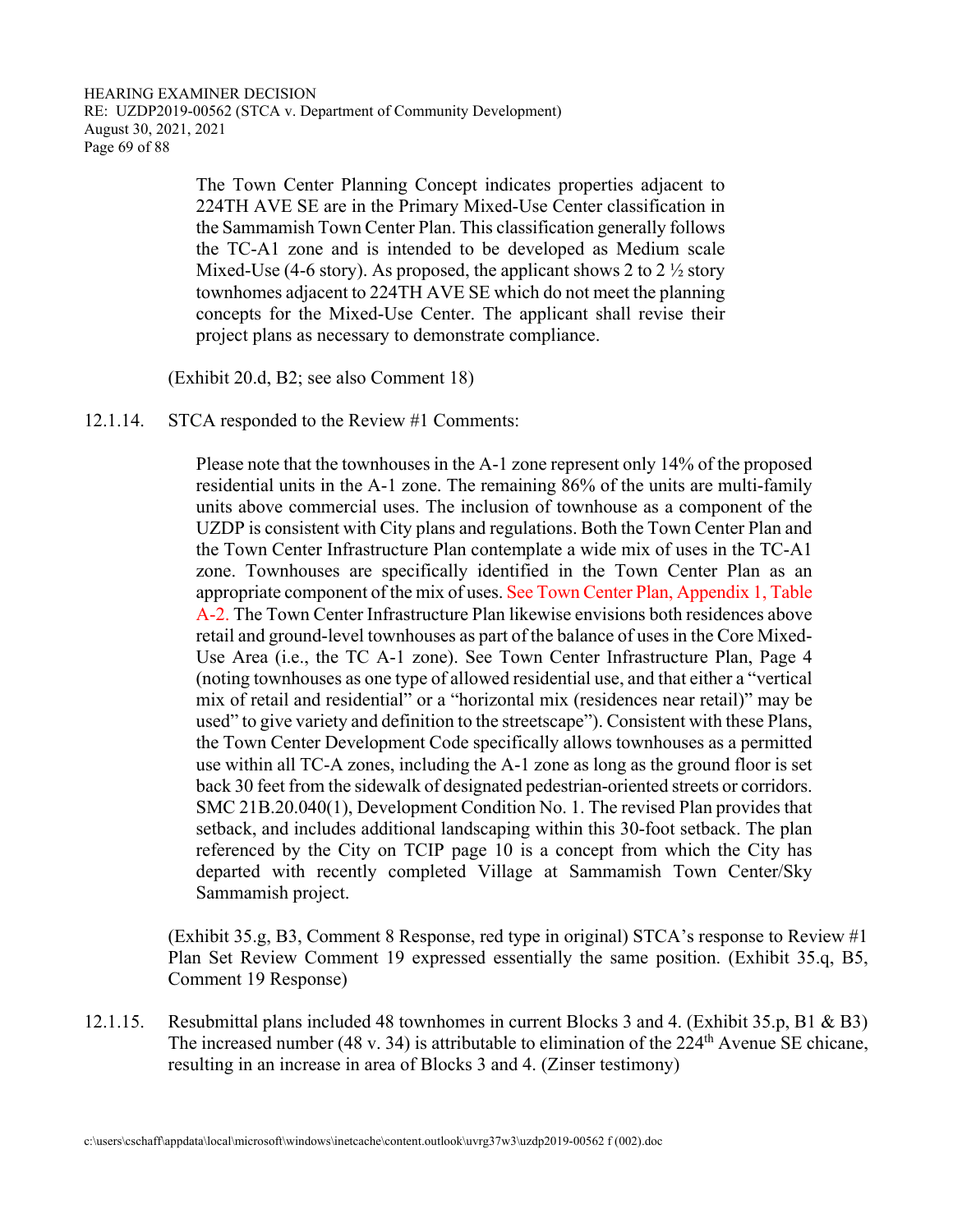HEARING EXAMINER DECISION RE: UZDP2019-00562 (STCA v. Department of Community Development) August 30, 2021, 2021 Page 70 of 88

- 12.1.16. The subject UZDP represents approximately 34% of the total TC-A-1 zone, the remainder lying across SE  $4<sup>th</sup>$  Street to the north. (Exhibit 13.c, B6, Figure 1; and Hilde testimony) Under the MOU this UZDP applicant may propose no more than 100,000 SF of commercial uses. (Exhibit 7, B2, § II.A.3) STCA's current plan proposes 82,000 SF of commercial uses in Blocks 5 – 7.
- 12.1.17. The SMC caps allocated commercial square footage in the TC-A-1 zone at 200,000 SF plus a bonus allocation with an upper limit of 250,000 SF total. [SMC 21B.25.030(1), Development Conditions 6 and 7; see also Exhibit 1028, B2] *The Village* obtained ("exported") approximately 102,000 SF of its 115,000 SF of total commercial space from the TC-A-1 zone allocation using the 2014 Code Interpretation. (Exhibit 1003.A, B22; 1028, B3) Thus, more than half of the commercial square footage allocated to the TC-A-1 zone was "exported" into *The Village*, most of which was placed on the TC-B-zoned portion of that site adjacent to 228<sup>th</sup> Avenue SE in an area intended by the TCP to be residential. [TCP PDF 20, Figure 11, *e.g.*].
- 12.1.18. There is approximately 17.3 acres left in the TC-A-1 zone outside of STCA's UZDP, but only about 53,000 SF of commercial space left to be allocated. (Exhibit 1028, B4) Thus, the available commercial density (in square feet per acre) is far less than currently proposed in this UZDP. (Zinser testimony.)
- 12.2. *Conclusions of Law*
- 12.2.1. No TCP, TCIP, or SMC provision bans townhomes from the TC-A-1 zone. To the extent that any of Community Development's Review #1 comments aver, suggest, or imply that such is the case, they are simply wrong. In fact, provisions in those documents expressly state that townhomes (both vertically and horizontally mixed with commercial uses) are permitted in the TC-A-1 zone subject to the same requirement as applies to virtually every other allowed use in the TC-A-1 zone: They must be a part of an approved UZDP. Community Development staff may not want townhomes in the TC-A-1 zone or in this UZDP, but that is quite different than arguing that townhomes are not allowed.
- 12.2.2. Community Development argued that SMC 21B.20.040(1), Development Condition 1, which requires a 30-foot setback for townhomes along pedestrian-oriented streets, effectively bans townhomes from locating along pedestrian-oriented streets because SMC 21B.30.030(1) requires buildings along a pedestrian-oriented street to maintain a 3-foot setback. (Argument of counsel)

 The Examiner disagrees. City ordinances are subject to the same rules of interpretation and construction as apply to statutes. [*Tahoma Audubon Soc. v. Park Junction Partners*, 128 Wn. App. 671, 116 P.3d 1046 (2005); *Neighbors v. King County*, 88 Wn. App. 773, 778, 946 P.2d 1188 (1997)] "Statutes are construed as a whole, to give effect to all language and to harmonize all provisions." [Ockerman v. King Cy., 102 Wn. App. 212,  $P \cdot 2^{nd}$  (Div. I, 2000)] When SMC 21B.20.040(1) says that townhomes are permitted along pedestrian-oriented streets subject to a 30-foot setback, that special setback takes precedence over the standard 3-foot setback that applies to other uses located along pedestrian oriented streets. To construe it otherwise would nullify the permission granted by SMC 21B.20.040(1).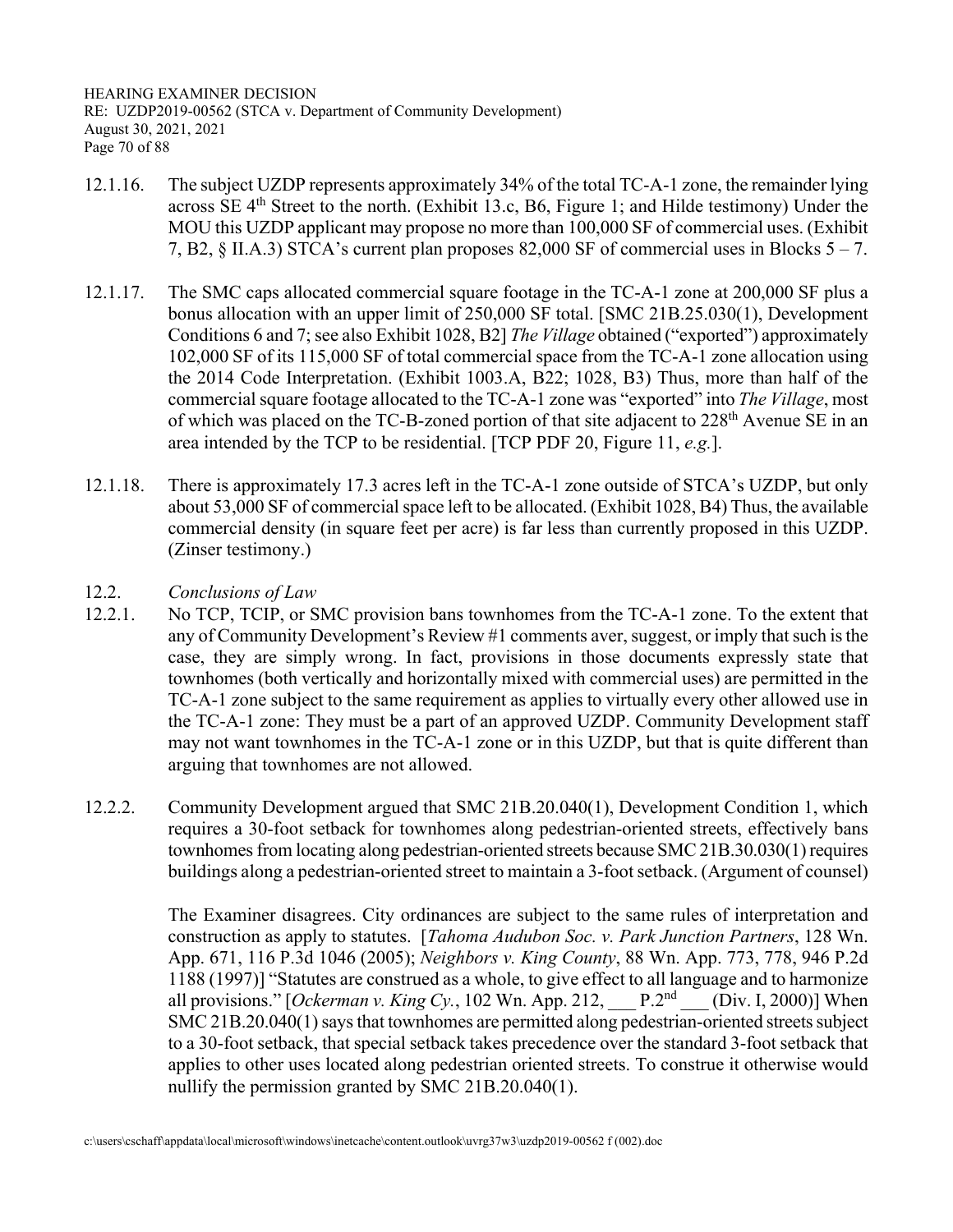HEARING EXAMINER DECISION RE: UZDP2019-00562 (STCA v. Department of Community Development) August 30, 2021, 2021 Page 71 of 88

- 12.2.3. The more commercial square footage that is placed in this UZDP, the less there is to fill the even larger TC-A-1 zone on the north side of SE 4<sup>th</sup> Street to say nothing of Blocks 8 and 9 on the south side of SE 4<sup>th</sup> Street. In fact, it seems that there is already too little commercial allocation left to populate that area exclusively with mixed-used commercial structures. That reality is not STCA's fault. Rather, it is directly attributable to the 2014 Code Interpretation which allowed *The Village* to use more than half of the TC-A-1 zone's commercial allocation on a TC-B-zoned parcel that does not even abut the TC-A-1 zone.
- 12.2.14. If CitySquare were located south of SE 4<sup>th</sup> Street as Community Development desires, then a substantial portion of proposed Block 5 and 6 commercial buildings would be displaced, presumably to be relocated to the north side of SE 4th Street and mixed use could likely occur on Blocks 3 and 4.
- 12.2.15. Community Development's "wedding cake" argument is not particularly persuasive. First, Block 7 is within the TC-A-1 zone and is proposed as a two story commercial building – a far cry from the 4 – 6 stories Community Development argues is required in the TC-A-1 zone – but Community Development has expressed no objection to that part of STCA's design.

 Second, the proposed four- and three-story townhomes on Blocks 3 and 4 would create the stepdown, wedding cake tier effect envisioned in the TCP. The Examiner finds nothing in the TCP to suggest that each zone must have a uniform elevation across its entire expanse. And where, as here, the adjacent TC-B and TC-C zones are relatively narrow it makes sense to begin the "tiering" around the perimeter of the TC-A-1 zone rather than start it in the TC-B zone.

12.2.6. The Examiner is not the project designer. Neither is Community Development. But the SMC does give a substantial amount of discretion to Community Development in its authority over UZDPs.

> Community Development must exercise that discretion within the bounds of the SMC, and where not superseded by the SMC, within the bounds of the TCP and TCIP. It cannot rely on mis-statements of authority as has happened with respect to this appeal issue.

# 13. **Issue 20: Efficient infrastructure systems**

- 13.1. *Findings of Fact*
- 13.1.1. Community Development concluded that STCA failed to comply with 21B.95.050(8). (Exhibit 1, B28 & B29)

Pursuant to SMC 21B.95.050(8), development proposals are required to incorporate, where effective, innovative infrastructure systems such as water capture and re-use, solid waste management systems, and waste-water treatment.

… STCA has not provided any design details or identified such features on the UZDP site plans to demonstrate compliance with SMC 21B.95.050(8). Instead the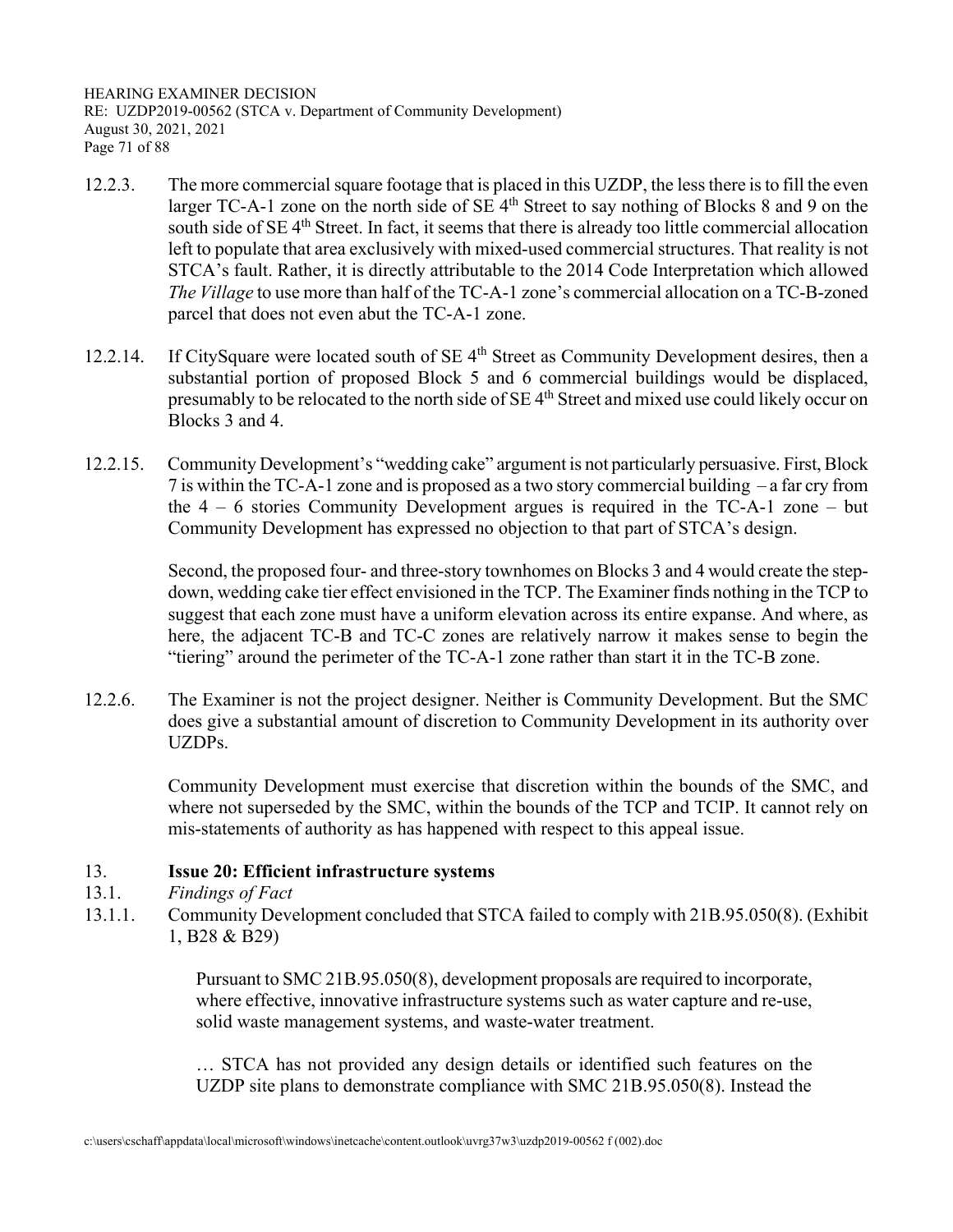HEARING EXAMINER DECISION RE: UZDP2019-00562 (STCA v. Department of Community Development) August 30, 2021, 2021 Page 72 of 88

> UZDP has "committed" only to future "exploration" of "strategies" and "potential" actions when the exploratory process should have been accomplished and concrete actions formulated before submitting the UZDP.

(Exhibit 1, B28)

#### 13.1.2. STCA asserts that Community Development

unfairly and incorrectly applied SMC 21B.95.050(8) in light of other objectives and goals in the Town Center Plan for the TC-Al zone, failed to acknowledge aspects of the proposed UZDP and proposed infrastructure plan that support the goals of efficient infrastructure, failed to acknowledge that the City's utility provider had generally accepted the Applicant's proposed sewer and water infrastructure proposal, and failed to allow further dialogue between City staff and the Applicant about what additional specific "systems" could feasibly be incorporated given the other objectives and policies of the Town Center Plan.

(Exhibit 9002, B18 & B19)

13.1.3. Subsection 21B.95.050(8) reads as follows:

The City of Sammamish will use the following principles and criteria in the review of UZDPs for applicable Town Center-A zones as noted in SMC 21B.95.060. The principles address fundamental site planning objectives from the Town Center Plan.

The principles employ the word "should" as a directive for specific elements and characteristics. The term "should" is taken to mean "is required unless the City determines that there is a compelling reason to the contrary, based on the objectives and policies of the adopted Town Center Plan." The intent of this language is to allow the City and proponent the flexibility to achieve the Town Center Plan's and these principles' objectives through other means than those specified below. The UZDP proponent shall be required to demonstrate that the following are met to the City's satisfaction.

…

(8) Incorporation of Efficient Infrastructure Systems. Incorporate, where it can be demonstrated to be effective, innovative infrastructure systems such as water capture and re-use, solid waste management systems, waste water treatment, etc. If applicable, the applicant may be required to demonstrate that alternate infrastructure systems have been explored. The director may require that the applicant consult with utilities providers to identify possible solutions to the provision of infrastructure services.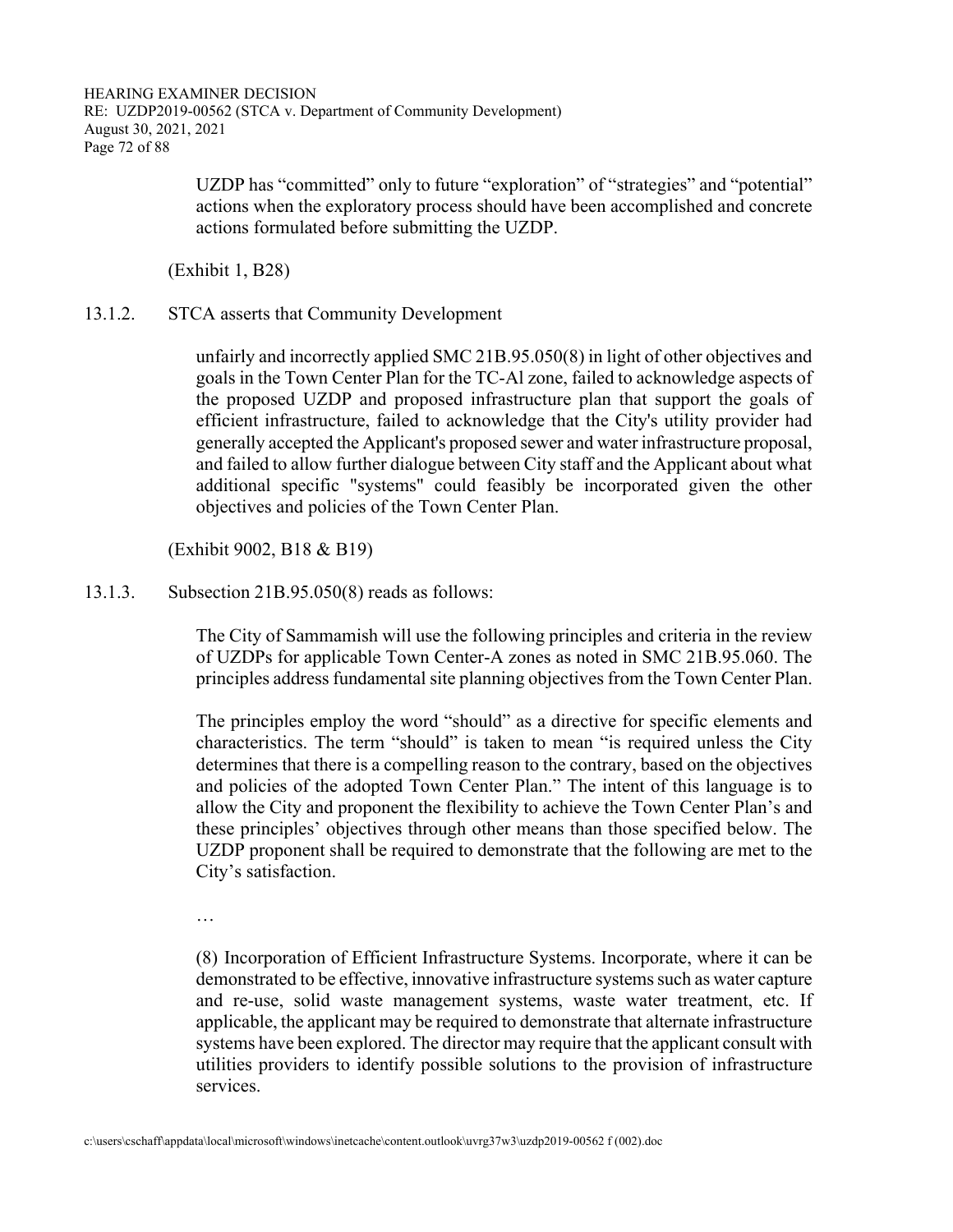HEARING EXAMINER DECISION RE: UZDP2019-00562 (STCA v. Department of Community Development) August 30, 2021, 2021 Page 73 of 88

- 13.1.4. STCA's Pre-App Submittal included preliminary drainage and utility plans. (Exhibit 51, B16 & B17)
- 13.1.5. Community Development's Pre-App Review Comments noted that "negotiation and execution of a stormwater facilities agreement between the City and STCA, LLC outlining terms and conditions of design, construction and maintenance of these facilities. An executed agreement will be required for a complete application." (Exhibit 9, B2, General Comments, § 3; see also B17, Stormwater, § 1) The record contains no evidence of any such negotiation and agreement between STCA and the City.

 In the section containing UZDP-specific comments Community Development included the following:

Not enough information has been provided to determine conformance with the infrastructure requirements set forth in SMC 21B.95.050(8). A Utilities Infrastructure Plan is required with the UZDP application. Please also submit an assessment for the use of innovative infrastructure systems to manage water, wastewater, solid waste, etc.

(Exhibit 9, B6, § 8)

13.1.6. STCA's Initial Submittal includes a preliminary drainage plan showing four stormwater detention vaults, two of which would be within proposed public rights-of-way (Exhibit 13.c, B28) and a preliminary water and sewer service plan (Exhibit 13.c, B29). Also in the initial submittal was a page discussing UZDP infrastructure: street system, water capture and reuse, and solid waste/recycling strategy. (Exhibit 13.c, B40)

> The Initial Submittal Plans depicted four stormwater detention vaults, two on private property, two within proposed public right-of-way (Exhibit 13.j, B14) and a preliminary water and sewer service plan (Exhibit 13.j, B15).

13.1.7. Community Development's Review #1 Cover Letter discusses the stormwater plans at length. The fundamental comment was that private and public stormwater control systems had to be separate. (Exhibit 20, B3)

> Review #1 Design Companion Review Matrix Comment 136 asked for discussion of innovative environmental management techniques. (Exhibit 20.a, B7, Comment 136)

13.1.8. STCA's resubmittal included a lengthy discussion of rainwater capture and reuse strategies and site design to facilitate solid waste collection. (Exhibit 1031, B40) Stormwater runoff systems serving private and public areas were separated. (Exhibit 35.p. B8 – B10) STCA responded to Review #1 Design Companion Review matrix Comment 136 as follows: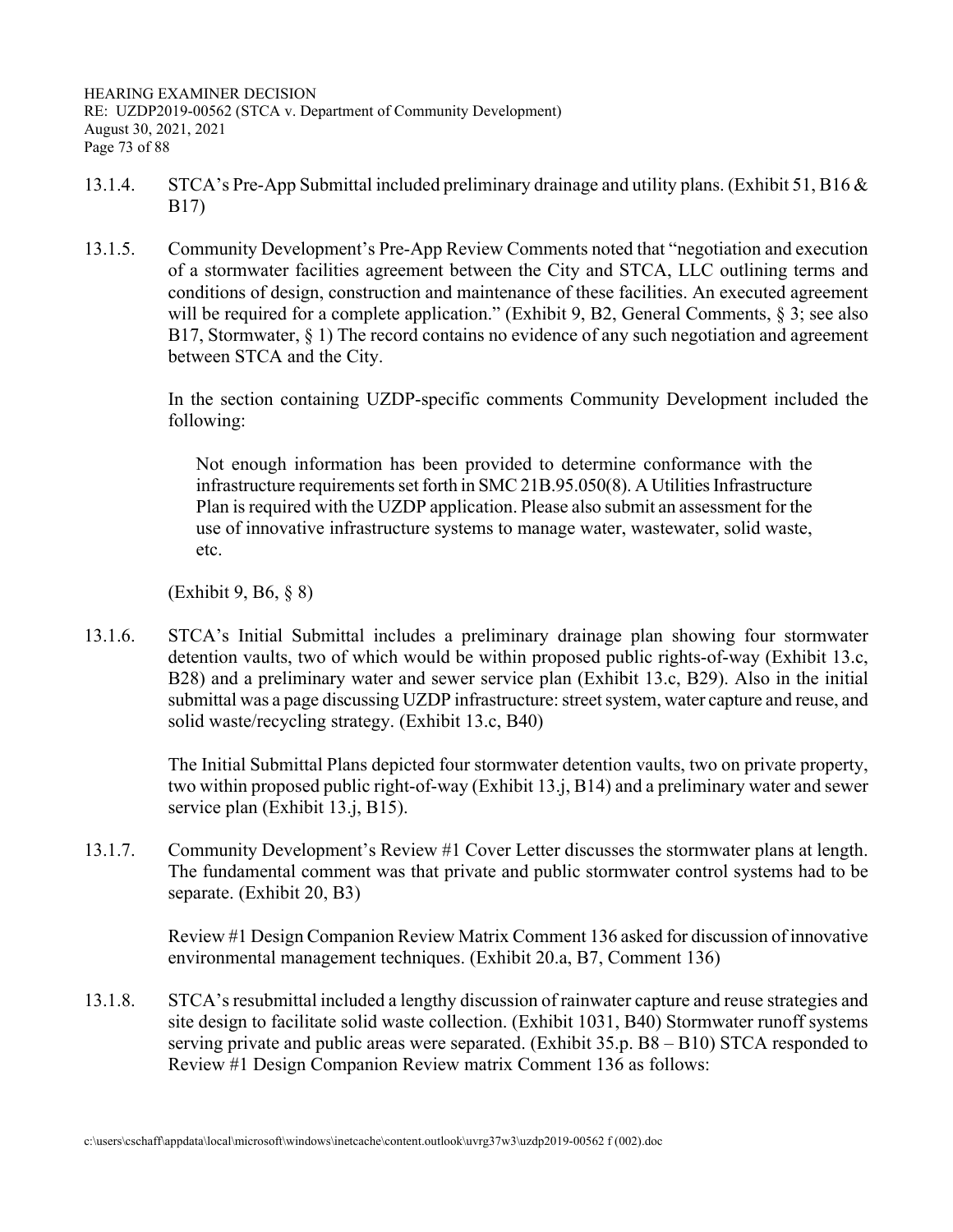HEARING EXAMINER DECISION RE: UZDP2019-00562 (STCA v. Department of Community Development) August 30, 2021, 2021 Page 74 of 88

> Comment noted. As the project site and building design advances, a range of additional sustainable features will be studied for feasible implementation within the Project including solar and green roofs, stormwater capture canopies, green spaces and streetscapes implementing LID Methods. The Project will endeavor to implement as many green design features as reasonably and cost-effectively practicable, and specific features for specific site components and buildings will be identified when the Project advances into future stages of design.

(Exhibit 35.g, B57, Comment 128 Response, cross-referenced from Comment 136 Response)

13.1.9. *Southeast Village's* Compliance narrative response to SMC 21B.95.050(8) was a short paragraph:

> Water and sewer is provided by Sammamish Plateau Water and Sewer District. Sewer is available in 228th Avenue SE. The project drains to the northwest to a connection point that will be made in 228th. Water is also available in 228th Ave SE, and will be extended within the properties. Water is looped through the project as much as possible. A total of six fire hydrants are provided within the project. Future stubs at property lines are provided for additional looping and connections to support future development. Stormwater was described in the Natural Systems and Environmental Quality section above.

(Exhibit 1001.A, B8, § 7)

 Community Development's UZDP decision simply referenced the Compliance Narrative. (Exhibit 1001, B13, Analysis/Conclusions, § 2.B) Conditions 21 and 26 required compliance with the City's adopted stormwater regulations. (Exhibit 1001, B17)

13.1.10. *Plateau 120's* Design Companion identified a number of features of its design which responded to this topic:

> Efficient site and infrastructure systems were studied and planned for use on Plateau 120. The use of pervious pavement, pervious pavers, rainwater harvesting and re-use for landscaping, and a green roof all combine to reduce the size of the on site retention vault and reduce the amount of storm water runoff into the adjacent stream. The reduced size of the vault utilizes LID features to the maximum extent feasible. The soil conditions on site restricts the use of more site based LID features due to the lack of percolation ability and hard/virtually impervious soils.

> Additional documentation of these systems can be seen in the Civil and Landscape portion of the Development Set, Infrastructure and Natural systems sections of this Design Companion (pages 19-21) as well as other supporting application documents such as the SEPA and TIR.

(Exhibit 1002.B, B26)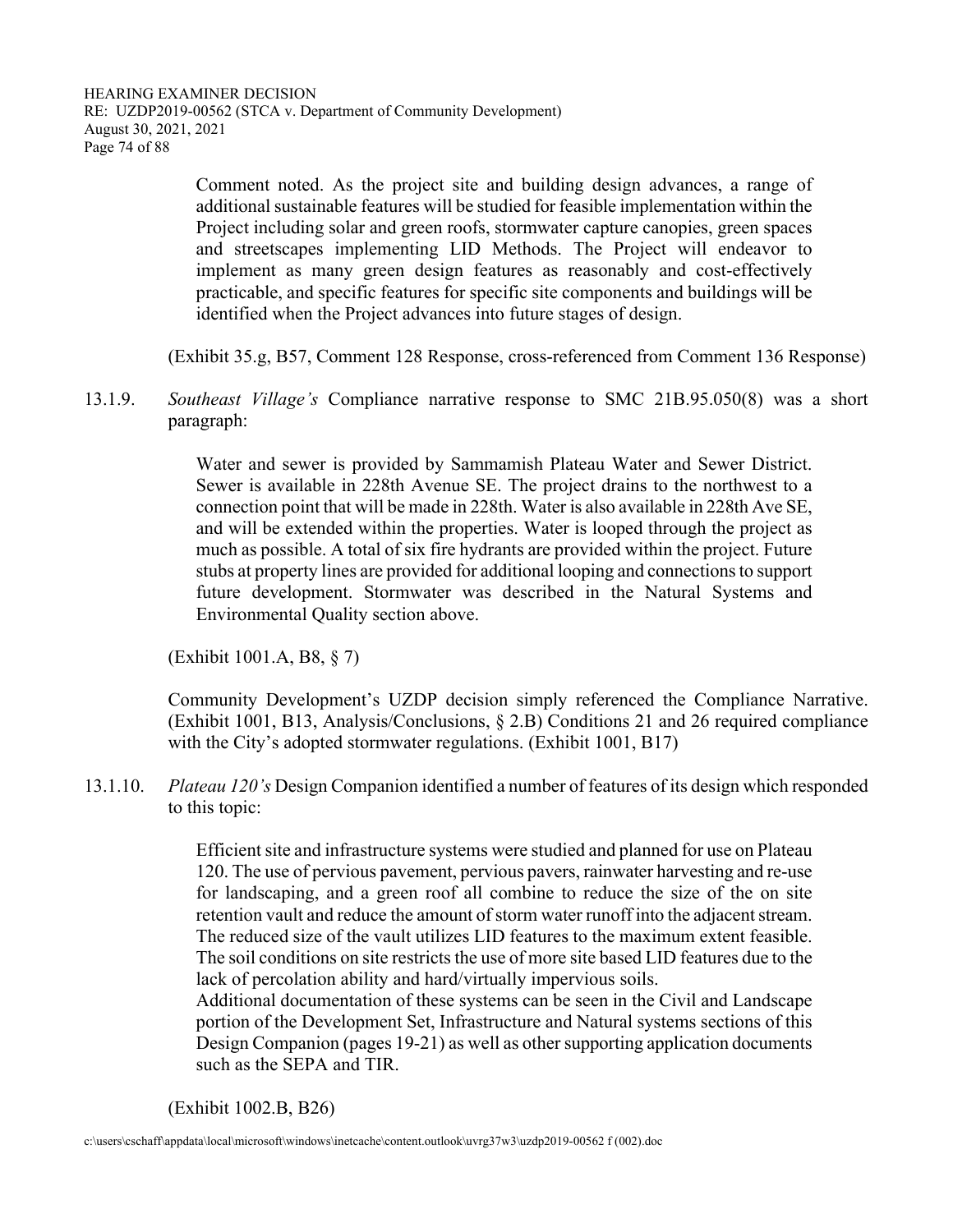Community Development's UZDP decision simply referenced the Design Companion. (Exhibit 1002, B8, Analysis/Conclusions, § 2.B) Conditions 25 and 30 required compliance with the City's adopted stormwater regulations. (Exhibit 1002, B11 & B12)

13.1.11. *The Village's* Code Compliance narrative addressed SMC 21B.95.050(8) by listing features it would incorporate in the reconstruction of SE 4<sup>th</sup> Street along its frontage. (Exhibit 1003.A, B13)

> Community Development's UZDP decision simply referenced the Code Narrative and Letter of Description. (Exhibit 1003, B9, Analysis/Conclusions, § 3.B) Community Development also made the following observation:

The City anticipates that additional design review related to specific details of the site development, the proposed buildings, and general compliance with Title 21B SMC will be required prior to issuance of the anticipated site development permit and building permits.

(Exhibit 1003, B8, Analysis/Conclusions, § 1)

 Condition 23 required compliance with the City's adopted stormwater regulations. (Exhibit 1003, B13)

- 13.2. *Conclusions of Law*
- 13.2.1. This is another case of inconsistent application of review criteria. *Southeast Village*, *Plateau 120*, and *The Village* each made generalized statements about infrastructure they might use – just as did STCA. Community Development accepted those statements as satisfying the requirements, but denied STCA's UZDP application in part on this basis.
- 13.2.2. The level of detail which Community Development apparently wants regarding this issue is excessive for the UZDP stage. The UZDP is a plan, a "master plan" as the TCP calls it. It is not a building permit. It is supposed to set the parameters for subsequent permitting activity, not take the place of that subsequent activity.

## 14. **Issue 22: Town Center Plan Goals and Policies**

- 14.1. *Findings of Fact*
- 14.1.1. Community Development concluded that STCA's UZDP application "does not adhere to the Town Center Goals and Policies." (Exhibit 1, B29, § III.D) This statement is based on Community Development's Town Center Goals and Policies Compliance Analysis Matrix. (Exhibit 2) That analysis found non-compliance with 36 of the 68 Goals/Policies it evaluated. Community Development concluded that six of the 68 Goals/Policies were not applicable.

 Exhibit 2 does not list all of the TCP Goals/Policies. There are 29 Goals and 96 Policies (125 combined) in the TCP, 41 of which are directives to the City to take some action. [TCP, PDF 34 – 114]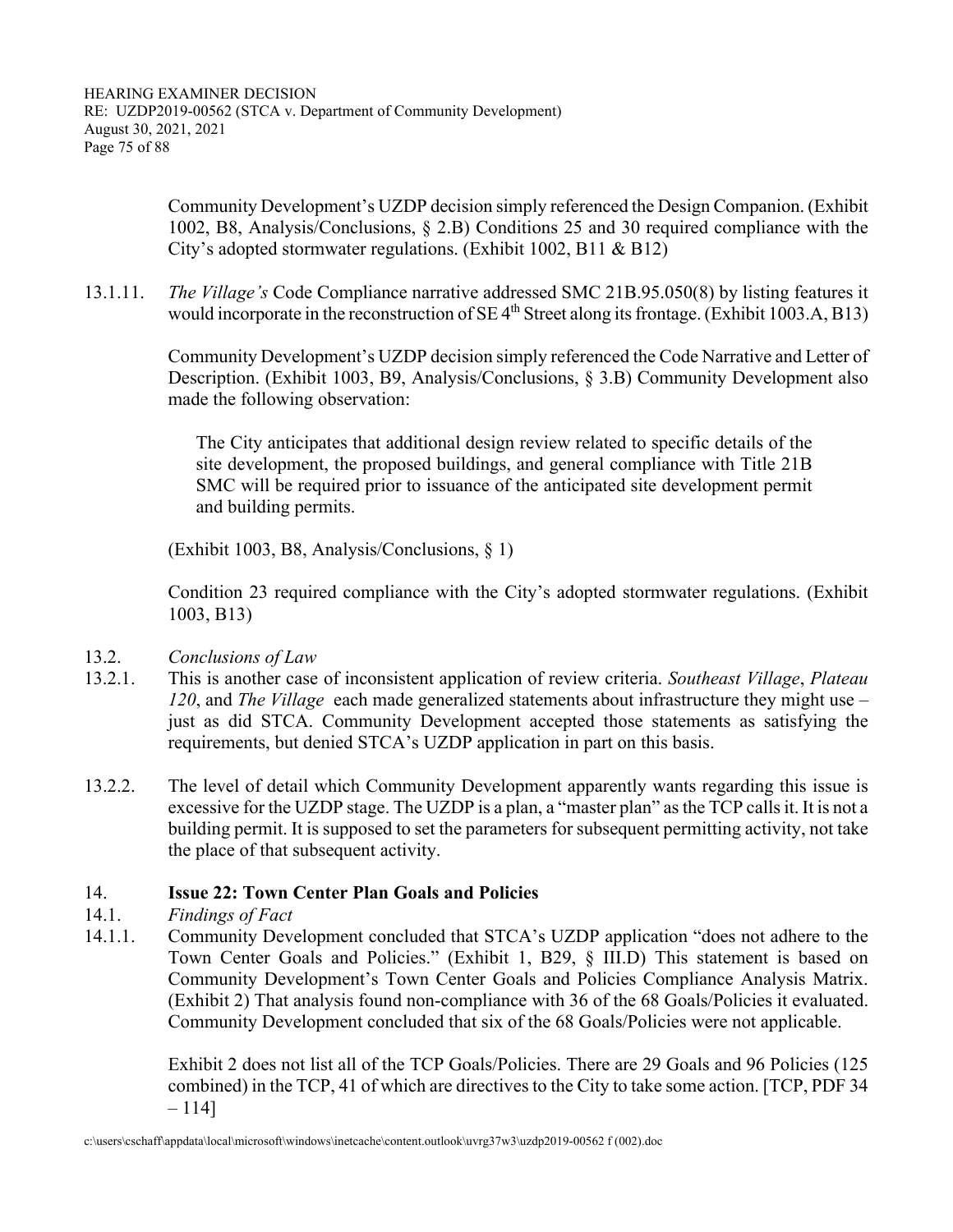HEARING EXAMINER DECISION RE: UZDP2019-00562 (STCA v. Department of Community Development) August 30, 2021, 2021 Page 76 of 88

14.1.2. STCA asserts a number of errors in Community Development's TCP Goals and Policies Analysis, including that the analysis

> misconstrues the purpose and role of the Town Center Plan's Goals and Policies in the review of UZDP applications; … fails to allow further dialogue between the Department and STCA about ways to address goals and policies that are in most cases worded in extremely general and broad terms; … is erroneous in its specific analysis of each of the 37 goals and policies where it found noncompliance; and/or fail[s] to recognize the necessity to balance the 63 goals and policies, and thus for example, the achievement of certain goals and policies may limit the proponent's ability to achieve other goals and policies.

(Exhibit 9002, B19 & B20 29)

- 14.1.3. Community Development did not perform a TCP Goals and Policies Compliance Analysis for *Southeast Village*, *Plateau 120*, or *The Village*. 30
- 14.2. *Conclusions of Law*
- 14.2.1. The state Supreme Court in *Citizens v. Mount Vernon* [133 Wn.2d 861, 947 P.2d 1208 (1997), *reconsideration denied*] has ruled that "[RCW 36.70B.030(1)] suggests ... a comprehensive plan can be used to make a specific land use decision. Our cases hold otherwise." [at 873]

Since a comprehensive plan is a guide and not a document designed for making specific land use decisions, conflicts surrounding the appropriate use are resolved in favor of the more specific regulations, usually zoning regulations. A specific zoning ordinance will prevail over an inconsistent comprehensive plan. If a comprehensive plan prohibits a particular use but the zoning code permits it, the use would be permitted. These rules require that conflicts between a general comprehensive plan and a specific zoning code be resolved in the zoning code's favor.

[Mount Vernon at 873-74, citations omitted, emphasis added]

14.2.2. State law directs that adopted regulations shall trump adopted plans and policies.

During project review, a local government or any subsequent reviewing body shall determine whether the items listed in this subsection are defined in the development regulations applicable to the proposed project or, in the absence of applicable regulations the adopted comprehensive plan. At a minimum, such applicable regulations or plans shall be determinative of the:

<sup>&</sup>lt;sup>29</sup> By The Examiner's count there are 29 Goals and 96 Policies in the TCP. Community Development evaluated 69 Goals/Policies. (Exhibit 2) The Examiner is unsure of the source of the "63" number used by STCA.<br>30 Or, if it did, documentation of that activity is not part of the record of this proceeding.

c:\users\cschaff\appdata\local\microsoft\windows\inetcache\content.outlook\uvrg37w3\uzdp2019-00562 f (002).doc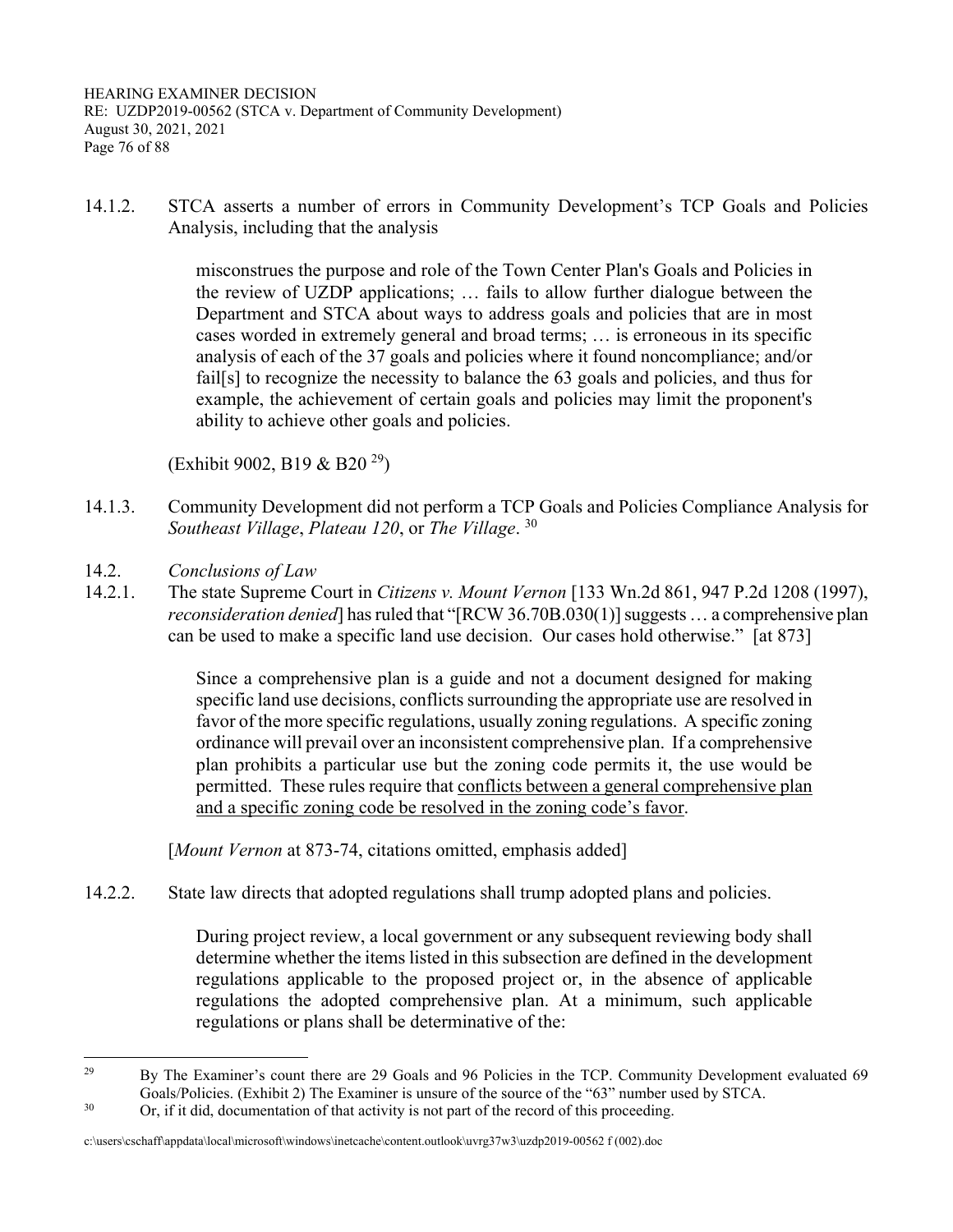HEARING EXAMINER DECISION RE: UZDP2019-00562 (STCA v. Department of Community Development) August 30, 2021, 2021 Page 77 of 88

> (a) Type of land use permitted at the site, including uses that may be allowed under certain circumstances, such as planned unit developments and conditional and special uses, if the criteria for their approval have been satisfied;

(b) Density of residential development in urban growth areas; and

 (c) Availability and adequacy of public facilities identified in the comprehensive plan, if the plan or development regulations provide for funding of these facilities as required by [the GMA].

[RCW 36.70B.030(2); see also RCW 36.70B.040]

- 14.2.3. It only makes sense given the confluence of statutory and case law that where compliance with a comprehensive plan is listed as an approval criterion for a land use development permit, consideration of comprehensive plan policies must not conflict with application of regulations. Comprehensive plan policies which have been implemented by adoption of development regulations are no longer relevant in project review.
- 14.2.4. Another concern with reliance on Comprehensive Plan Goals and Policies in project permit review is the reality that goals and policies in comprehensive plans, as witness Maxim testified, typically "are in tension and compete with one another:" Policies in one topical area can easily conflict with those in another policy area, especially if they are read strictly. For example, one could not create a city such as New York if one strictly followed a plan policy that said the natural environment must be protected. Conflicting goals and policies must be balanced and decisions made as to which policy(ies) are to prevail in any given situation. Deciding which policy "gets top billing" in any given situation becomes a legislative decision in itself. And that decision is reflected through the implementing regulations which a municipality's legislative body adopts.
- 14.2.5. Community Development's analysis of TCP Goal/Policy compliance is significantly affected by its position that CitySquare must be on the south side of  $SE$  4<sup>th</sup> Street (a mandate not supported by the TCP, the TCIP, or the SMC), that all streets within the TC-A-1 zone must be pedestrianoriented (a position not mentioned in the TCP and not supported by either the TCIP or the SMC), and that no townhomes are allowed within the TC-A-1 zone (a mandate not supported by the TCP, the TCIP, or the SMC).

## 15. **Issue 1: Community Development improperly truncated review process**

- 15.1. *Findings of Fact*
- 15.1.1. STCA asserts that Community Development "erred in issuing a UZDP Type 2 decision rather than a 2nd round of review comments to allow the applicant to address the comments identified in the Decision." (Exhibit 9002, B13, § IV.1)
- 15.1.2. The basic steps in the review of STCA's UZDP application have been described in Part 2, above. Community Development summarized the process as consisting of one review cycle, three meetings with STCA after that review and prior to Resubmittal, and no formal or informal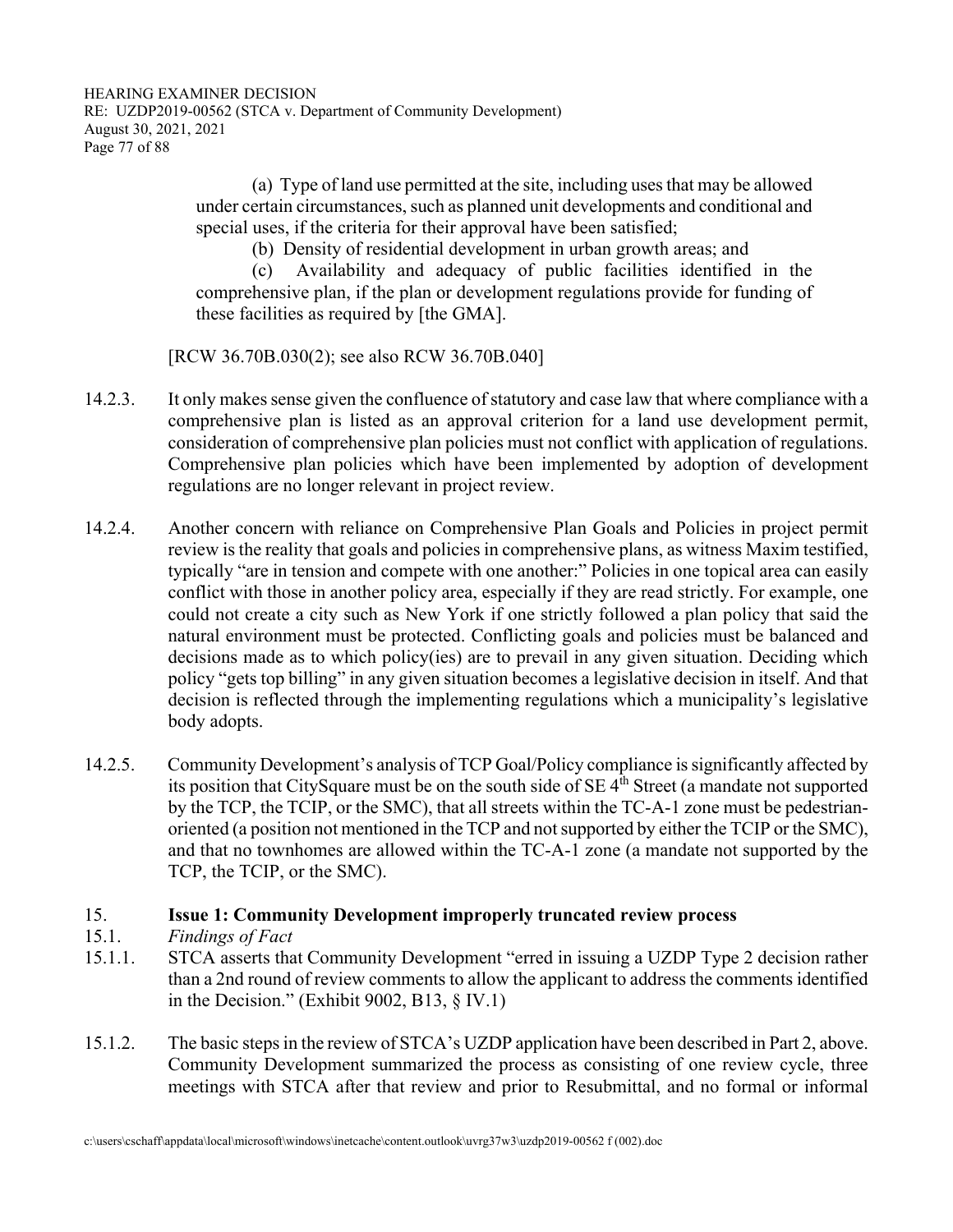HEARING EXAMINER DECISION RE: UZDP2019-00562 (STCA v. Department of Community Development) August 30, 2021, 2021 Page 78 of 88

> Community Development comments between Resubmittal and denial on November 13, 2020. (Hankins testimony)

- 15.1.3. An e-mail from Community Development's Special projects Coordinator (Donovan) to a citizen on September 1, 2020, mentioned a forthcoming second round of review comments. (Exhibit 1013) Hankins testified that Community Development was working on a second review round at that time.
- 15.1.4. On September 30, 2020, Community Development advised STCA that it needed more time to complete its review of STCA's Resubmittal than it had initially estimated. The letter advised that the new estimated date for review completion was November 13, 2020. (Exhibit 38) On October 8, 2020, Community Development issued a formal notice of the new estimated review completion date for STCA's four applications. (Exhibit 39) At some time between September 1 and November 13, 2020, Community Development decided to change course. The review team felt that STCA simply wasn't willing to amend its plans to meet Community Development's requirements and that a second review round would be a waste of time. Thus Community Development (without any advance notice to nor discussion with STCA): Terminated the consolidated Type 3 review process; ceased processing the BSP and *Brownstone East* applications; began treating the UZDP as a stand-alone Type 2 application; ceased conducting SEPA review; and prepared the UZDP Type 2 denial. (Hankins testimony)
- 15.1.5. On November 13, 2020, Community Development issued its denial of STCA's UZDP application. (Exhibits 1; 40)
- 15.1.6. Community Development frequently employs more than one review round for applications. For example, STCA's *Brownstone West* preliminary subdivision application has had two review rounds and a resubmittal. (Brennan testimony)
- 15.2. *Conclusions of Law*
- 15.2.1. The SMC does not mandate multiple review rounds for land use applications. Town Center SMC provisions certainly contemplate more than one review round: "Staff will continue review as needed to ensure the UZDP meets the applicable standards." [SMC 21B.95.030(4), emphasis added] But that provision is not an absolute mandate.
- 15.2.2. In the absence of a code requirement for more than one review round, the Examiner cannot say that Community Development erred by not providing additional review rounds. There were several aspects of the proposal where a second review round likely would have solved Community Development's concerns and there were areas where STCA stated in writing that it would capitulate to Community Development's position if necessary, but there were also some aspects that likely would not have been resolved by a second review round.
- 15.2.3. The Examiner's duty is to determine if Community Development's action violated code, not to substitute the Examiner's personal approach to an application for that of Community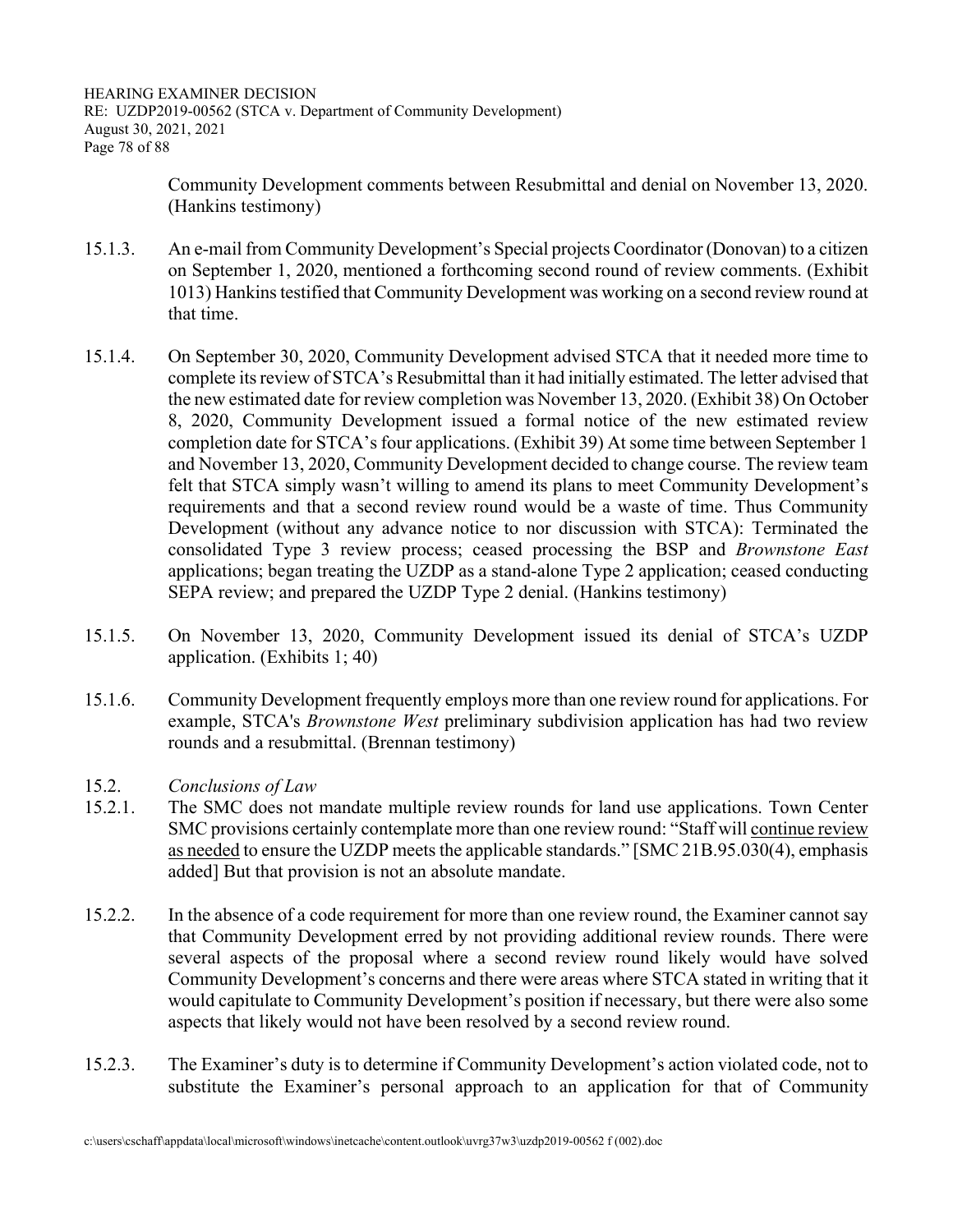HEARING EXAMINER DECISION RE: UZDP2019-00562 (STCA v. Department of Community Development) August 30, 2021, 2021 Page 79 of 88

> Development. Community Development's denial after one round of review did not violate any procedural code provision.

### 16. **Issue 3: Community Development failed to consider alternatives to denial**

- 16.1. *Findings of Fact*
- 16.1.1. STCA asserts that Community Development

erred in issuing a denial rather than either a conditional recommended approval (if processed as a Type 3 decision) or a conditional approval (if processed as a Type 2 decision). Throughout its Decision, the Department failed to consider approval conditions as an alternative to denial.

(Exhibit 9002, B13, § IV.3)

- 16.2. *Conclusions of Law*
- 16.2.1. The situation here is very analogous to Issue 1. The SMC does not tell Community Development that it must approve or approve with conditions every UZDP application.
- 16.2.2. In the absence of a code requirement for approval or approval with conditions, the Examiner cannot say that Community Development erred by not approving STCA's application with conditions. There were several aspects of the proposal where Community Development could likely have crafted approval conditions to resolve its concerns and there were areas where STCA stated in writing that it would capitulate to Community Development's position if necessary, but there were also some aspects where conditioning could not have solved Community Development's objections.

# 17. **Issue 4: Community Development failed to follow precedent**

#### *Findings of Fact*

- 17.1.1. STCA asserts that Community Development "erred in issuing a denial based on requirements it did not apply to other previously approved UZDP applications, or applied in a significantly different manner." (Exhibit 9002, B13, § IV.4)
- 17.2. *Conclusions of Law*
- 17.2.1. The evidence in this record contains examples where Community Development clearly treated STCA's application in a manner significantly different from its treatment of *Southeast Village*, *Plateau 120*, and *The Village*. Community Development subjected STCA's application to a more stringent standard in a number of regards: Issue 9: CARA; Issue 14: ADA and CPTED; Issue 17: LID; Issue 20: Innovative infrastructure; and Issue 22: TCP Goal/Policy application.
- 17.2.2. An agency cannot create an interpretation in the midst of litigation. An interpretation must be based on agency policy established through historical practice. [*Sleasman v. City of Lacey*, 159 Wn.2d 639, 151 P.3d 990 (2007)] That principle logically applies to treatment of applications. Mere personnel changes alone cannot justify abandonment of positions and precedents established by prior staff.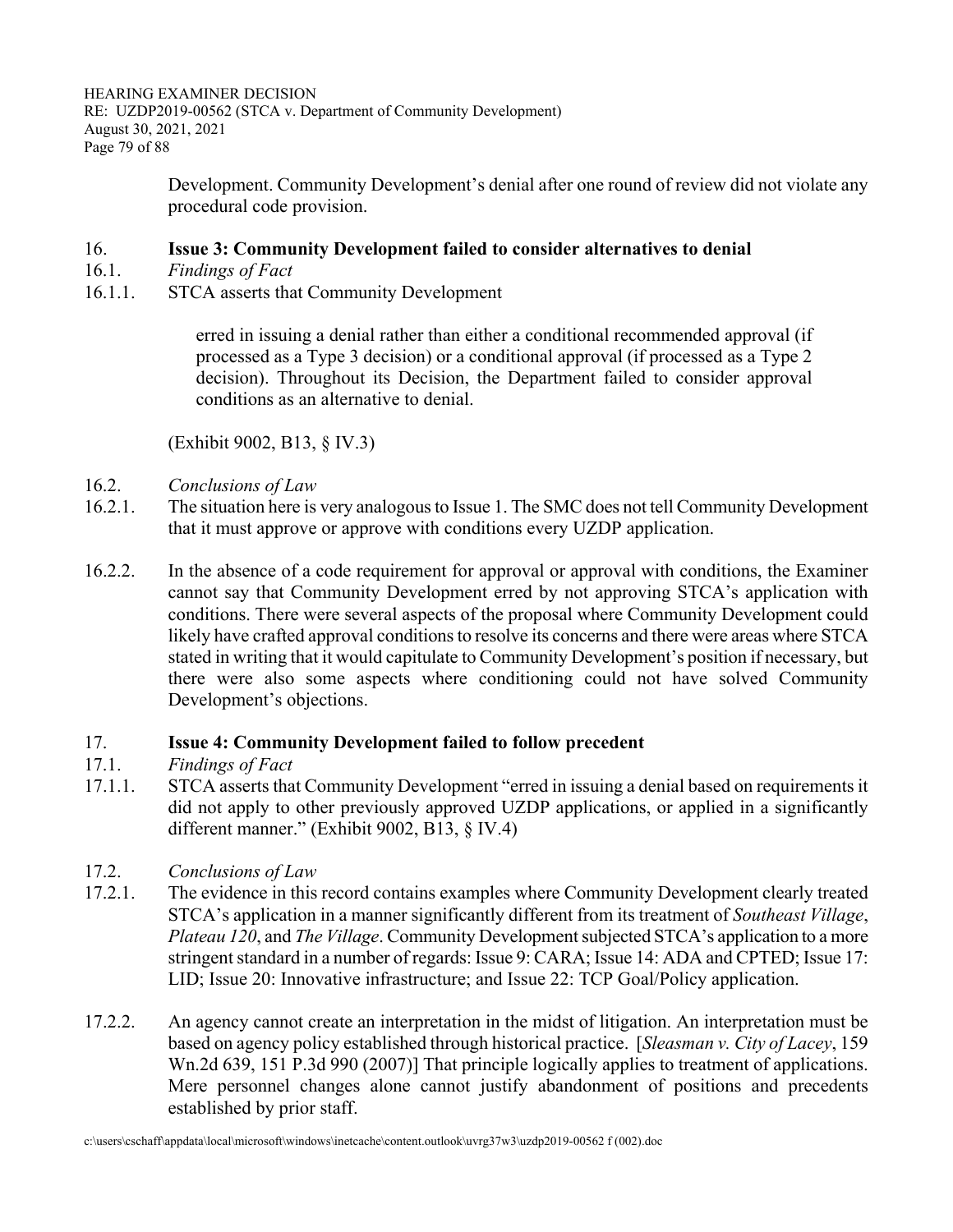17.2.3. Community Development did not follow the procedural precedent set in its handling of the three prior UZDP applications.

# 18. **Issue 6: Community Development improperly ceased review of associated preliminary subdivision and binding site plan applications**

- 18.1. *Findings of Fact*
- 18.1.1. STCA asserts that Community Development "improperly ceased review of the proposed Preliminary Subdivision (PSUB2019-00563) and Binding Site Plan (BSP2019-00564)." (Exhibit 9002, B13, § IV.6)
- 18.1.2. STCA did not brief this issue in its Prehearing Brief nor in its Post-Hearing Brief. (Exhibits 1032 & 1034, respectively) It is closely related to Issues 2 and 7 which the Examiner addressed and Summarily Dismissed in the March 5, Interlocutory Order on Motions. (Exhibit 9019) It is also closely related to Issue 1, addressed above.
- 18.2. *Conclusions of Law*
- 18.2.1. The Examiner incorporates by reference as if set forth in full for application to this appeal issue the analysis and Conclusions of Law regarding Issues 2 and 7 as set forth in Exhibit 9019 and the Conclusions of Law regarding Issue 1 as set forth above.

## 19. **Summary Conclusions of Law**

- 19.1. *Conclusions of Law*
- 19.1.1.<sup>31</sup> The term "Unified Zone Development Plan" (UZDP)

Refers to a plan that is required for new development in each TC-A sub-zone per Chapter 21B.95 SMC in order to:

 (1) Establish the level and intensity of new commercial and residential development;

 (2) Provide for coordinated infrastructure such as roads and utilities and public open space;

(3) Define street types and orientation to street of new development; and

 (4) Identify the general location of buildings and site improvements and provision of open space, parking, environmental restoration, and nonmotorized circulation.

[SMC 21B.15.380]

19.1.2. A "unified zone development plan under Chapter 21B.95 SMC<sup>3</sup>" is a Type 2 application. [SMC]  $20.05.020(1)$ , Exhibit A] Note  $\cdot^{3}$  provides that a UZDP application is "[s]ubject also to the procedural requirements of SMC 20.05.037 and Chapter 21B.95 SMC."

<sup>&</sup>lt;sup>31</sup> Conclusions of Law 19.1.1 – 19.1.6 are largely taken from Exhibit 9019, B11 – B14, §§ II.14 – II.19.

c:\users\cschaff\appdata\local\microsoft\windows\inetcache\content.outlook\uvrg37w3\uzdp2019-00562 f (002).doc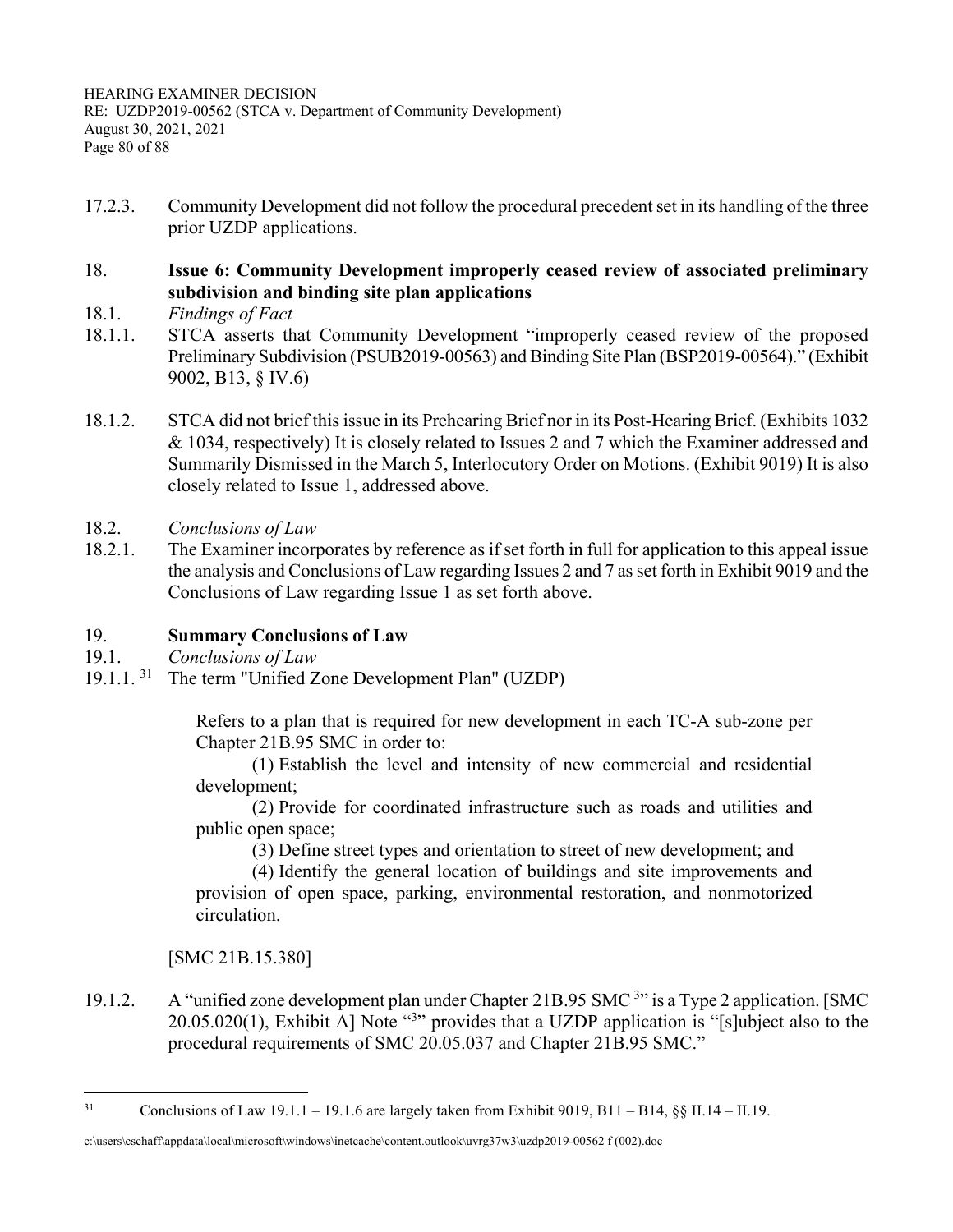HEARING EXAMINER DECISION RE: UZDP2019-00562 (STCA v. Department of Community Development) August 30, 2021, 2021 Page 81 of 88

> Section 20.05.037 SMC requires that a public "open house" be held prior to approval of a UZDP application.

19.1.3. Chapter 21B.95 SMC, Unified Zone Development Plans, sets out the purpose and process for approval of UZDP applications. Included in that chapter are the following provisions.

> The purpose of this chapter is to establish a review process for a unified zone development plan (UZDP) approval process under which a property owner, or group of property owners, may pursue development in the Town Center-A zones. The purpose of this process is to ensure that development in these zones proceeds in an orderly fashion with coordinated infrastructure and open space, appropriate intensities of uses and mutually compatible development in accordance with the adopted Sammamish Town Center Plan. Upon City approval of a UZDP a property owner, or group of property owners, may proceed with obtaining the required permits for individual parcel development. A second purpose is to provide both the City and property owners more certainty regarding the requirements, conditions and means to support new development.

[SMC 21B.95.010, emphasis added] The UZDP application process is summarized as follows:

Pursuant to related standards in Chapter 20.05 SMC.

 (1) Preapplication meeting for City staff to determine applicability of SMC 21B.95.020.

(2) Application submittal per Chapter 20.05 SMC and SMC 21B.95.040.

 (3) Staff will review, send out the notice of application, provide comments, and the City will conduct an open house per Chapter 20.05 SMC.

 (4) Staff will continue review as needed to ensure the UZDP meets the applicable standards.

(5) Director will render decision based on SMC 21B.95.060.

 (6) Appeal process will be per Chapter 20.05 SMC Type 2 land use decision type.

[SMC 21B.95.030, emphasis added]

The documents and plans [comprising an approved UZDP] must be in sufficient detail for the City to determine that the UZDP planning principles in SMC 21B.95.050 are met and that future permit applications are consistent with the approved UZDP.

[SMC 21B.95.040(2), emphasis added]

The approved UZDP will result in an agreement between the applicant and the City describing the terms under which permits will be reviewed. Development permit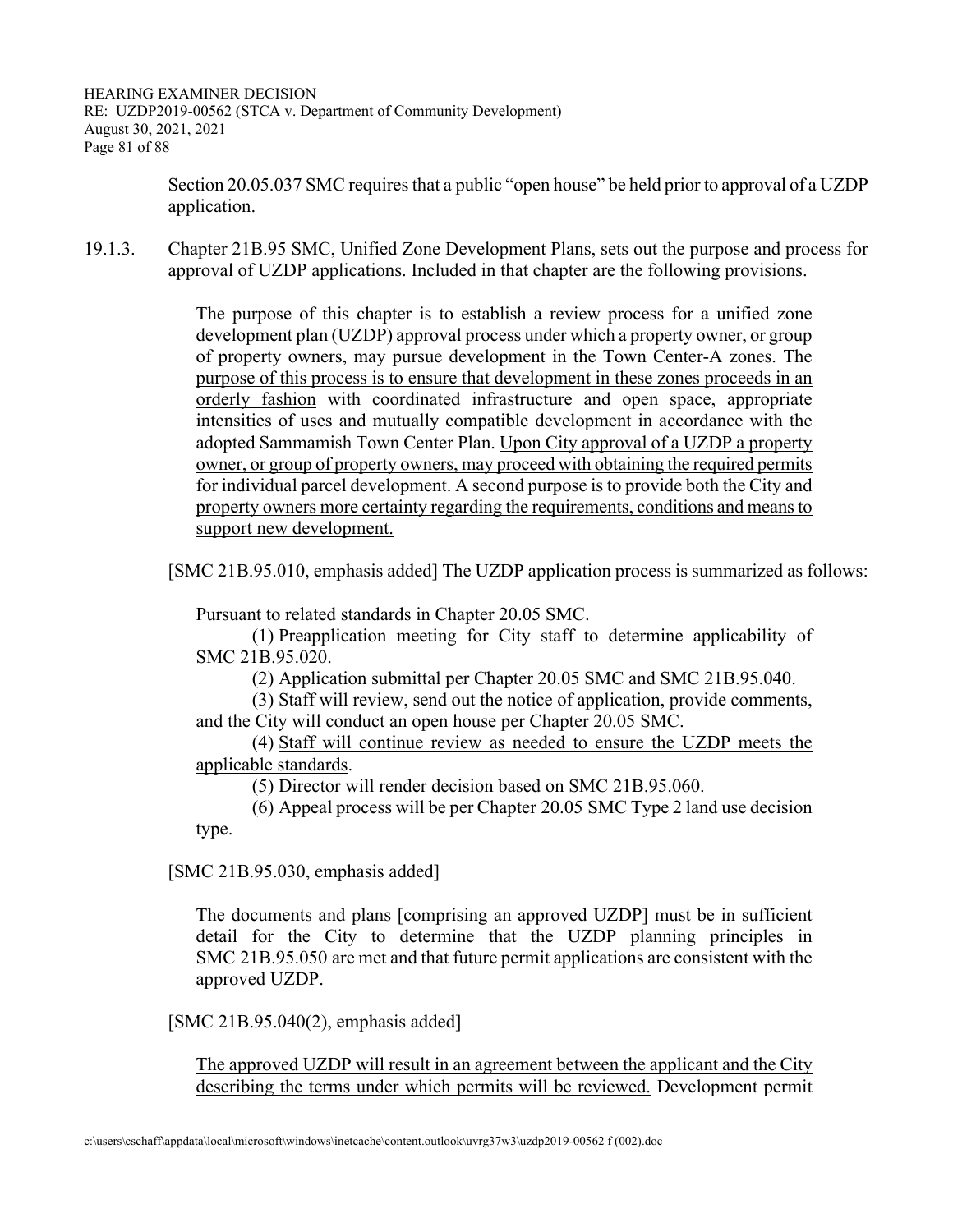HEARING EXAMINER DECISION RE: UZDP2019-00562 (STCA v. Department of Community Development) August 30, 2021, 2021 Page 82 of 88

> applications will also be reviewed for conformance to other provisions of the Sammamish Municipal Code.

[SMC 21B.95.070(1), emphasis added]

The [Department] director will determine whether a subsequent development permit is in compliance with the applicable UZDP by determining if the application deviates from the UDZP (*sic*).

[SMC 21B.95.100(1), emphasis added]

19.1.4. It is clear from Chapter 21B.95 SMC, especially the provisions quoted immediately above, that a UZDP application is not your typical Type 2 development application: it not a "development permit." A UZDP is a broad-based plan, a "master plan," "an agreement" to guide review of "subsequent development permit[s]."  $3^2$  A UZDP is not the equivalent of a preliminary subdivision or BSP.

> An applicant who receives approval of a UZDP application cannot develop or build anything. The approved UZDP only allows the applicant to apply for actual development permits (preliminary subdivision, BSP, building permit, clearing and grading permit, etc.) to actually develop land. All the UZDP holder can do is apply for "subsequent development permit[s]." In the purest sense of the term, a UZDP is not a development permit.

19.1.5. The BSP and preliminary subdivision applications never should have been consolidated with the UZDP application. As just stated, a UZDP application is a unique creature in the SMC land use regulatory system. It results in an umbrella "agreement" against which "subsequent development permit" applications must be reviewed. It is not a development permit. The word "may" in SMC 20.05.020(2) provides discretion to the Department as to whether to consolidate applications or not. Given that a UZDP results in a "plan" and "agreement," not a development permit, and that actual development permit applications are to be "subsequent" to the UZDP, consolidation was not required nor appropriate.

> This is a very different situation than consolidation of a preliminary subdivision application with a boundary line adjustment ("BLA") where the latter is needed to "clean up" or "correct" a boundary that does not match the proposed preliminary subdivision boundary. Here the

<sup>&</sup>lt;sup>32</sup> The undersigned was a planner with the Snohomish County Planning Department in the 1970s when what is now known as the City of Mill Creek was proposed. The County reviewed that multi-thousand acre development through a series of stages, each providing increased levels of detail: master plan, sector plans, division of development plans, and, finally, individual subdivision and development proposals. All of that was done through a development agreement with the County. The purpose was to provide both the applicant (UDC) and the County with certainty regarding the basic framework of the development before more detailed engineering and planning occurred. The UZDP codified in Chapter 21B.95 SMC is very much akin to Mill Creek's master plan, which was implemented through sector plans, divisions of development, BSPs, and subdivisions. Like Mill Creek's master plan, a UZDP is not intended to provide the final level of detail. [Official notice]

c:\users\cschaff\appdata\local\microsoft\windows\inetcache\content.outlook\uvrg37w3\uzdp2019-00562 f (002).doc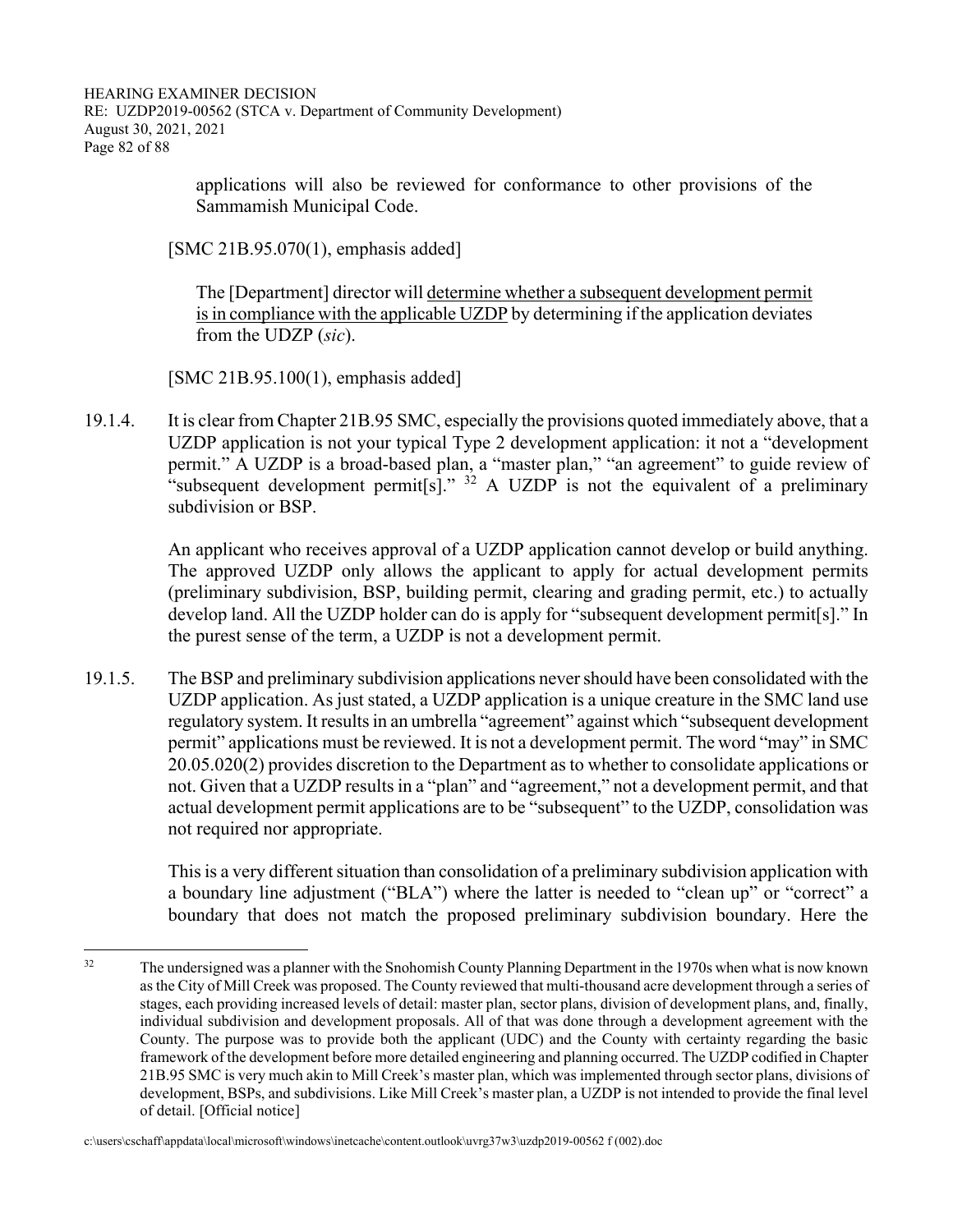HEARING EXAMINER DECISION RE: UZDP2019-00562 (STCA v. Department of Community Development) August 30, 2021, 2021 Page 83 of 88

> "subsequent" applications must be reviewed against the provisions and requirements of the UZDP to determine whether they conform with the UZDP.<sup>33</sup> That sequence cannot reasonably be accomplished with concurrent review.

19.1.6. In addition, the UZDP process essentially contemplates a negotiation between the applicant and the applicant.

> The [Town Center] principles employ the word "should" as a directive for specific elements and characteristics. The term "should" is taken to mean "is required unless the City determines that there is a compelling reason to the contrary, based on the objectives and policies of the adopted Town Center Plan." The intent of this language is to allow the City and proponent the flexibility to achieve the Town Center Plan's and these principles' objectives through other means than those specified below. …

[SMC 21B.95.050, emphasis added] The Hearing Examiner process is not designed or intended to negotiate alternative means of achieving City policies. In fact, it is not designed to negotiate anything with an applicant or City staff. The Examiner is a neutral third-party decision maker, not part of the design or review staff. Negotiation requires give and take, most effectively accomplished in a private setting. The Hearing Examiner process cannot provide that setting. While the Examiner is most certainly expected to exercise discretion (the exercise of discretion is a fundamental attribute of a quasi-judicial proceeding), the Examiner is not expected to insert his/her philosophical beliefs into the decision-making process. But that is exactly what the UZDP process requires: Molding a proposal to flexible policies. The Council wisely categorized the UZDP as Type 2, thus providing a proper forum for administrative staff and applicants to discuss and negotiate conformance with rather general policies set out in the Town Center Plan and associated documents.

19.1.7. The consolidation of STCA's UZDP, BSP, and *Brownstone East* applications make it difficult, if not impossible, to determine what criticisms and requirements pertain to which aspect(s) of the consolidation. Virtually all of Community Development's Pre-App Review Comments and Review #1 Comments are presented on a plan-sheet-by-plan-sheet basis, not on an applicationby-application basis. While that is logical from the reviewer's and the consultant's point of view, it makes it hard to determine which problems pertain to which permit(s).

> Title 21B SMC contains a myriad of highly technical requirements, most of which require building permit-level detail in order to demonstrate compliance. Community Development has required STCA and, to an equal or lesser extent depending somewhat on topic, the three prior UZDP applicants to provide that level of detail at the UZDP stage. Neither the TCP, the TCIP,

<sup>&</sup>lt;sup>33</sup> It is the same concept as reviewing a Mill Creek sector plan against the Mill Creek master plan. Each sector plan had to conform with the master plan and add additional detail to the development proposal; each division of development plan added even more detail; project permit applications were then reviewed against the requirements of the approved division of development plan.

c:\users\cschaff\appdata\local\microsoft\windows\inetcache\content.outlook\uvrg37w3\uzdp2019-00562 f (002).doc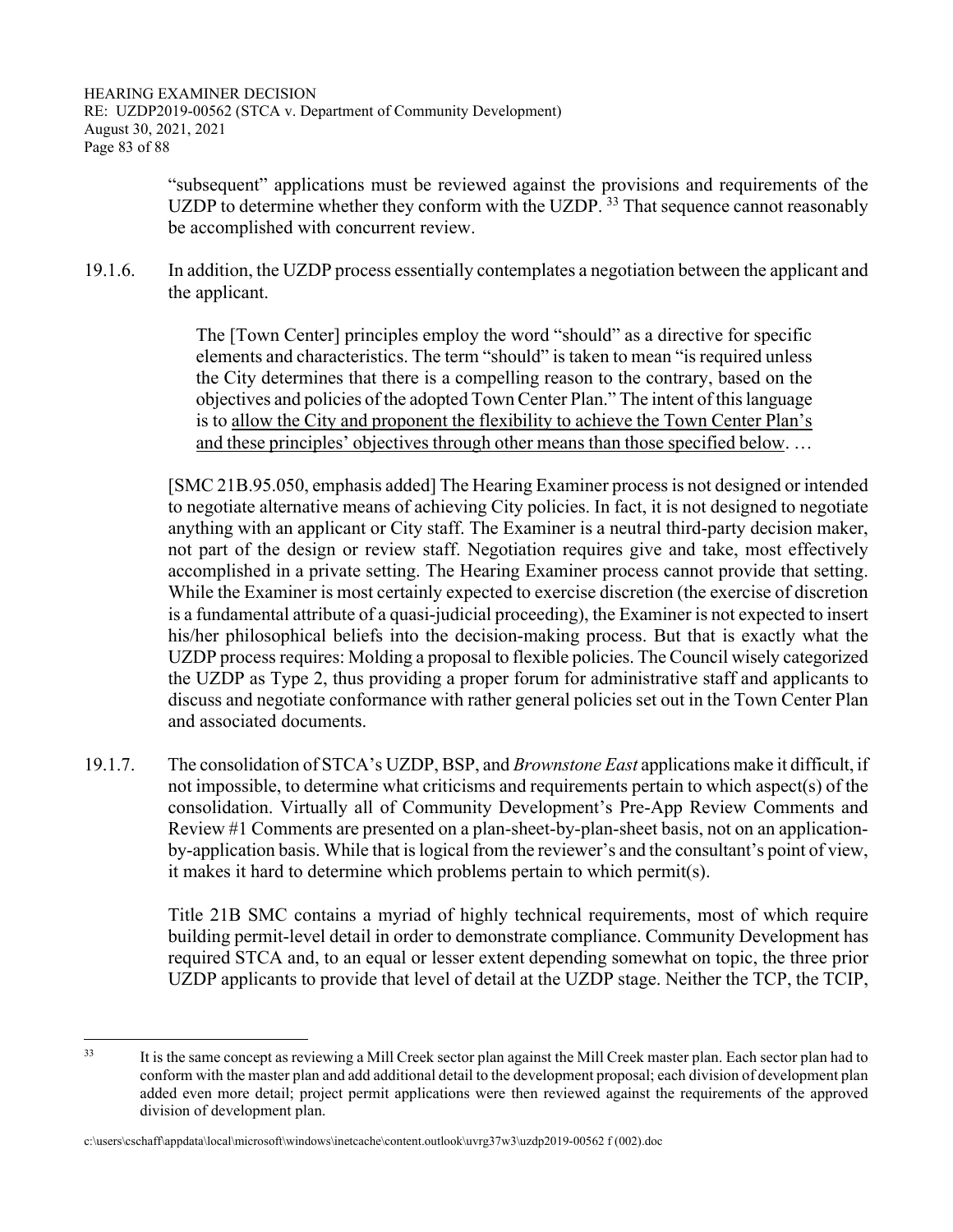HEARING EXAMINER DECISION RE: UZDP2019-00562 (STCA v. Department of Community Development) August 30, 2021, 2021 Page 84 of 88

> nor the SMC require that level of detail at the UZDP stage. The Examiner concludes that requiring such detail at the UZDP stage is an incorrect reading of the TCP, TCIP, and the SMC.

- 19.1.8. According to the TCP, TCIP, and SMC, a UZDP application results in a master plan, not a blueprint with a set of specifications from which one could build a project. According to the SMC, a UZDP establishes the framework upon which one could subsequently develop the detailed plans and specifications. Unfortunately, it appears that that distinction, called for by the SMC, has somehow become lost. If the system is to work as called for in the SMC, that distinction must be found.
- 19.1.9. Part of the problems the parties experienced in this UZDP review process stems from apparent erroneous interpretations of the TCP, TCIP, and SMC by Community Development. CitySquare is a prime example. Neither the TCP (which doesn't even mention CitySquare), the TCIP, nor the SMC require that CitySquare be located on the south side of SE 4<sup>th</sup> Street. No such requirement exists in the text of any of those documents. Yet, Community Development insisted that STCA had to locate CitySquare within this UZDP on the south side of SE 4<sup>th</sup> Street. Had STCA and the City fulfilled the MOU's requirement for a follow-on agreement to address, among other things, CitySquare, it is highly likely that the CitySquare issue would have been front and center. The entire dispute over CitySquare location could and presumably would have been resolved in a binding fashion before the UZDP application was even filed.

 Another example is the townhome dispute. Community Development insisted that townhomes are not allowed as stand-along uses within the TC-A-1 zone, but the SMC and the TCIP clearly say otherwise.

 A third example is the street typology conflict. Community Development insisted that all TC-A-1 streets had to be pedestrian-oriented. But here again, neither the TCP, the TCIP, nor the SMC support that position. (And to compound the conflict over this issue, many of the comments Community Development provided to STCA simply did not say that mixed-use streets were prohibited in the TC-A-1 zone, although Community Development thought they did.)

- 19.1.10. The Council gave Community Development tremendous discretionary authority in its review of UZDP applications; some might even say more than should be associated with a purely administrative, Type 2 process required to rely on very flexible plans. In exercising that authority Community Development must remember that the application is the applicant's, not its. Community Development is not the project designer (any more than is the Examiner in a quasijudicial application process or in a Type 2 appeal proceeding). The Examiner cannot tell whether any of Community Development's central design positions (CitySquare south of SE 4<sup>th</sup> Street; all streets pedestrian-oriented; no stand-alone townhomes) resulted from the design preferences of the Community Development review team as opposed to code/policy interpretation. To the extent that it was the former, that would be an unsupportable situation.
- 19.1.11. One cannot have been involved in the entire process from appeal through the hearing without getting the distinct impression that a troublesome degree of antipathy exists between STCA and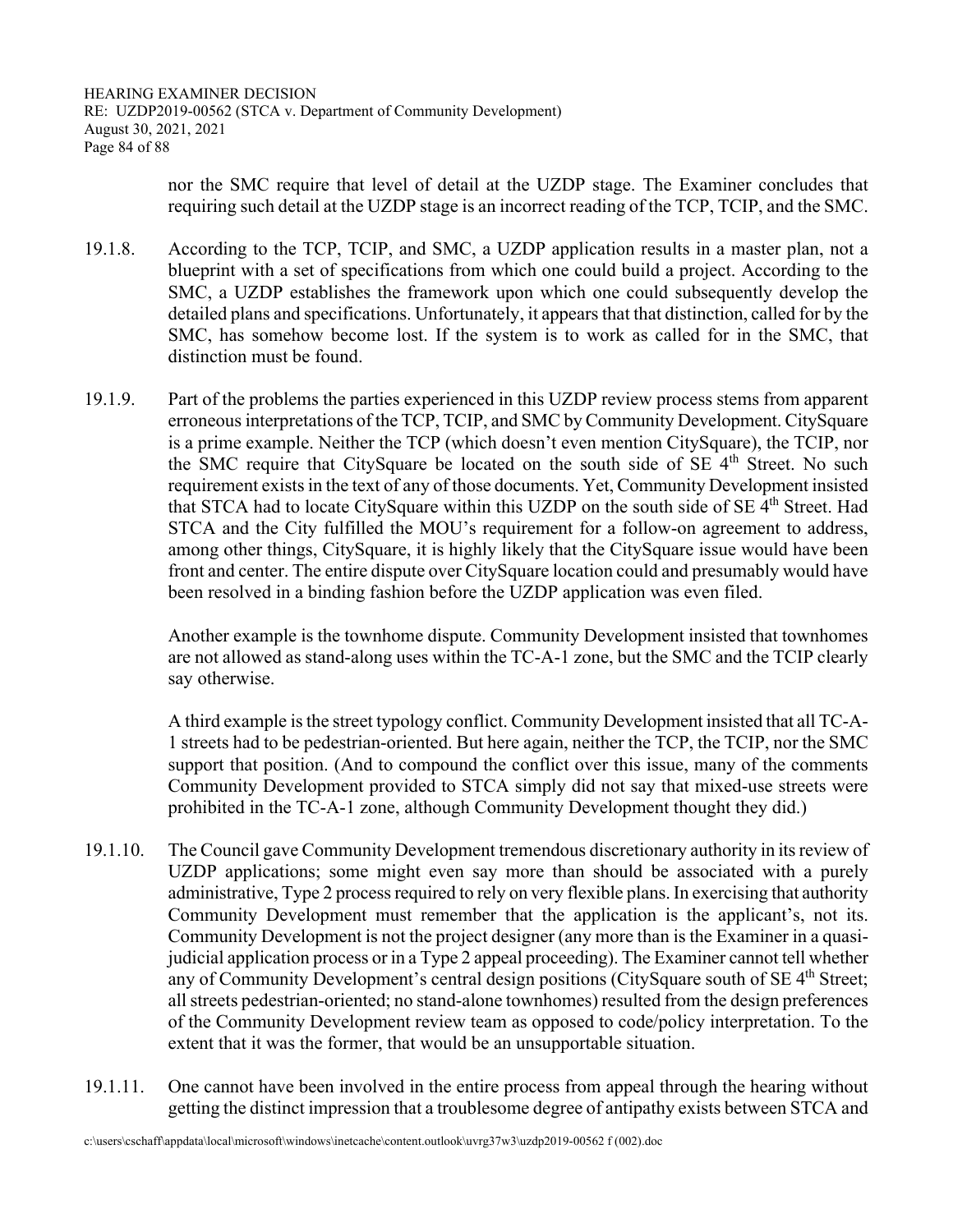Community Development. If that is not the case, the Examiner apologizes for coming away with that impression. If that is the case, the Examiner urges the parties to mend their relationship. Nearly one-half of the TCP acreage is held by STCA, including virtually all of the remaining TC-A-1-zoned area; the parties will have many more land use applications to work through before the Town Center is complete.

19.1.12. The Examiner has read the many citizen comments. Generally speaking, responses are not needed. There are two areas, however, where a response is appropriate.

> First, at least eight comments oppose the implementation of Town Center, period. Council adopted the TCP, adopted Town Center regulations (Title 21B SMC), and enacted zoning to implement the TCP. All of those were legislative actions. State law prohibits the Examiner from entertaining any challenges to those regulations. They were adopted legislatively, they can only be changed legislatively.  $34$  Further, the City has enacted "vesting" regulations:

Applications for Type 1, 2, 3 and 4 land use decisions, except those that seek variance from or exception to land use regulations and substantive and procedural SEPA decisions shall be considered under the zoning and other land use control ordinances in effect on the date a complete application is filed meeting all of the requirements of this chapter. The department's issuance of a notice of complete application as provided in this chapter, or the failure of the department to provide such a notice as provided in this chapter, shall cause an application to be conclusively deemed to be vested as provided herein.

 [SMC 20.05.070(1), emphasis added] A UZDP application is classified by the City as Type 2. Therefore, STCA'a application must be reviewed against the land use regulations that were in effect when the application was filed in November, 2019. No amendments or repeals enacted after that date would have any effect on this application.

 Second, many commenters oppose approval of any deviations or variances from City code for STCA's application. Some say that STCA should follow the code just as have the prior UZDP applicants. However, the three prior UZDP applications were granted many deviations by Community Development. (See Exhibits 1001, 1002, and 1003.) This is not to say that deviations from standards should be granted willy-nilly, but just to point out that the prior applicants benefitted from the deviation process.

19.1.13. It would be better in many respects if STCA simply started over with a clean slate rather than dragging along all the baggage from this process. To achieve that result, the Examiner would have to find for Community Development and deny the appeal. As stated above, the bases for

<sup>&</sup>lt;sup>34</sup> Legislative actions are subject to review under the Growth Management Act. Generally speaking, there is only a very short window after a legislative enactment when a challenge to that action may be taken. [See Chapter 36.70C RCW.] With respect to adoption of the TCP, the TCIP, and their implementing regulations, that time has long passed.

c:\users\cschaff\appdata\local\microsoft\windows\inetcache\content.outlook\uvrg37w3\uzdp2019-00562 f (002).doc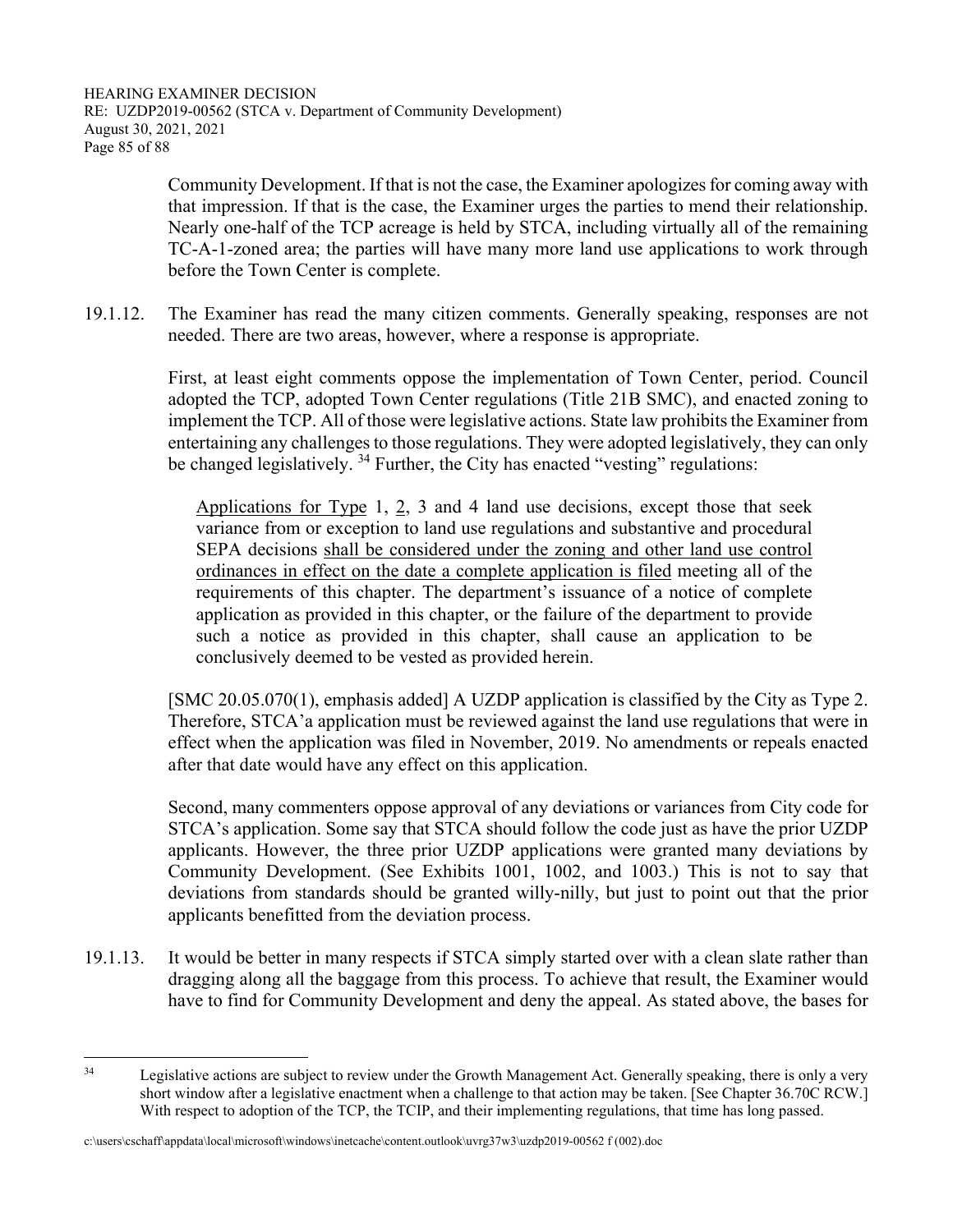Community Development's fundamental positions are untenable based on this record. Thus. a decision fully supporting Community Development's decision is not possible.

 Conversely, STCA has also erred, so a decision fully in its favor is equally not possible. In addition, since Community Development never issued a SEPA threshold determination, a decision to approve the UZDP is not legally possible since an approval is an action, and an action cannot be taken without a threshold determination. (See Exhibit 9019, B16, § IV.3.)

 Therefore, the Examiner is left with but one choice: Remand. The Examiner disagrees with Community Development's position that the Examiner lacks authority to remand. The Examiner has express authority to approve, approve with conditions, or deny. The authority to remand is in that continuum and is thus an implied authority. The Examiner has only that authority "conferred either expressly or by necessary implication." [*Chaussee v. Snohomish County*, 38 Wn. App. 630, 636, 689 P.2d 1084 (1984)]

19.1.14. STCA has asked the Examiner to remand and to

direct [Community Development] to engage in good-faith negotiations and collaboration with STCA to implement [STCA's] proposed remand instructions ….

 (Exhibit 1034, PDF 2) The Examiner declines to "direct" Community Development. To do so would amount to stepping over the line and imposing the Examiner's personal design preferences on the parties. As the Examiner has said, this is not the Examiner's application, the Examiner is not the project designer. Throughout this Decision the Examiner has provided his interpretation of Chapter 21B SMC's provisions as he is entitled to under SMC 21B.05.060(2). The Examiner declines the invitation to go further.

#### [REMAINDER OF PAGE INTENTIONALLY LEFT BLANK]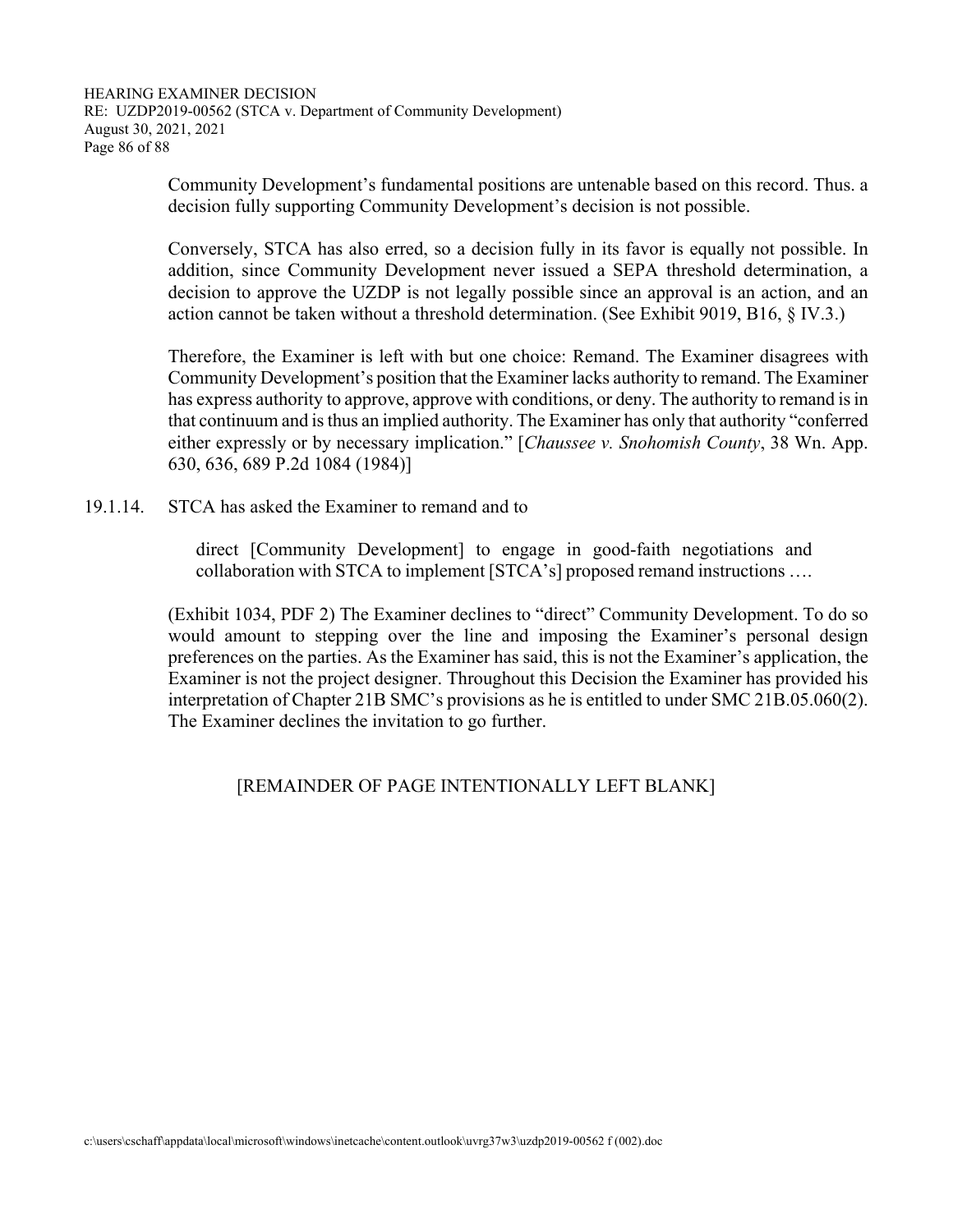HEARING EXAMINER DECISION RE: UZDP2019-00562 (STCA v. Department of Community Development) August 30, 2021, 2021 Page 87 of 88

#### **DECISION**

Based upon the preceding Findings of Fact and Conclusions of Law, and the testimony and evidence submitted at the open record hearing, the Examiner **REMANDS** UZDP2019-00562 for further review in accordance with the provisions in this Decision.

Decision issued August 30, 2021.

\s\ *John E. Galt* 

John E. Galt Hearing Examiner

#### **HEARING PARTICIPANTS 35**

Duana Koloušková, unsworn counsel Peter Eglick, unsworn counsel Steve Roos, unsworn counsel Josh Whited, unsworn counsel Lafe Hermansen Larry Zinser Peter Brennan Evan Maxim Holli Heavrin Curtis Koger Chris Hankins Kellye Hilde Elliott Glasse Logan Glasse Kent Treen Anant Mithal Don Gerend Scott Hamilton Richard Aramburu, counsel for Walter Pereyra Jason Ritchie Paul Stickney Julio Richburg Christie Malchow Nandita Kondepudi Kent Sogge Karen Moran Frederick R. Parks

#### **NOTICE of RIGHT of RECONSIDERATION**

This Decision is final subject to the right of any party of record to file with the Examiner (in care of the City of Sammamish, ATTN: Cynthia Schaff, Hearing Examiner Clerk, 801 228<sup>th</sup> Avenue SE, Sammamish, WA 98075) a written request for reconsideration within 10 calendar days following the issuance of this Decision in accordance with the procedures of SMC 20.10.260 and Hearing Examiner Rule of Procedure 504. Any request for reconsideration shall specify the error which forms the basis of the request. See SMC 20.10.260 and Hearing Examiner Rule of Procedure 504 for additional information and requirements regarding reconsideration.

<sup>&</sup>lt;sup>35</sup> The official Parties of Record register is maintained by the City's Hearing Clerk.

c:\users\cschaff\appdata\local\microsoft\windows\inetcache\content.outlook\uvrg37w3\uzdp2019-00562 f (002).doc